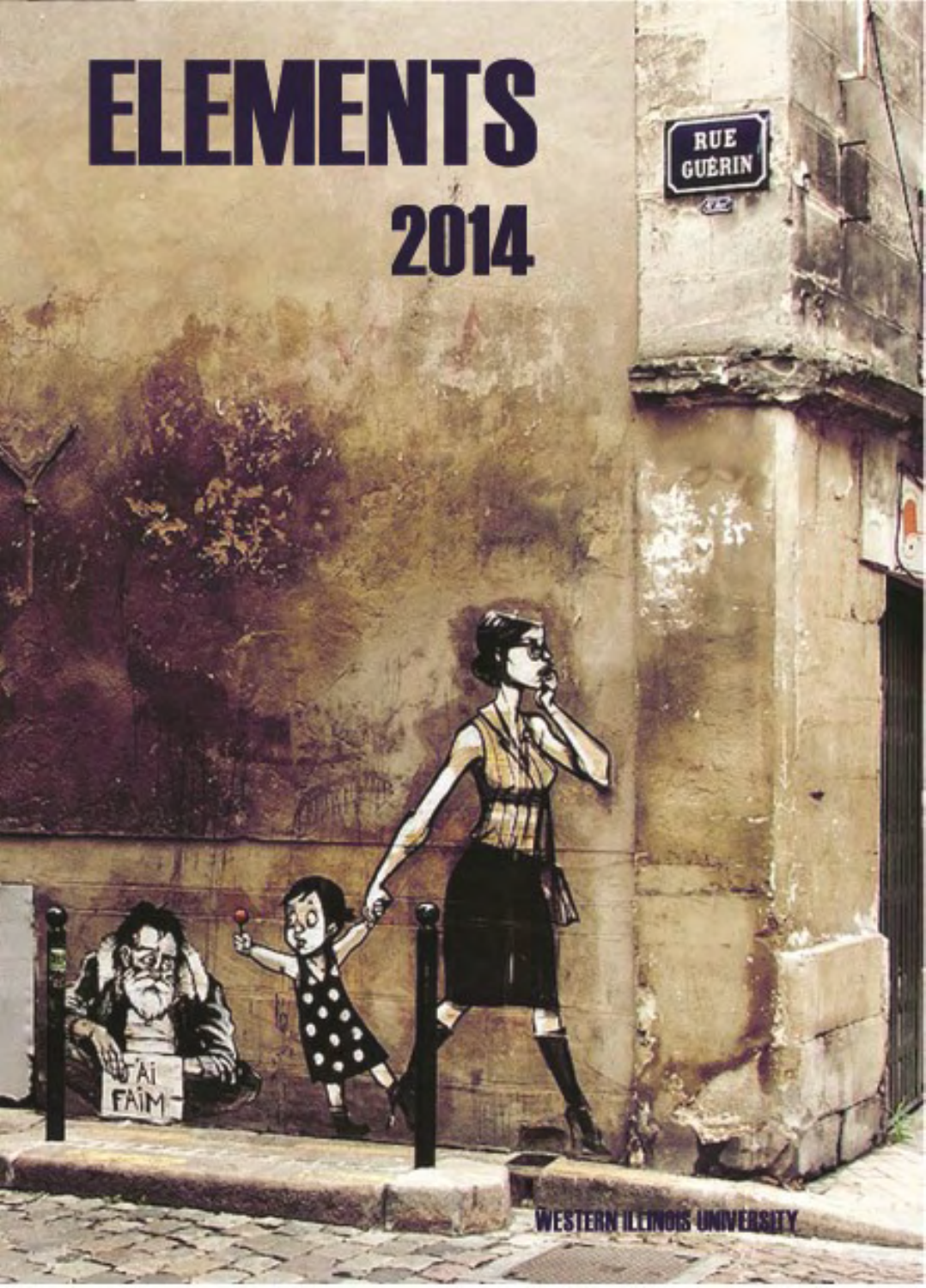# ELEMENTS 2014

Elements is the literary journal for Western Illinois University

#### **Fditors**

Corin Bodenhamer Dana Breen Juliana Goodman Sarah Lambach

#### Faculty Advisor

John Schulze

#### Cover Art and Layout

Penn Stewart Banksy

All students are encouraged to submit their work via email: elementswiu@gmail.com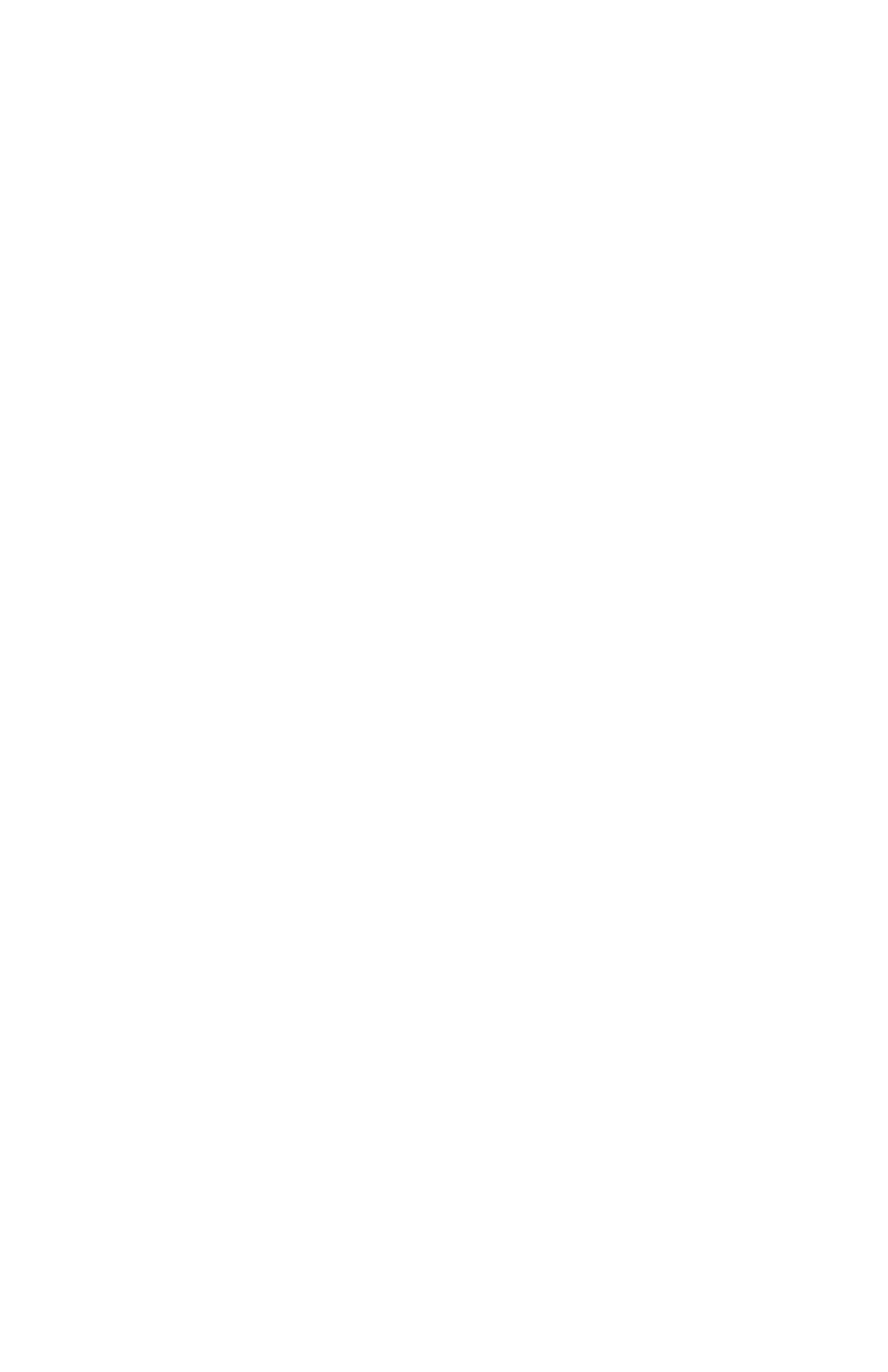### ACKNOWLEDGEMENTS

The Editors would like to acknowledge Erika Wurth, Barbara Ashwood, Barbara Harroun, Merrill Cole, and John Schulze for their role as teachers and mentors. The Editors would also like to thank the Department of English and Journalism at Western Illinois University, Document and Printing Services, and all the WIU students who submitted their work to this journal. Finally, the Editors would like to thank Rajean Schulze for her culinary contributions to the ELEMENTS Bake Sale.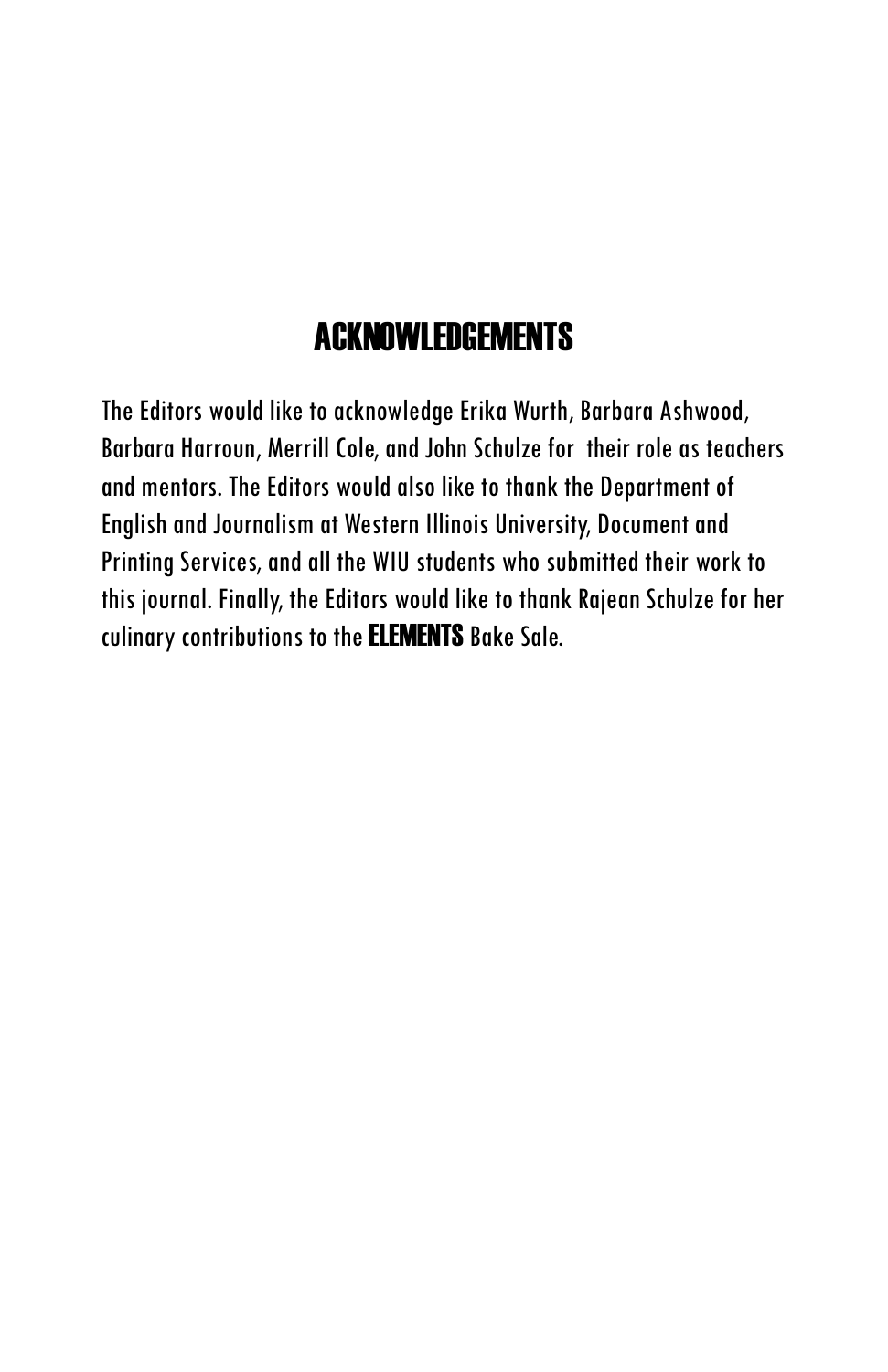## **CONTENTS**

| <b>Corin Bodenhamer</b>                                  |  |
|----------------------------------------------------------|--|
| "Bibbidi-Bobidi-Boo" - 2nd Prize Cordell Fiction Award24 |  |
|                                                          |  |
| <b>Alden Braddock</b>                                    |  |
|                                                          |  |
|                                                          |  |
| <b>Dana Breen</b>                                        |  |
|                                                          |  |
|                                                          |  |
|                                                          |  |
| <b>Victoria Drews</b>                                    |  |
|                                                          |  |
| Joseph Fegan                                             |  |
|                                                          |  |
| Juliana Goodman                                          |  |
|                                                          |  |
|                                                          |  |
|                                                          |  |
|                                                          |  |
| <b>Jason Herbst</b>                                      |  |
|                                                          |  |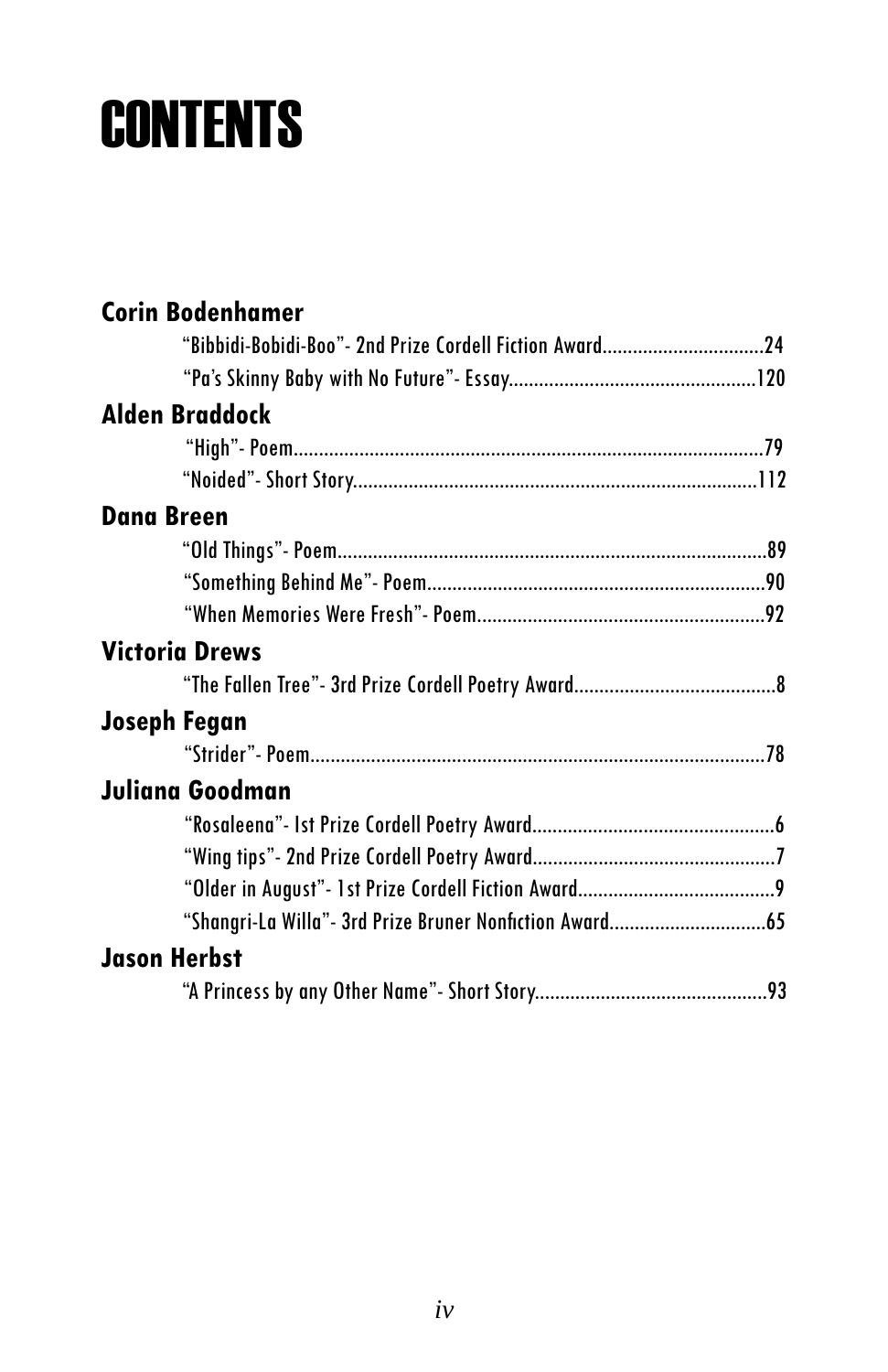#### **Sarah Lambach**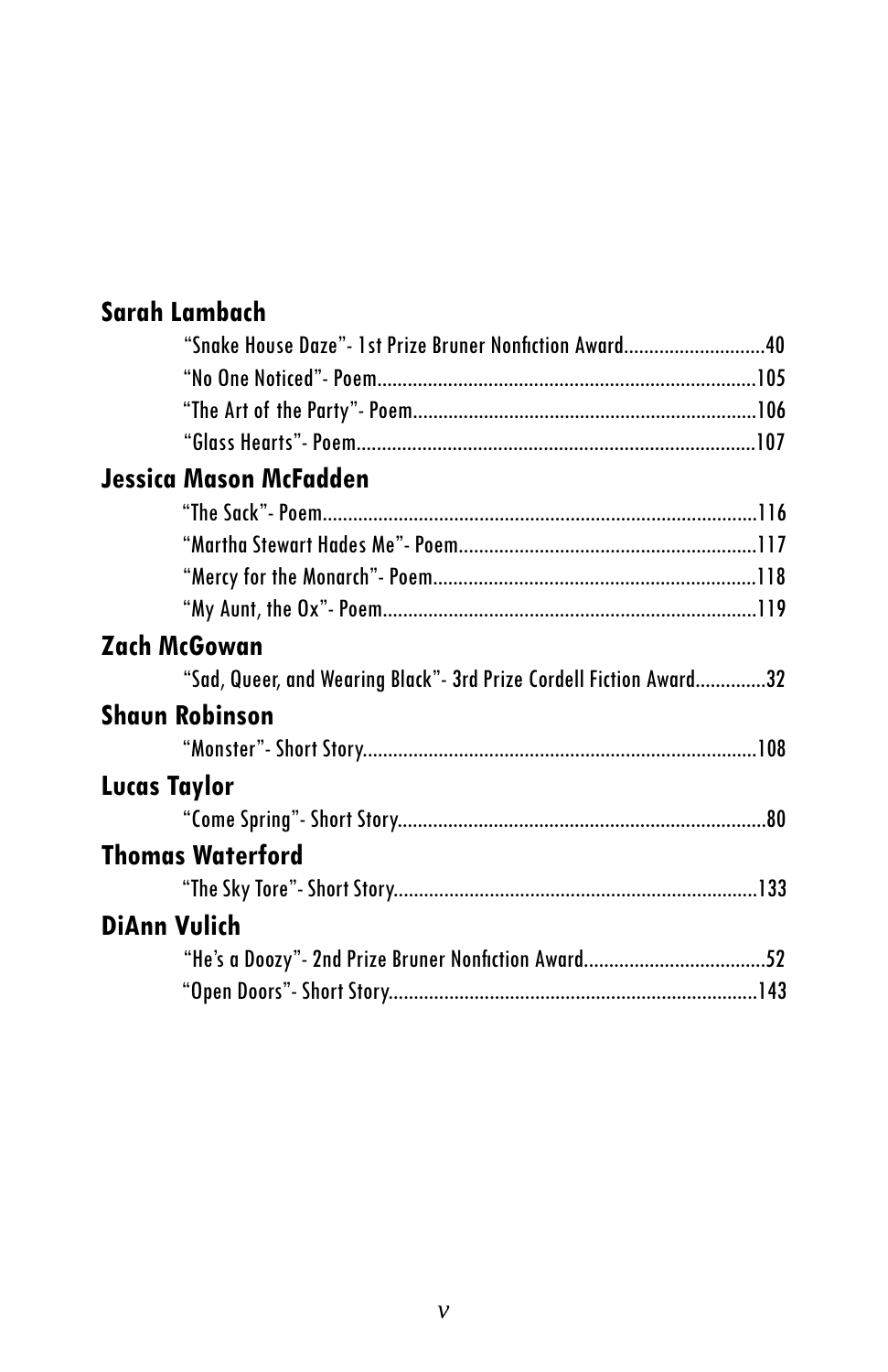#### **1st Prize Cordell Larner Award for Poetry**

#### **Rosaleena**

By Juliana Goodman

The woman who took my father away Her name is Rosaleena Like a rose bending towards the sun Rosaleena is something else Wet black curls drip down her peach back Her hips are like WHAM Her breasts are like BAM Sit right up in your face Hi, please touch me, they say Yes, I'd like that, my father's hands say Sundays when I'm over Rosaleena is a red dragon Her petal fuzz features Sharp grinded pointed Long black press-ons Tightly curled talons I am the tiny black scribble The burnt part of the crust The stranger who fucks up the Polaroid Rosaleena has my father At night They make beats under the stars Warm rhythms that go on and on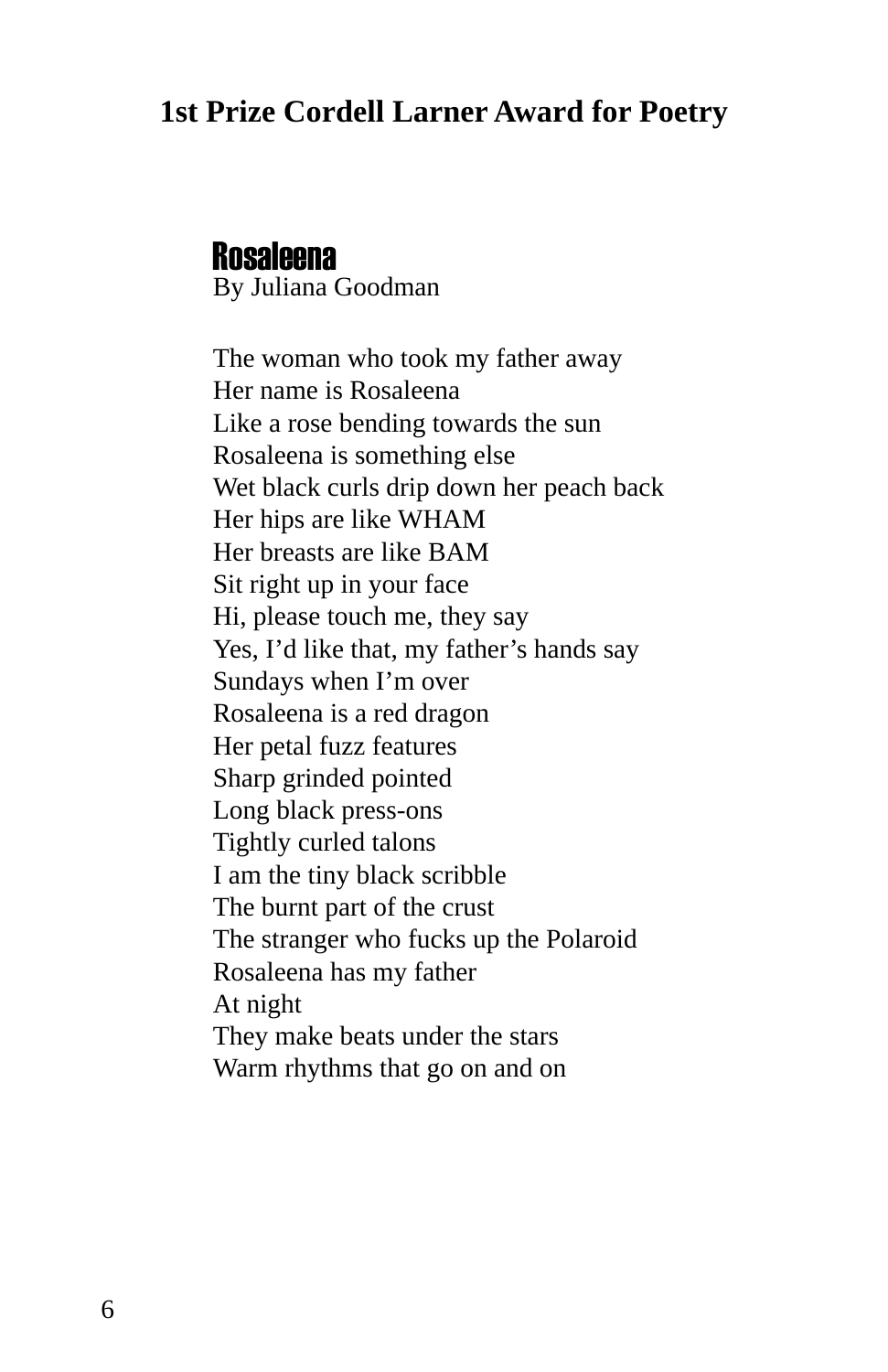#### **2nd Prize Cordell Larner Award for Poetry**

#### Wing Tips By Juliana Goodman

Grandpa goes to work on the wing tips Says us young chirrens is wasteful We leave sweet meat and tendons Hanging from gray and black bones He eats without restraint Without a thought As long as it's passed through grandma's Sure and callused hands It's good enough for him But we're not from Mississippi Some things you just don't eat The gray veins that still hold life A white joint that reminds us of a kneecap These are the things we leave Push to the side of the plate Spoon into the trash can Wait for Grandpa to go AAAAYYYY Bring me them wing tips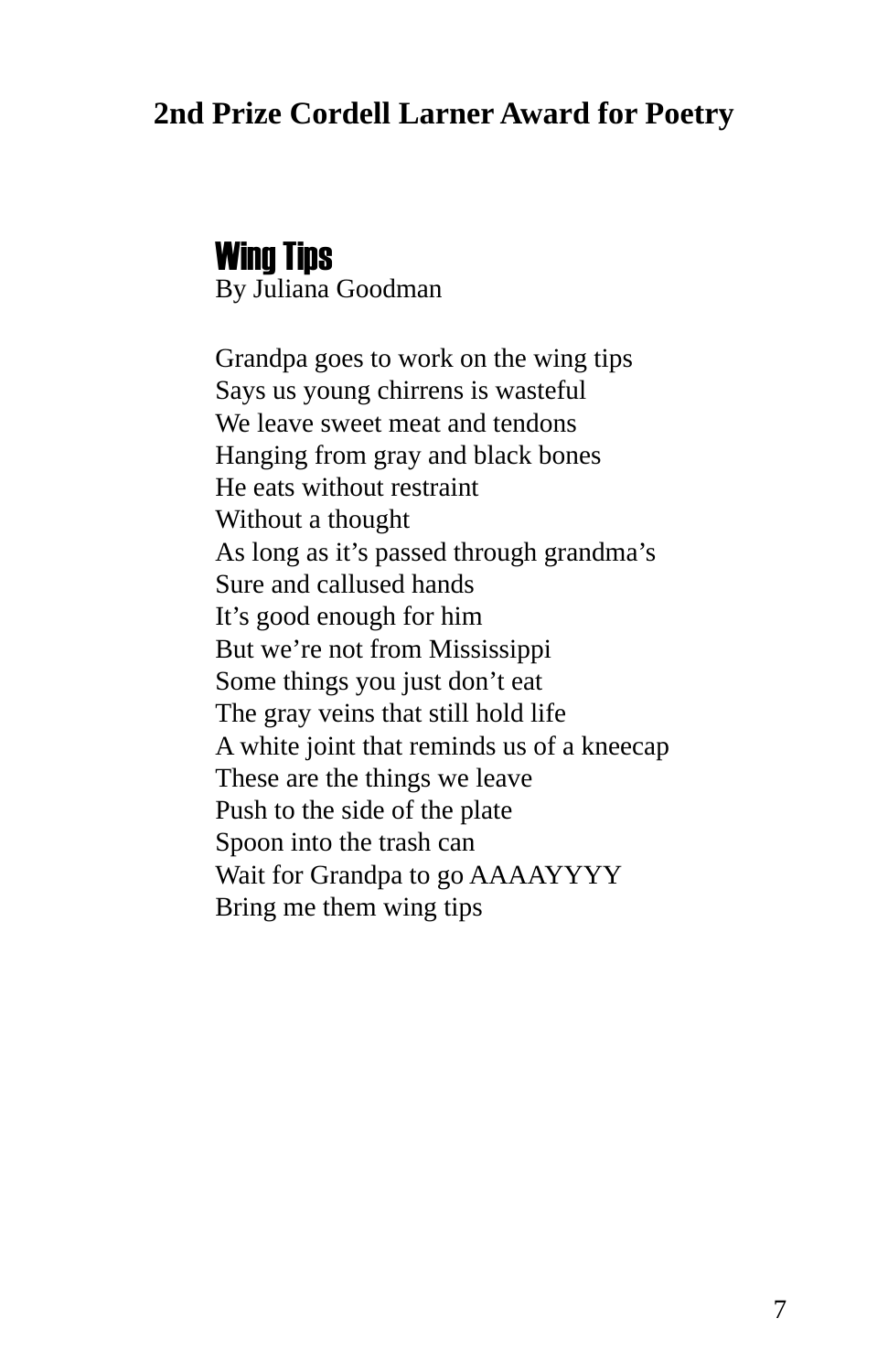#### **3rd Prize Cordell Larner Award for Poetry**

#### The Fallen Tree

By Victoria Drews

Half submerged, the tree Face-down like a drowned woman, leaf-hair rippling around Her face Like Medusa Or a pool of blood.

How embarrassed the She-tree would be for Her submerged barren branches, Whose leaves have left, Ripped away with the undercurrent, Like the body's flesh Ravaged by piranhas.

The on-looking others – The still-standing trees, The birds, the rodents – Will watch her decay With termites and time. Until, finally, there is Nothing at which to look.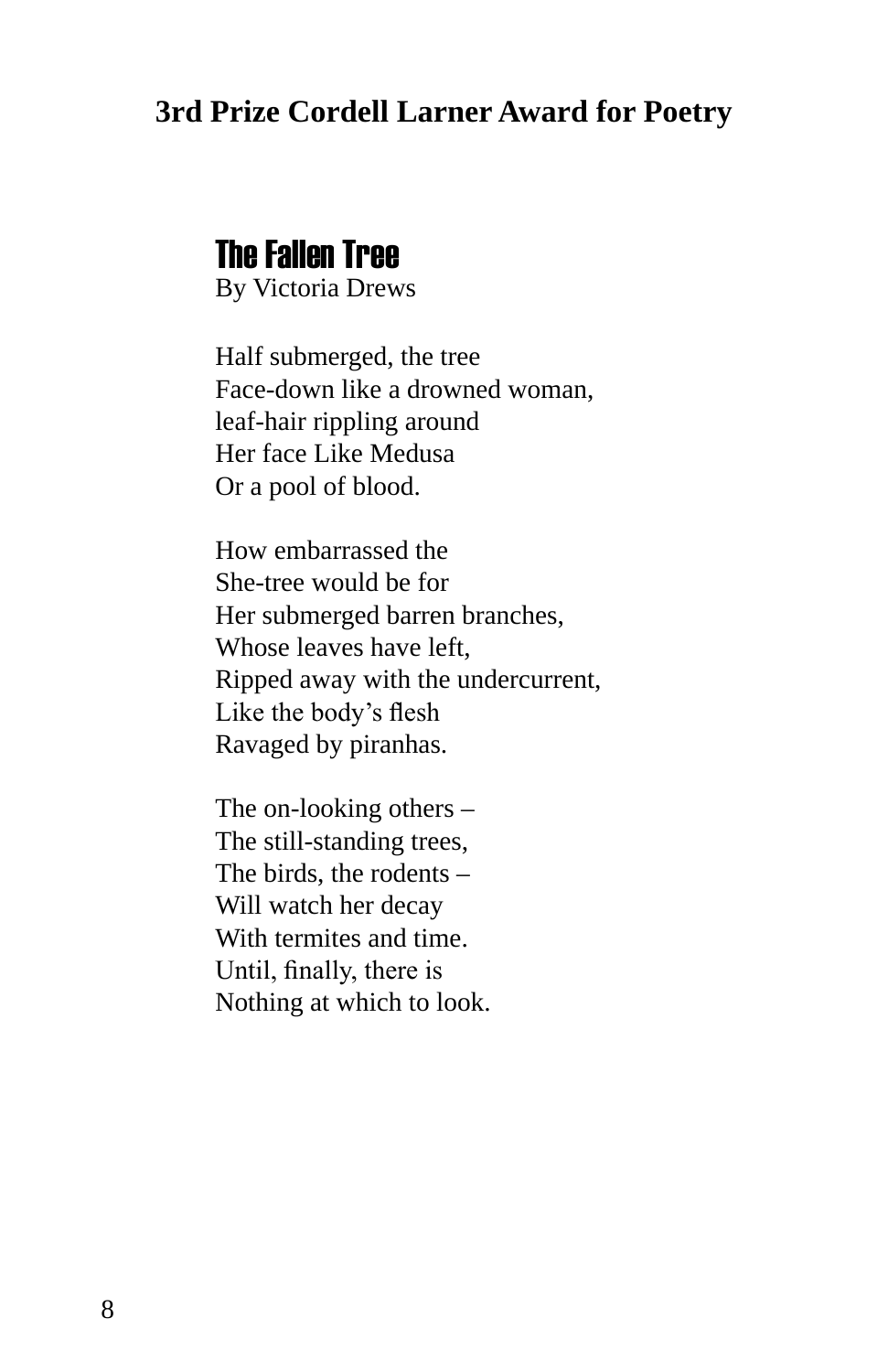#### **1st Prize Cordell Larner Award for Fiction**

#### Older in August

By Juliana Goodman

**No.** I have money on this card. I checked the balance this morning, I can show you, I wrote it down."

My mother fumbles around in her purse and the elastic strap that she sewed herself snaps at the seam. Makeup, tissues, pennies and red Jolly Ranchers go flying across the floor.

"Shit!" she says.

I am down on the floor with my mother, trying to help her pick her things up one by one when I see that her forehead is scrunched up and she is trying not to cry.

"Is there any way you can hold our food while we go and get the money to pay for it?" Lena asks the non-caring cashier.

Even though we still play tag sometimes, my sister knows how and when to speak like an adult.

"The meat'll go bad," the cashier says leaning her fat arm against the register like she's tired or something.

"We won't be gone that long, we just have to go and get the money from—"

"—If the card doesn't swipe, it means there's no money. Look, I gotta help these people behind you."

I want to ask her why these other people are more important than us. We've been shopping and waiting in line forever! The bag boy wheels our cart of food away like the prize at the end of a game show we have just lost. My mother crams the rest of her things back in her purse and stands up. Lena falls behind her.

"I know I have money on this card" she growls.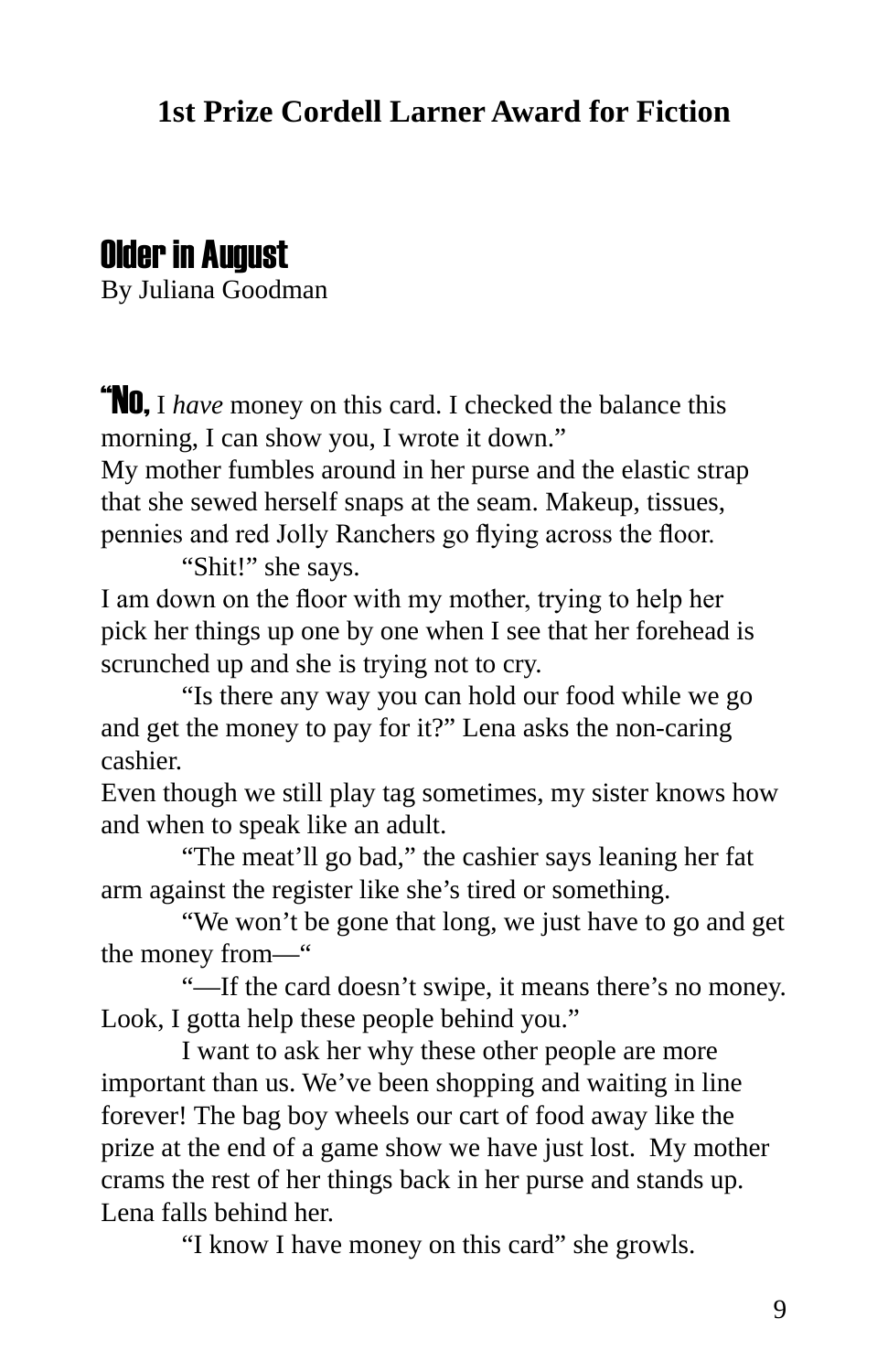"Lady, it doesn't matter if you can't—"

"—IT DOES MATTER!" my mother screams. She screams so loud that everyone in the store gets quiet and starts staring at us. My mother looks at the cashier as though she will swallow her whole if she says something else.

We all stand there staring at each other for a long time, waiting for something to happen. But the only thing that happens is Lena grabbing our mother's arm and saying "Mami, it's okay, let's just go." We leave the store without our food as the customers with cash stare and the sky crashes down over us.

"I hate shrimp flavor!" I say when Lena sets my bowl in front of me. Our mother has locked herself in her bedroom again.

"It's either shrimp flavor noodles or grits, and before you ask, no I am not making you any damn grits tonight," Lena says, sitting down across from me with her own bowl.

Normally I would tell Mami on her because she would make Lena cook whatever I want, but I can tell my mother does not want to be bothered. And Lena is right, there is nothing but grits and noodles. Our food is still at the store.

I take a bite of the nasty soup even though I know Lena will not tell on me if I throw it away. Mami will not open the door for either of us tonight.

We eat in silence for a few minutes. But I want answers.

"Why can't we ask Daddy for money?" I ask. Lena laughs like I just told a hilarious joke.

"Because all of Daddy's money goes to Rosaleena." Rosaleena is the woman who took my father away. She is short with long hair, wide hips and big boobs that sit on her chest like free samples. She is beautiful and I can tell why my father loves her, even though he's supposed to love my mother.

"I don't believe you. I'm going to call him and ask him to bring us some real food!"

Lena stops eating and gives me a look that says "sit down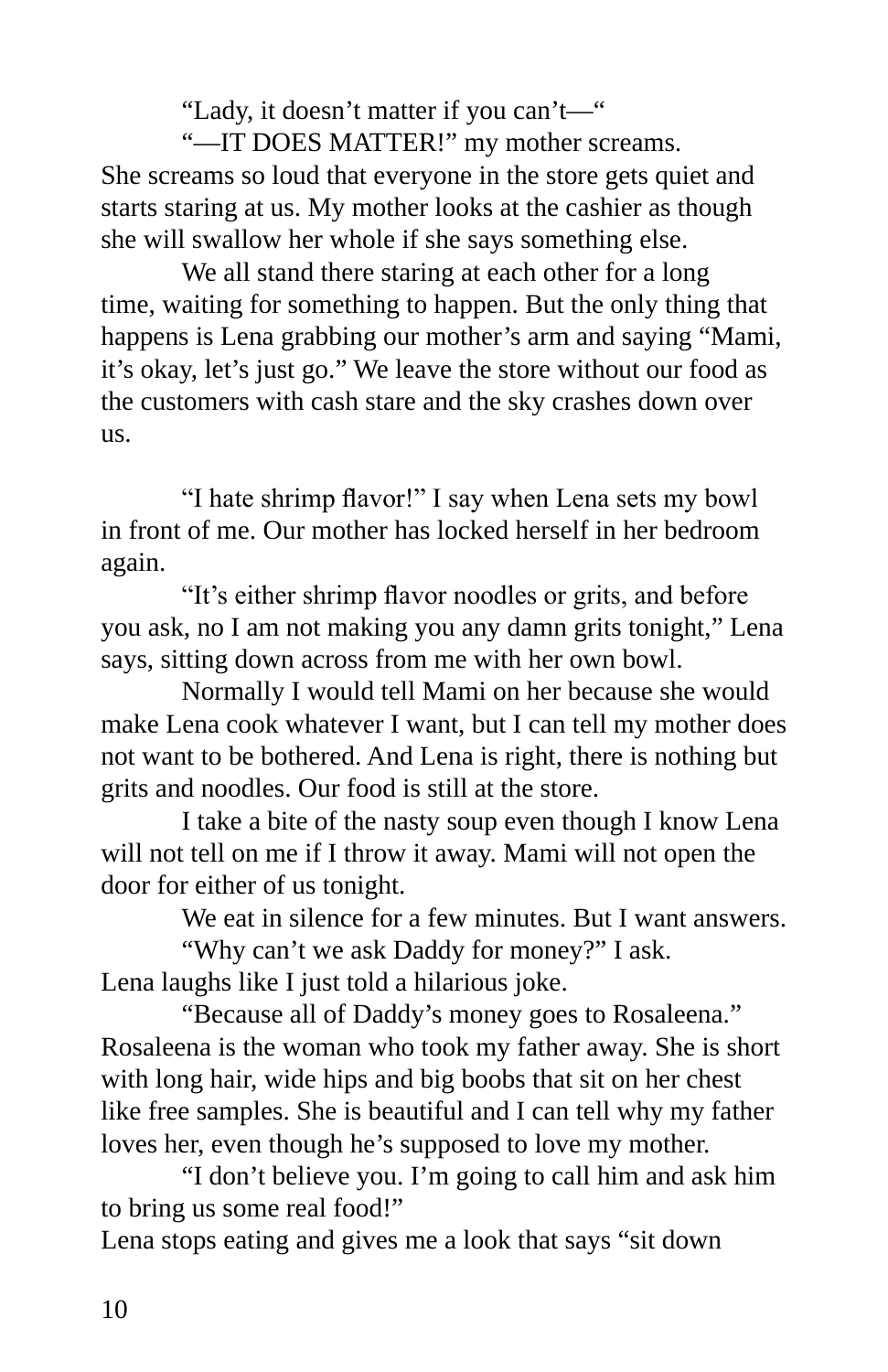before I hurt you". She stole that from Mami.

"God! You are so stupid. You can't tell Daddy anything that goes on in this house or ask him for anything, do you understand me?"

I glare at her. She is sixteen, but that does not make her the boss of me.

"Why can't I tell him? We need money and he has some!"

"Because if you do, he'll take you away and Rosaleena will be your mother with her big ta-ta's in your face every morning. Is that what you want?"

I can't imagine anyone but Mami being my mother and I know Rosaleena doesn't even like me.

"No," I say.

"Then keep your mouth shut. Our business is nobody else's, Cookie."

I listen to Lena. Not because she is the boss but because she is the only one who ever tells me the truth.

When I say Mami will not open the door for me and Lena, I am right, but she does open it for Baby. He is a man, but I hear my mother call him baby when he comes in, even when the bed is rocking and she is screaming "Baaabbbyyy!" like they're on a rollercoaster and she can't believe how fast they're going.

I am laying next to Lena in our bed as we're both trying not to laugh at the banging on the other side of the wall. BANG! BANG! BANG!

After awhile, it is no longer funny. They have been whamming and bamming each other for so long that I think Baby has killed our mother.

"Don't be stupid, she's just laying there and enjoying it like women are supposed to. Now go to sleep," Lena tells me even though neither one of us is going to get any sleep until Baby lets out a roar and Mami's muffled voice tells him to be quiet before he wakes the kids.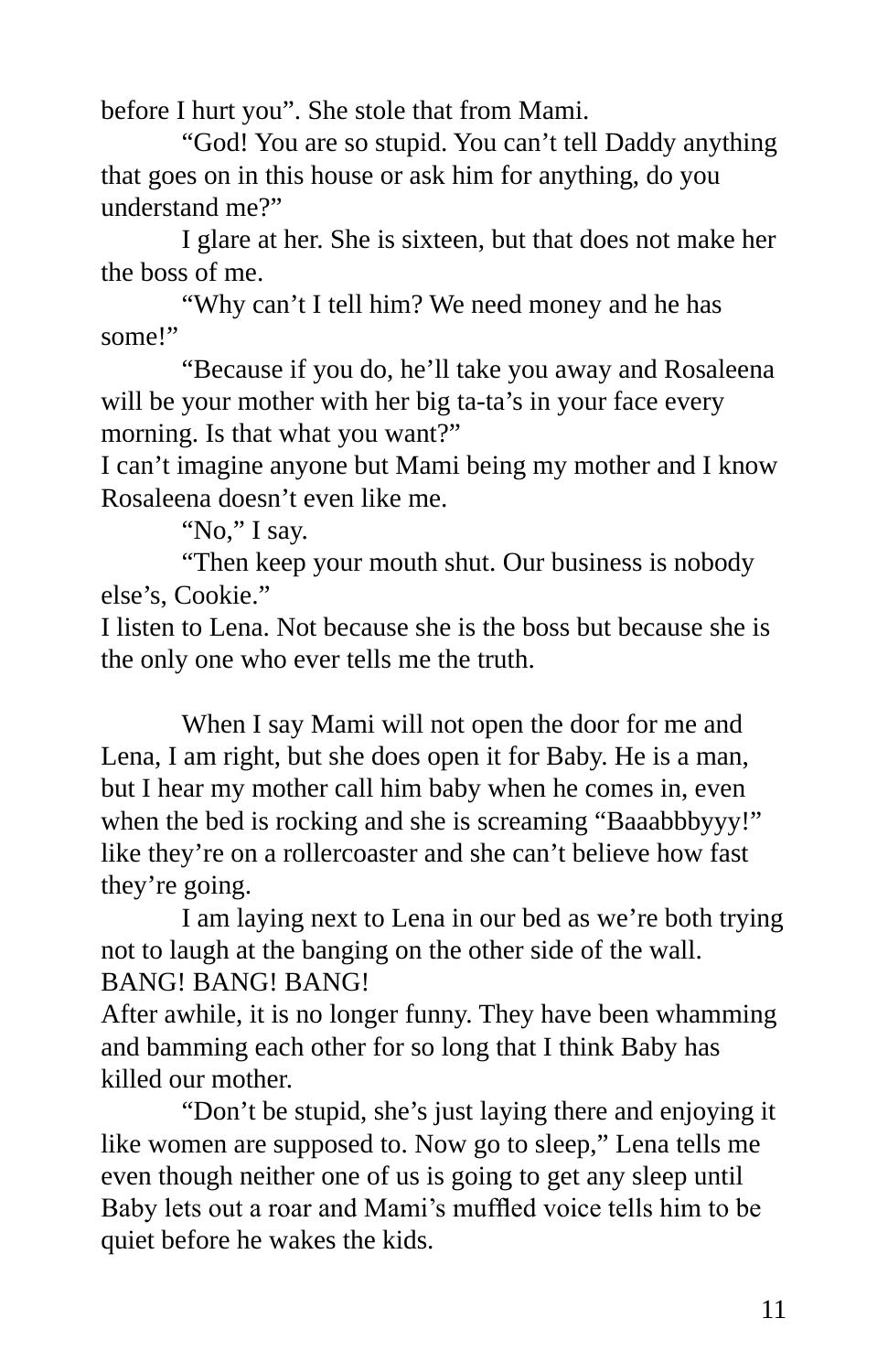We are sitting in the park, Petal, Tanika and me when Domo walks up in her new Gamma's. She is always trying to show off, but she's still our friend.

"Dang, yall ain't get the new Jordans?" she asks, looking at our feet dangle in shoes that are clearly not Jordans.

"Oh whatever. You didn't even buy those yourself," Petal says, rolling her eyes and kicking the dirt with her black Chuck Taylors.

"Nope, my daddy bought them. He buys me whatever I want. Tonight, I think I'll ask for a new puppy," Domo says, turning her ankle in a circular motion so the sunlight reflects off her sneakers. They look like black glass and I'm only sort of jealous because black is my favorite color.

"Shut up, Domo, all you do is brag. If your father is so rich, then why are you here trying to play with us?" Tanika says.

Domo rolls her bony neck at her.

"Because maybe I feel like it, that's why. But if you don't want me here, I'll leave. Who cares anyway?" She always says she will leave like the rest of us are supposed to beg for her to stay. Pretty please with sugar on top? That's what she wants, but we don't care that much and she stays anyway.

"I brought Lena's mp3 player. Let's practice for the video shoot," I say.

Domo hands me her Beats Pill and I plug it in. We need to practice because we're going to dance in Kimmy Barz's next rap video. The sign in the park field house invited women of all ages to participate in "history in the making". Kimmy Barz lives two blocks down the street from me and everyone knows she's going to make it big. She can dance, she can rap and she's pretty. And when everybody on YouTube sees us in her video, we will be famous, too.

"Okay. Someone has to sit on the side so we know what we look like," Petal says.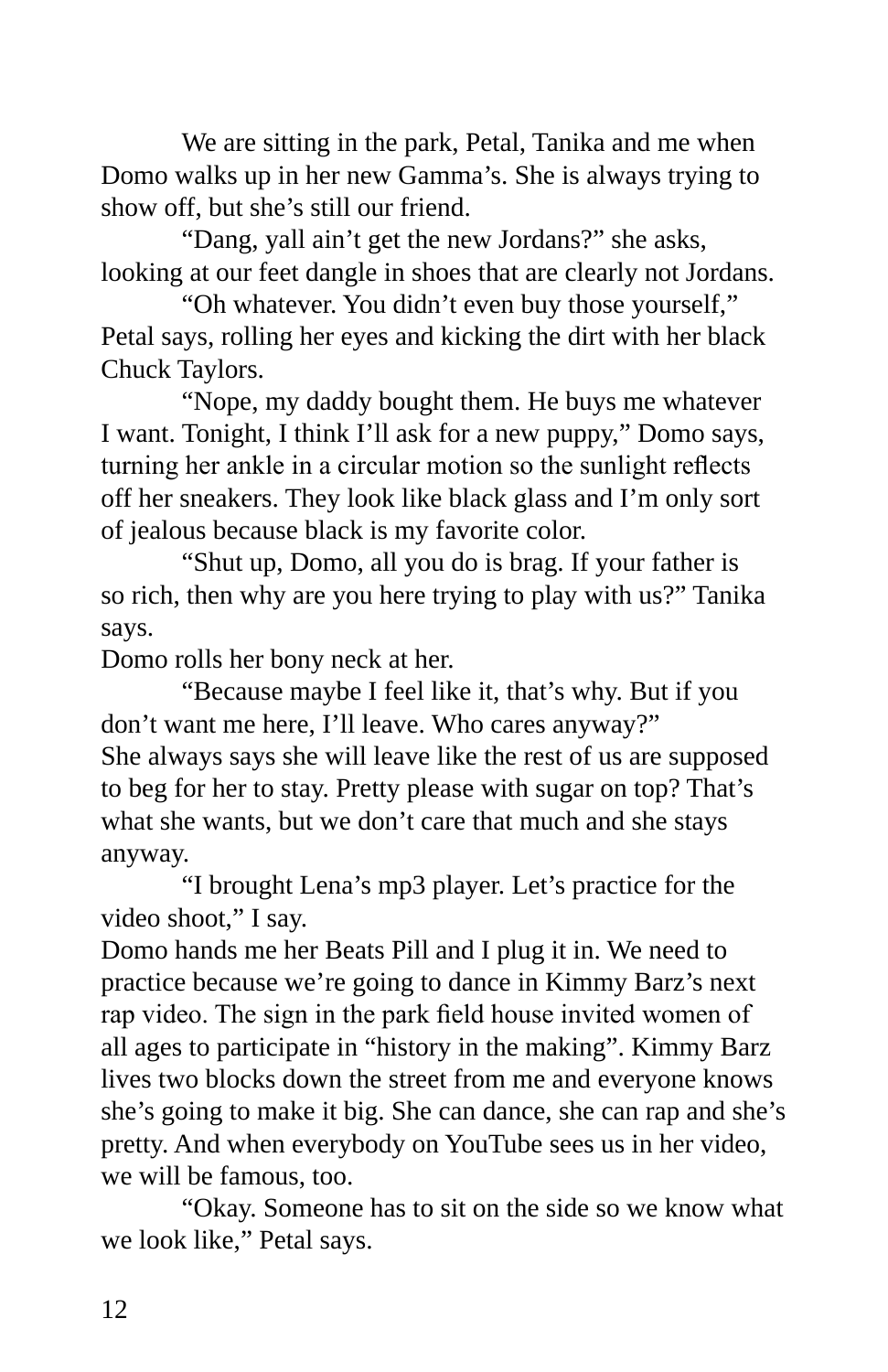We do rock paper scissors and I am the one who has to sit out and watch them do it first. I sit in the grass as my friends stand arms-width apart and try to remember the moves we've made up.

"Start the music, Cookie," Petal says. I press play and Juicy J blares from the tiny speaker. Don't Stop! Pop that—Don't stop! Pop that pop that pop that—Don't stop! (What you twerkin' wit?)

Domo puts her hands on her knees and squats low to the ground, popping so hard that she looks angry about it. Tanika pulls herself into a headstand trying to show off, but she can't shake her butt that fast or she'll lose her balance and tip over. It's Petal who is the best twerker in our group, mostly because she has the biggest butt. She doesn't have to do much work, she just bends over a little and it's like her booty has a mind of its own. It jiggles and bounces in every direction like it might fall off at any moment.

I watch my friends dance as the sun glows red and dips behind the buildings. They are beautiful black shadows twisting and growing in all directions. They move together like waves in an ocean and never miss a beat as the lavender streetlights flicker to life.

A group of boys from our school ride by on their mountain bikes. They stop when they see us, their jaws open like they want a taste of something good.

Even though I am supposed to be watching, I want to be a part of the show now that we have an audience. I take the spot next to Domo and try to make my cheeks clap like I've seen Lena do in the mirror, but no sound comes out.

The boys don't notice my non-clapping. To them, we are superstars, bad bitches like Beyonce and Rihanna, our long twists and braids whipping through the air and our bodies moving like we have no bones.

We dance until we get tired, then collapse in a pile on the cool grass as the stars light up the sky, our very own spotlights.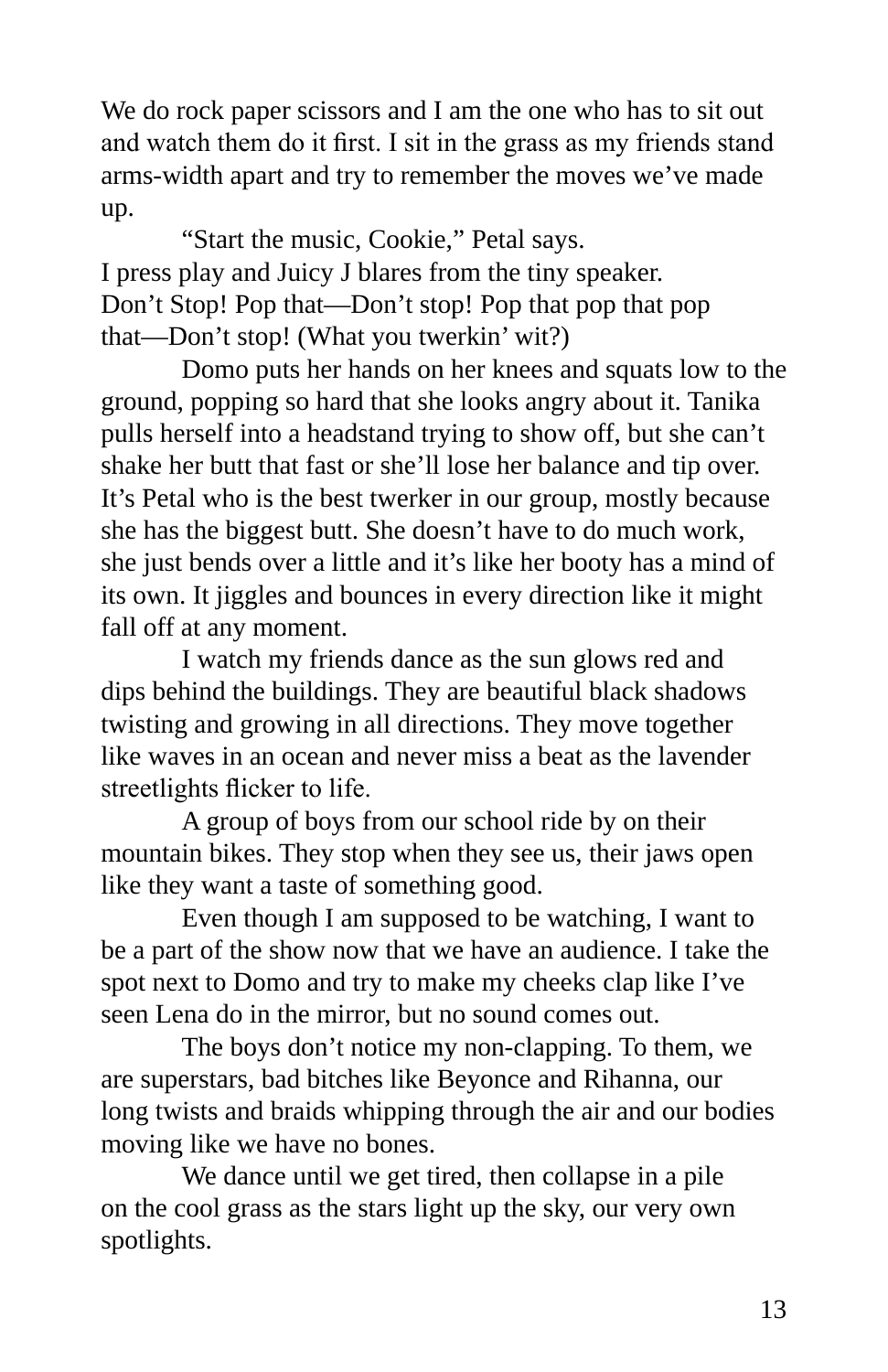"Where were you at?" Mami asks when I walk in the door. It's past nine and she has just gotten home from her shift at the nursing home.

"I was at Petal's house," I lie, but there's no point. Mami is too tired to really care.

I try to curl up next to her on the couch but I am too big now, so I slide down on the floor instead.

She runs her sleepy fingers through my twists, scratching the back where it always itches the most.

"How was work?" I ask, even though I already know it wasn't good. Mami hates her job.

She doesn't say anything.

I feel sorry for her. She should be working as a businesswoman or a teacher, not having to clean old people's mess. Mami says Lena and I will go to college and have good jobs one day. When I do, I'll take care of her.

"Did Daddy call?" I ask, because now I'm thinking about money again.

Mami makes a face like she has just smelled something nasty.

"No, he didn't, Cookie. But don't worry about it, baby, he'll call soon. You're just a child, it's his fucking job to worry about you."

The last part is not to me. She is looking at the phone when she says it, like maybe he will call now that she's said something about it. But the phone is still silent.

I know my mother is right, but I can't help but wonder why he's not calling. Maybe he and Rosaleena are making their own baby. Or maybe he thinks I hate him like Lena does. I want to call him and tell him that I still love him and that I'll stay the weekend with him even if Rosaleena is mean to me again the whole time. But our apartment is small and I know Mami would hear me say this to him and be mad.

She rubs my scalp for a few more minutes until she falls asleep with her mouth open. I cover her with my Hello Kitty blanket and kiss her on the forehead like I am the parent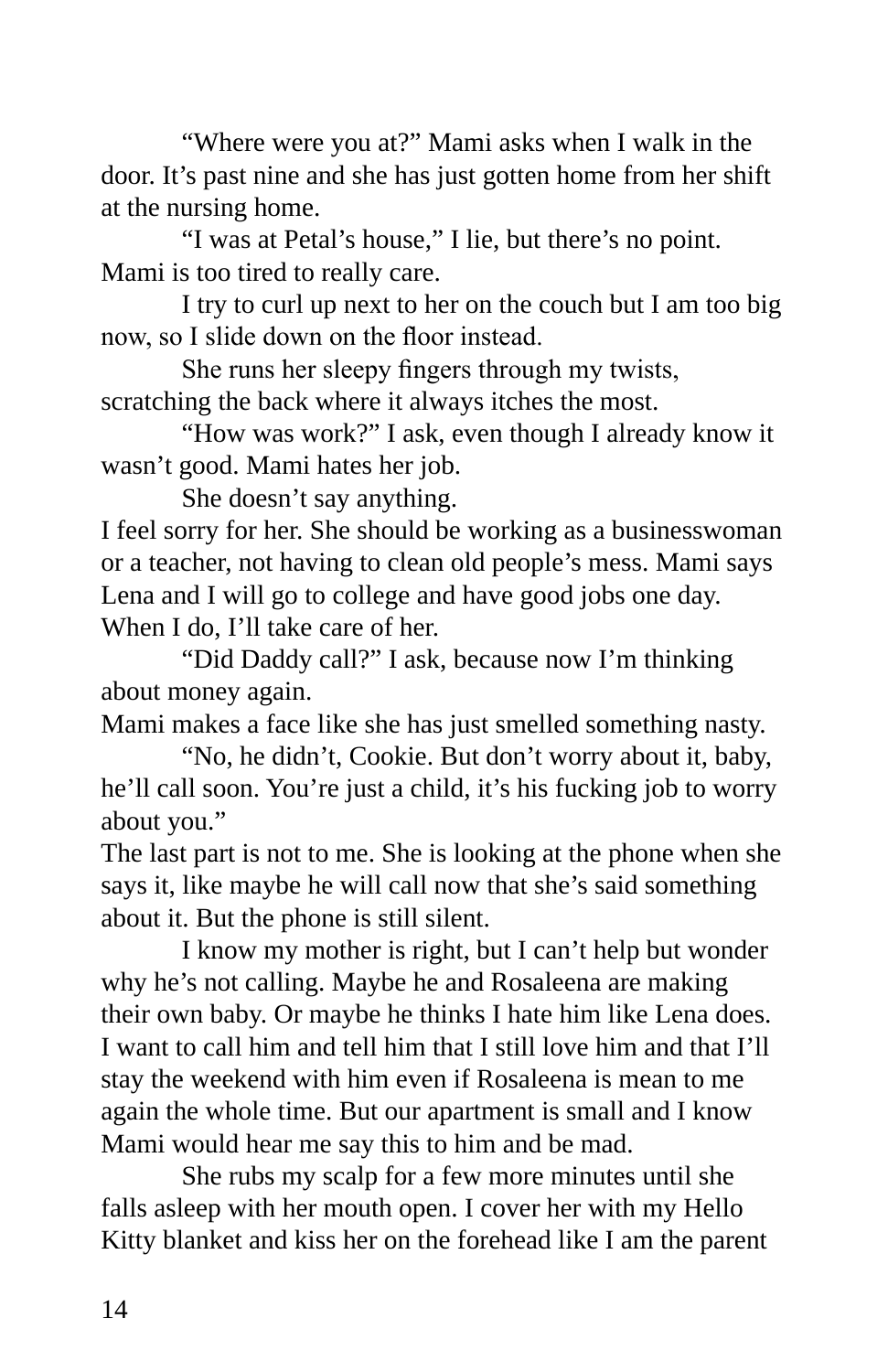and she is the baby.

When I tiptoe back into our room, Lena is still awake, sitting on the floor rubbing bright purple makeup on her eyes.

"Where are you going?" I ask when I see her street clothes laid out on the bed along with a pair of Mami's old heels.

"Out" Lena says as if I don't know this.

"Can I go this time?"

I only ask because I hate sleeping alone in our big bed without Lena on the other side between me and the door. Last winter, some people broke into Tanika's house in the middle of the night. They crawled through her bedroom window and asked her where her brother was. She said they pointed a gun at her, although Petal says she probably made that part up. Still, I am scared in our tiny room without Lena.

"Aw Cookie, you don't wanna come. It's just gonna be me, Cherell and some other girls doing boring high school stuff. I'll bring you back something. What kinda candy bar do you want?"

"Milky Way," I say even though I don't really want anything.

I watch her get dressed up and primp herself like she is probably doing something more than just high school stuff. Our mother sleeps hard on the sofa, so Lena walks right out like it's morning and she's just headed to another day of school. All night, I sit watching the door, waiting for her to come back. There's nothing else I can do.

Petal uses a safety pin to keep Lena's too-big shorts from falling off her while I tie Lena's too-big belly top in a knot behind my back. Today is Kimmy Barz's video shoot on Jackson Boulevard and we are trying to make ourselves look as grown as we wish we were.

"You three look ratchet. I look flawless," Domo says, striking a pose in her stretch leggings and light blue tank top that matches her Jordans. She is wearing clumpy mascara on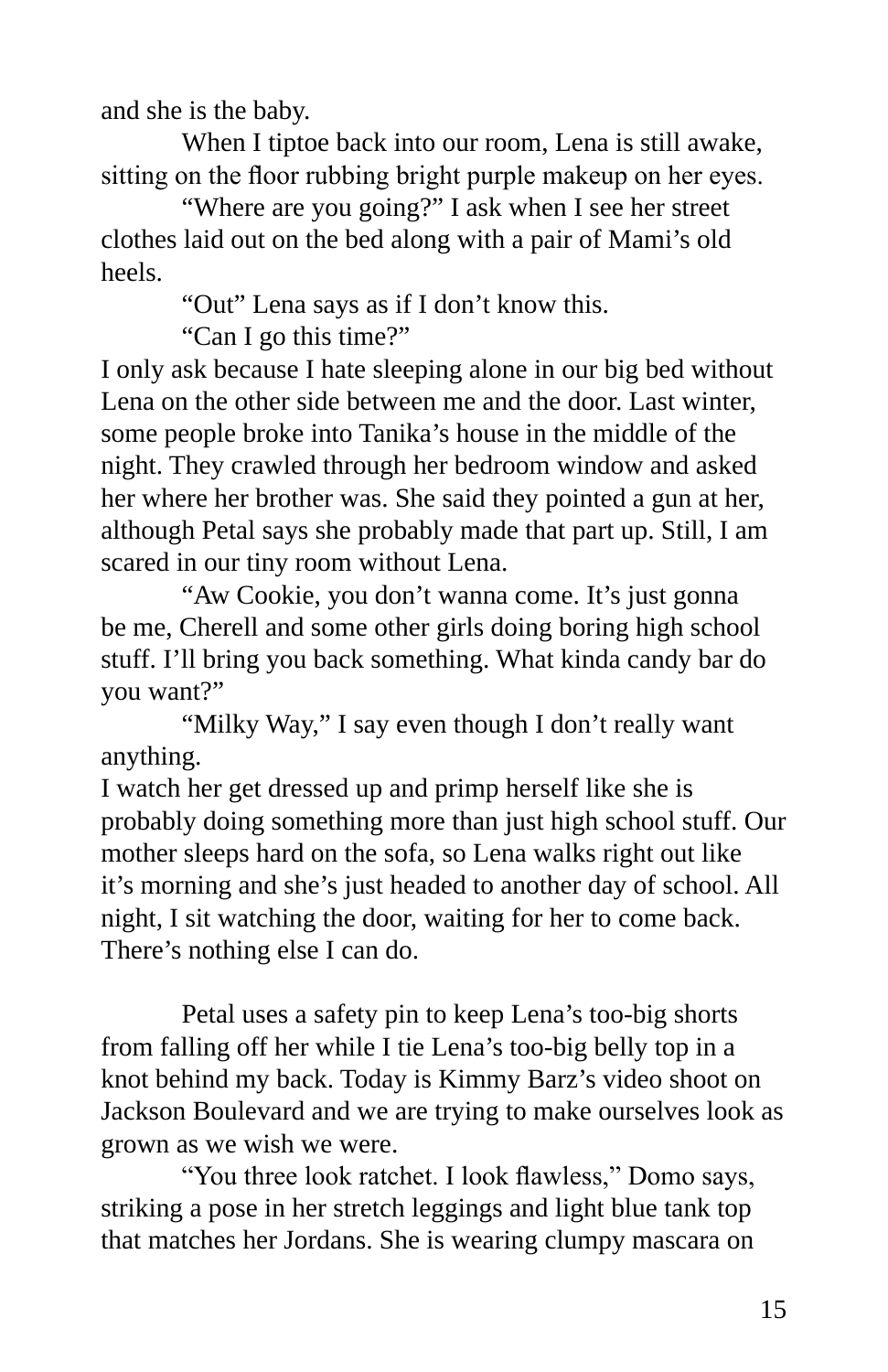her eyes and deep violet lipstick on her mouth.

"Where'd you get that makeup? Come and do mine!" Tanika says, lacing up her metallic gold high tops.

"Can't, I left it at home. Maybe if you guys had money you could buy your own," Domo says like she is somebody important. But we are too excited to care or point out that just because she stole her mother's makeup bag does not mean she has money either.

We twist our hair into big buns that sit on top of our heads and spray my mother's White Diamonds on our necks like we are royalty. I don't think she'll mind since she's always at work and never anywhere fun where you need perfume on. We check ourselves in the mirror, four brown girls in black leggings, chunky sneakers and thin tops. If you squint your eyes, you would see that we are the same.

Jackson Boulevard is hot and popping like grease on the stove. Everybody from the neighborhood is here, except those people who had to work or who think they're too good to hang out in the streets. We say hi to Mr.Greenwall, the old man who owns the corner store and gives me black bananas so Mami can bake her famous banana bread; the China Dolls, a group of mixed girls from our class who think they are so sexy because their hair is straight but their skin is black; Ms.Carter who dragged a Puerto Rican lady by the hair after she caught her with her husband. She is here with her six kids, including little Man-Man who hangs on her hip in a cute Pamper. The boys from our class who watched us dancing yesterday are here, too, but they're too busy bothering the China Dolls to remember us.

"Look there's Kimmy Barz!" Domo says, pointing to a huge crowd of people in front of the building where she lives.

We can't see much, but we know she is in there between all the big bodyguards and her girls. We all stand around, talking, laughing, joking, eating what little food is left on the snack table that has been set up for extras on the sidewalk. By the time the video shoot begins, we are sweaty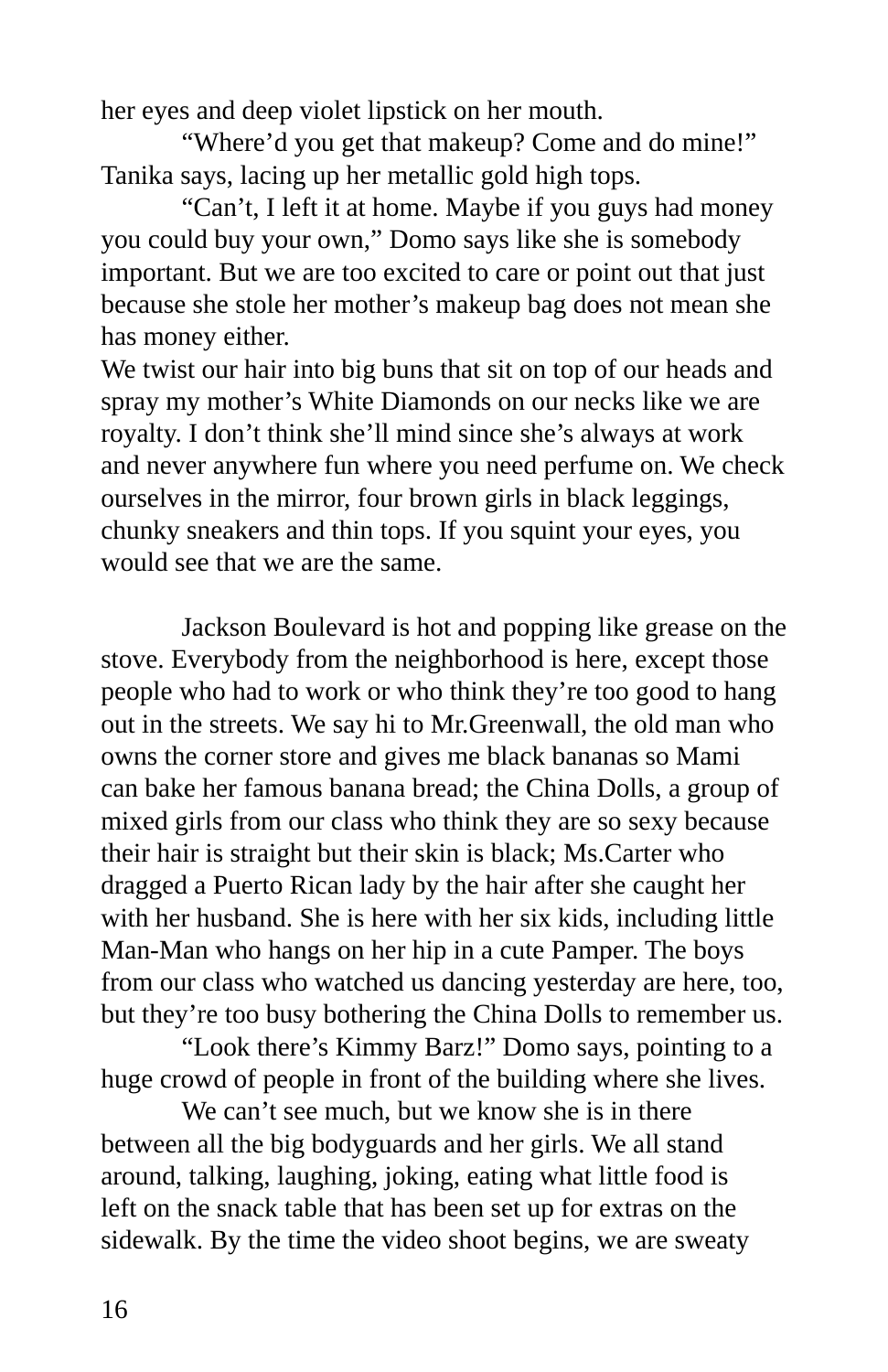and bored on the curb. It's not even a professional camera man, just Big Kiwi from Shark's Fish and Chicken. He's always in there trying to sell bootleg DVD's and incense, but I guess he's also a video producer when he wants to be.

We are all sitting around in the heat, watching Kimmy shoot the same scene over and over again. Petal says it is because they have to get different angles to edit with, but that doesn't stop it from being boring. We nod our heads to the music blaring from someone's upstairs window, although it is too loud for us to really understand what Kimmy is rapping about. But from the way she is whipping her afro back and forth and pointing her middle finger at the camera, I can tell whatever she is saying is important and I have to agree with her.

Finally, it is the dance scene. I thought we would get to be right behind Kimmy, but the whole neighborhood didn't come out just to watch. They want to be in it, too. We all gather in a circle around Kimmy, waiting for her to tell us what to do. There are too many tall adults in front of us for me to see, even when I balance on Tanika's shoulders. We can hear her though.

"Alright, ladies and gentlemen, I want to thank you for coming out to support me and show me love. That's what this video is about, love, hip hop and the hood. So I want yall to get out here on this street, pop lock and drop it, shake what ya mammy gave you, twerk a lil sumn sumn and just have a good time. Have fun. That's what the song's all about. Yall think yall can handle that?"

We all shout and holler to let her know that we can handle that and that we love her. The music starts and everyone tries to get as close to the camera as they can without bumping into Kimmy. The China Dolls nudge some high school girls, who push them out of the way only to be shoved aside by somebody's mama who wants her daughter to have enough space to breakdance. We get shoved by some boys to the back, then pushed again by some grown men to the front who only want to see grown behinds shaking and not ours. We are in the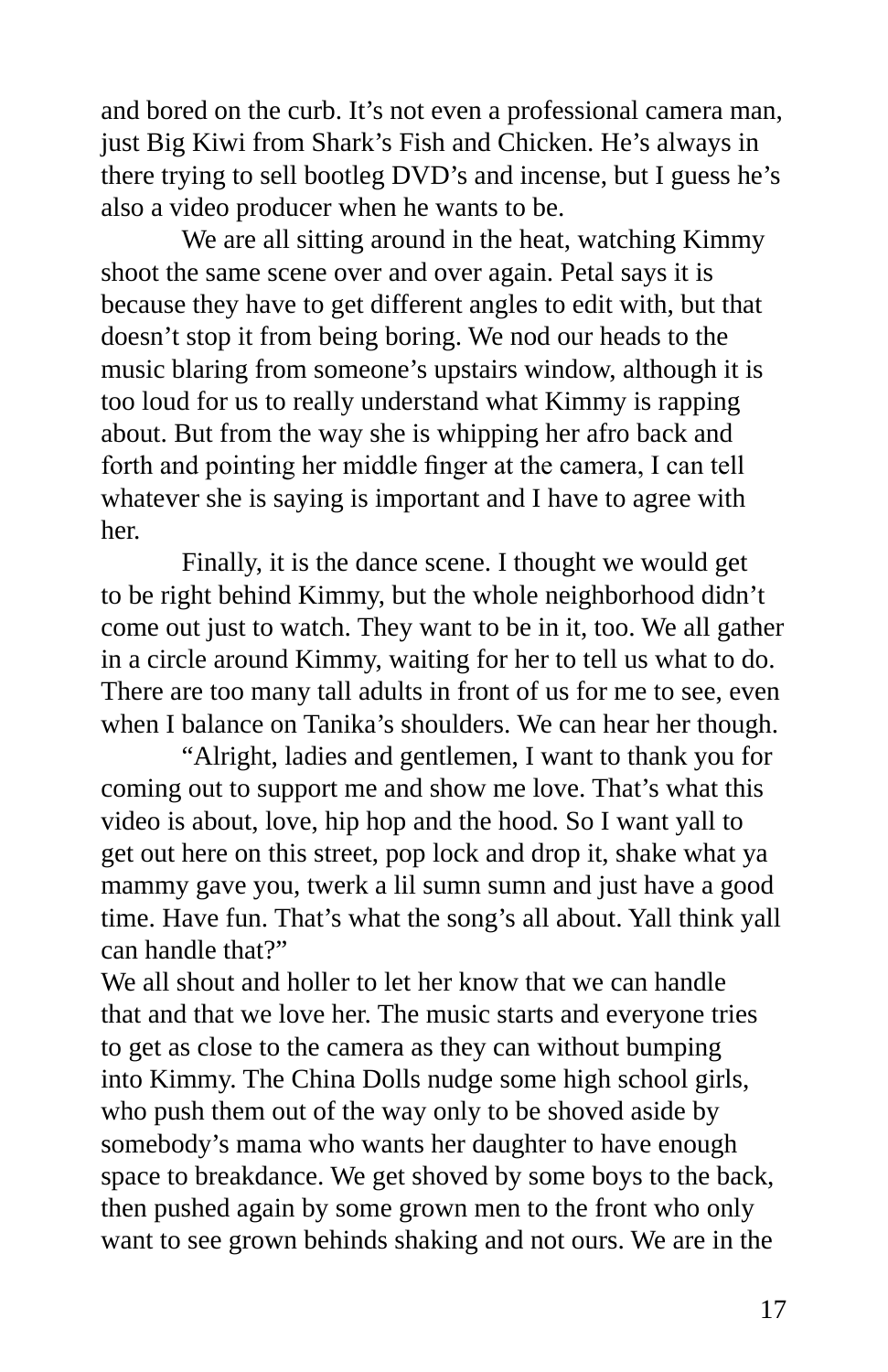middle of the crowd being pulled and jostled in every direction. It is hot and sweaty and we are all on the streets fighting for the attention of a tiny camera in Big Kiwi's hand. It is absolute chaos, until the beat drops. We all dip and start swaying to the beat like we have been practicing for months. Kimmy is rapping again, but no one is listening, we are riding the beat and getting our feet wet in it.

"Aaaaayyyyyy!" the men in the back yell. They pump up the crowd even more and now that we have met the beat like an old friend, it's time to go to work. Some big girls bend over and put their hands on the ground, their giant butts waving in the air. The China Dolls are too prissy and dainty for this, so they start hip rolling in their baby tees while their silver belly rings flash in the sunlight. Even the grown women are getting loose with it, hiking up their sundresses and getting low to the ground. Ms. Williams is standing near the back with her daughter, trying to show her how to do it, but she is too little, so she just hops up and down and screams with joy. Big Kiwi weaves in and out of the crowd, trying to get us all in the video. When he comes over to us, we spread out and do our thing like this is our video in our street. We own this.

The beat keeps going and we all keep moving until a police car pulls up on the scene with his lights flashing. Somebody shuts off the music and Big Kiwi tries to hide behind a tree like he's not supposed to be here or something.

"Great, here comes another fucking pig to ruin another good time," Tanika says. Everyone stops dancing because she's right. The police are in our neighborhood so often, it's like they live here, too.

A fat white man steps out of the cop car, talking gibberish into his radio and walking around us with a swagger that says What's going on here, huh? What do you think you're doing? We are just dancing, we all tell him. We're not doing anything wrong. We're dancing.

"Nothing wrong?" he says with his black sunglasses letting us know that he can see every one of us but we cannot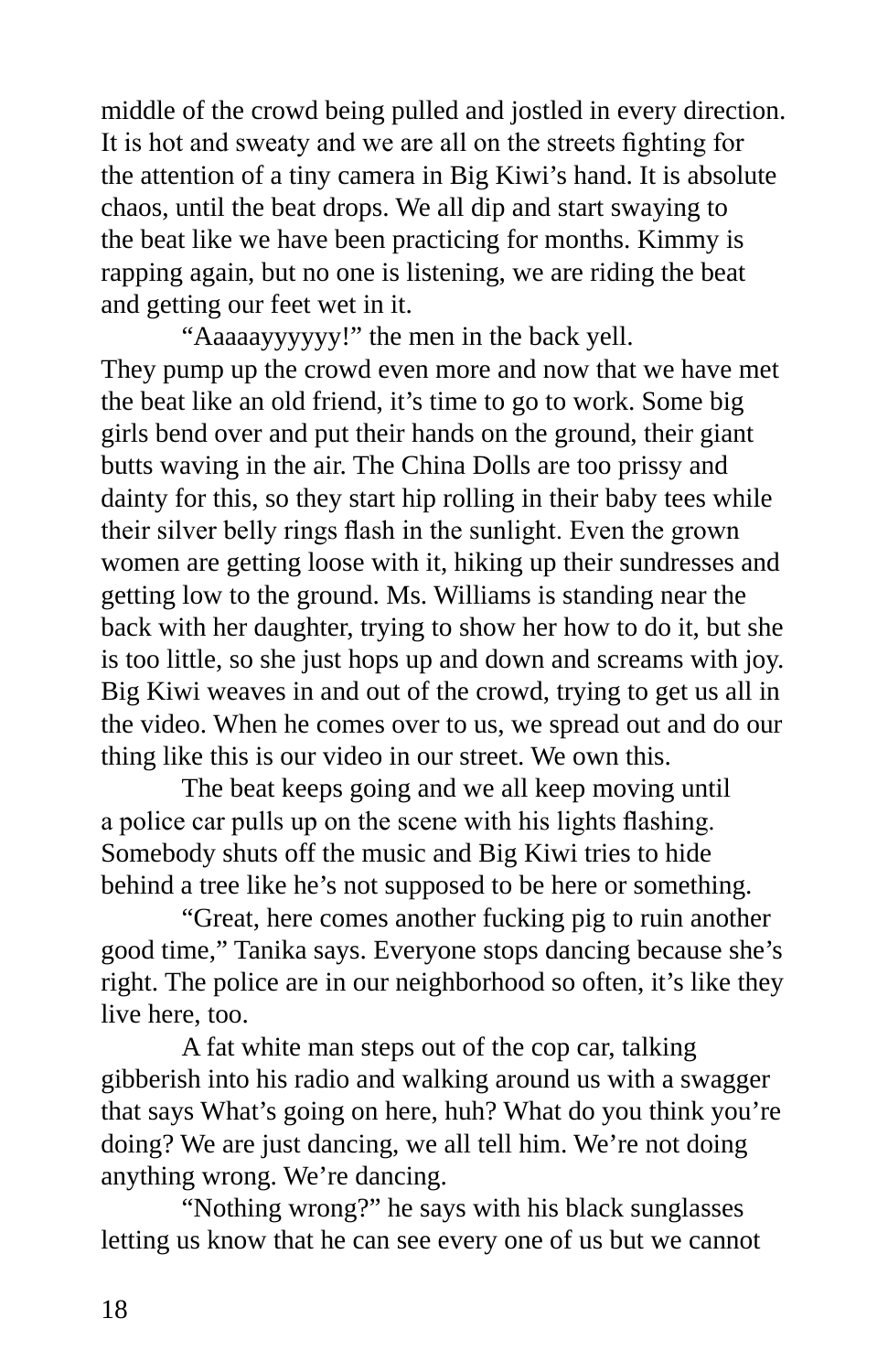see him.

"You got little kids out here shaking their butts like strippers! You know, I could jail all of you for at least thirty counts of child pornography," he says, pointing all the kids out. I don't like the way it feels when he looks at us. We're not strippers and only a pervert would think like that anyway. The adults step in front of us like they are shielding us all from something dangerous.

Two more squad cars show up, skidding on the asphalt and sirens blaring like this is The Fast and The Furious. All because we are dancing?

"I can't stand these white muthafuckers. Always messin' wit us for no damn reason," Mr.Greenwall from the corner store says. The other adults nod silently like they want to say more but know that they shouldn't, at least not now.

Kimmy Barz and her manager are talking to the cops, trying to explain that we are just having a little party. She keeps pressing her hands to her heart and shaking her head no, like she has been accused of something and has to prove that she's innocent.

The cops who are not looking at Kimmy are keeping their sunglass eyes on the rest of us, like they are daring us to try to walk away so they can chase us. Like what they would enjoy more than anything right now is to put us all in handcuffs and be done with it. But we know the adults would never let them touch us.

"That's the same cop who came to our house after it got broken into," Tanika says, looking but not daring to point at a dark haired officer who looks like his shirt will split open if he moves the wrong way.

"What did he do?" I ask.

"Psshh, he didn't do nothin'. He said we shouldn't even bother filing a police report because whoever did it wouldn't be caught anyway."

"So they'll ruin our music video but won't try to catch the real criminals? I don't know why we even have cops. Fat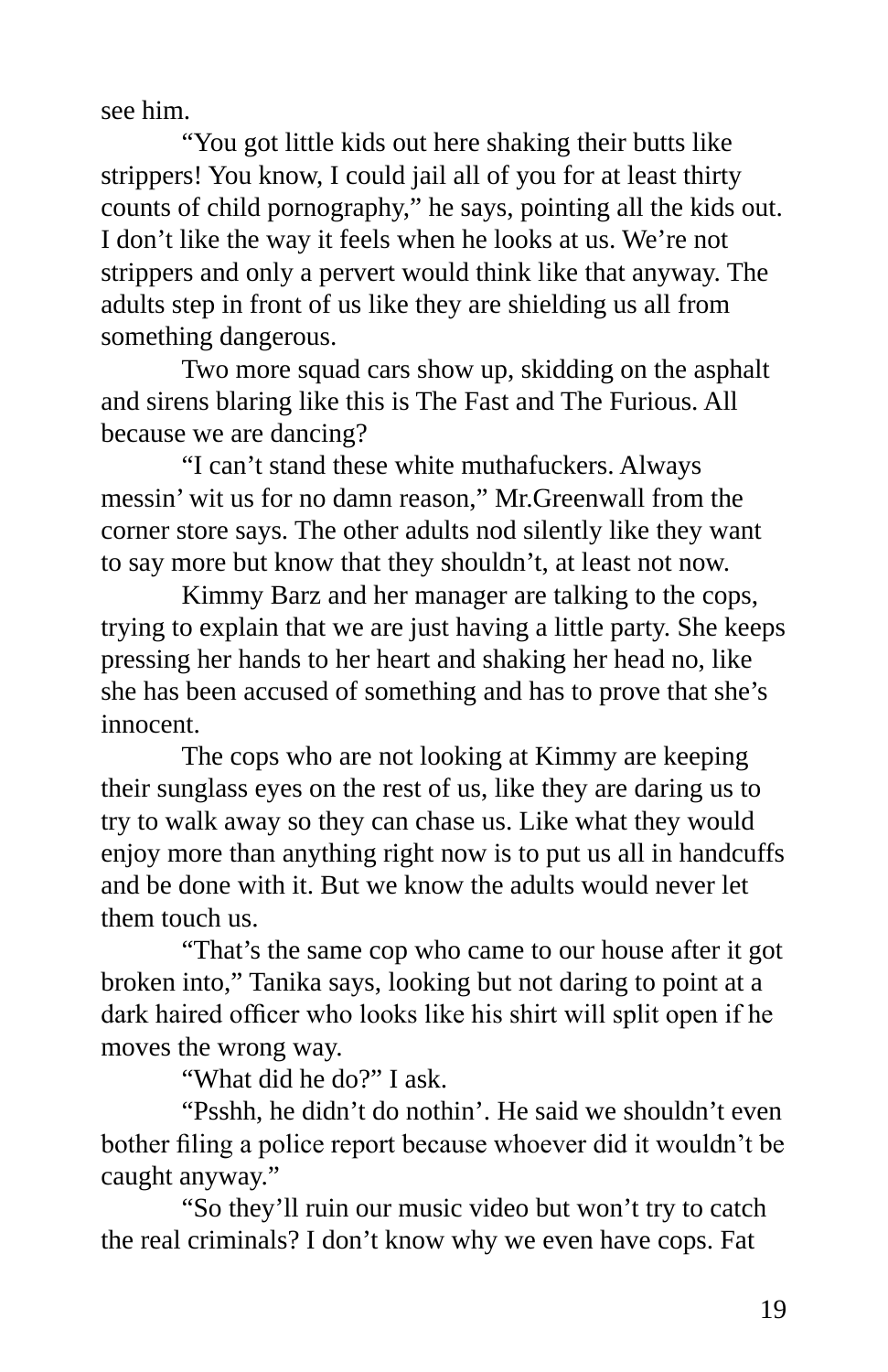fuckers," Petal says with a frown.

After a few more minutes of Kimmy's pleading, the cops tell us all to go on home because it's not legal for us to be gathered in the street like this. Like this? Like it is our street? But now I understand that it is really their street. Their street that they can roll through all day until it gets dark, their street that they can walk around with guns hanging from their hips, their street that they can kick us off of any time they want to. Theirs.

"Where's Mami?" I ask Lena, who is in the bathroom mirror sewing tracks of soft Peruvian hair into her cornrows.

"Probably with that man. She's too tired to cook or clean but she's got plenty of time to spend with that fool" she says angrily, stitching the tracks tight.

"Did daddy call?"

Lena stops and gives me a blank stare.

"They broke up Kimmy Barz video shoot today," I say, because I'm still mad.

"Of course they did. A big group of black people crowded in the street? Just asking for trouble."

"We weren't asking for anything! We were just dancing."

"You could be selling girl scout cookies for all they care. Cops hate black people."

"Why?"

"Because that's the world, Cookie. It's not supposed to make sense, it just…is."

I am about to tell her there has to be a reason. We learned it in science last year. Cause and effect, action and reaction. But then we hear a knock at the door.

I look at Lena, because she is the only near-adult home and it's her job to answer whoever it is. But she just keeps stitching away like she doesn't hear anything.

When I look through the peephole, it is just our landlady, Mrs.Haywood, in her dingy pink nightgown and silk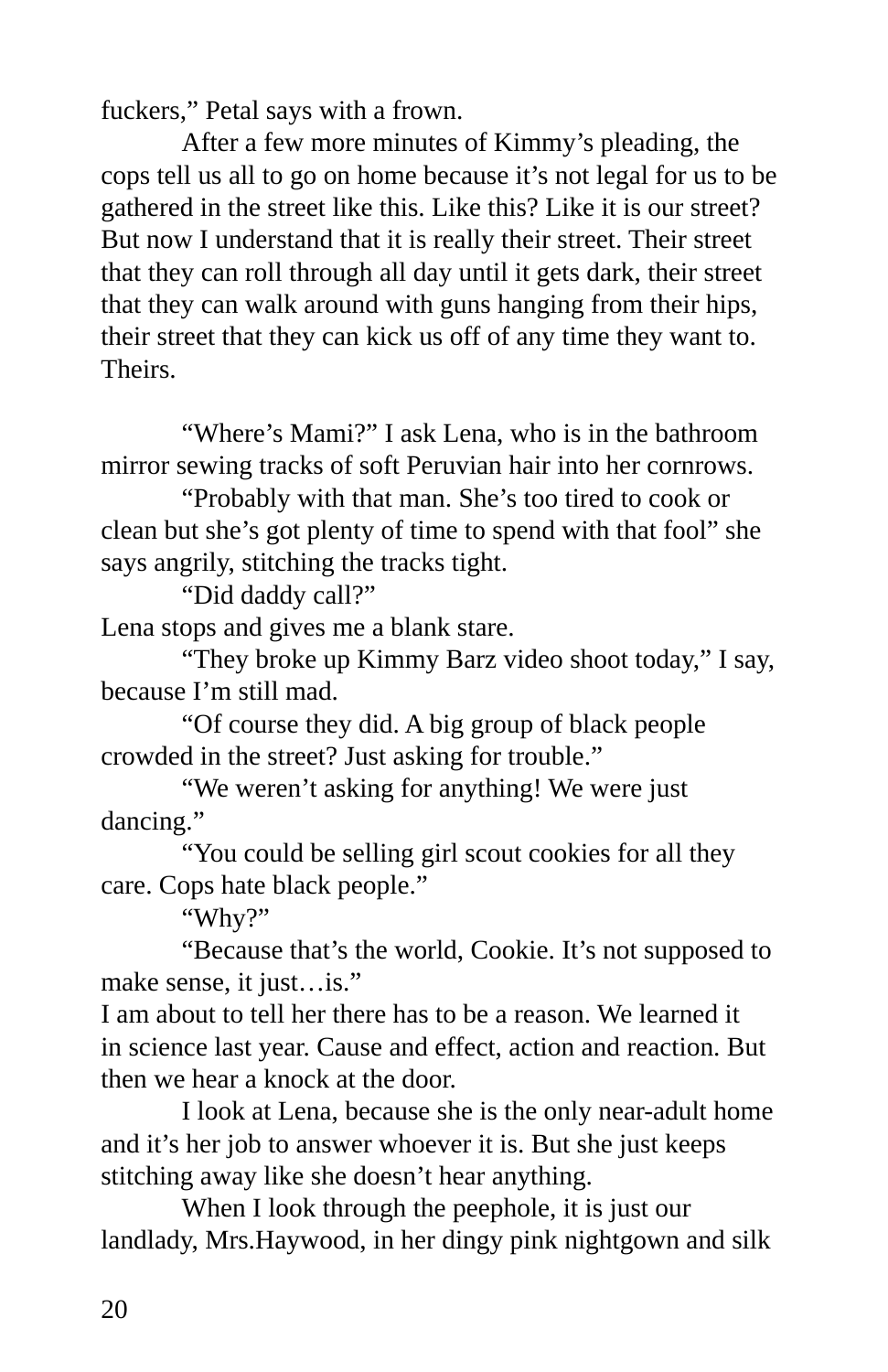headscarf.

"Hi, Mrs. Haywood," I say even though I have seen enough of this woman for a lifetime. Her thighs look like cottage cheese and her breath smells like rotten garbage.

"Hi. I need to talk to your mama," she says, all nosy and trying to look past me into our living room.

I close the door and step outside. It's not her business to know what we have in our home.

"She's not here," I say, just like Mami always tells us to tell landlords, even when she is here.

"It's 10pm! I waited for her to get off work since I can't catch her ass during the day. I know she's in there, lil girl, don't try to play me."

"Nobody's playing. She's not here."

"Well who's in there with you?" she asks, motioning towards the door.

"Just my sister. She's almost 17."

"Your mother left you home alone at ten o clock at night? Trifling parents, these days. She could go to jail for that."

Mrs. Haywood turns the idea over in her mind. She doesn't care about me and Lena being alone, just ways to get Mami in trouble.

"Our Aunt Sheila is on her way over to check on us. She'll be here any minute with her pitbull Rocky if you want to meet her."

Mrs. Haywood narrows her eyes at me.

"You tell your mother I'm looking for her. That's two months' rent she owes!"

She leaves down the stairs and I hear her mumble something about welfare queens and how she's not donating to the needy.

Summer is almost over now and Mami spends so much time with Baby that he has agreed to pay our rent. She says we will meet him soon, but Lena says our mother is just being trampy and this man will be gone again soon just like daddy. I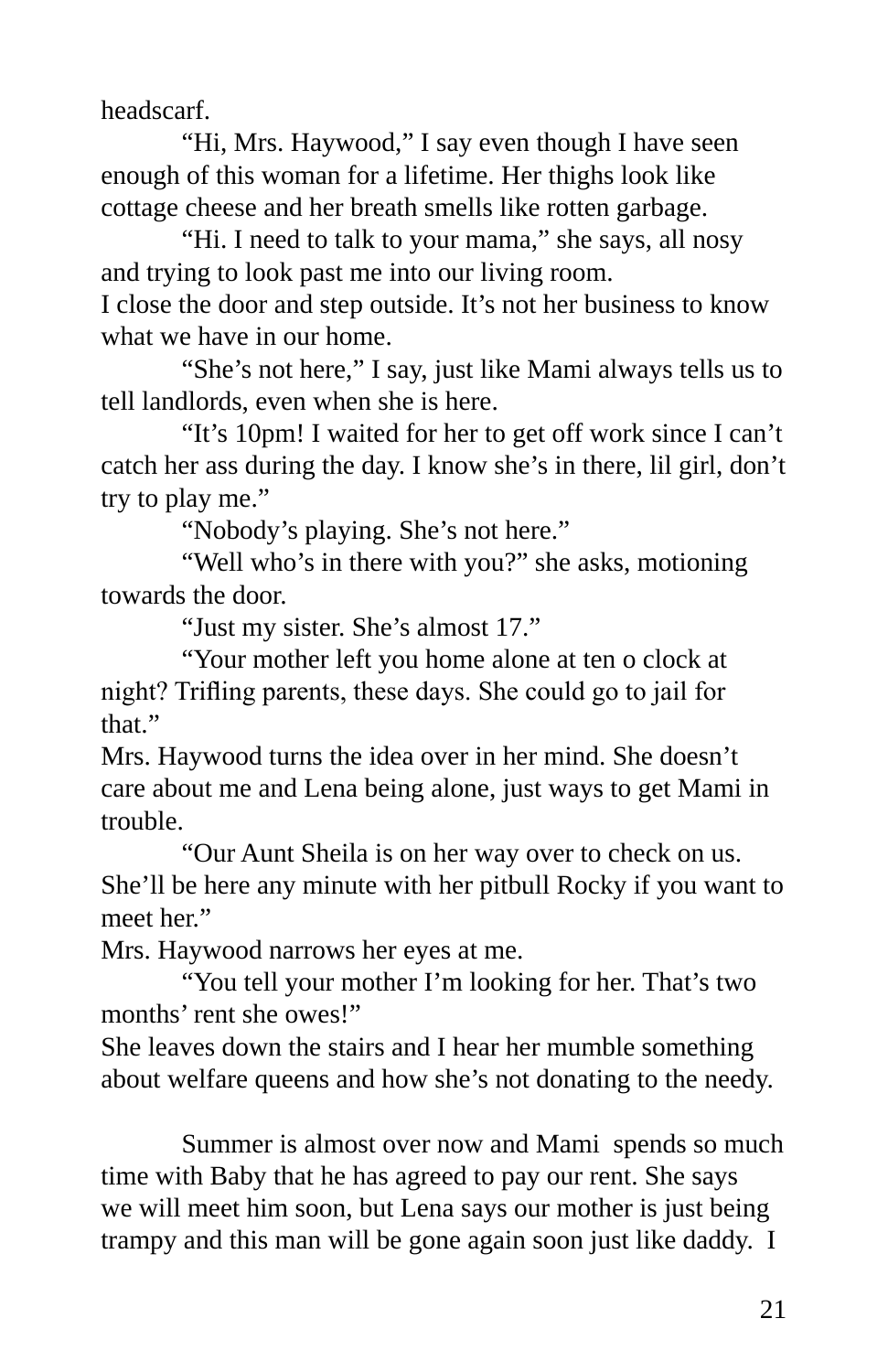don't mind as long as he keeps Mrs. Haywood from bothering us.

"Unh-uh, Petal, don't give me the scrawny wing without any meat on it, I want one of the big ones!" We're eating at Shark's and Domo is still demanding the best of everything. But even I have to admit, the wing is pretty skinny and dry, like they either fried it too long or the chicken it came from was shriveled and elderly.

"Fine, here. Even though I shouldn't even give you that much, you only put in two dollars," Petal says, her pink lips glistening with grease.

"Yeah whatever, I had money yesterday when I bought all yall ice cream, didn't I? Exactly, now shut up and pass me the mild sauce," Domo says, tossing her brown dookie braids over her shoulder.

Big Kiwi comes over and asks if we want to buy Frozen or Ride Along, shoving the cases under our noses like they're perfume samples.

"Frozen? We're about to be 6th graders, we're too old for baby cartoons," I say because we always feel older in August.

"I'll take a copy of Ride Along," Tanika says, pulling a five spot from her pocket.

Big Kiwi thanks us, tells us to stay in school and just say no to drugs before he moves on to harassing some boys who have just walked in.

"Any new comments on the video?" I ask Tanika as she flicks the screen on her iPad.

"Not really. Just people saying the same mess over and over. One lady says anybody in this video should be ashamed of themselves. And some other crap about us not having home training."

Domo tosses a bone into the paper boat.

"Home training? What are we, dogs? Let me guess, she's white, too. I don't know about yall, but I'm not ashamed. I had fun<sup>"</sup>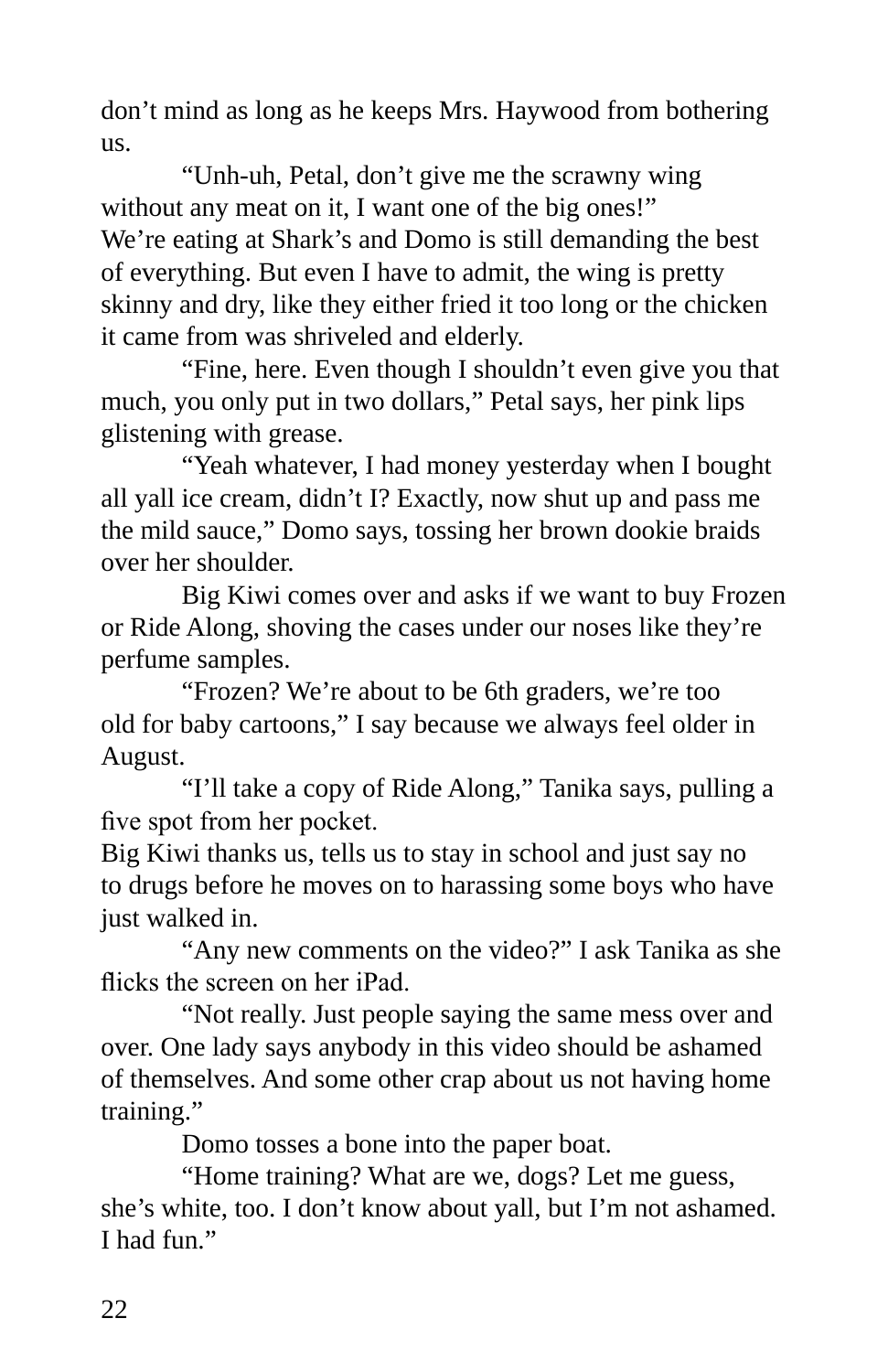"Me, too" Petal says.

"Me, three" Tanika says.

"Me, four" I add.

"Besides, they're only talking down on us because they can't shake it like we do."

"Yeah, I bet that lady doesn't even have enough ass to sit on."

"They weren't there, they didn't see how good we were gettin' it! Until the cops messed up the ending."

"Yeah, this is our hood, what do these cornballs know about it anyway?"

"You know how white people are. They always wanna be in charge and act like they know about everything and everybody."

"Exactly. They gon' talk about it, gon' talk about it, gon' try to change yo mind about it," Tanika croons the Chris Brown and Aaliyah joint that's our favorite right now.

"Gon' tell ya things ya don't wanna hear, but we good!"

"So when they talk about it, they talk about it, just let em know we already got it."

"They think they know the truth, say it ain't soooo. How could they know? How could they knooooooowww?"

We sit in our little booth and sing from our mouths, from our throats, from our stomachs, from our hearts. We sing every word like we wrote it ourselves and even though our voices are loud and the workers behind the counter stare at us like we are crazy, we don't care. We sing and sing and sing until we have convinced ourselves. They don't know about us.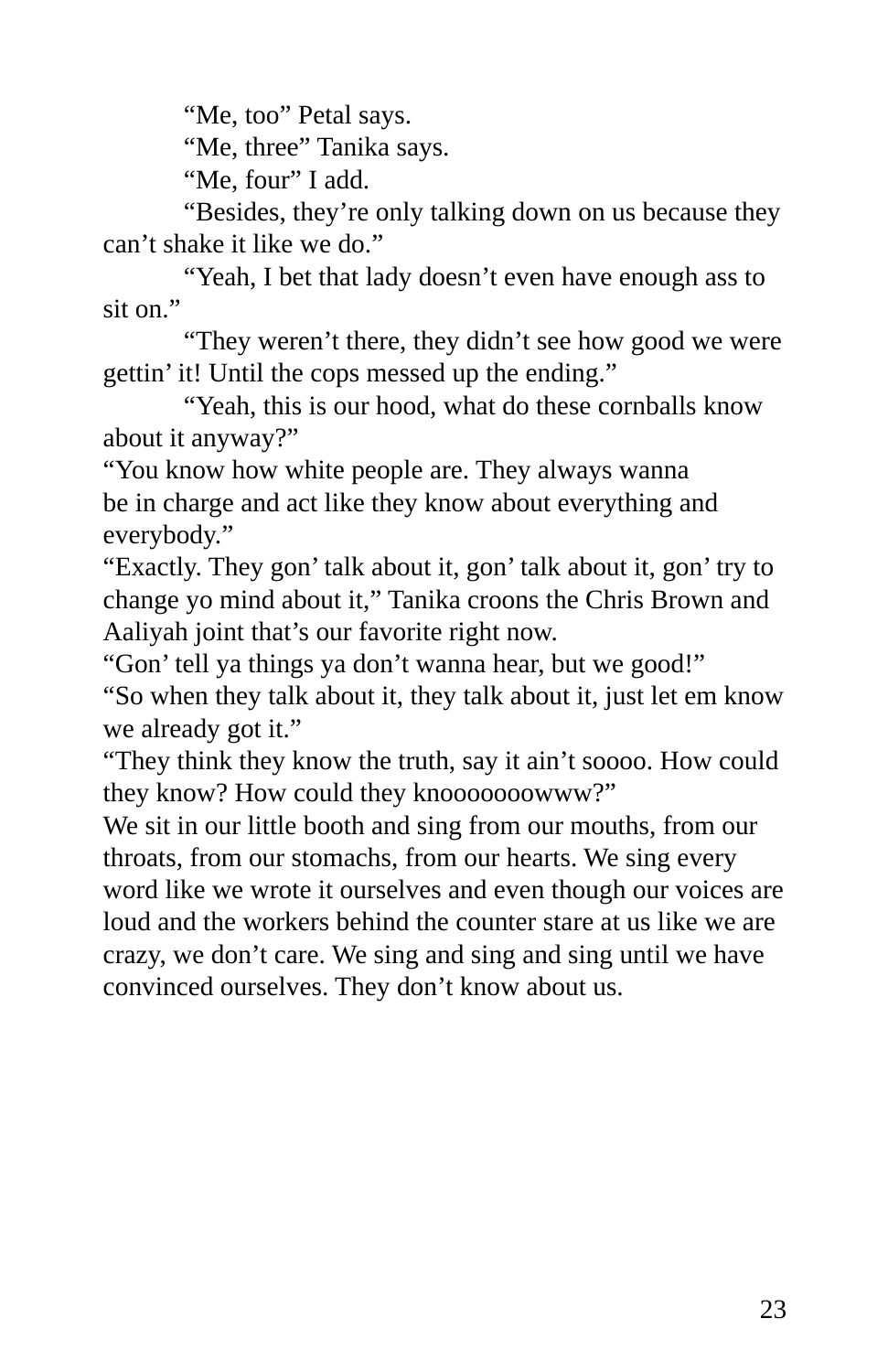#### **2nd Prize Cordell Larner Award for Fiction**

#### By Corin Bodenhamer Bibbidi-Bobbidi-Boo

An echo pulses throughout the house when Rickie slams the front door and marches straight to the kitchen. He glances at the time displayed on the microwave clock before addressing his mother.

"It's 3:44. The school bus dropped me off seven minutes behind last week's average arrival time," Rickie says. As he speaks to Christina, his gaze focuses on the kitchen counter like he's addressing the salt and pepper shakers. His words fly out of his mouth quickly and detached as if delivering a memorized report. "This means that you have six minutes to make my 3:50 snack. Today is Tuesday—apple slices and peanut butter day. I'll be taking my snack in my room instead of on the couch. Knock before you enter. My day hasn't been good. I need to think. Thank you."

Christina watches her son silently as he exits the room and wonders if his new classmates have started to notice that Rickie is different; junior high kids are usually quick to point out that kind of thing. Doctor Morris made it clear that he believes integrating children like Rickie into public school is essential to their social growth, but part of her thinks that she should have kept him in private school for another year.

She grabs a granny smith from the refrigerator and rinses it at the sink before using her apple slicer to cut it into eight equal pieces, just the way Rickie likes. She sets a container of Jif To-Go peanut butter on the plate. You have to get Jif To-Go because it has the perfect amount of peanut butter for me to dip each of my eight slices twice. That's sixteen dips.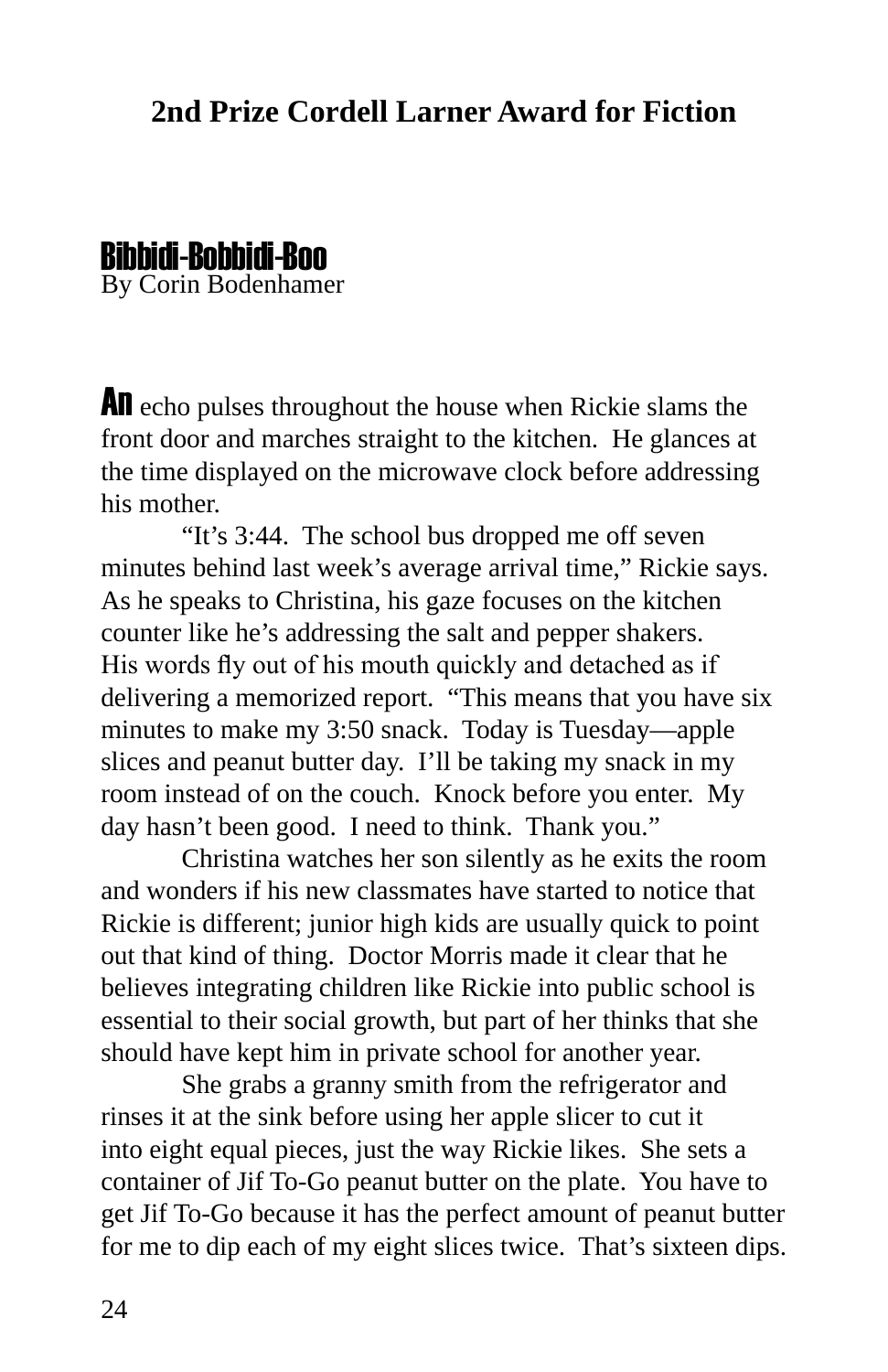When you spoon it on my plate from the jar you never get the proportion right. We need Jif To-Go. Rickie has always been obsessed with numbers. That started before his obsession with film.

Christina lightly raps on Rickie's bedroom door even though it's already open. He's lying on his twin-sized bed staring at the ceiling with a copy of Roger Ebert's The Great Movies on top of his chest, his bony fingers drumming rapidly on the hard cover. It's dark in here. Apparently Rickie ran out of room on the walls for his movie poster collection, so he taped up his newest one, Moonrise Kingdom, on the window, its wooded camping scenery blocking his view of the neighbor kids jumping on the trampoline and shunning all the sunlight.

 "Can we talk about what happened at school today, honey?" Christina asks, handing him his afternoon snack.

Rickie peers at his plate through the curtain of dark hair shielding his eyes as he speaks. "I go to school with incompetent idiots."

"That's not how we talk about other people, Rickie."

"But they are. Today on the bus ride home, Keegan Cooper's mom stopped the bus driver and talked to him for three whole minutes. She was putting us behind schedule. It was unacceptable. I said that I wanted someone to make her shut up."

"Rickie!"

"She was making us late, mom," he defends. "So Max, the seventh grader sitting across from me, yelled to the front of the bus, 'Shut up, man. She doesn't want to have sex with you. You'd make her babies ugly.' Then Mrs. Cooper stopped talking and the bus could move again, so I thanked Max for making her shut up like I asked. He said, 'You're welcome,' and I said, 'I think this is the beginning of a beautiful friendship.' Just like in Casablanca. But he didn't get it because he's incompetent."

He pauses, peels the top off of the peanut butter, and scoops some up with his first slice of apple.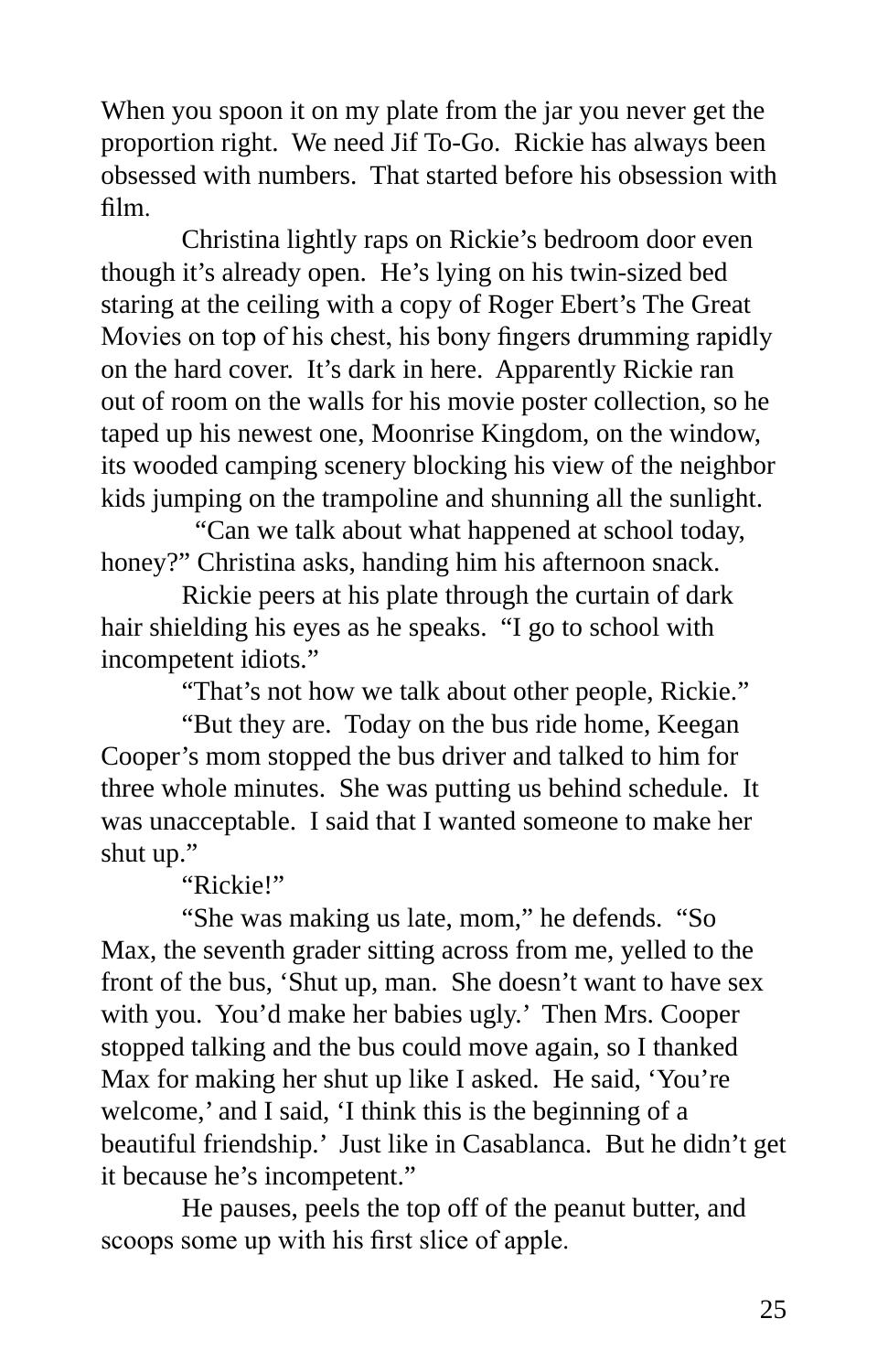"Is that it then? Your day was bad because Max has never seen Casablanca?" she asks. A momentary rush of relief flows across her body. Every time Rickie complains of a rough day at school, she can't control her imagination. She pictures a pudgy bully with dirt-smeared, flushed cheeks eyeing her scrawny son, the easy prey, with clenched fists ready to attack. "Rickie, a lot of sixth graders haven't seen that movie. I didn't watch it until I was in college."

"No, that's not it. But it's 3:50. It's snack time."

"You can eat your apples and talk to me. I want to know about your day."

Rickie lets out an exaggerated sigh before finishing his story in a rushed pace, talking at his snack more than to his mother. "When I said, 'I think this is the beginning of a beautiful friendship,' Max told me I was gay. Bobby Wright said that I was gay too. I told them that they were idiots because it's obvious that Rick Blaine is in love with Ilsa Lund in Casablanca, and it would be a stupid reading of the film to assume that when Rick says that line to Captain Renault he implies homosexual feelings. They kept calling me a gay faggot, which is redundant, and poking me and shooting spitballs at me. I told them to leave me alone because they were distracting me from my book. Then they said I don't have any friends that aren't a book. And now I need to think about how to find friends, so Max and Bobby will leave me alone and let me read."

Christina hesitates; her chest feels heavy. In the private school there was constant adult supervision. The children were never alone with each other. She didn't have to worry about bullies picking on Rickie, but public school is different. Kids can be so mean. More than anything, Christina wants her son to be happy. Suddenly, she leaves the room to fetch something—a surprise to hopefully boost Rickie's spirit.

She returns and sits at the foot of his unmade bed. "Remember these?" she asks. In her hand is a pair of fuzzy, turquoise-colored socks with lime green pinstripes. "Where do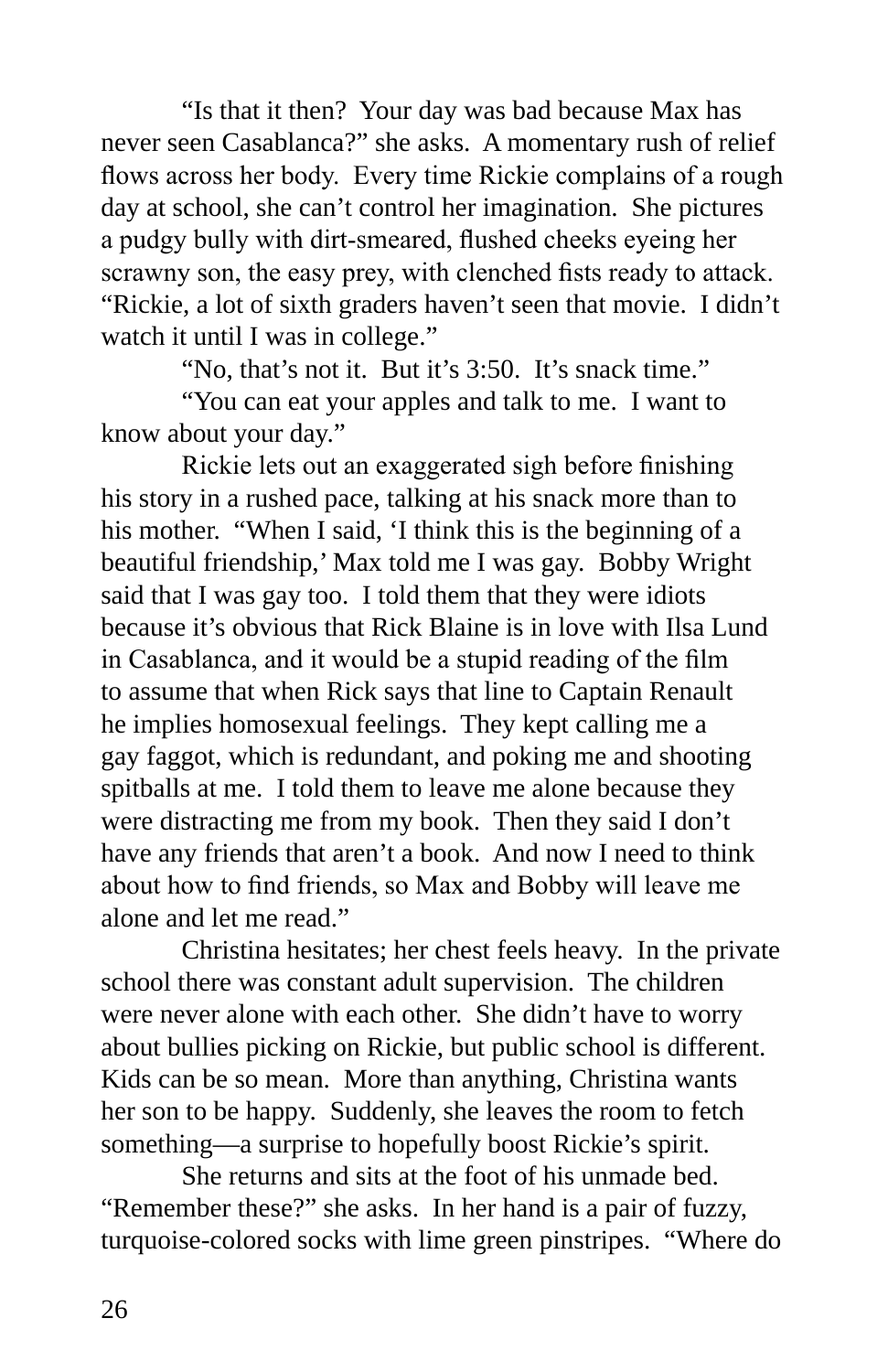The first time Christina used the magic socks Rickie was in first grade. In the dead of the night she was jolted awake by her frightened son calling her name, and she rushed to his bedroom. Rickie was lying on his back, straight as an arrow, with his arms pressed against his sides, his muscles tense. His eyes were closed so tightly that his face was all scrunched.

"Are they gone?" he asked, refusing to look.

"Who, honey?"

"The flying monkeys. They want to take me with them, but I have school tomorrow."

Of course, The Wizard of Oz—the only classic movie Rickie had watched with her so far that he didn't like. The monkeys were too terrifying. She wanted to hug her son, cuddle him, and smother away his fear, but Rickie had never been very affectionate. He didn't usually like to be touched. Instead, a new idea blossomed within Christina, and she sat at the foot of his bed stretching her legs towards the headboard.

"Open your eyes. I want to show you something." She flipped on the reading lamp on the nightstand using it as a spotlight for her feet. She was wearing the soft, calf-length, striped socks and wiggling her toes. "Do you know what these are?"

Rickie stared at his mom's feet and shook his head.

"These are my special socks," she explained. "They help me find my happy place. Do you know how they work?"

"Magic?" he guessed, hesitantly petting the fuzzy material.

"Exactly! When I wear these socks, all I have to do is close my eyes and say the magic words. Then I can go anywhere."

"Show me!"

"Okay, I'll go first. Squeeze my hand so I can take you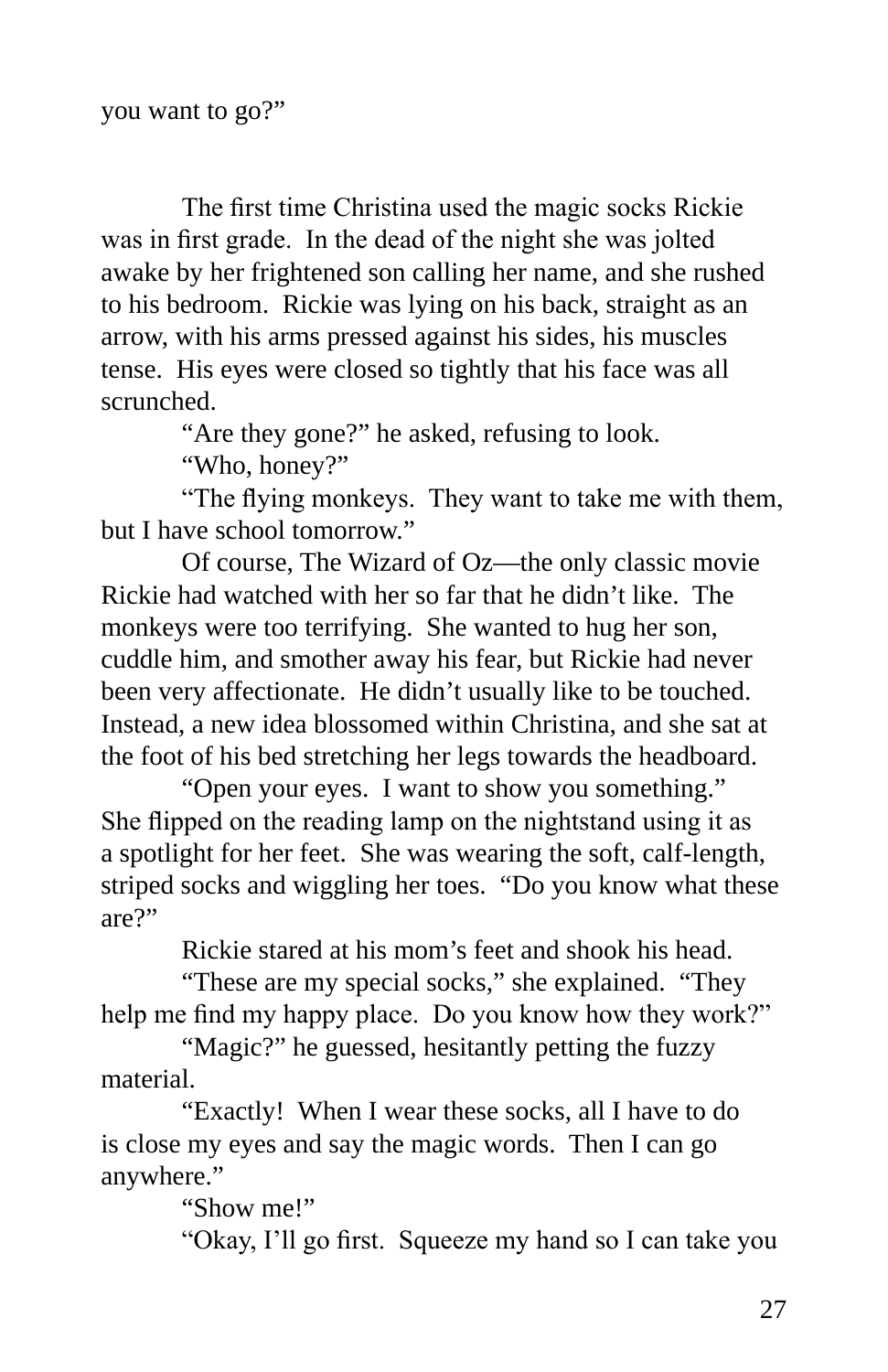with me. Shut your eyes tight and I'll say the magic words. Ready?"

Rickie nodded and quickly grabbed his mother's hand. She smiled.

"Bibbidi-bobbidi-boo!"

With closed eyes, Christina imagined herself as a child again playing in her great-grandmother's backyard, like she used to do every Sunday. She tried her hardest to recall every detail and made sure to tell Rickie exactly what she was seeing.

Alone in the yard, she sat cross-legged under the shade of an old maple tree. The warm, late spring breeze fanned out her long hair while the red-breasted robins chirped a melody. Christina stared at the bark on the tree; it seemed to be moving. Hundreds of speckled, red ladybugs crawled up and down the valleys created by the ridges of bark. She wedged a small twig into the pack of bugs hoping to coax a few to crawl towards her. Two ladybugs walked onto the stick. She held the twig close to her face and tried to watch them without blinking. At the same time, both bugs revealed their wings and flew away into the breeze.

"Do you see it, Rickie?" she asked. "Are you under the tree with me?"

"Yes, but I like chocolate better than bugs," he said, letting go of his mother's hand. "Can I try the magic socks now?"

Christina pushed the elastic foot holes of Rickie's sweatpants up and over his knobby kneecaps, took the fuzzy, turquoise socks off her feet, and slid them on to Rickie's. They reached all the way to his knees.

"Can I come with you to your happy place?" she asked.

Rickie scrunched his eyes closed and grasped his mother's hand. "Bibbidi-bobbidi-boo!"

He brought his mother to the first room of Willy Wonka's psychedelic factory—the chocolate room. Just like in the movie, the room had flowers made out of rainbow colored lollipops, fruits that popped like piñatas, edible grass,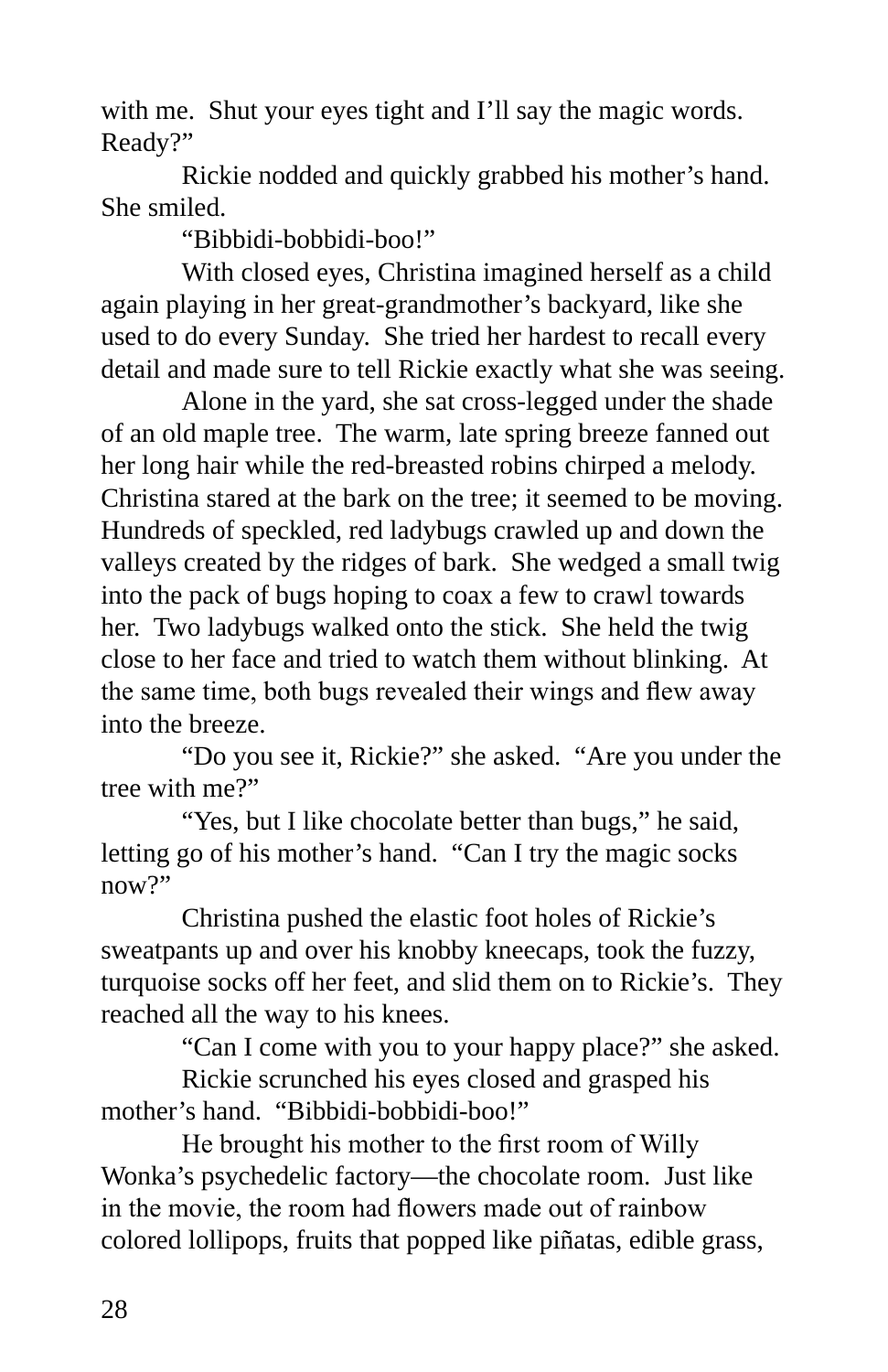giant gummy bears growing from trees, boulders filled with fruity jelly, striped candy cane trees, and teacups disguised as daffodils. But the main attraction was the flowing river of pure liquid chocolate. Rickie scooped up a handful of marshmallow cream from the spots of a hot pink mushroom before yelling "cannonball!" and plunging into the sugary river. He resurfaced from under the river, and his entire body was cloaked in chocolate. He licked his lips revealing a pink, goofy grin.

Ever since that night, the magic socks helped Rickie face his biggest problems by giving him a way to escape reality and imagine the world he wanted to be a part of. He always chose a different film set for his happy place and squeezed Christina's hand as he described every detail to her, painting his paradise. When he tumbled off his bicycle, the socks took him to Pride Rock to observe the exotic animals of the Pride Lands, allowing him to forget about the peroxide stinging his scraped elbows and chin underneath the bandages. A flock of seagulls carried Rickie and Christina through the air inside a giant peach when he was told that their sick housecat wouldn't be returning from her emergency veterinarian visit. The pair spent more than an hour scouring over the Marauder's Map and creeping through the secret passageways of Hogwarts castle the first night Rickie's father neglected to show up and collect his son for their monthly weekend together. However, the socks seem to have been forgotten over the past couple of years as Rickie approached adolescence. Christina thought maybe it was time to bring them back, hoping to coax an illuminating smile to her son's sullen face.

"Mom," Rickie snaps. He uses an apple slice to stir the peanut butter around in its container. His circles start slow but then accelerate in speed the angrier he gets. "I can't just go somewhere that will make Max and Bobby time travel and watch Casablanca so that they aren't morons and actually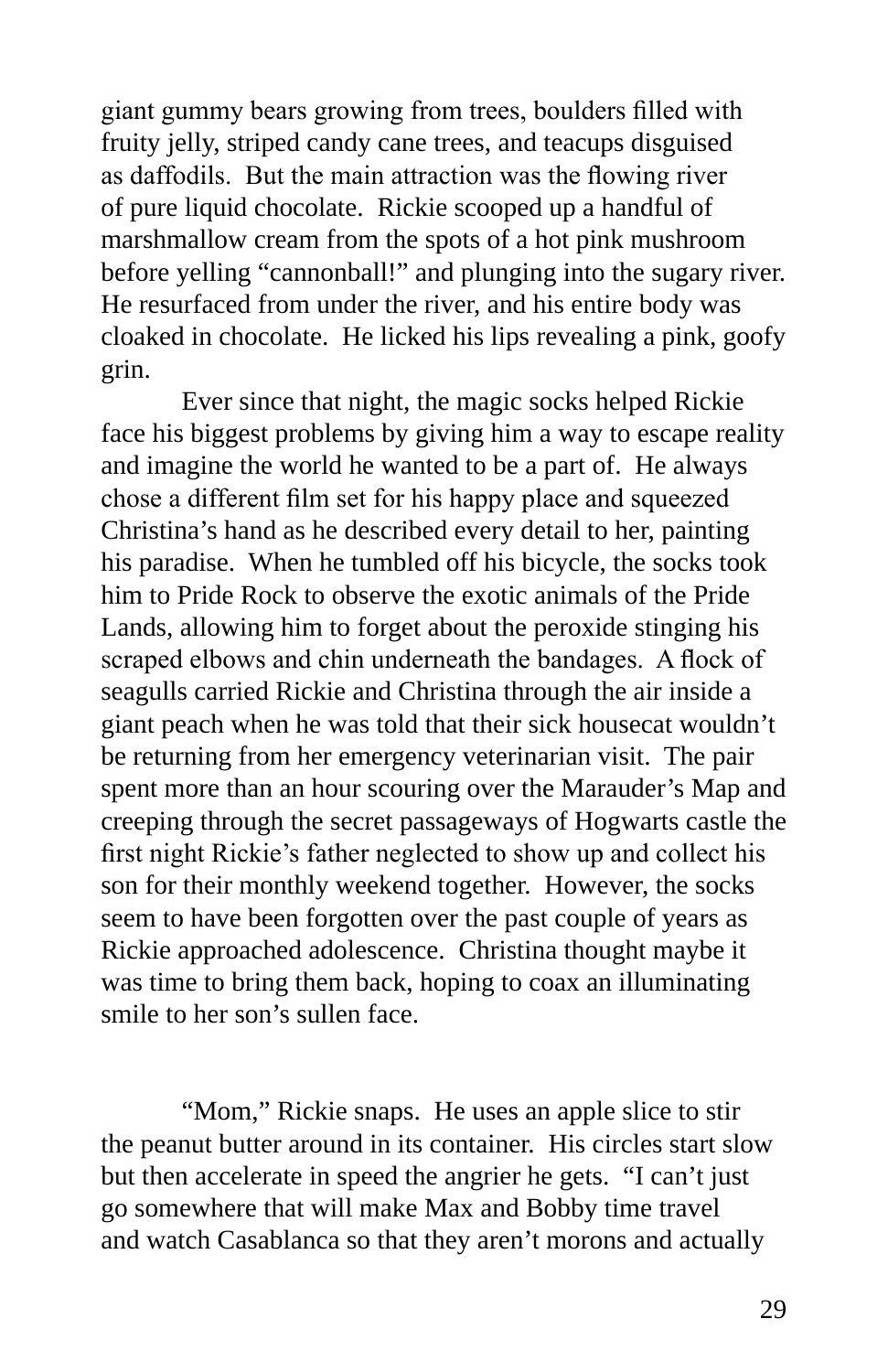understand my jokes. There's not a movie like that unless I take them to 1941 Morocco and just show them the movie being made, but Max and Bobby aren't here! That won't work, mom. Those socks aren't even magic! How could you be so stupid?"

"Rickie! That is no way to talk to your mother! I'm just trying to help."

"You don't know anything," he yells, snatching the socks from his mom's hand. "I'm not a baby anymore; I'm in junior high! I know magic isn't real!"

Rickie pulls at the socks, his shaggy hair flipping wildly, trying to rip their seams and destroy their false sense of comfort for good. His scrawny arms bulge in an attempt to summon strength past his years, but he's unsuccessful. Christina can't make herself watch any longer.

"Stay in your room until I call you for supper," she orders weakly, failing to mask her defeat. "You need to calm yourself down."

"You don't need to call me for supper," Rickie says still tugging on a sock with both hands. He talks through gritted teeth. "We always eat at 6:15. That's in two hours and nineteen minutes. I'll be there."

Downstairs, Christina didn't want to think about the argument, so she began cooking supper to distract herself. It didn't work. The chicken breasts were seared to perfection, but it wasn't until after she plated them that she realized she forgot to add any type of seasoning. She forgot to flip her fried potatoes until the screeching of the smoke detector reminded her. The salad was great; it came from a bag. The table was set for the bland, burnt meal, but it was just barely 5:00. Christina chose to feed the food to the garbage can and order a pizza instead. Defeated, she sat at the dinner table alone in her immaculate kitchen drowning in a whirlpool of emotion.

Later, Rickie enters the kitchen with his head bowed, carrying a bright orange Nike shoe box under his arm. He sets it on his mother's lap before taking his seat across from her and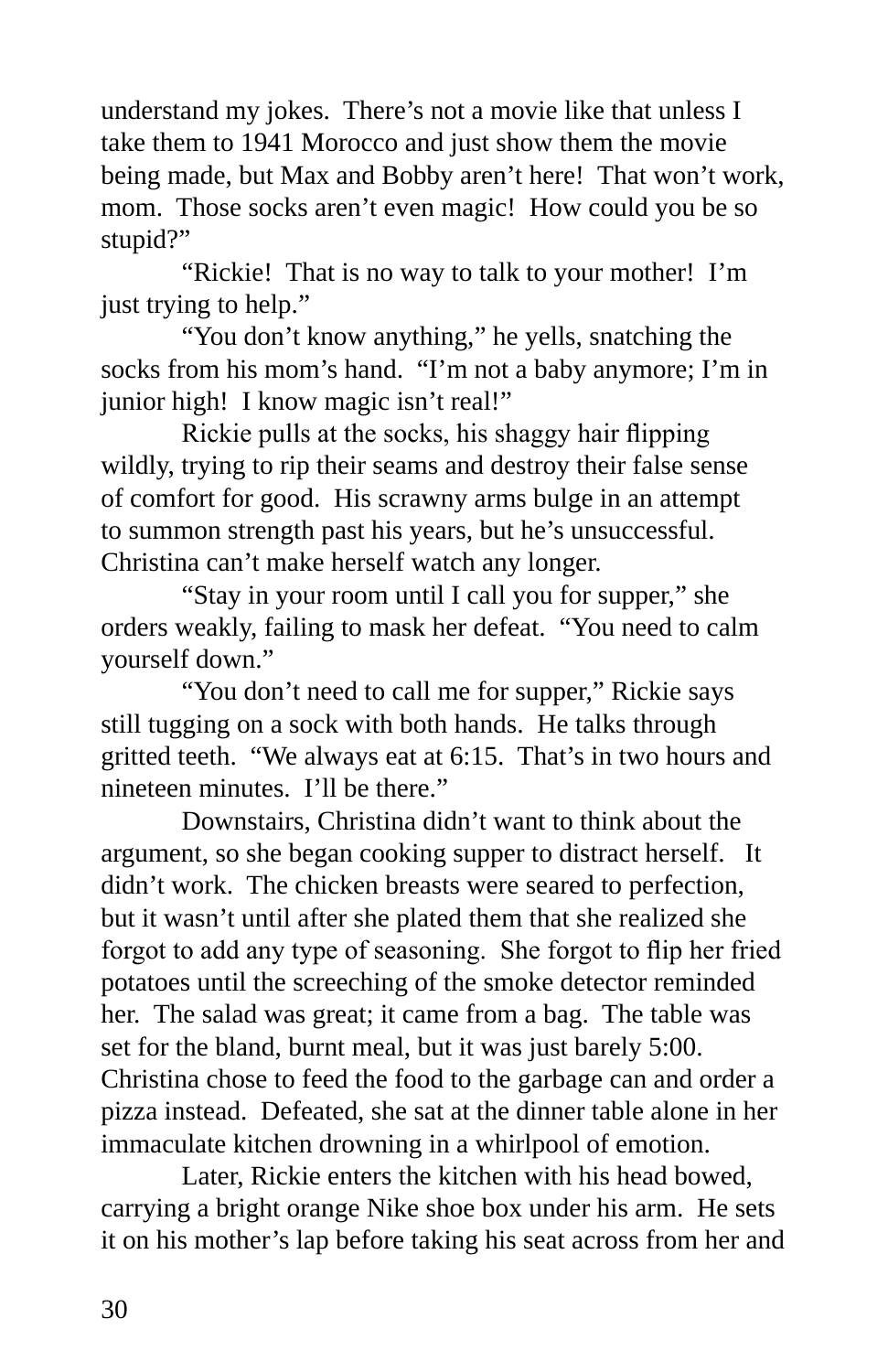loading his plate with cheese pizza. "It's 6:15. I'm eating."

Rickie doesn't look up from his plate as Christina opens the box. Scrawled in crooked handwriting on the lid of the shoebox are the words To: Mom. Inside lay the limp, turquoise magic socks—a peace offering. The elastic is stretched out so that they are twice their original size, but they're still intact. She looks up at her son. Rickie chews, his cheeks bulging, struggling to keep hold of the entire slice of pizza he shoveled into his mouth, and for the first time in months, he actually looks into the eyes of his mother. They hold each other's gaze for only a quick four seconds before Rickie lowers his head, but those seconds are just long enough to solidify his silent apology.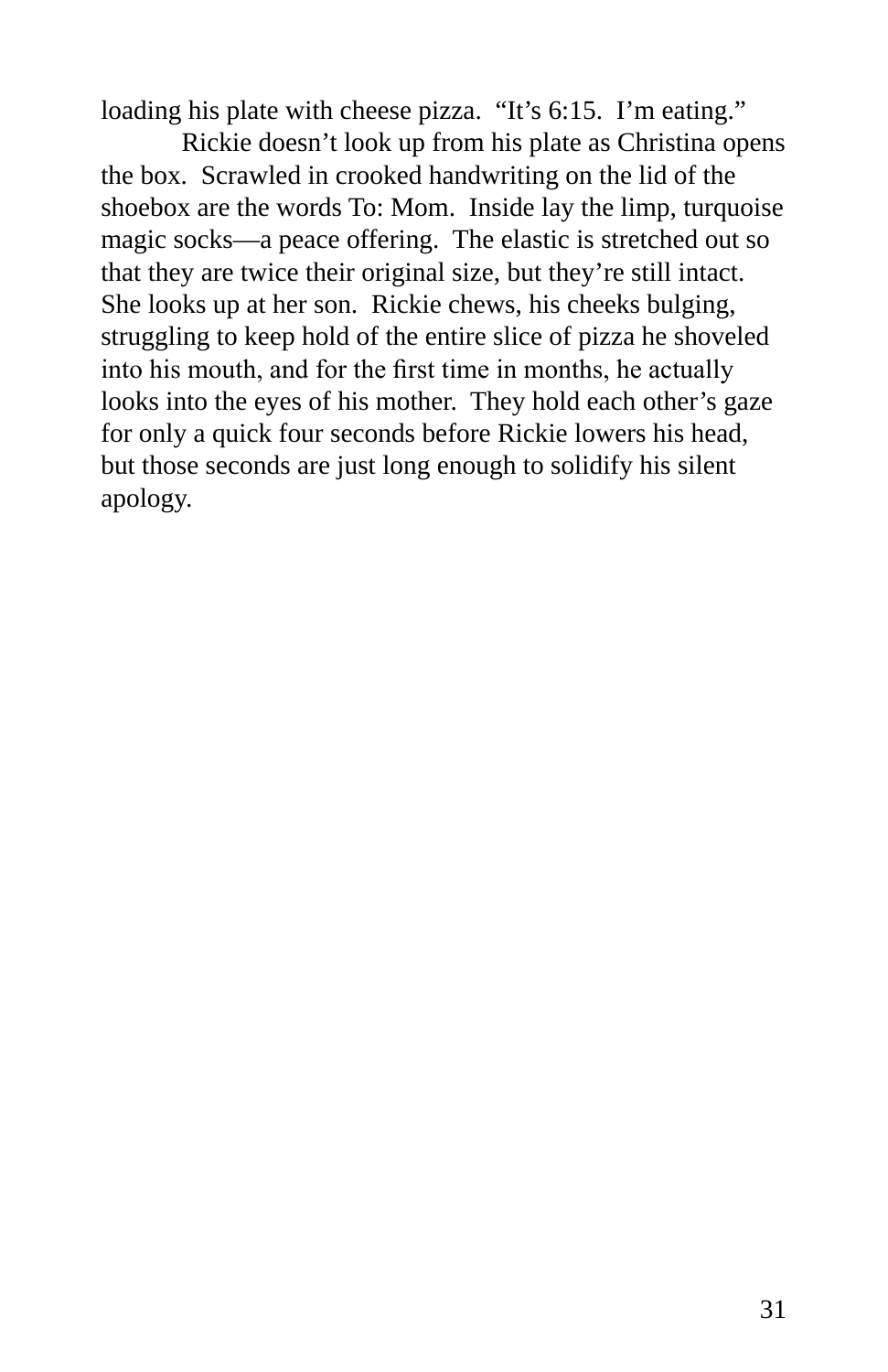#### Sad, Queer, and Wearing Black

By Zach McGowen

**Me:** 5'8", 23, anxious, slender, shaking slightly, postured, wearing predominantly black.

Andy: 6'0", 22, stocky build. Dark hair and eyes, supposedly. Still not here yet.

I'm starting to wonder if this guy will even show up. My hopes are a little too high and I know that usually means I will be let down one more time. That makes at least fifteen times since I started dating, but less than twenty-five. Actually, I don't even know if that's correct; I think I just need a figure to make myself feel better. There's a certain tangibility to numbers. I know that when someone is five minutes late, the chances of them not showing increases by about 300%. Again, I know it's not a scientific fact but I have a lot of time to kill since I got here twenty-five minutes early. I sat in my car for the first ten because I thought fifteen minutes early was more acceptable than twenty-five. Eager, but acceptable. I remember seeing Andy's profile online and there was something very appealing about him. He didn't look remarkably different than any of the other guys I have dated but there was something there. No, there probably wasn't. I think I was projecting what I wanted to see, but then again I could just be incredibly cynical and he could be genuinely different.

I have to say, I'm just getting a bit tired of guys who want sex so quickly. I'm not a virgin, nor a prude, but when I feel that emotional component first, I really like to let that soak in before hooking up in the back of a Jeep Cherokee. I prefer either sex with someone based solely on physical attraction, in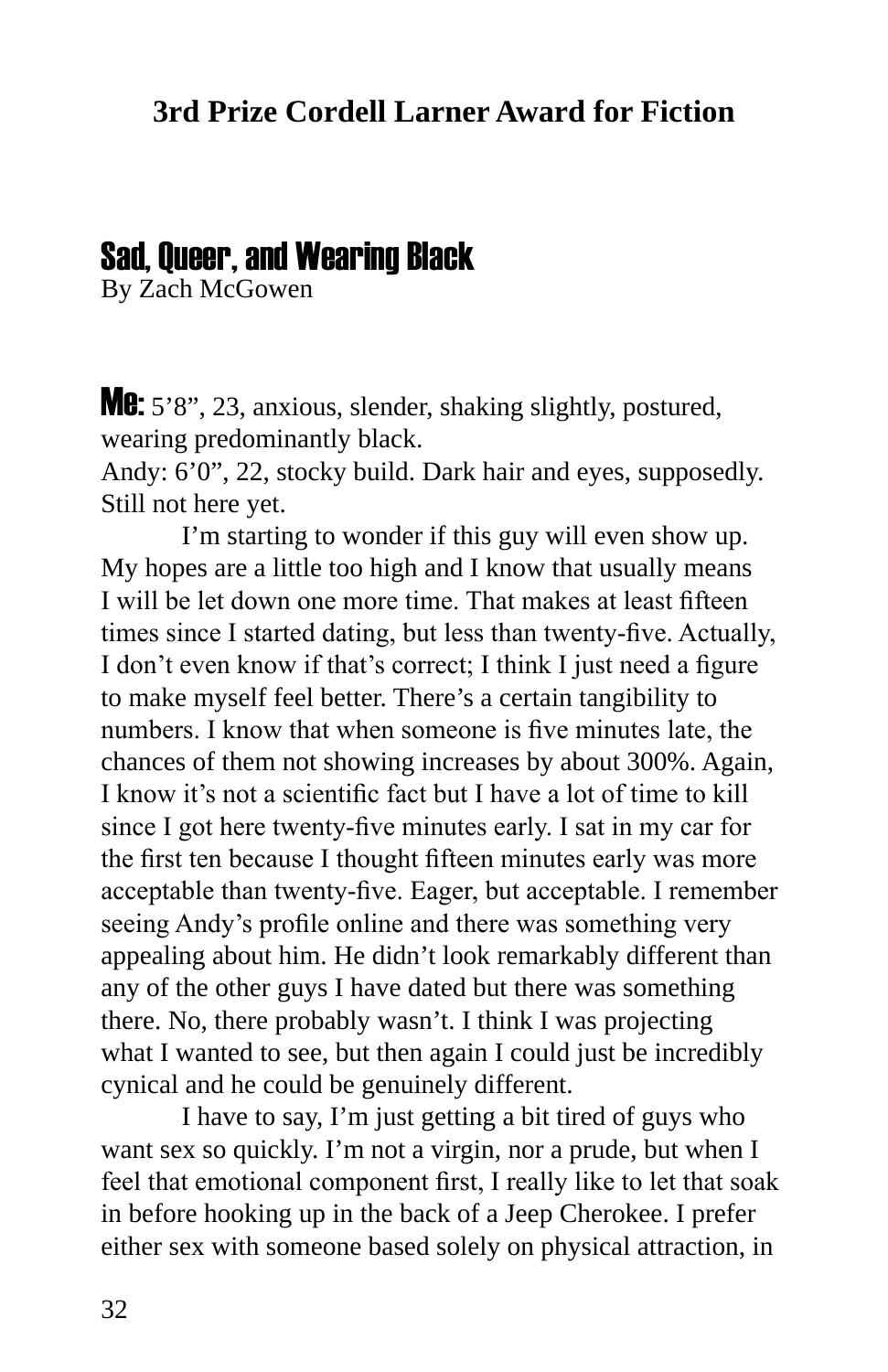which that person will now be filed under One Night Stand, or sex after a period of dating which I file under Don't Touch Me Yet. One Night Stand members are not eligible for membership in the Don't Touch Me Yet program for obvious reasons.

I keep turning around whenever I hear the door open. It's almost poetic how the cold wind comes in to greet my face every time I realize it's not him. Not poetic really, ironic maybe? I don't feel like being literary right now. I'm positioned so that I am slightly obscured by a small arrangement of potted plants located on the table between myself and the door. I'm too nervous and the coffee cup is the only thing keeping my hands from shaking. Cream colored porcelain is providing an excuse to keep my hands in one place with the added effect of keeping them warm. You shake less when you're warm., but I don't know if the same applies when it comes from nerves.

I'm sitting about four meters from the door which has a small bell attached to the top that lets employees know they should stop smoking in the kitchen and come do their job. The bell itself is oddly out of season what with the holly berries and 82 degree heat. It could be said that I am also out of season as I am wearing long black pants, black and gray low cut boots, and an oversized black sweater. I feel a little ridiculous with my styled, short blonde hair which Andy referred to as cute in a message he sent to me. I don't know if that's why I felt I needed to ask him to get coffee with me. Maybe I was just so hungry for male attention that I took a compliment for a sign of interest as opposed to a mere polite gesture.

The door opens again, and I think it would be better to not even check. If it is Andy, then I will look like I am comfortable and not waiting too keenly. If it isn't Andy, then I will be right in my decision to stay put. I'm wondering if maybe by doing this, it will cause some cosmic shift that actual makes him appear. I'm not betting on it, but my hopes are up again.

Three more people have come in. I wonder if any of them are him. Maybe he went and ordered. There's a possibility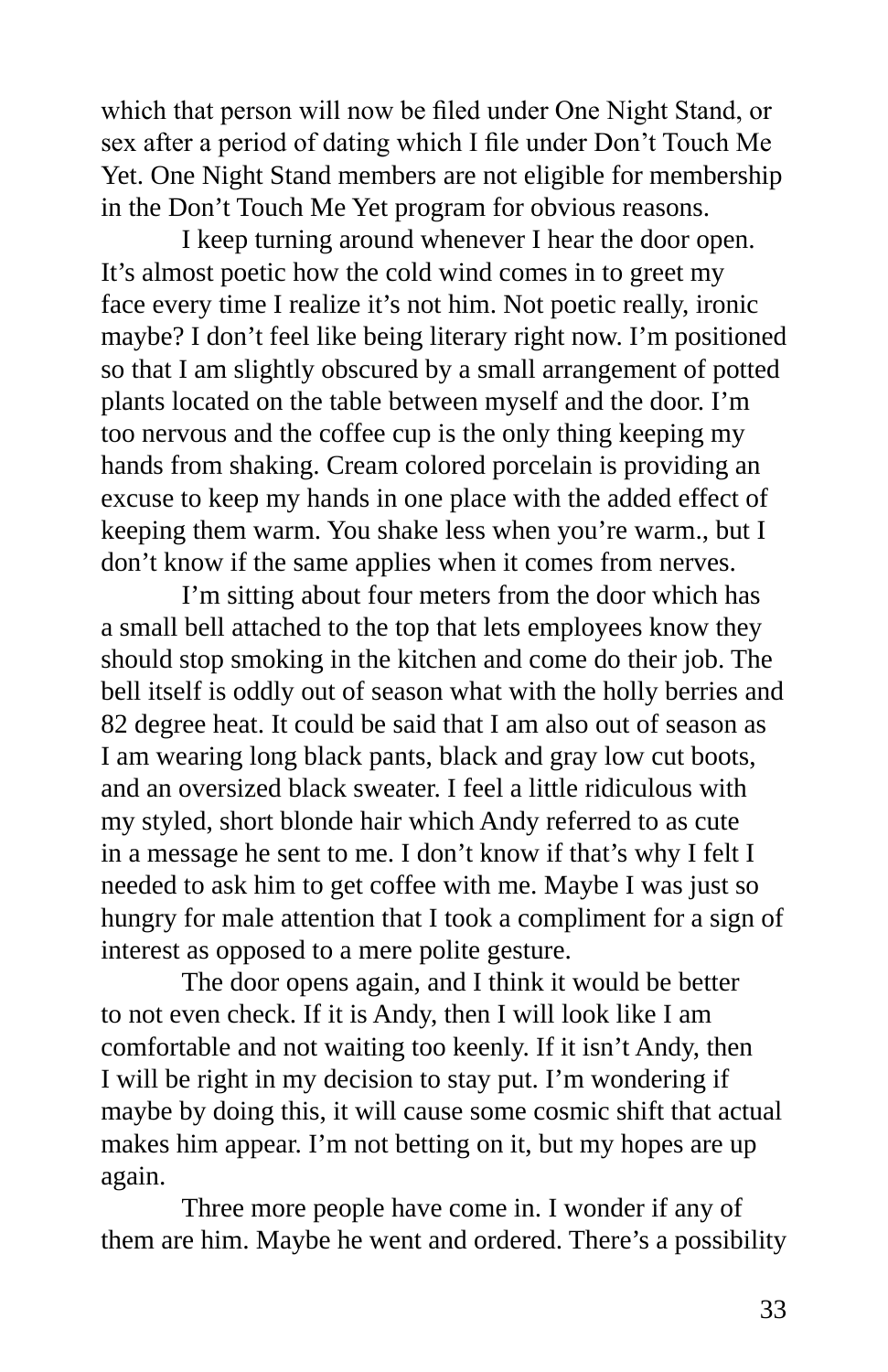he didn't see me and he got nervous too. This makes me feel a little bit better. I like the image of him twiddling his thumbs even though nobody really does that. Either way, I think it's adorable that he does that hypothetically. His picture was really cute and I could tell that it wasn't one of those pictures that is the only good picture ever taken of a person. It wasn't great lighting, but you could tell how normal he seemed. Normal, at least, compared to me. He was smiling so it looked like he was growling, his teeth were not pure white and I liked that. It means he either smokes or drinks a lot of coffee or red wine. I can imagine us drinking wine together in a bathtub, candles everywhere, off white tiles surrounding the claw footed tub. And now my ears are warm because I feel embarrassed, as if he could hear such a forwardly romantic situation.

The door opens again and I forget my plan. I'm actually really glad because right now I see Andy entering behind the other person. Did they come here together? Was this like a 'bring a friend' date? I'm so embarrassed and I can't even tell if that's the situation but I can't turn my emotions off. He doesn't seem like he knows the person. He was just being polite and saying thank you. It's hard to get my heart rate down. I feel really intense right now.

"Hey, David."

"Oh, hey." He has such dark circles around his eyes. He had them in the picture too and I think it's one of the things that makes me attracted to him. A guy who always looks like he is wearing eyeliner just makes my brain get hard. I think it also makes him look a little bit sad, which I also like. I like a guy who isn't all there emotionally, a guy who is a bit messed up. Misery loves company and I'm just a big sack of misery underneath a fairly handsome outer layer of falsely tanned skin.

"I'm gonna go order. Did you want anything or are you all set?"

"I'm good, I'm just drinking coffee right now."

Shit. Should I have gotten him a cup of coffee too? I figured I was so early that it would have been cold by the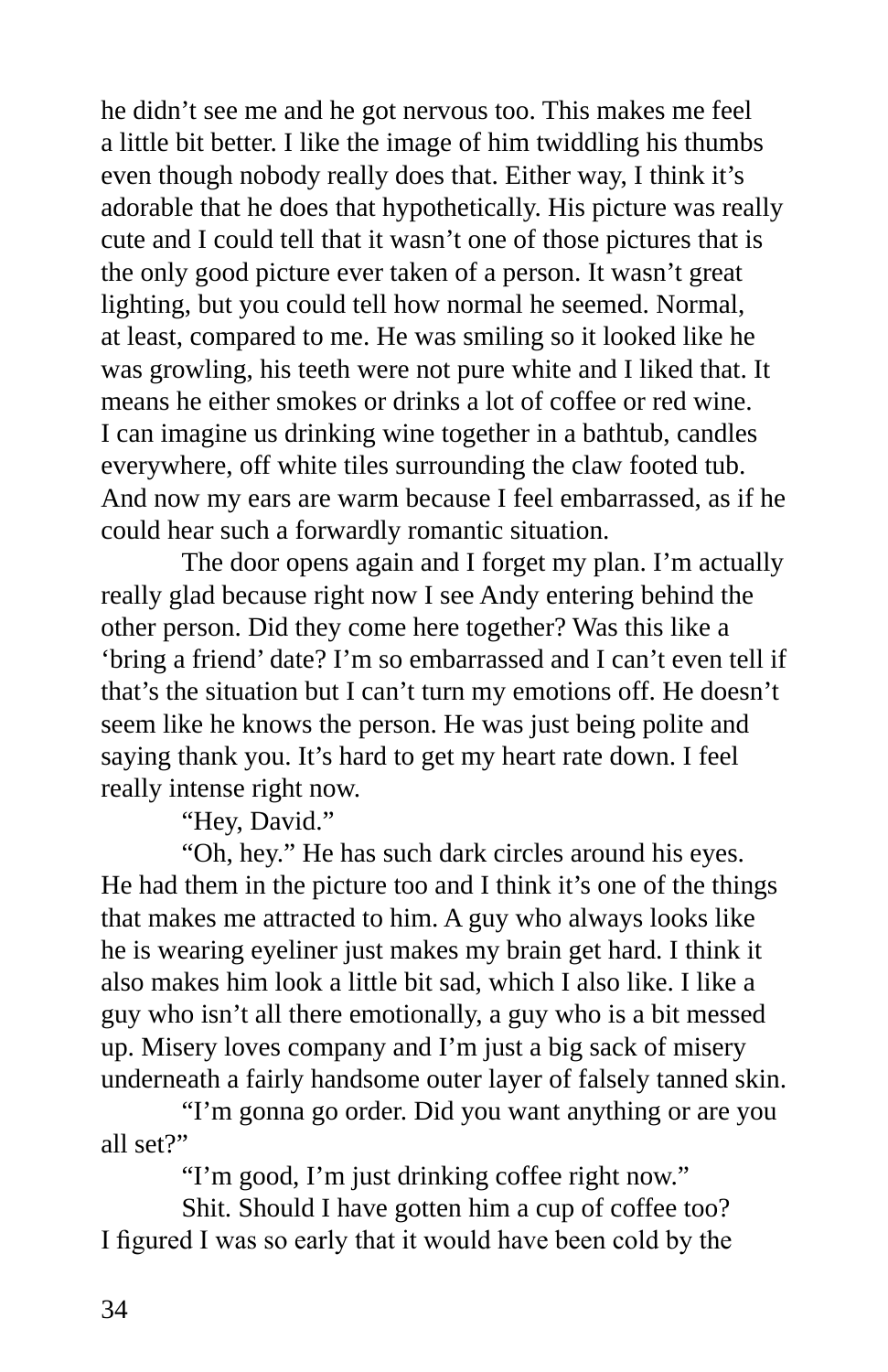time he got here and maybe he would have seen it as a passive aggressive thing about him being late. Should I pull out his chair while he is gone? Is that emasculating? I wonder if he cares about stuff like that now. I'm reading into this so much and it's starting to make me nervous. I'm not even having fun right now, I'm just trying to get past the first seven minutes of formalities to where I can relax about twenty percent. Figures. Good, my brain is trying to remedy the situation.

"Have a good ride here?" I ask. God, what a stupid question. That's like something you ask a relative at Christmas because you don't want to ruffle any feathers, between questions of whether or not you found a job yet, or hints that a friend of a friend has a daughter who is single.

"Yeah, I guess. Couldn't find a parking spot so I just parked around the corner."

Should I ask another question? Does it seem like I'm grilling him too hard already? But if I start talking about myself he will probably think that I just asked him about the ride here so I could talk about myself. I have to decide quickly because otherwise there is going to be a lull and that will make things weird.

"So what's your last name? I feel like that's okay to ask since we decided to meet up. I just want to know in case you murder me. For some reason I would feel a lot better knowing the name of the man who chopped me into little bits," I blurt out.

"Arsenic."

"Your last name is Arsenic?"

"No, I would kill you with arsenic. I don't think I have the ability to cut up another human being. My last name is Noel." I can't help thinking back to the ridiculous berries above the door and wonder if there is any kind of connection here.

"Mine is Baron. You didn't ask but I figured I would offer it."

"I appreciate it."

He has a smirk on his face. At least I am interesting.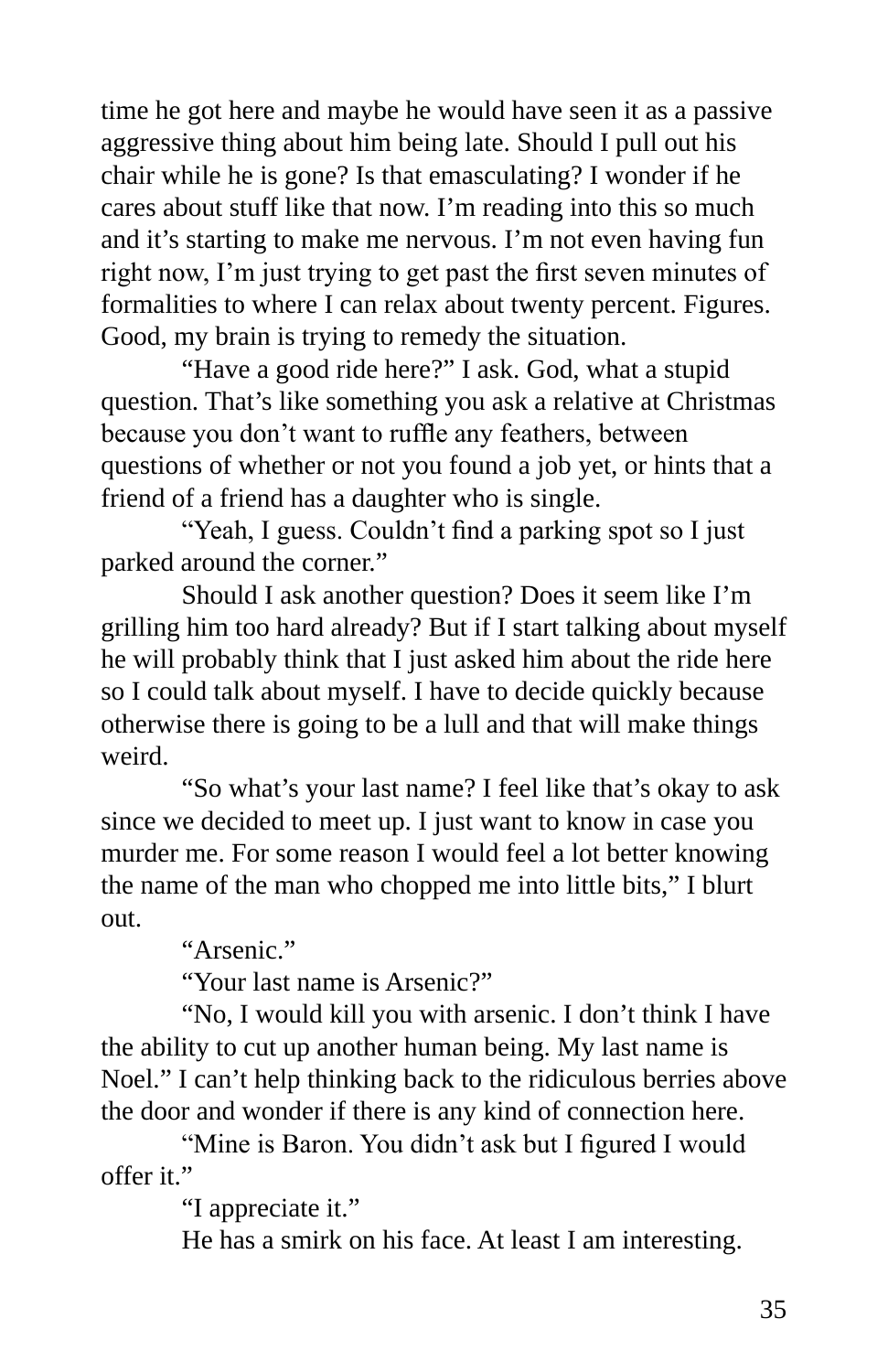He might not like me at all but I am keeping him entertained. I would rather be disliked and entertaining than boring and agreeable. That's not true. I would rather someone actually like me romantically. I could care less about how it happens. I am putting a lot of pressure on this date. Wait, is this a date? We never actually used the word. Can coffee be a date? Yeah, it totally can. People in movies do it. Movies aren't real life but we emulate them so hopefully he has seen enough romantic comedies to think this counts as a date. Not too many though, romantic comedies are the worst.

"So what do you do?" he asks me. I like that he asked me about myself.

"I'm a student. I'm studying Psychology but I think it's a total waste of time. I want to be a writer for a feminist magazine."

"A feminist magazine? Weird, I wouldn't have guessed that. Gay guys don't even really need to worry about women right? Isn't that how being gay works?"

This makes me cringe. I wish a guy would just share my perspective on things. I don't think I am always right but there are a few things I am passionate about and it never gets easier finding out someone else thinks you're views are unnecessary.

"Queer."

"What?"

"I'm not gay, I'm queer."

"Oh. What's the difference exactly?"

"I guess, to me, queer means more than just being attracted to men. To me it means that I have rejected the social pressures put on me to act like a traditional male. I don't feel the need to appear more masculine than I am or hide any feminine traits that people see as a weakness. And while I know right now I am only attracted to guys, maybe one day I will meet a woman and settle down with her. Maybe I will marry someone who was born a woman and is now a man. Maybe the opposite. I just feel like queer is a much better word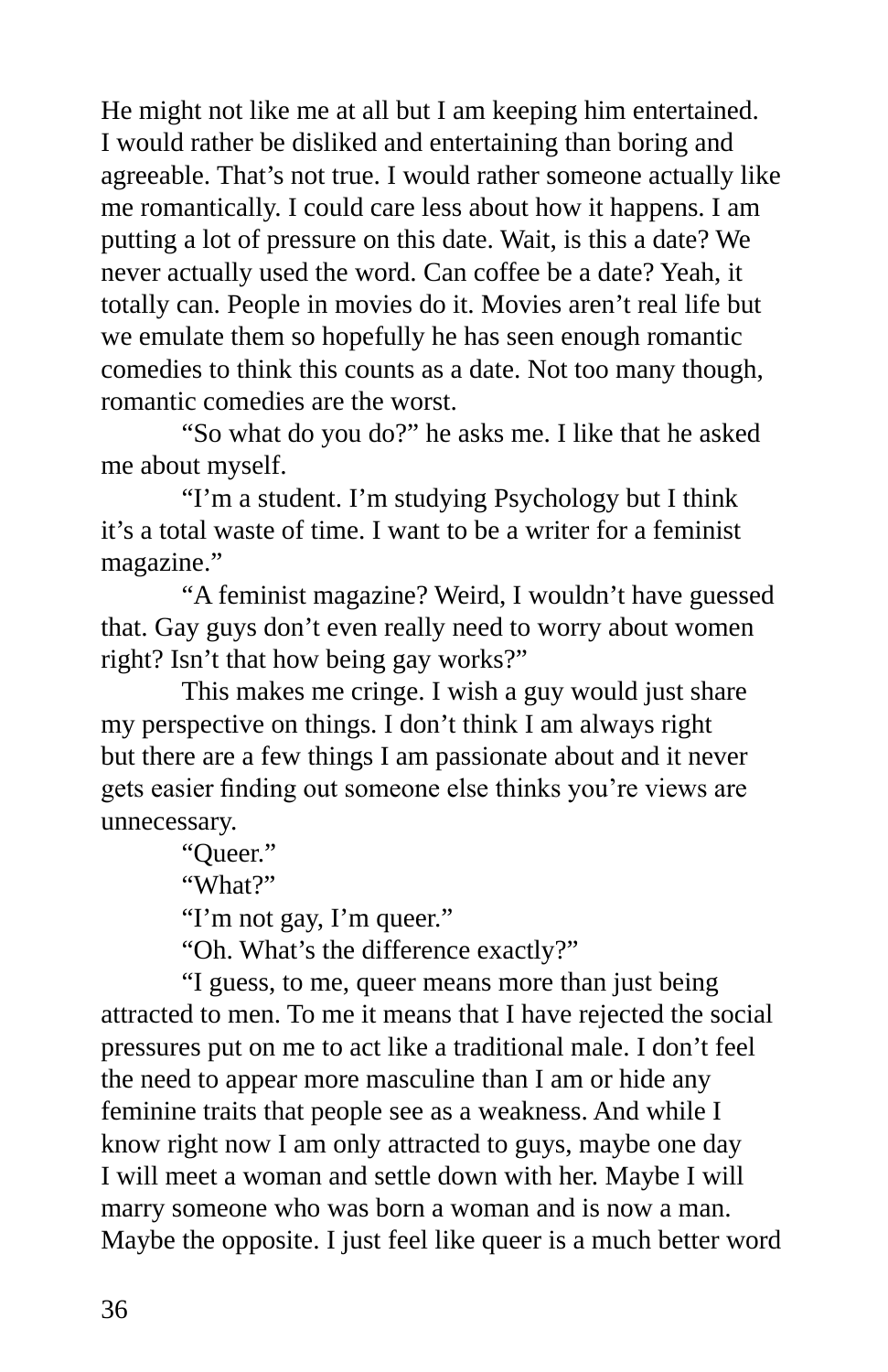for the possibilities of sexuality."

He doesn't say anything. Four seconds pass. Four seconds doesn't seem like a long amount of time but in conversation is says a lot more than three and somewhat more than five. Four seconds means he was conscious of how long he was taking to respond but he was also caught off guard. Or maybe he is being thoughtful and trying to respond properly.

"I think that's very interesting. I guess you spend a lot of time thinking about stuff like that?"

"I guess so. I sometimes get really upset knowing other people don't."

I said too much. I insulted him and called him dumb. I wasn't trying to, I was just being honest. At least now I know that the rest of the date will happen just to be polite and I don't have to try anymore.

"I never really had anyone explain it to me like that before," he says. He looks genuinely interested. It's like when a dog doesn't understand something and it turns its head a bit to the side. I can't help but smile at the similarity. He notices.

"What's so funny?"

"Nothing, I just think it's really cute how you are able to admit to not knowing something. It's a really great quality in a person."

"Cute?"

He slides his right fucking pointer and middle finger over mine. I didn't even realize I was still clutching the cold coffee cup in a death grip until now. He's flirting with me even though I already wrote him off.

"What do you do in your free time?" I ask him. I don't want to acknowledge the fact that I just felt my pants gets a little tighter from the miniscule amount of contact we just had.

"I like painting. I usually do pictures of nature, I don't really do portraits or anything."

Paint me. I want to know what you think. Show me through a brush your exact perception of me. God, what an egotistical thing to think so immediately.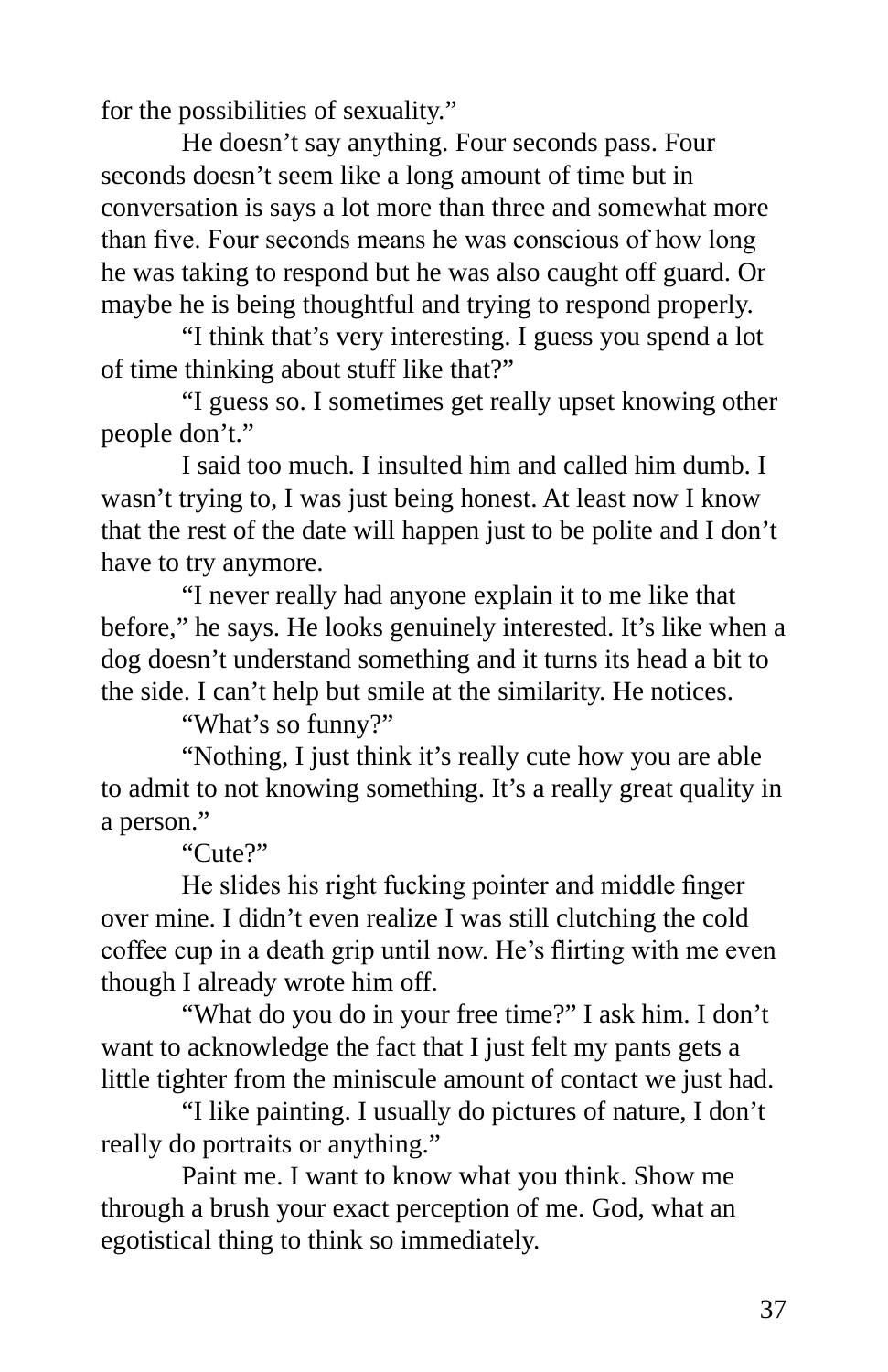"So do you just go out into like the woods and set up an easel or something?"

"No, I like to just make up a scene. Real nature is kind of limiting, and I like to put trees and fruits and geographical features wherever I want to put them."

I wonder if my shirt could get tighter. I feel like my heart just got an erection. I'm immediately embarrassed for thinking of something so lame. He is opening a couple Splenda packets to mix into his coffee. He has black studs in both ears. Ears are not inherently sexual but I want to run my tongue along the outer length of his. I want to drag my teeth along the edge just lightly enough that every move will come as a surprise to his body.

"So, do you want to get out of here?" he asks with such a genuine smile. His eyebrows are raised and he is waiting for my reply.

"Yeah, sure, where do you want to go?"

"Up to you, would you prefer to go to my place or yours?" he asks me. I don't need any clarification. I need a response that will get me out of here before I start crying.

"Oh, I have HPV. Yeah, sorry I was going to tell you earlier," I lie, hearing my own voice get that sarcastic edge people tell me I have when I am upset. I hope he has HPV. What a fucking tool. Actually, I hope he doesn't have HPV, that's too rude. Maybe I hope he has one of the asymptomatic strains. Still, fuck this guy.

"Is something wrong? What's your deal?" he asks me. My deal is that I got my hopes up and you ruined tem by thinking with your dick. Do I want to have sex with you, Andy? Yes, I certainly do, but not tonight. Not when I first met you. Sex complicates everything and I wanted to get to know you first. Fuck you.

I attempt to calm myself, down enough to excuse myself.

"It's nothing. I just realized that I don't find you attractive so I'm gonna go. Good luck with all your future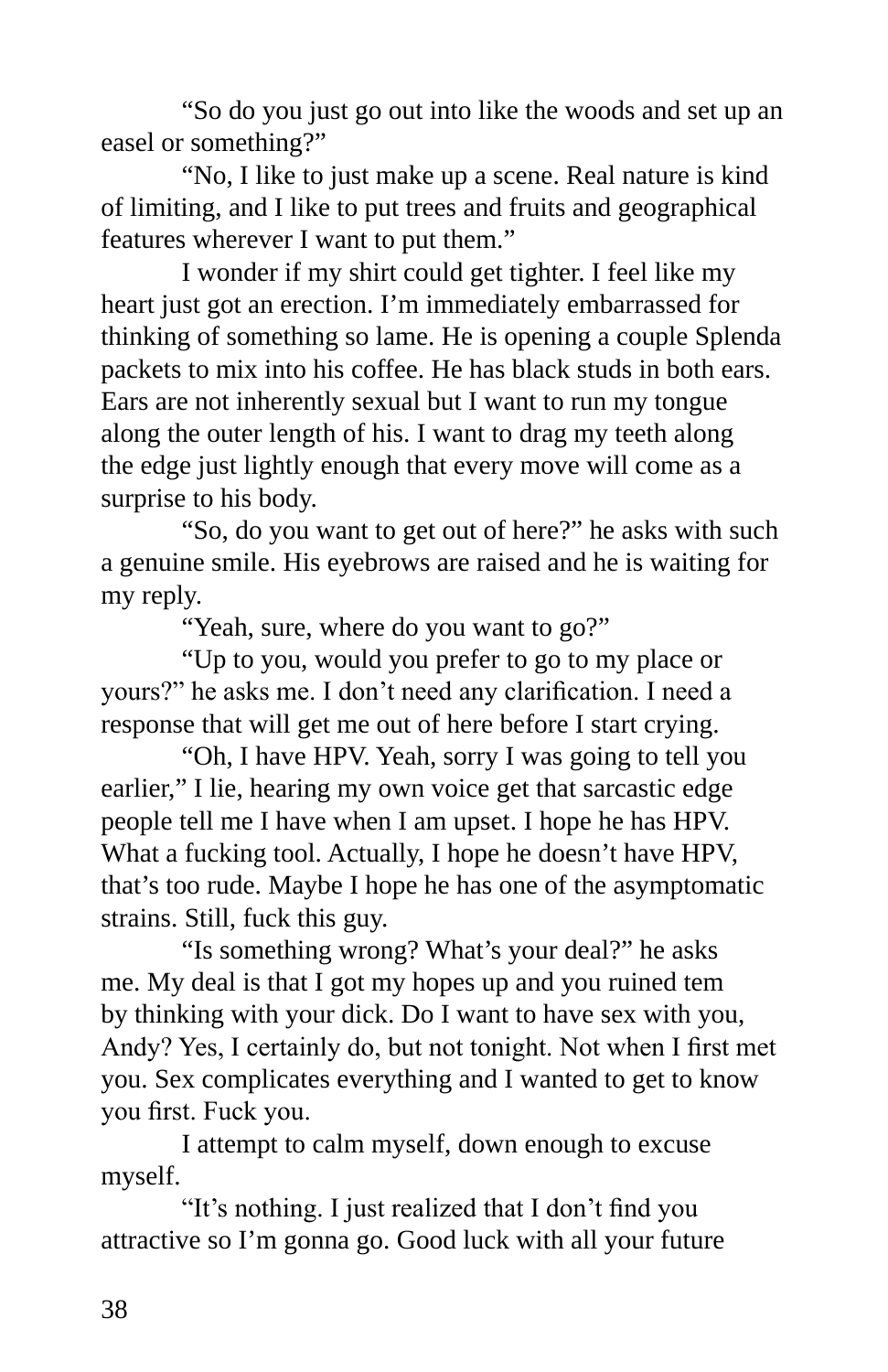endeavors." Future endeavors? God, I must be upset if I am talking to him like a distance colleague saying good bye at the end of a summer job.

I get out of my chair and proceed to deposit my half full coffee cup in the bin on top of the garbage can a few tables back. The cup spills and makes a loud sound that startles a couple in the chairs by the electric fireplace. I don't care, let them watch me make a scene. Actually, I do care, watch me make a scene because I need to feel in control right now and the attention is all that is keeping my eyes focused on the door and not on Andy who is starting to get out of his chair.

I don't know how or why but I give him one look and he sits back down. I could feel the intense frustration welling up behind my eyes but my face was all business. I could feel the tin lightning bolts push him back down into his chair while he waited for me to pass through the glass door, leaving behind my encounter with Andy and the sound of Christmas bells closing the book on Mr. Noel.

I already have my keys clutched as I walk through the short parking lot to get in my car. I start the engine too angrily and begin to fumble with my stupid cassette player. I grab the one cassette I have in my Neon labeled *Elemental*. I just want to cry, drive too fast and smoke a cigarette while "Break It Down Again" plays in the background of my melodramatic tragedy of a romantic life. I blame myself for meeting a guy on a gay dating website but I also blame him for... for what? For not being in the same mood as I was? For wanting, or perhaps assuming I also wanted, a quick roll in the hay? I don't think it's Andy's fault. He seemed like a nice enough guy. I count the beats to the intro of the song and wait 30 seconds before I smoke to that I can catch my breath.

I light my cigarette and put on my turn signal waiting to merge. I see Andy exit the coffee shop back door, walking slowly with his head down. I wonder what he is sad about, is it that I said I wasn't attracted to him, or was it that he knew he said the wrong thing?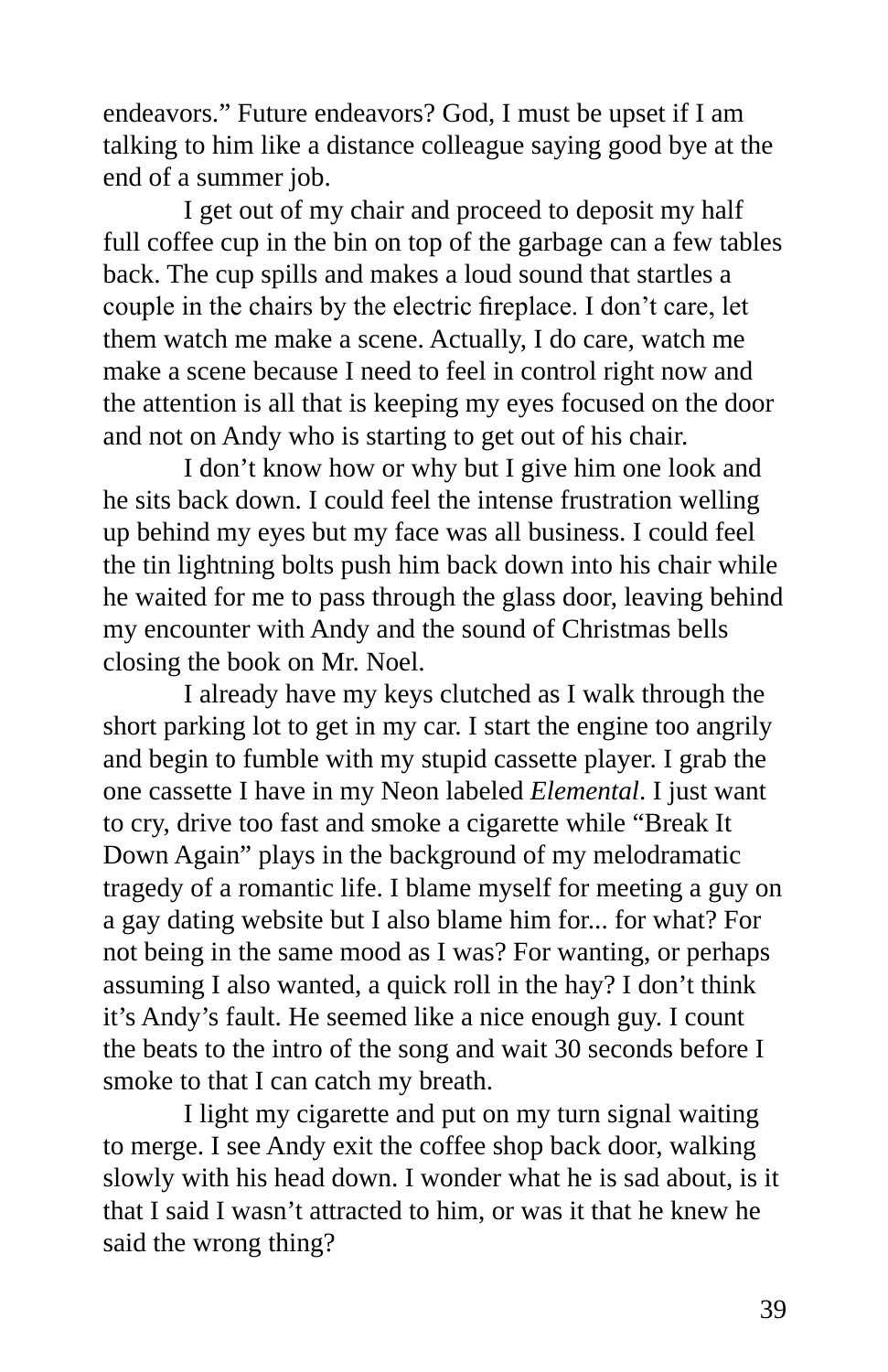## Snake House Daze

By Sarah Lambach

The house is nestled on a corner a few blocks up from the Oscar Meyer factory on the west side of Davenport, Iowa. It has aged, white paint that is slowly chipping away. I step onto the large, creaky front porch and scrape away a pile of dirt with my foot to reveal fading blue paint. The red front door stares at me; I can't decide if it is threatening or welcoming. I lean against the porch railing and am thankful that it doesn't give under my weight, not that a hundred pound, seventeen year old girl can do much damage. The grass is severely overgrown and the yard is lined with a rotting, little, wooden fence. I stretch my thin legs in front of me and wrap my jacket a little tighter around my bony shoulders. The air carries a promise of spring on remnants of winter. I turn and focus my pale blue eyes to watch Stephen with his permanent slouch approach carrying a plastic storage bin. He wears all black with cuffed, dirty jeans and a black bandana tied around his neck.

"This is it," he murmurs, scratching at his buzz cut hair with his free hand. He pushes through the red door and it gives with a moan.

Cold air races across dusty, barren wood floors. The stagnant air makes it had to swallow. Inside isn't much warmer than outside. Stephen sets down the storage bin and the thud echoes through the empty house. The only furniture is an old, maroon couch in the first room and a dirty, yellow couch in the room beyond separated only by an archway. He shuffles across the floor in his heavy, black boots to light a candle here and there. The utilities still aren't on. Soon enough though they will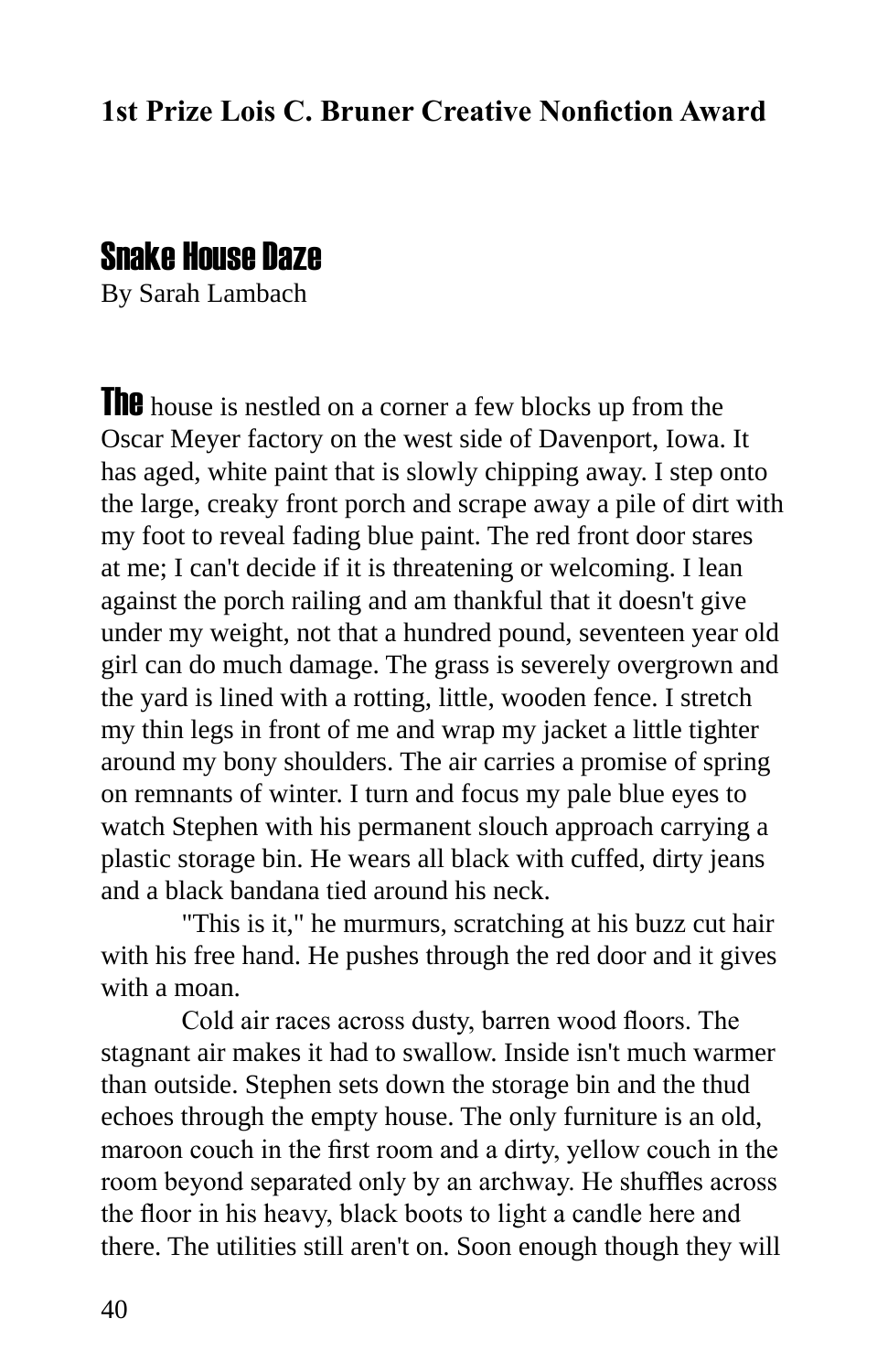be and his claim to the house will slowly take hold. I am not sure who originally found the house and entered. All I know is a friend of Stephen's tipped him off to its location and that it would be an ideal place to start squatting. I choose not to think about the family who may have lived here before their home was foreclosed.

Stephen has just turned twenty-one and is hopeful that this house will grow into something good; I can see it in his baby blue eyes. Soon my boyfriend, Garrin, will join him here. I am also hopeful. I imagine long, summer nights with Garrin and my best friend doing something that just might matter. I believe that this house will grow into a space for like minded individuals to interact and give a resounding "fuck you" to the constraints of society and money shackles of consumerism.

Stephen and I crack open warm Miller High Lifes in the cold, candlelit house.

"To new beginnings."

There is a bench on the porch now. I sit on it surveying my surroundings with a cigarette hanging from my thin lips. The weather is warming, and soon, I will finish my junior year of high school. The grass still hasn't been mowed. The yard is overrun by colonies of garter snakes, and no one can bear to kill them. The boys decided they will call the squat "Snake House." I like it. Snakes are symbols of fertility and rebirth. Everyone is still hopeful that this house will blossom into something great, a catalysis for free-thinking within the Quad Cities. Garrin is all moved in. After the first night, he left Stephen a note reading, "This is the start of something great."

Stephen shuffles past me on the porch carrying in more boxes full of bare necessities like clothes and books. The neighborhood is quiet. All of the houses are run-down and in need of a fresh coat of paint, but at least they have four walls and a roof. Across the street, some young boys are watching Stephen anxiously as he stomps back out to the car for another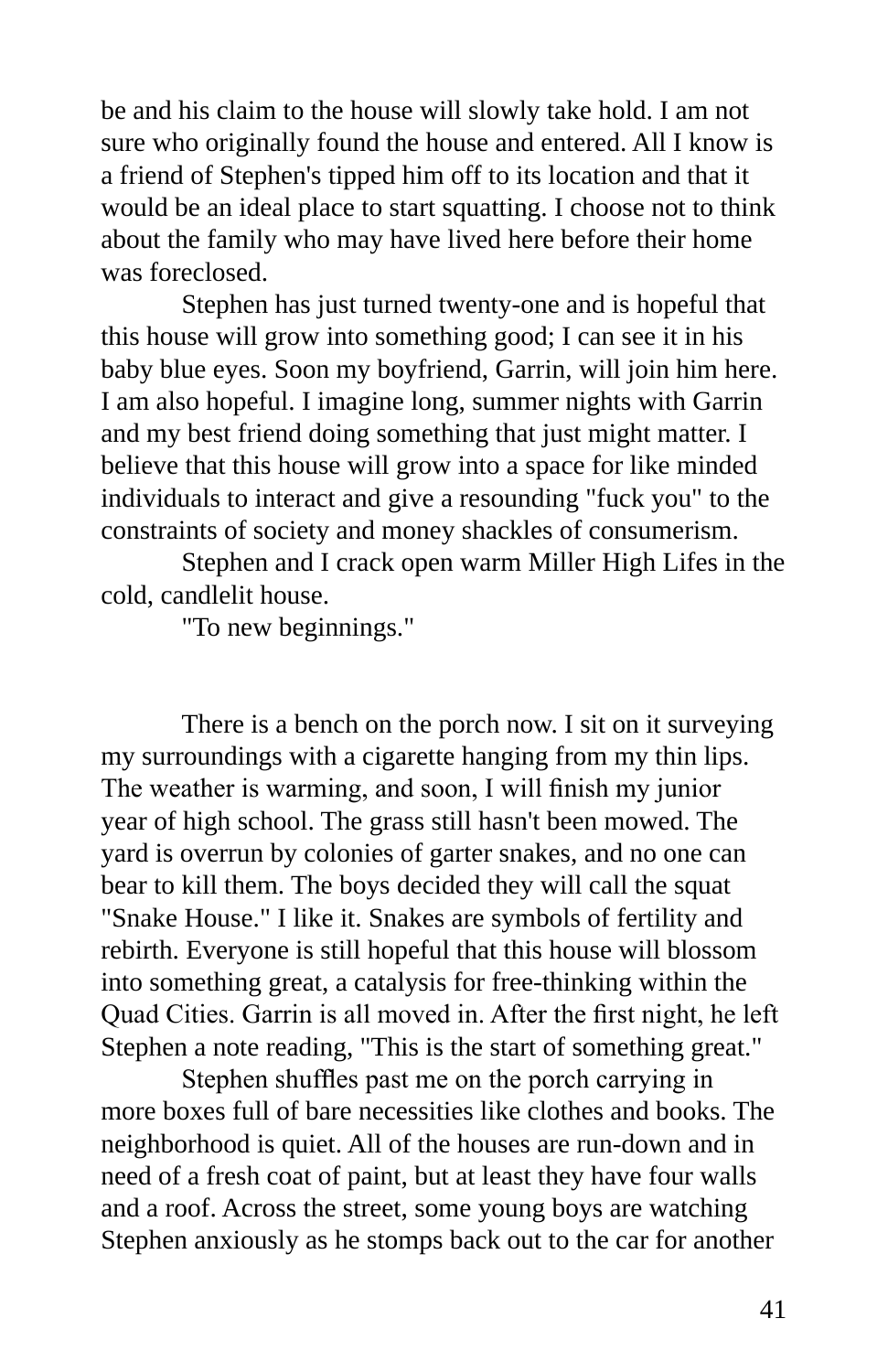box. Dirty, black clothes hang from his frame revealing bits of tattoos. There still isn't a way to wash clothes in the house.

After much hesitation, a young, dark-skinned boy crosses the street and calls out to Stephen. "Yo man."

Stephen answers him with a welcoming demeanor. He doesn't want to make enemies of the neighbors. "Hey, what's up?"

"Are we like... cool?" the kid asks nervously.

"What?" Stephen asks slowly trying to process the question.

"You don't like, got a problem with us, right?"

The realization that the kid was worried he might be a white power skinhead reaches Stephen. "Oh!" Stephen extends a hand, "We cool!"

The kid shakes his hand before darting back across the street where he relays the message. The boys high five and wave across. I wave back from within my cloud of nicotine.

There isn't a real bed in the house. In fact, there is only one mattress that was pulled from a dumpster. The mattress has a giant spot in the middle, but we leave it in the sun a few days and decide it is good to go. We replace the pile of blankets on the floor in Garrin's room with the mattress. The addition of a bed does little to make the bland, white walls and dusty floors of the bedroom look any more welcoming. Tomorrow is May Day and Garrin is finally letting me stay over for the night now that the house has warmed up some and there is running water downstairs. Stephen had the utilities turned on and put in his name with no questions asked as to who actually owns the house. We have to haul a bucket up the stairs from the kitchen sink to flush the toilet. The rule "if it's yellow, let it mellow" is quickly embraced.

Upstairs, in Garrin's bedroom, we are playing a game of drunk Jenga giddy off wine. Garrin looks homey and almost out of place in the squat despite his recent buzz cut to match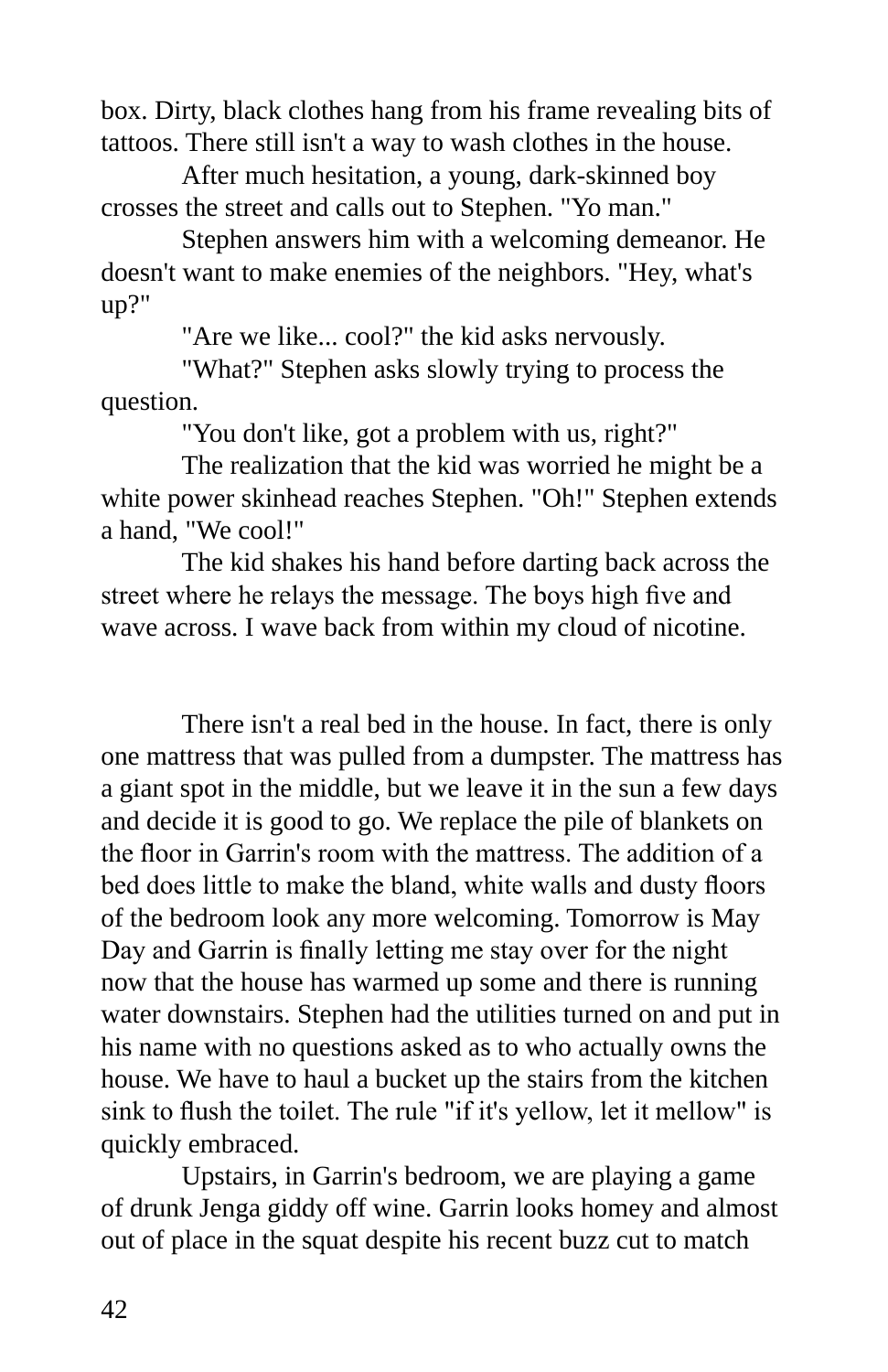Stephen. He has on clean, rip free blue jeans and a spotless, wine red button up shirt. He watches me with bright, blue eyes and offers a crooked smile as the blocks scatter loudly across the wooden floors.

I hear others downstairs returning from a dumpster diving adventure to gather food. Tomorrow will be the first event organized from within Snake House, a May Day public picnic in the park down the road. The dimly lit living room is littered with creations. There is a large carnival cutout of a wage slave leashed to a corporate pig that reeks of fresh paint. A corporate crown piñata is stuffed with candy waiting to be smashed.

I awake to dumpstered veggies sizzling on the stove in the kitchen. The kitchen is in decent shape with a good sized sink and fridge. The tiles shift between grease stained yellow and dirt-caked brown. I spilled wine on my jeans last night so I have to borrow a pair of Garrin's much larger jeans. Boyfriend fit isn't a good look for me, but no one says anything. Snake House is a judgment free zone and gender norms mean nothing to the growing number of people who have begun to frequent it like myself. The house always seems have bodies slipping from room to room although only Stephen and Garrin are living there. Our picnic goes off without a hitch. Positive energy fills the house as summer draws near.

Much has changed in the Snake House over the past month. Garrin moved out and not long after called it quits with me. I am not sure why he chose to part ways. All I know is he has returned to his parent's middle class home in a quaint neighborhood in Geneseo, Illinois. I miss him, but I am happy to still have Stephen to spend my summer with. Stephen's friend, Alex, and his girlfriend Madison have moved into Garrin's old room. Alex is in his early twenties and quiet with a long mess of dreads. Madison is in her early twenties as well and full of things to whine about with bleached hair, a side cut,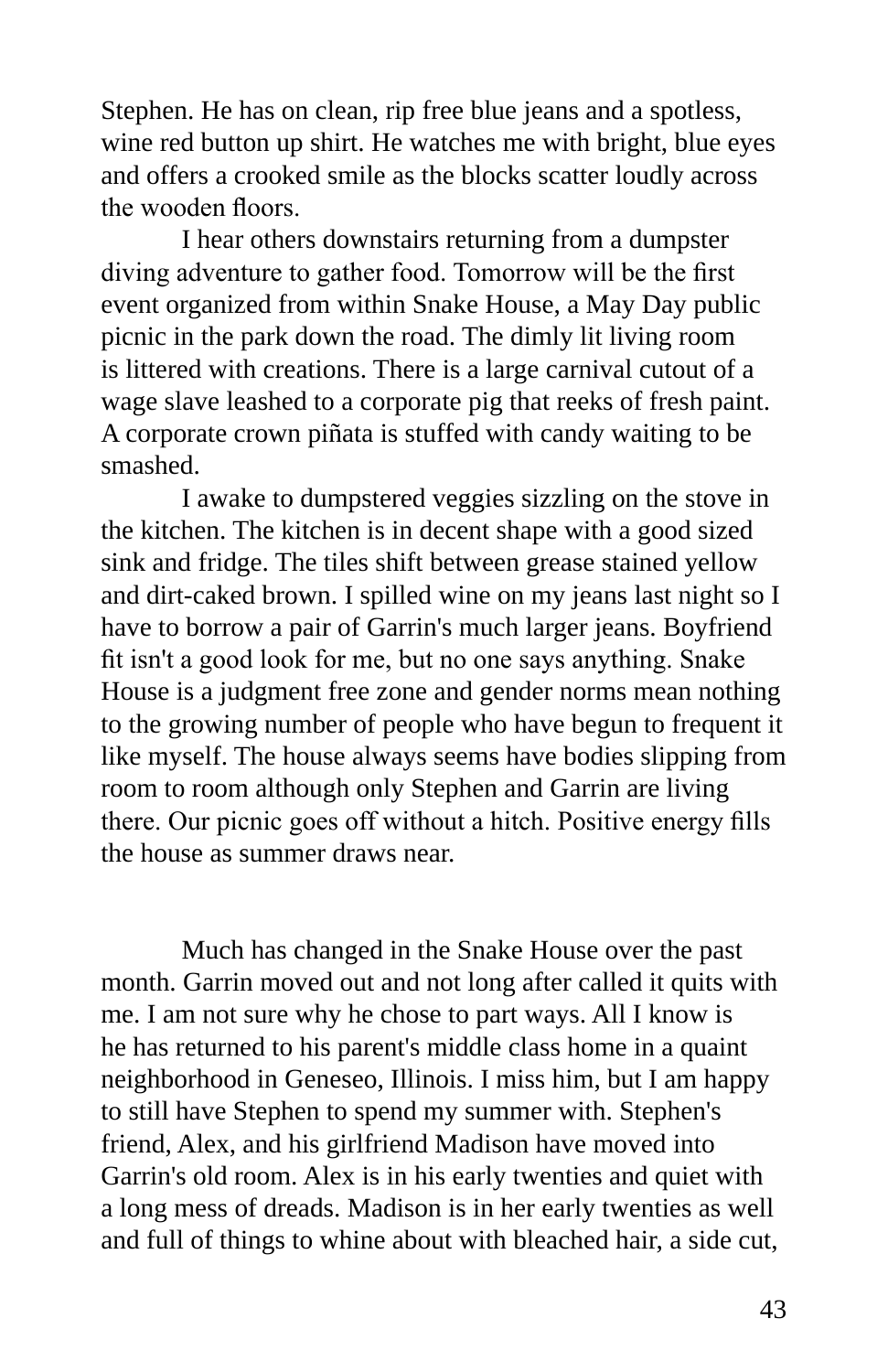and face full of piercings. She boasts to me that she has never lived in one place for more than three months. As much as I quickly grow to despise her perpetual complaints, I pity her. She feels she always has something to run away from.

School is out, the heat has hit, and the house has become unbearably hot. Wasps have taken over the far back room and it was boarded off after Madison was stung in the foot. Madison's friends, Maggie and Sasha, have moved in for the summer with their puppy Freyja. I assume they are close to Madison in age, but I never know for sure. While Madison is always running away, Maggie and Sasha are always chasing new places and adventures. They crash on the living room floor in sleeping bags cuddled together.

I take a quick liking to Maggie. She has a blonde mohawk, a mouth overflowing with teeth and a raucous laugh that shakes her broad shoulders. She and I sit on the front porch sipping on cheap beer, chain smoking, and soaking in the sun. Snake House frequenter Dylan joins us outside. Lynyrd Skynyrd blares past the red door into the humid air. Dylan has declared this to be the summer of Skynyrd and no one objects. Slowly Skynyrd records are overwhelming the vinyl collection in the living room.

I am feeling pretty good about myself sunbathing on the front porch and flaunting a brand new little cloth dress. I like how the blues and purples in it look against my tan skin and sunshine blonde hair. Nobody on this side of town questions the beer and cigarette in my hand. I am relaxed into a summery daze.

The surrounding streets are less quiet now with children enjoying summer break in their less-than-pristine front yards. None of the neighbors mind our presence much. When they walk by, they offer a wave to us up on the front porch and we wave back through the tufts of overgrown grass.

A drunk comes stumbling up the porch pulling us from our sun induced stupor. Dylan quickly blocks the front door with his tall, wiry frame.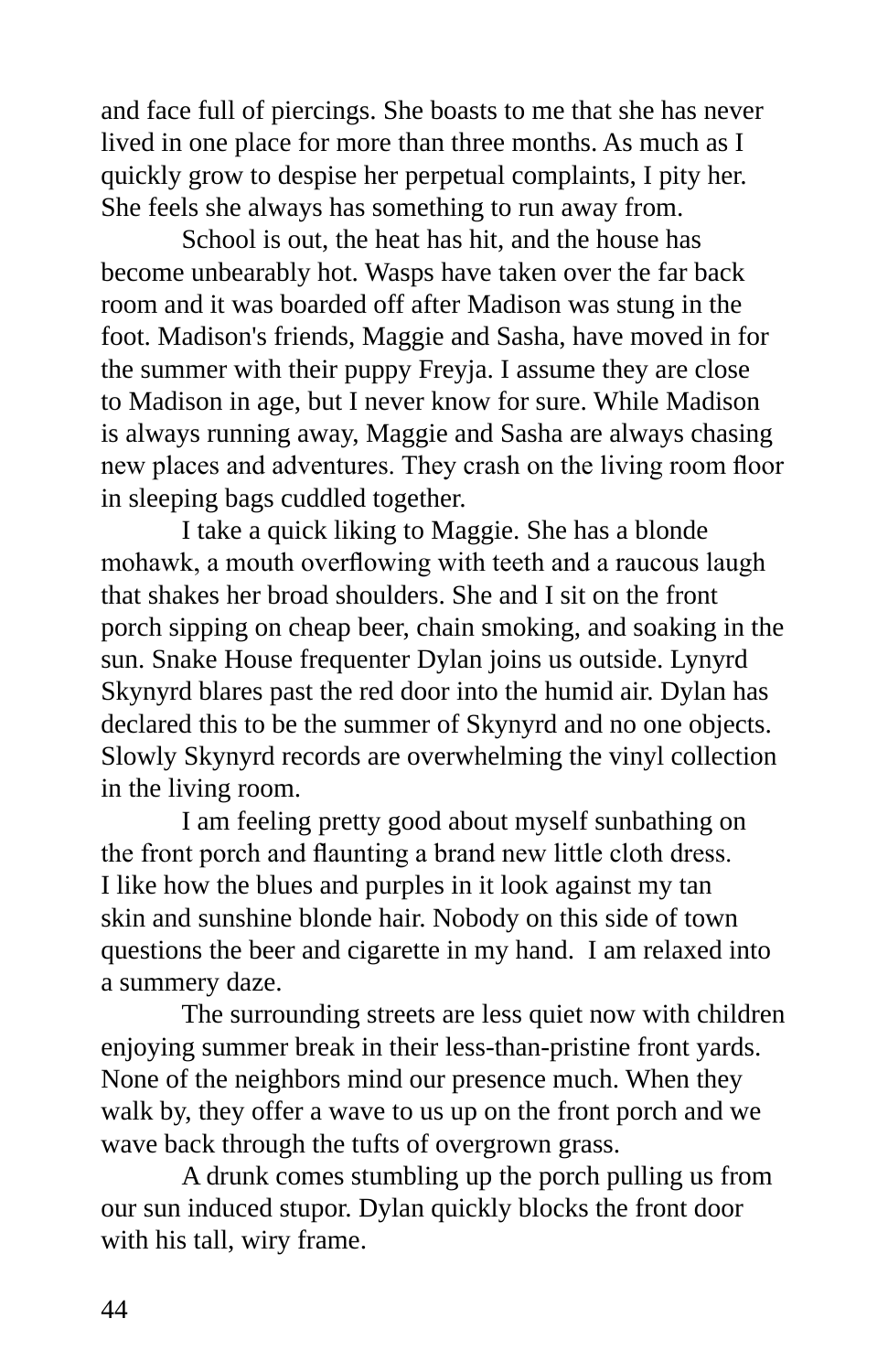"Hey buddy, what's up?" Dylan offers.

"It my birthday today!" the drunk yells swaying side to side. His skin is pale and patchy.

"Well happy birthday." Dylan doesn't budge.

"Happy birthday," Maggie and I echo.

The drunk reaches into his pocket and pulls out a CD. "I need to listen to this!"

"I'm sorry, man," Dylan answers, "We already have Skynyrd going, and I can't let a stranger in the house."

The drunk looks over at me though his eyes never focus. "Aren't you sweet? How old are you, sweetie?"

He takes a step toward me, and I am too frightened to answer.

"What's your name?"

"This is Tracey," Maggie invents as she leans protectively toward me.

"I like you so much I'm gonna give you my knife sweetheart," he slurs holding out a closed pocket knife.

A part of me wants nothing to do with the knife because knives and weapons in general scare the hell out of me. I am a pacifist to a fault. Another part of me screams take it for protection this guy is creepy as fuck. I am shocked and too uncomfortable to respond.

Dylan quickly moves in toward him. "Hey look. She's just a kid. I think you ought to get going."

He stumbles on his way with no more questions asked.

Another house member has been added. Nolan is in his mid-twenties and somehow a contact of Maggie and Sasha. Or maybe it was Madison. It's hard to keep track anymore. He got the wasps out of the far back room and has set up a bed roll and some milk crate furniture. Nolan is tan with dark hair and perpetual scruff. With him, comes his aging, fat cattle dog Galen who is slowing down but used to hop trains with Nolan.

I am perched with a cheap beer in my hand on the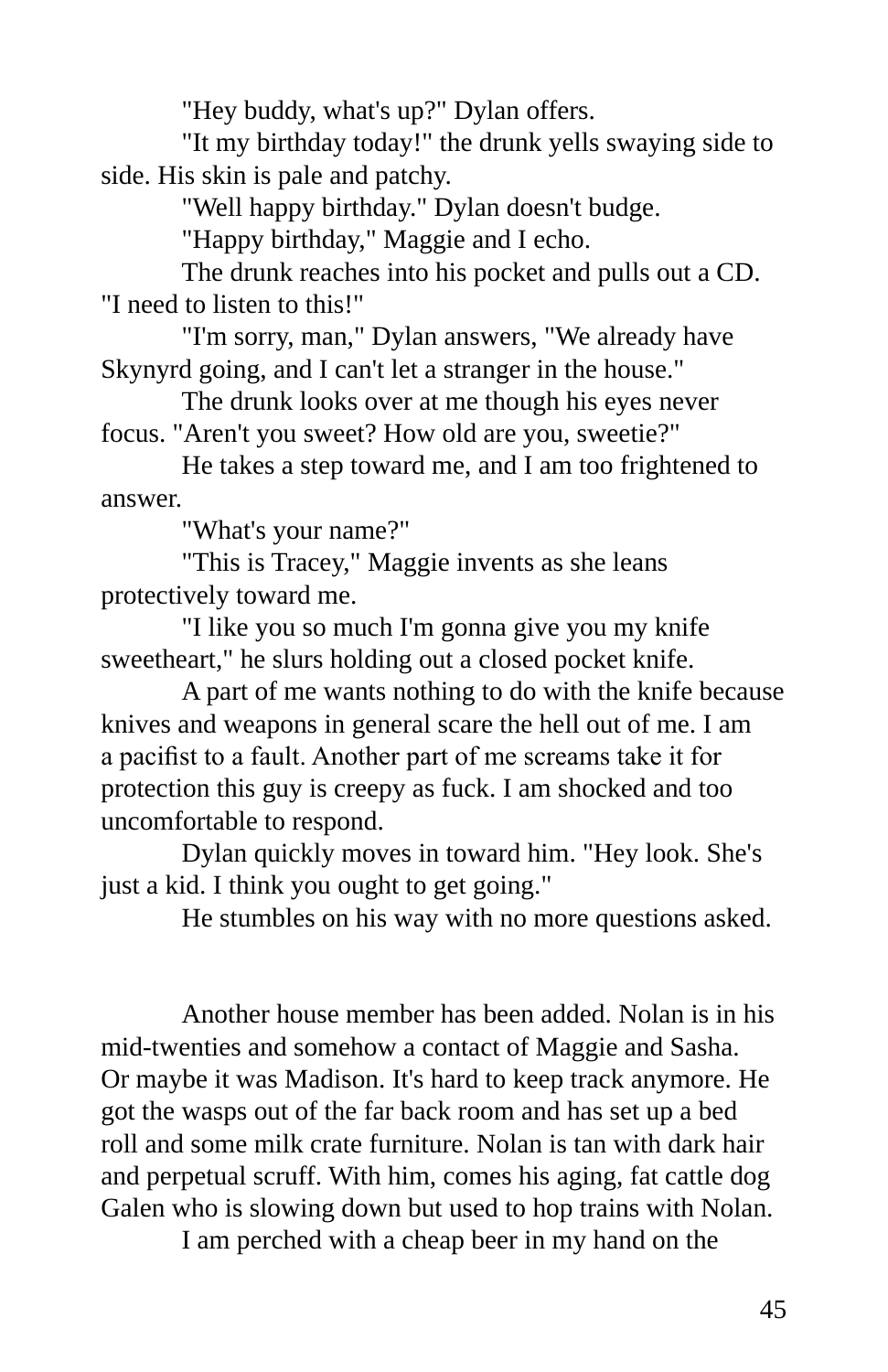yellow couch in the living room watching Sasha play SNES games. The cushions are lumpy and smell like beer. I am not sure when the television appeared or who brought it, but it has quickly attracted the attention of everyone in the house. The television sits in front of windows that moan in the wind and lack any curtains or blinds to shut out the sun. I watch Sasha's slim shoulders twitch in front of the colorful screen as he hits this button and that button.

Nolan's thing is he likes to do stick and poke tattoos, a method of creating simple tattoos without a tattoo gun. He is off to the right of Sasha giving some guy I've never met, who looks like the typical tramp with layers of ragged clothes, a stick and poke tattoo. Freyja wants to play, but Sasha is too entranced to put down the controller. She approaches Nolan her tail wiggling her tiny frame earnestly. Her nose dives into the ink and she gives it a good lick.

"Oh fuck!" Nolan jumps to his feet wiping up ink with his hand. "God damn it, can someone get the dog?"

Maggie runs in and grabs Freyja to clean her up. "My poor puppy," she murmurs leading her shaky puppy to the kitchen.

Freyja's lips are stained black. The guy receiving the tattoo is unphased. Nolan doesn't bother to change the ink before continuing. The SNES blips on in the background. I crack open another beer.

Tramps and punks of all kinds slither throughout Snake House tonight. Everyone has a good energy about them, but no one seems to be sure of what's being celebrated. Something just feels right about this night in the dead of summer with Skynyrd blaring from the stereo. The air inside and out is heavy and hot. The whole house smells of body odor. Everybody's clothes are drenched with sweat and hang a little loose. Most of the partygoers are wearing some dingy, black getup plastered in patches.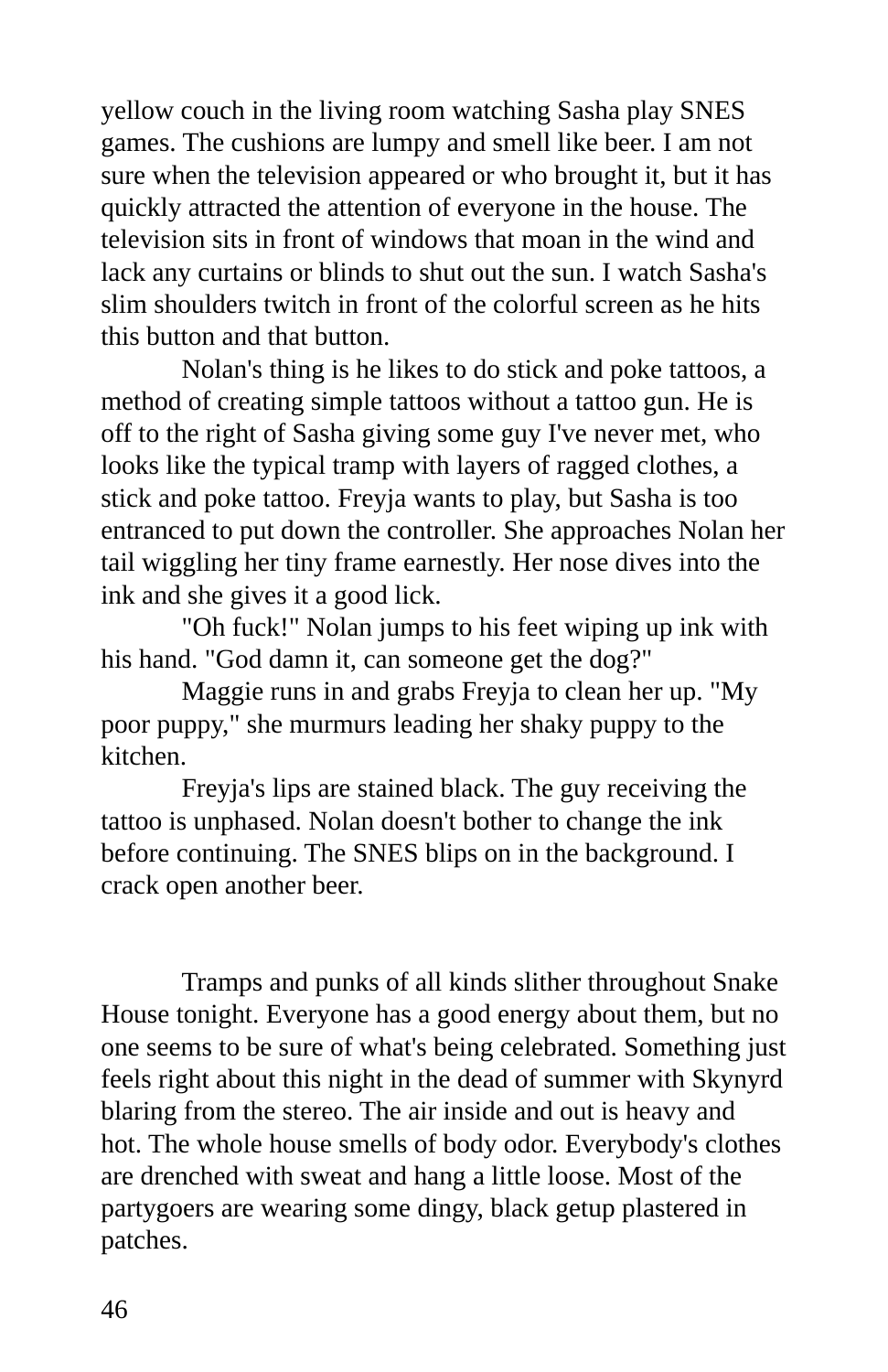Cheap beer permeates the house and a haze of cigarette smoke rests over each room. Laughter and high spirited conversations slip across the dusty, wood floors and bare walls. I stagger upstairs to use the bathroom. I lean out the bathroom window to see ten people sitting on the back roof.

"No one come in. I'm peeing!" I call out pushing my sweaty curls back from my face.

I pee quickly. There is never any toilet paper, but in my stupor, I don't mind. The hand soap has gone missing in action again off of the dirty, white sink streaked with rust and hair clippings. I don't bother to flush.

 I decide to crawl through the window and join whoever is on the back roof. I pull my scrawny body through the frame. Madison is out here with a group of train hoppers who know somebody who knows somebody. A bottle of cheap vodka is being spun, and they welcome me with a swig. The alcohol burns so much I can't help but to cough and then laugh. The stars blur into the night sky.

Madison is impressing everyone by pissing off the roof without falling when red and blue lights flash down the street.

"Oh shit, cops," a train tramp slurs. We all slip quietly through the window.

"Cops are across the street," someone calls from off the porch as I reach the ground floor. I leave my beer in the kitchen and move outside to smoke and watch the scene unfold. At the house caddy-corner from Snake House, a young woman is clutching a small child to her chest crying. Her dark hair is piled on top of her head in a scarf and her pajamas hang from her tired frame. The cops have a man who can't stop yelling, "Is this what you want?" in hand cuffs.

"It looks like a domestic dispute." I turn to see a scrawny girl with a torn, black, Black Sabbath shirt. "It's a damn shame."

I can't bear to watch anymore. I flick my half-smoked cigarette into the snake infested yard and slink back through the red door.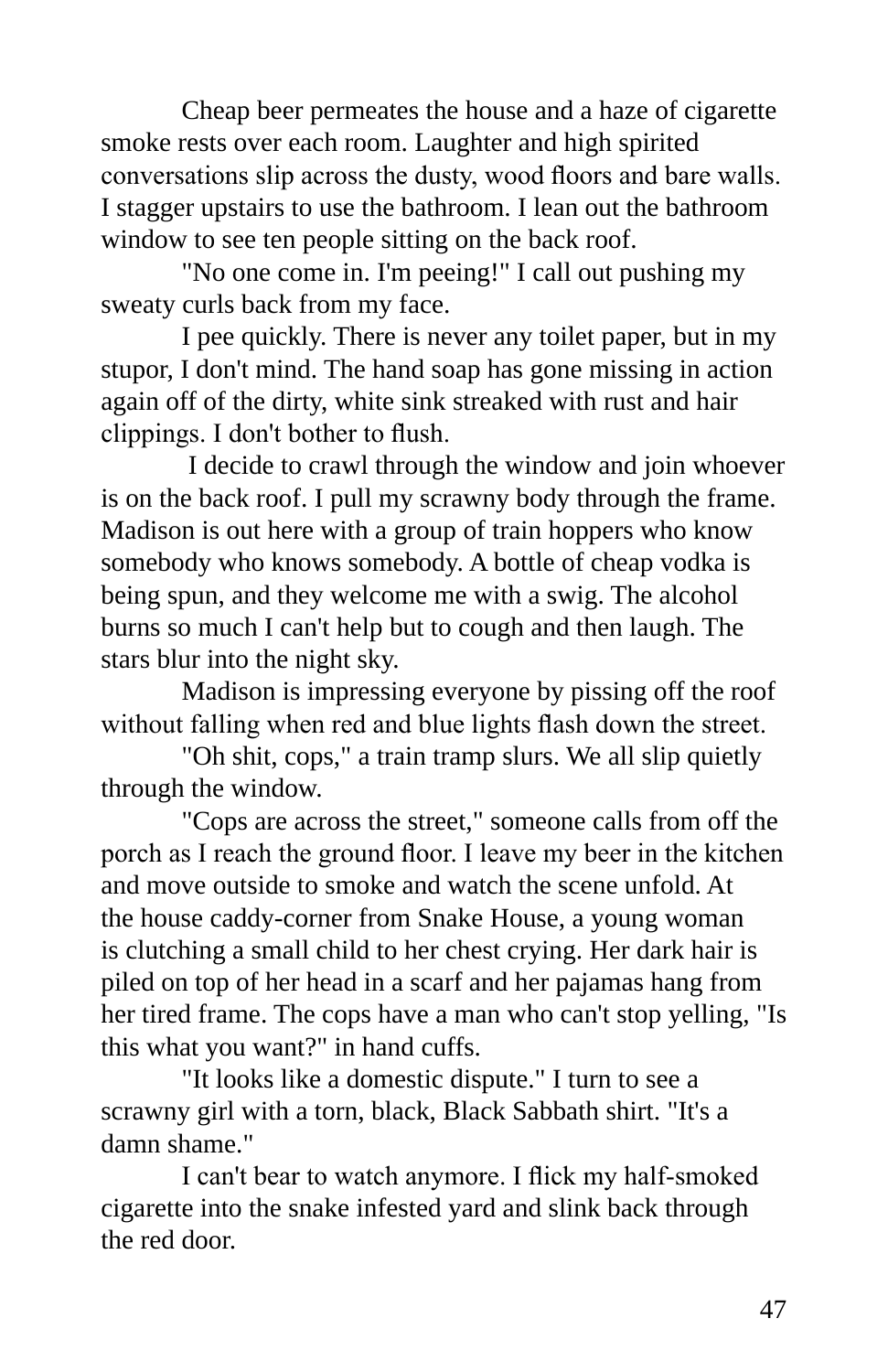Stephen is leaving Snake House to live with his mom in Las Vegas. I am beginning to realize the freedom to leave the decaying neighborhood is a huge difference between Snake House and the surrounding dilapidated homes. Everyone in Snake House is free to go. I choose to go home frequently to my quiet, middle class neighborhood where there is mom food, a hot shower, and clean laundry. My mother chooses not to question where I've been spending my nights and accepts "over at a friend's" and "out camping." Snake House's neighbors have no choice. They are trapped in the poverty stricken neighborhood with lumpy roads and rowdy squatters.

I am deeply saddened that Stephen is leaving. I feel like I am losing a brother. Over the past couple years, he has become a constant in my life, my best friend. When Garrin left me, I had Stephen to lean on. Now, Stephen is leaving, and I feel as though I will have no one. I spend every second at Snake House soaking up the last of summer with him.

The inhabitants and visitors of the house have taken a turn for the worse. The street drug "shrimp" is being shoved up a nose around every corner. I'm not sure what it is, but I help myself. It gives me a high and that's all I want at the moment. Sometimes, I'll stumble upon someone mainlining whatever drug they got their hands on that day. I quickly leave them to themselves pretending I saw nothing.

Morale is boosted a little when Alex gets a large shipment of molly to the house. Someone throws on a Skynyrd record. We all chip in a bit of cash and split off bits of yellowwhite crystals. Some people break it down with razorblades and snort it in lines. I decide to bomb it, so the effects of the drug come on a little smoother and lasts longer. I wrap the molly in a bit of toilet paper and swallow like I remember seeing in the D.A.R.E. video in sixth grade.

My brain is flooded with serotonin and weightless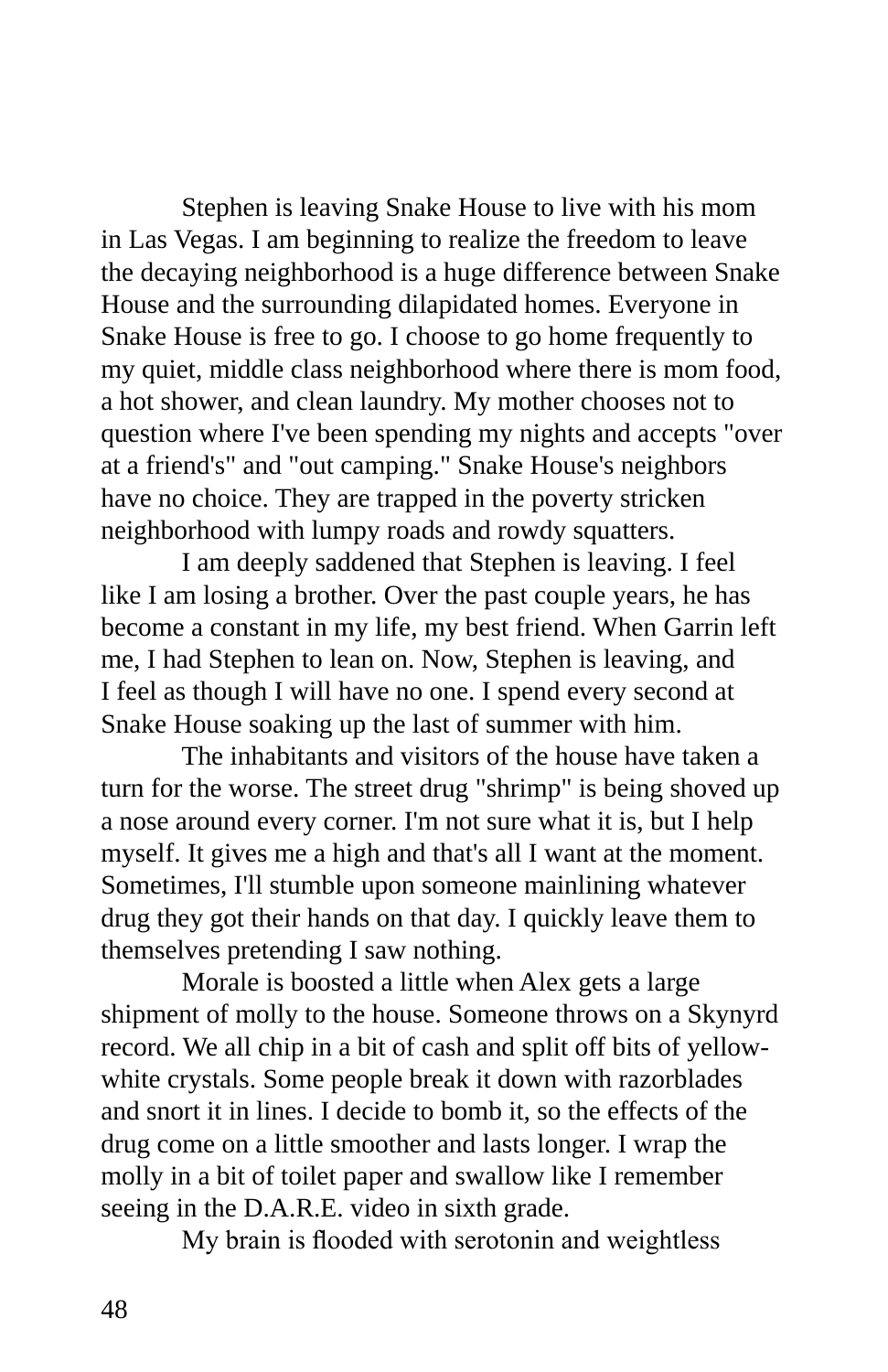euphoria as my anxieties vaporize into the stagnant, humid air. Tactile sensations create ripples of pleasure through my body. I press against Stephen and rub his head in a daze. I tell him how much I love him and how much I'll miss him over and over again. We laugh a lot, and I cry a lot. We fall asleep with the sun blasting through the windows and birds singing.

Stephen is gone. My senior year of high school will start in less than a month. An old school bus converted into a hippie bus has stopped by Snake House. The sides of the bus are streaked with rainbows, flowers, and bright colors. Most of the seats have been removed and replaced with beddings and other necessities. The bus runs on vegetable oil. I do not know how they found out about the squat or who welcomed them in. The man who seems to head the bus is old and graying. Most of the men with him seem to be around their thirties. I walk into the kitchen am greeted by the smell of hot, rotting vegetables and beer. The men stand in a circle around their food humming "ohm." There pupils are large and distant.

On the bus with them are young girls. Most of them are around my age and some are even younger. The majority of them came across the bus and ran away. One sixteen year old girl tells me her story. "I wasn't sure if I wanted to leave, but my mom insisted I go. She said 'if I was still young, I'd go with them in a heart beat.'" Her brown eyes are clouded and lack hope.

Before long into the night, the majority of the Snake House inhabitants are thoroughly freaked out by the cult-like atmosphere. The hippie bus men refuse to follow house rules and are growing argumentative. They are found in bedrooms without permission. Others are found in the basement that was declared a danger zone and locked and untouched since Stephen first began squatting. Young girls blindly follow them and are unresponsive as Snake House residents try to herd them back to the community rooms. Some of them stand on the front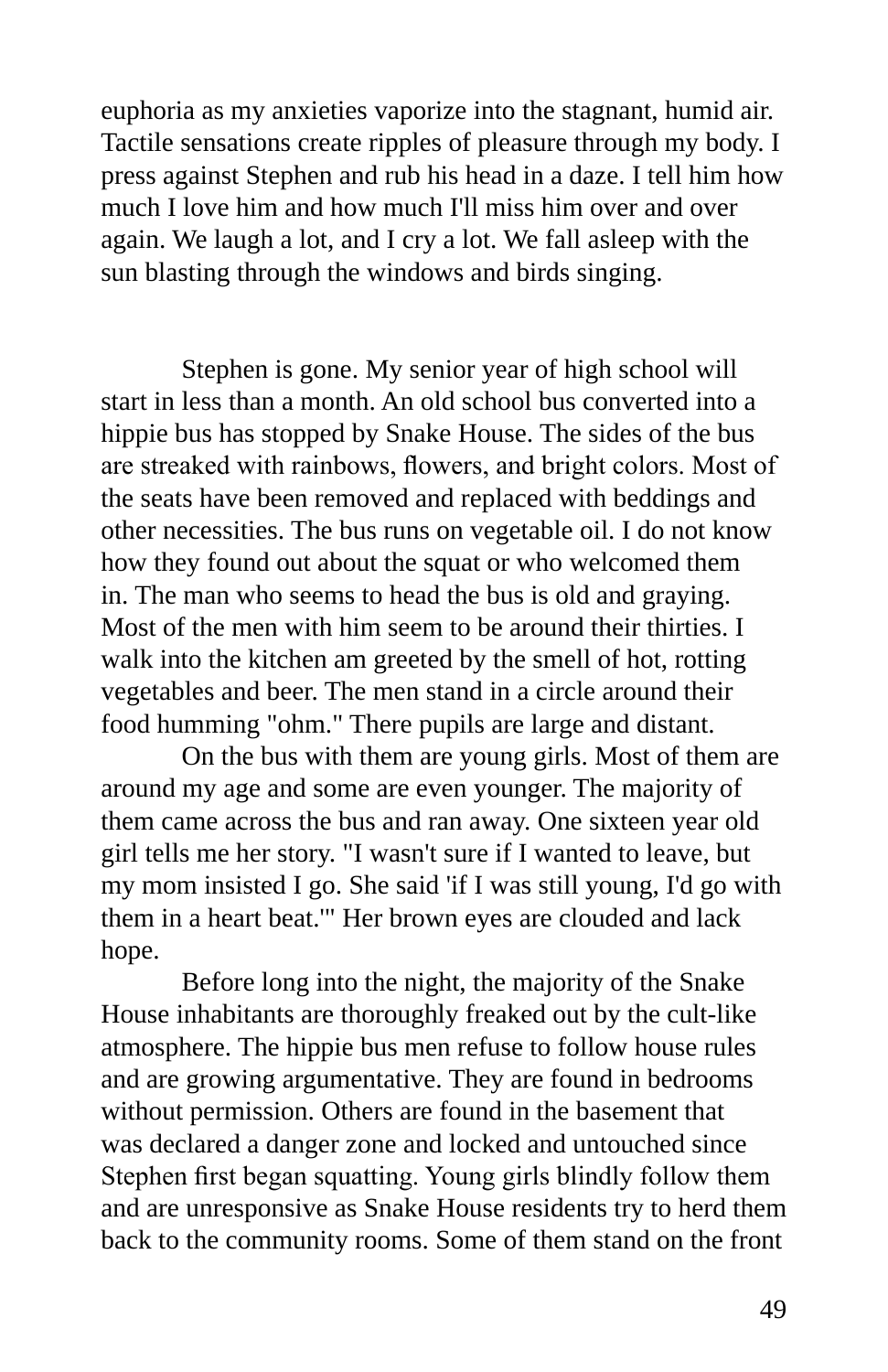porch yelling nonsense at passersby and neighbors drawing unwanted attention to the squat. Someone decides it's time for them to leave. They try to resist but are outnumbered by Snake House's inhabitors and frequenters like me. A few of the hippie bus girls choose to stay. Before long, they are out of their mind on whatever drugs their comrades fed them.

"I need a tattoo from you," an older brunette girl insists to Nolan. "On my boobs." She pulls off her shirt giggling.

"Whatever," Nolan says. "What do you want?"

"I love Jake." She plops down in front of him with wide, excited brown eyes.

No one in the house is sure who Jake is. Nolan can't resist the chance to embrace poor, permanent decision making. "Cool." He obliges while she whines and giggles that it hurts.

The house feels very wrong to me now. The stereo is off and voices bounce from wall to wall flooding each room. There are strangers everywhere and Stephen's familiar smile isn't there to comfort me. I am overwhelmed; I suddenly feel the need to go. I hitch a ride with the next group of friends leaving. I wonder how the brunette girl felt when she woke up and stumbled into the bathroom to see "I love Jake" across her chest. I imagine the hippie bus returning to scoop up the lost souls of young girls before leaving town. I see them squinting into the sunlight blinded in the destitute shambles of the neighborhood. I'll never enter the house again.

I hear Madison woke up to a notice from the sheriff's office. They are being fined for trash on the porch. The notice claims someone will be by to inspect the property in the near future. The whole house is spooked. Before night falls, everyone has packed their bags and hit the road to return home or take on a new adventure.

Not long after, I drive my car carefully into the west end up the road from the Oscar Meyer factory one last time to see Snake House. The lawn has been mowed and the red door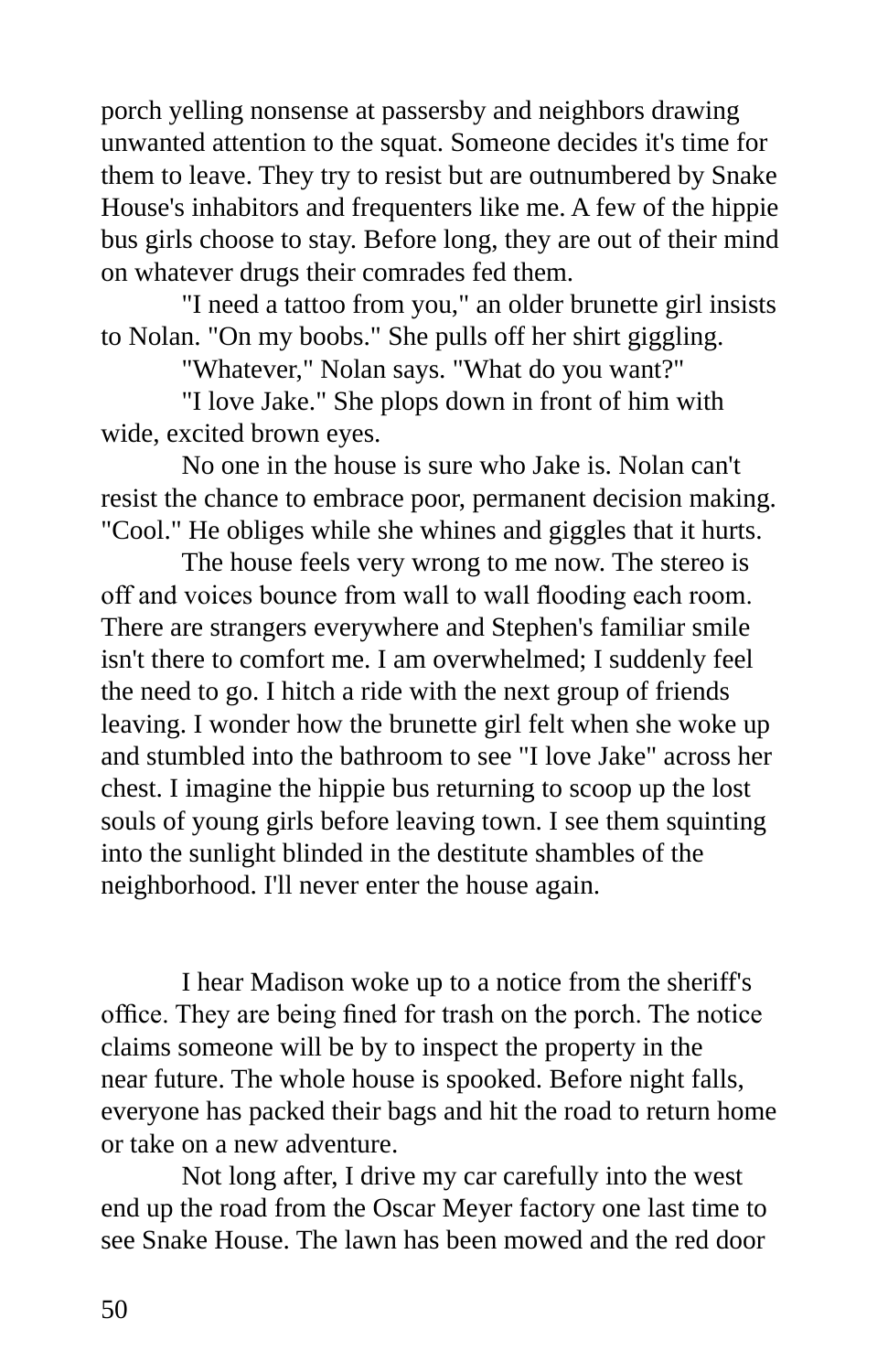is boarded over. The neighbors sit on their porches in silence.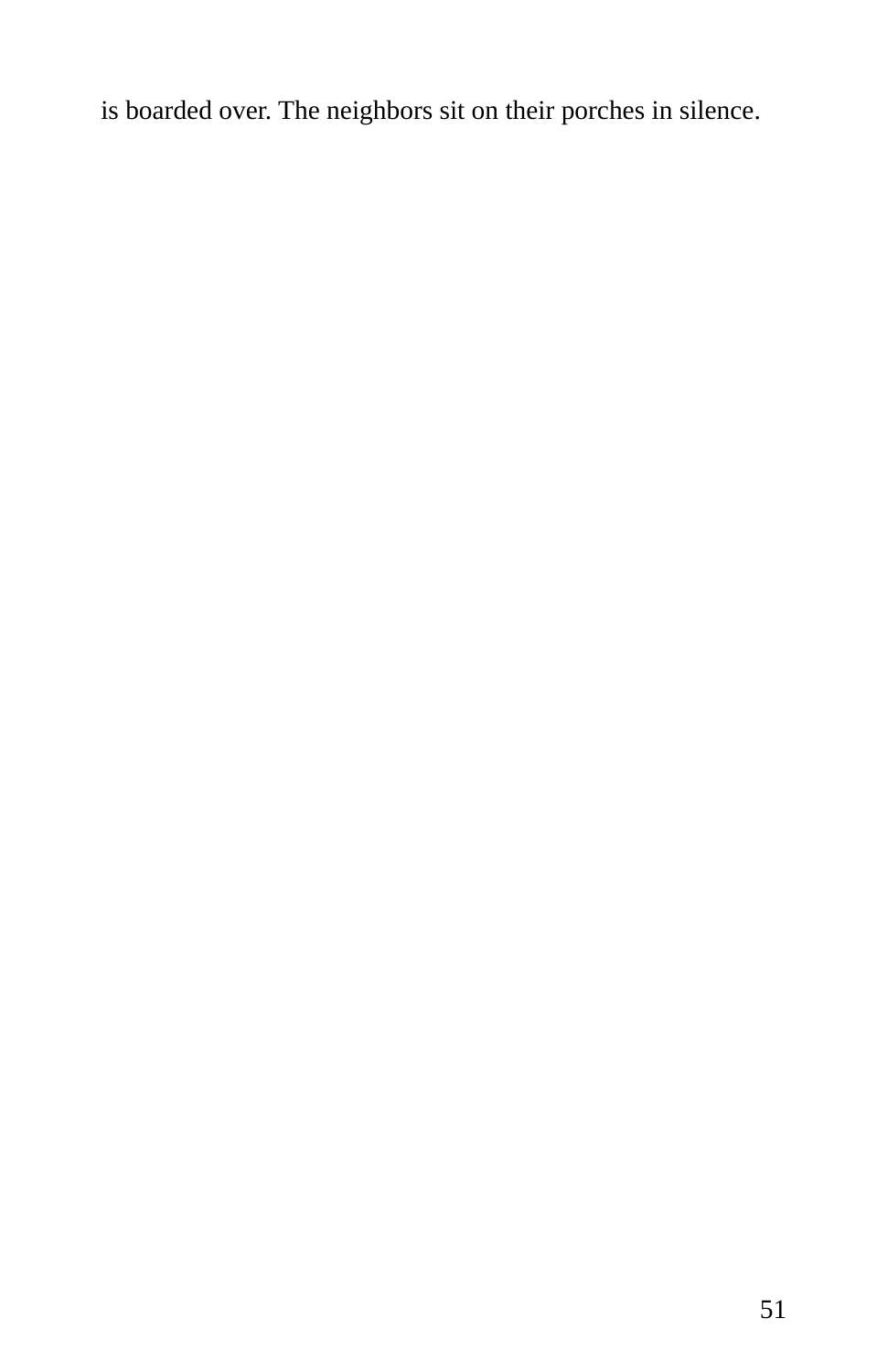## He's a Doozy

By DiAnn Vulich

My fat cat, Gustav, loves laying on his back. His long haired, marmalade belly becomes an enticing handful of pleasure as I activate his purr. He cockily struts around our new, tiny apartment as if he is of regal lineage. I adopted him a month ago. He is one of the largest cats I've ever seen, and I am in awe of his powerful composure; his elegance and arrogance prominent in the lazy sway of his tail. He triggers an image of a fully maned lion snoozing in the African Savanna. He projects a picture of strength, vitality, and masculinity—until he meows. His meow belongs to a kitten a tenth his size. The meow is high pitched, squeaky, and in no way intimidating. After hearing his effeminate vocals I also notice how feminine and prissy he actually acts. He uses delicate, timid movements of a front paw to lick and wipe across his brow, smoothing whiskers and fur. He daintily and politely tap, tap, taps my arm to request a pet, and nestles against my thigh with a precise gentleness that doesn't disturb even the slip of paper on my lap I'd been using as a bookmark. As I read, and absentmindedly rub my Gus' handful of belly, I have an instant flash of an equal love from long ago; same androgynous familiarity, contentment, and languid disposition. My cat is Phineas. My old friend Phineas, a drag-queen performer known in the 1980's southern California club scene as "Miss Doozy," -- a raunchy, out-spoken, self-proclaimed Power-Plus-Size shedevil, and founding member of The Cosmetics drag show.

"Phinney, I don't want you to go. I'm kinda scared of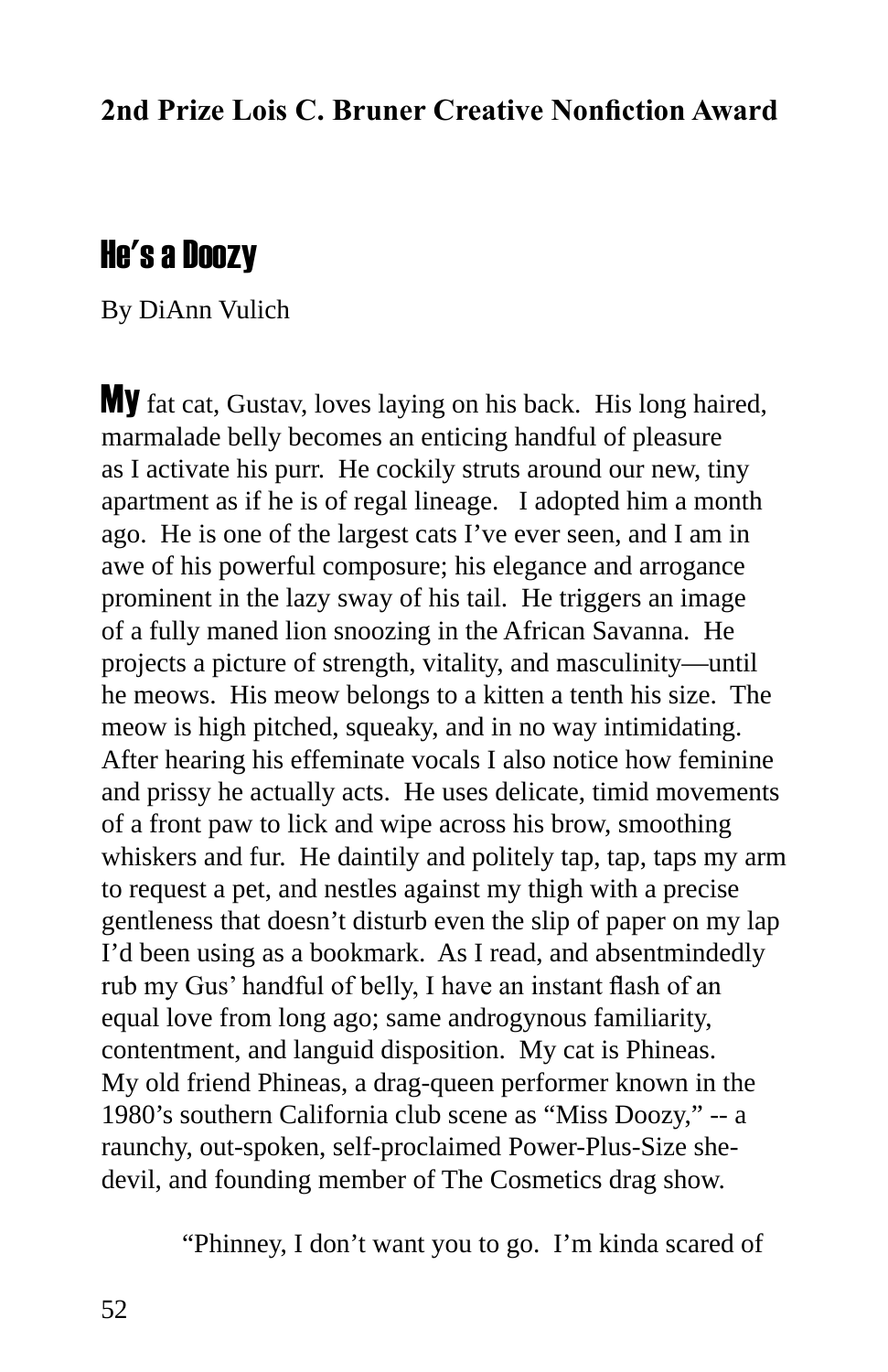Doozy. She's mean. And crude. She isn't you at all. I love you, but I hate her. " I sat on the ivory plush carpeted floor of the dressing room, flattening handprint angels into the nap as I watched Phineas transform his entire self into a different being.

"Oh, Baby, it's only because of Doozy that you love me. She unleashes all my anger, then I come home, take off her lipstick and eyelashes and I'm your Phineas again. I can't face the world, rant and rage, as an extra-extra-large, gay, black man--but they PAY me to do it as a 500 pound mountain of lipstick, teeth, and animal-print lingerie. When I wear that wig I wear a freedom no Emancipation Proclamation ever gave me. When I wear that wig, with those heels, and those fabulous diamond drop earrings—I let-loose all indignity and distain I have for society!" He told me this while he meticulously applied false lashes—the single kind, 'because only amateurs wear the strips.' His hulking body hunched forward toward the lighted make-up vanity as he concentrated on the magnifying mirror; his face elongated; stretched with dropped jaw and raised brow comically reflected back.

He paused in gluing, lash couplet still pinched between thick brown sausage fingers tipped in glamour-length scarlet, and shot me a spirited stare. "You lead a duel-life, too, you know. The left side of your head is shaved, the right is shagged and covers your face. You wear one big, ugly-ass earring on the shaved side, and the right is completely bare. You listen to angry, aggressive, loud music and wear clothes advertising sex, drugs, and rock-n-roll, yet blush every time you say the word, "fuck." You know what, Baby, just don't say it! It doesn't suit you."

"Do I blush?" My face flamed and I looked down to pick at my own glue covered fingers from a failed attempt at lash application days ago. "I guess I just don't know who I am. I think I'm afraid to be me. I'm scared of being hurt by other people."

"Baby Sister, that wall of ugly you wear to keep people out also keeps you trapped in." His deep brown eyes gaze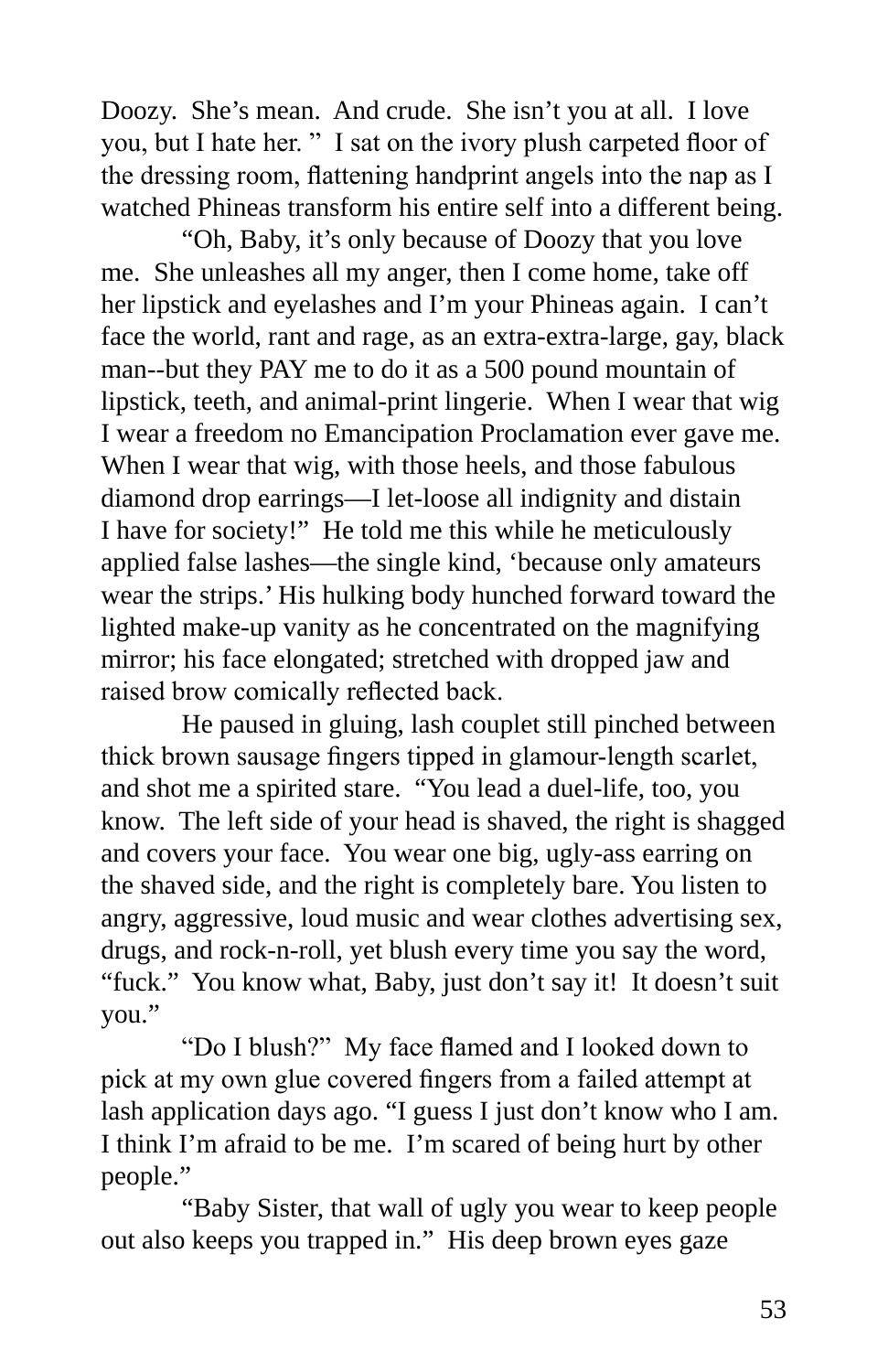intensely into my blue eyes, challenging my mettle.

I look away to break the connection between us, ashamed that he reads me so well. "I'm really trying to change that," I struggled to say. "It's partly why I'm here,"

After an uncomfortable silence Phineas returns to his reflection and glue.

The following morning I woke him early, afraid to venture out on my own in his home after a show; leery of new strangers without Phineas nearby. Filled with an incredible fascination of his world, which my age kept me from, I shyly asked, "What exactly do you do when you go to the clubs as Doozy?" I secretly thought he was into prostitution or pornography, but was afraid to ask, and more afraid to hear confirmed. I sat beside him in his Caesar King Size bed in a nest of decorative pillows.

"Baby Sister" he laughingly responded, "you are too young and too Midwest to know all my secrets! When I'm home in the morning I'm Phineas. That's all you need to know. When you wake up I'm always Phineas. I make strawberrybanana pancakes and we spend the entire day together. I don't club again until Thursday, but I'll be walking "The Drawer" to drum up some gals for the show. I'll take you with me- dress you up with Longstocking braids and striped thigh highs. We'll go buy a pair of High-top Converse, and some shiny patent leather, play up that incredible baby face you have".

Everywhere we went, Miss Doozy attracted crowds of fans and friends. Everyone seemed to know Miss Doozy. She had flocks of followers on every street corner who vied for her attention and a brief personal conversation. She was the Homecoming Queen/head cheerleader/teen idol/best friend of the street community. Whenever she heard her name repeated, "Doozy?" she would reply in a deep baritone voice, "You betta believe he do."

Walking "The Drawer" is a business stroll down El Cajon Boulevard. El Cajon Boulevard is the gay sex district of San Diego. The joke among the street people is, "Once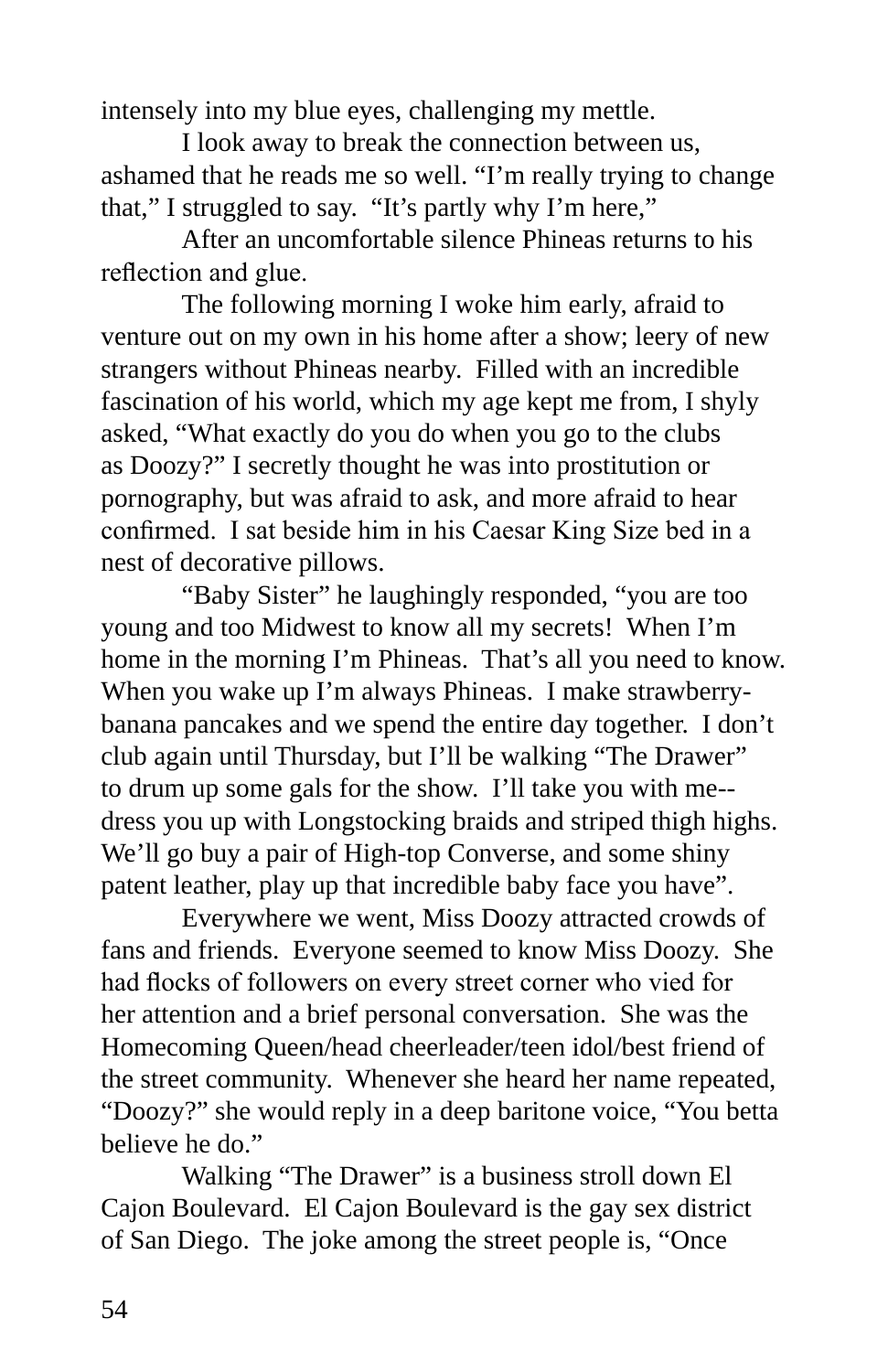you leave the closet you are stuck in The Drawer." ('El Cajon' is Spanish meaning "the box" or "the drawer"). Most of the people in The Drawer are stragglers, like lost, abandoned socks. Doozy always finds lost socks. Doozy brings them in, torn, dirty, and smelling of the street, and Phineas takes care of them. Doozy has brought in socks so stretched and misshapen they are almost unrecognizable. These people have sold their bodies to eat, get high, or out of the rain; some with needle marks and sores from head to toe. She has talked them down off the San Diego-Coronado Bridge (The Suicide Bridge) and made promises of a loving and better world. Doozy is the flash, the glamour, the recognizable-on-thestreet or in clubs who draws people from the shadows. Doozy brings those abandoned souls, forlorn and forgotten, home. She'd then disappear into the bathroom and Phineas would walk back out. He openly and graciously offered stability, security, appreciation, and acceptance of all people. Phineas cooked for them, cleaned their infected, seeping, open sores, and made sure they had clean clothes and solid, sturdy street shoes. Phineas took street people shopping for shoes, clothes, and toiletry items. The people stayed as long as they want at Phineas' beach house on Mission Bay. They left when they were ready. Usually people craved the life on the streets, refusing a home for long periods. They were afraid and mistrustful of kindness, felt boxed in and confined. Phineas sent everyone back on the street with indestructible backpacks filled with a reusable bottle of water, new underwear and socks, condoms, soap, toilet paper, rubbing alcohol wipes, toothpaste and toothbrush, and some with a copy of the Tao Te Ching, his favorite passages high-lighted.

Phineas found me, another lost sock, living under the Ingraham Street Bridge on Mission Bay. I was in San Diego only three days with no plans, no people, and no place to go. I was eighteen years and three days old when I met Phineas; on a quest to find my reason for being alive. I wanted to write a book. I needed freedom from my secure, sheltered home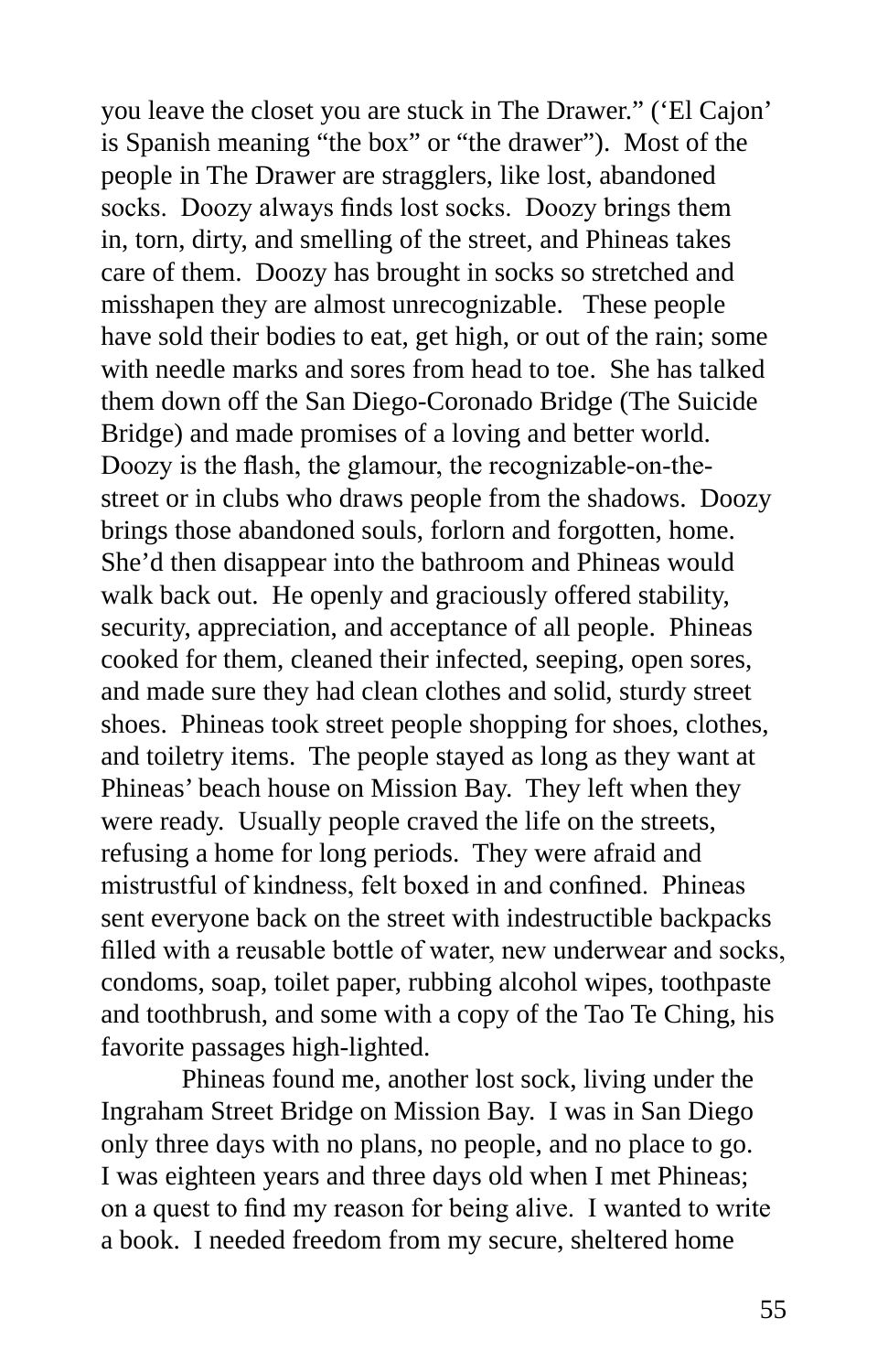life where I felt bored and unimportant. I was looking for that elusive spark everyone else had but me. Phineas invited me to stay at his house, free of charge, and I did. I stayed at Phineas' house for eight months. I had not yet met his female persona "Miss Doozy". I was a friend of Phineas from the start -- a distinction that determined how I fit in the social dynamics of the house. I wasn't a street person, I was a friend of the professional side of this human being.

I hadn't slept since I left Los Angeles. Los Angeles was where my latest and final thumbed ride left me, in Union Station with dark wood beamed ceilings, enormous arched windows, and gorgeous diamond patterned mosaic tiles on the floor. The woman who left me at the station gave me an unused train ticket she'd bought for her son. She decided instead to drive from Grand Junction, Colorado to Los Angeles to collect her boy from military school. I met her in a Denny's in Grand Junction. She thought I was a runaway and wanted to turn me over to the police. After I convinced her although I look like I am barely in my teens I had not run away but was eighteen years old, a legal adult. She offered a ride to L.A. Outside the train station I saw a billboard advertising a Judas Priest concert at the San Diego Sports Arena, October 12. I took the train to San Diego.

Walking into the beach house, Phineas liltingly called out to others, "Clean up, pets, my Baby Sister is here to stay awhile." Phineas was an enormous mass of humanity. His skin the shade of rich Iowa mud, and thick purple, pouty lips wore a perpetual dimpled grin. He completely filled every doorway, both in height and girth. He was soft-spoken and intelligent, with a palpable aura of kindness and genuine love. He led me down a peach colored hallway to an opulent white bedroom and private bath. The bed was a cloud of white down comforter and pillows floating in midair. The bed floated due to the clear acrylic pedestal foundation that stood waist high. Attached to the foot of the bed was a clear shaped bench and three steps wrapped around the length of the bed nearest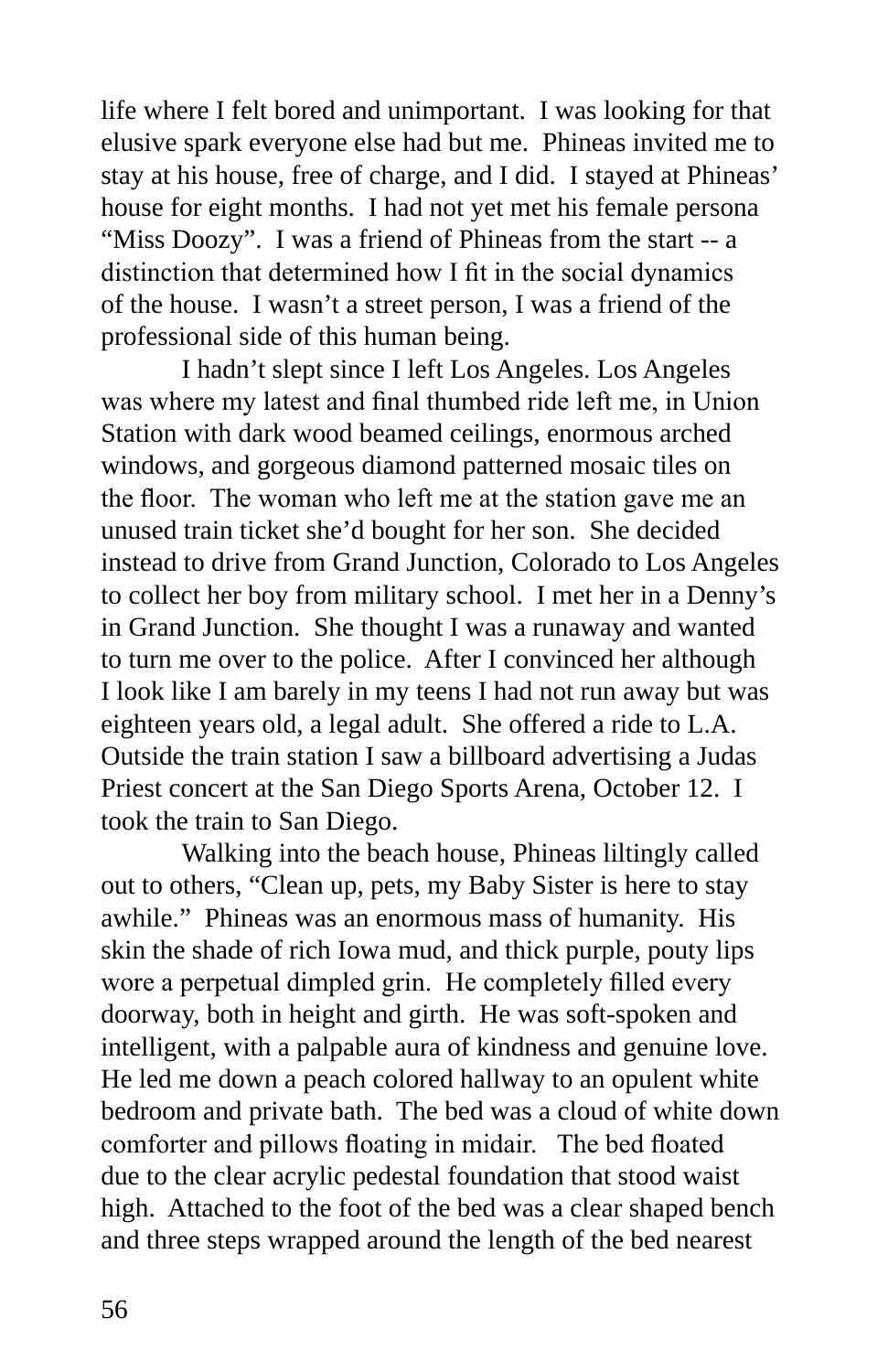the windows. The acrylic also shaped into a suspended table hosting a purple, blue, and green cut glass lamp which I found absolutely breathtaking. He called it "Tiffany Wisteria". Phineas walked behind the bed and pulled a rod which drew the white drapery open revealing a sliding glass door out to the beach. The ocean rolled silently behind the glass, seeming closer than the backyard outside my window when at home. The ceiling of the bedroom was painted sky blue, and had a textural application of white glaze clouds which reflected the light from outside. The clouds had silver linings. "This is the Princess room," Phineas announced.

Gus makes an audible diaphragmatic squeak as he jumps on the twin bed. This tiny bedroom could possibly fit a full bed, but I have no money to buy one. The twin bed is a mere baby step in getting my apartment furnished for this newly liberated, oppressive-husband-free life. On this single bed my huge ball of Gus takes up half the room, knocking a pillow off the side. The side of the bed doubles as the chair to my desk, which holds laptop computer, printer, goose-neck lamp, organizational tray, and woven hemp storage basket filled with waiting bills and checkbook (a checkbook with only MY name). The desk runs the length of the bed, with legroom and nothing more—legroom barely able to pass the plush luxurious down pillows, which were my budgeted splurge from these past few months' paychecks. Gazing around at my cramped, meager surroundings I relish in the few "fine" possessions I am so slowly accumulating to create my own Princess Lifestyle. The down pillows and comforter were greatly out of my budget, but after putting aside a little each paycheck, collecting lost change, taking lunch to work, and giving up carry-out Gus is now sleeping among those long ago remembered clouds. I bought king-size everything as a nudge toward my impending future. Right now the comforter can wrap the twin mattress three times over. A solid maple wood bedside table was a thrift shop find, and the grease penciled \$10 is still faintly visible,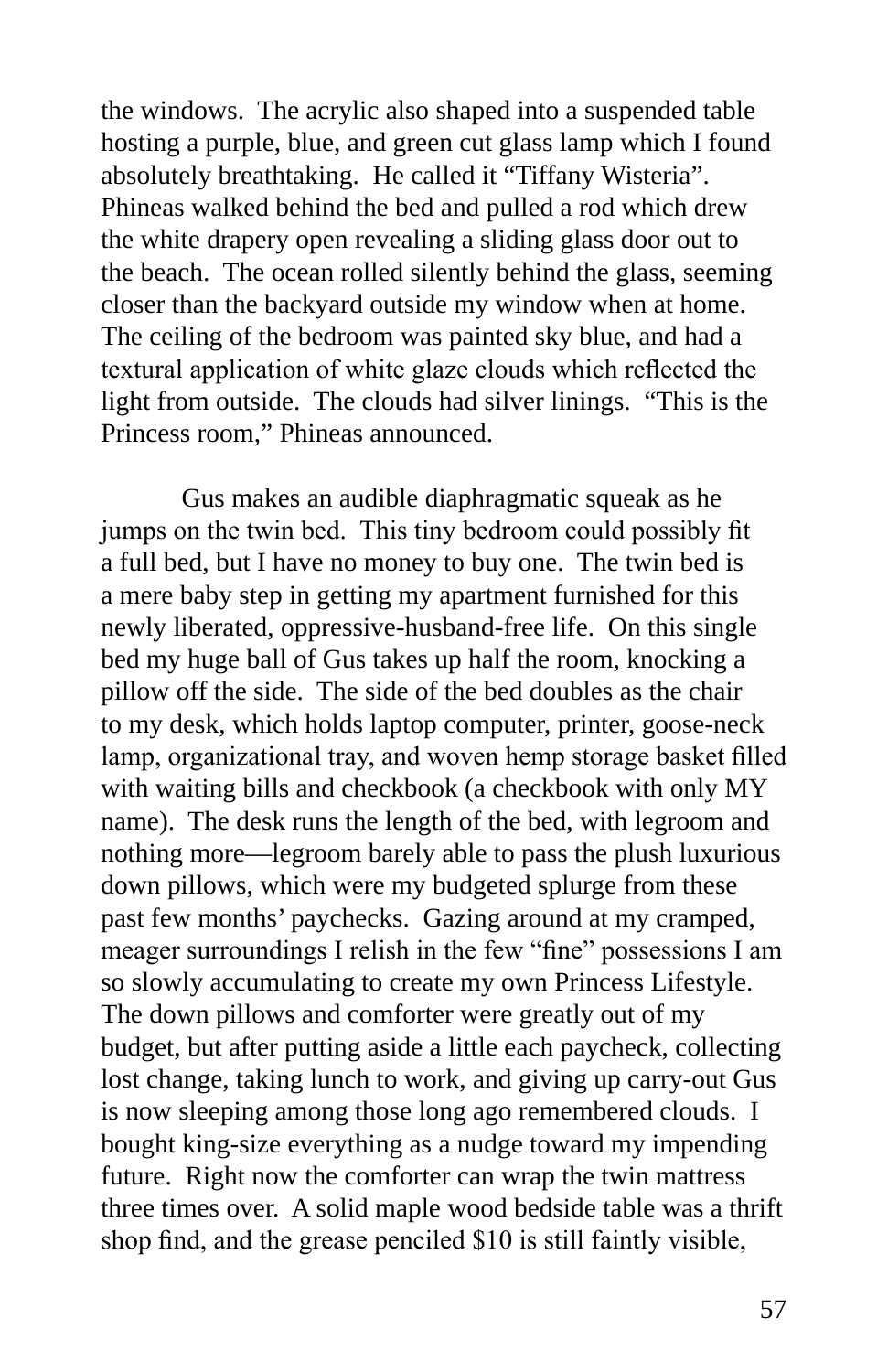despite the amount of lemon Pledge used. Hiding the price is another budgeted splurge, my very own Dale Tiffany Dragonfly stained glass mosaic lamp.

Gus leaves a trail of fur across my lap as he leaves me, fur as soft as the silk it befouls. I am writing this wearing a navy blue silk camisole/capri pajama that I have owned for years, but have only just begun to wear. Wearing this particular set means so much more to me than comfort, convenience, or even my taste.

"Young women today really need to learn proper style," Phineas told me as I watched him steam press a long silk sari he was planning to wear over a slinky violet dress. "Take it from a man who thinks like a woman, dressing sexy will get attention, but the wrong attention. You women need to dress sensually. Sexy means you are trying too hard—doing it all for someone else. It cheapens you. You sell yourself low, and accept a price even lower. By dressing sensual you are dressing to please yourself. You reach a level of worth inside that raises you on a pedestal every time. There is nothing more sensual than silk. Silk is fluid; you're floating in champagne, and you're dressed in the nude. The drape is always flattering, yet you can't feel a thing. Wear silk and you represent centuries of royalty. Of queens who were worshiped and desired by entire kingdoms. You wear an air of authority, of crowned elite. Grace Kelly, Audrey Hepburn and Sophia Loren were goddesses always in cashmere and silk scarves."

I sat looking on, absorbing every hiss from the steam brush swishing up and down along the hanging print scarf, listening to him lecture while hiding my Airwalk spiderweb skateboard shoes under scabbed knees fringed in cut-off jeans-shorts. My grossly oversized Judas Priest concert tee billowed around me as I preferred to hide all my bodily curves. I watched Phineas iron and dreamed to one day have the charisma and confidence to try his suggestions. I desired that royal sensuality. I ached to be on a pedestal.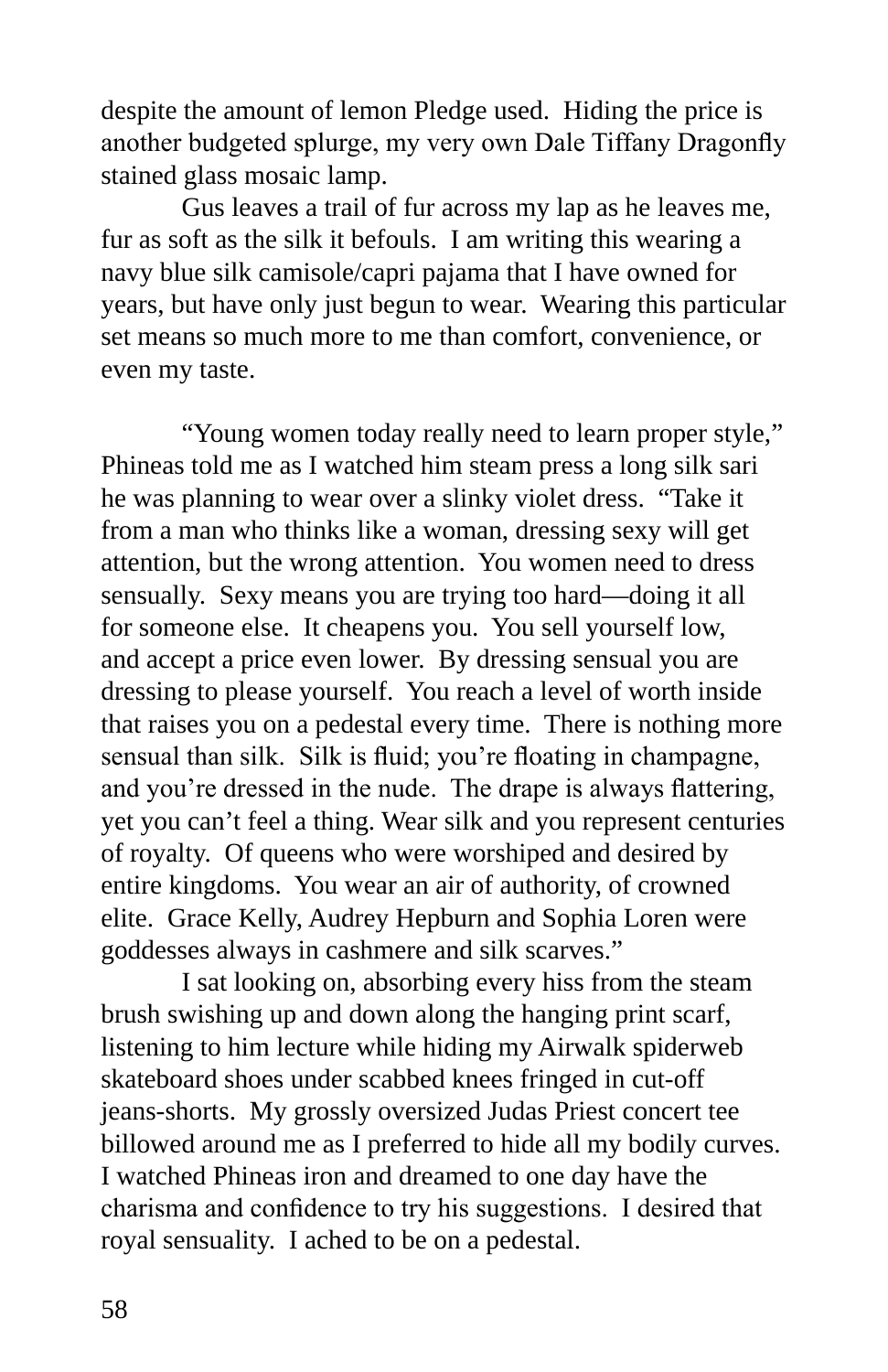## $2<sub>0</sub>$

Gus spends his days sleeping sprawled in the sunshine, eating food I deliver to his bowl with regularity and love, and being played with and petted. He rolls around caressing a solid-packed compressed ball of catnip. His desires are met in a heavenly flood of indulgence; another common thread to my days living with Phineas. Mid-November as Phineas and I lounged on his deck, drinking morning mimosas and aiming binoculars at the Pacific horizon hoping to glimpse migrating whales, he spoke about his childhood. He carried a purse to school every morning in grade school, and was beaten for admitting his dream goal as an adult. He wanted to be married to the President of the United States of America. He told me he always wanted to decorate and throw lavish international dinner parties. He did have formal dinner parties where he would present plates filled with rumaki, seafood pastries, and curried scallops. At the dining table we set gold chargers, his peach and mint green china, peach colored crystal water and wine goblets, and seven-pieced gold plated silverware. Silverware pieces I learned to use from him, and which I now own, in silver, because of the unusual elegance of three extralong tines on dinner forks, three short tines on the salad forks. I learned to swirl my pasta against the wide round pasta spoon with its flat side against the plate; and to break open steamed crab using crab crackers and long handled seafood forks. His parties were places where performers and artists, musicians and film makers connected without fanfare. Phineas knew influential people, without underhand agendas or motives. He staged, cooked, and hosted parties in both his guises. As Doozy he would call around and announce he will be holding a "Sisters of Soul" reunion, and the drag performers from all over would arrive in sequin costumes and shaped hairstyles worthy of Tina, Patti, and Aretha themselves. As Phineas he would arrange intimate dinner parties of his closest and dearest friends, people who exist as nicknames alone. I was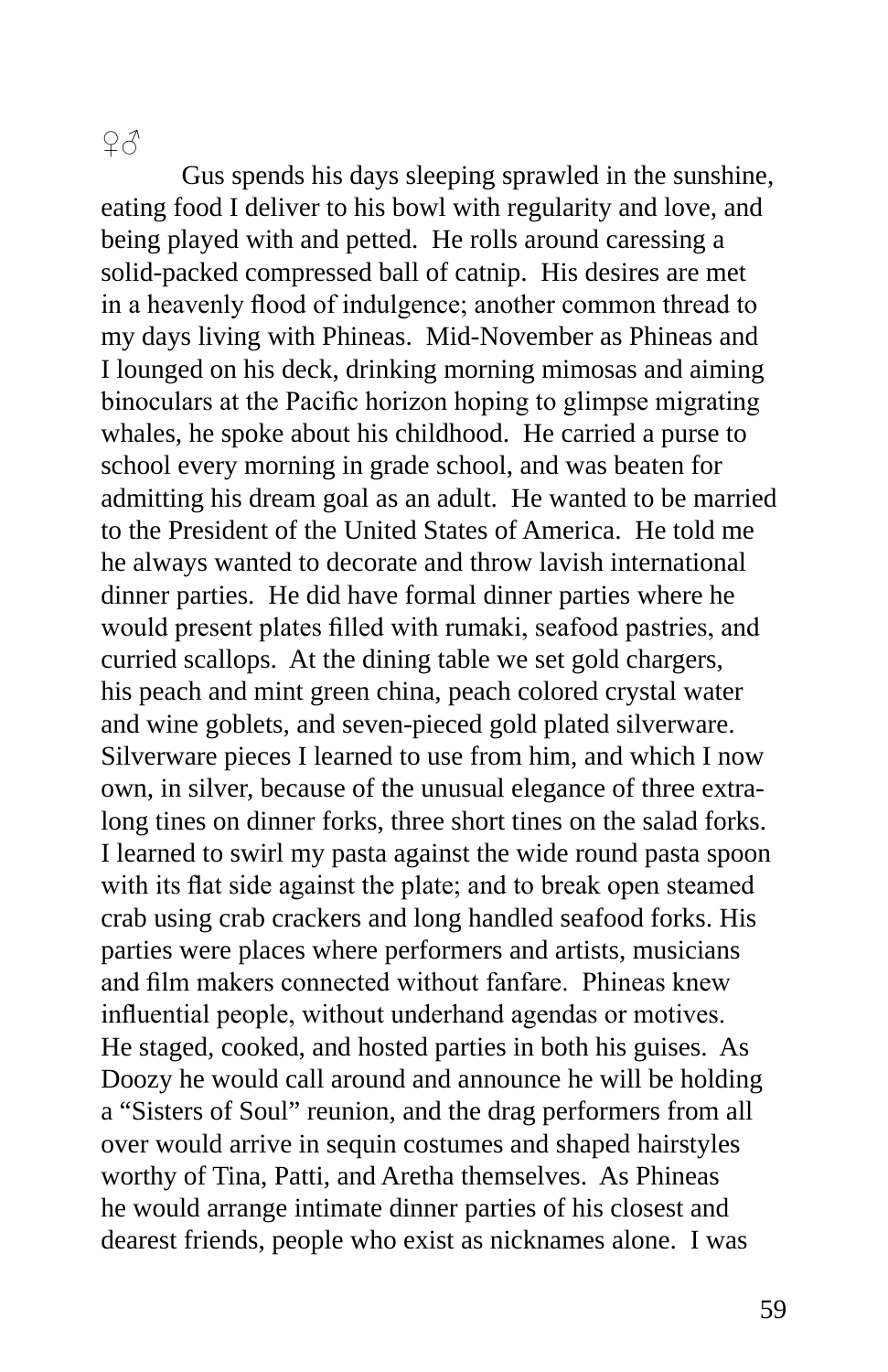simply "Baby Sister" to everyone on Mission Bay during that time, names and pasts are unessential. To ask last names, occupations, or intimate details from any of these people was a great faux pas. We were judged, presented, and accepted in Phineas' circle by character and nature of heart.

"May we live in today. May hedonism and fantasy always be our preferred lifestyle. Our search for pleasure is a search for God, and a taste of pleasure is a taste of God." Doozy announced as an early toast to New Year's, 1987, at a dinner party. The dinner party was held on Tuesday night, the day before New Year's Eve, due to it being a busy time for performers. It was intended to be an intimate gathering for her closest friends. Like Doozy, things were loud, flashy, and over the top. Men and women were dressed formal, so I was, again, taken shopping. I bought my first pair of heeled shoes. After her giddy thrill of choosing a size 5 ½ shoe, Doozy taught me to step, heel to toe-tiny steps on an invisible line in front. We practiced walking the length of the hallway, into the tiled bathroom. "It's important to feel the difference in flooring. Change your step on a smooth surface! Tip, tip, ankles straight! Girl, you're getting it, now, keep trying!" After my afternoon of hobbled attempts proved fruitless, Doozy decided I would be her date for the party so she could help me keep my balance. We spent the New Year's Eve eve arm in arm, wearing coordinating dresses, my holding on to Doozy to stay upright in my black high heels.

Around Phineas and company I learned that pleasure creates memories. Fear is only a sense of losing control, all things are designed to be enjoyed, and the greatest disappointment is to find shame in your pleasure. He would say, "If something feels good, it's good. You become divine and should be worshipped." I cannot decide if my most important life-lessons were from the heart of Phineas or the social graces taught by Doozy.

My stay on the beach involved experimenting with peyote, communing with the ocean and realizing that I am a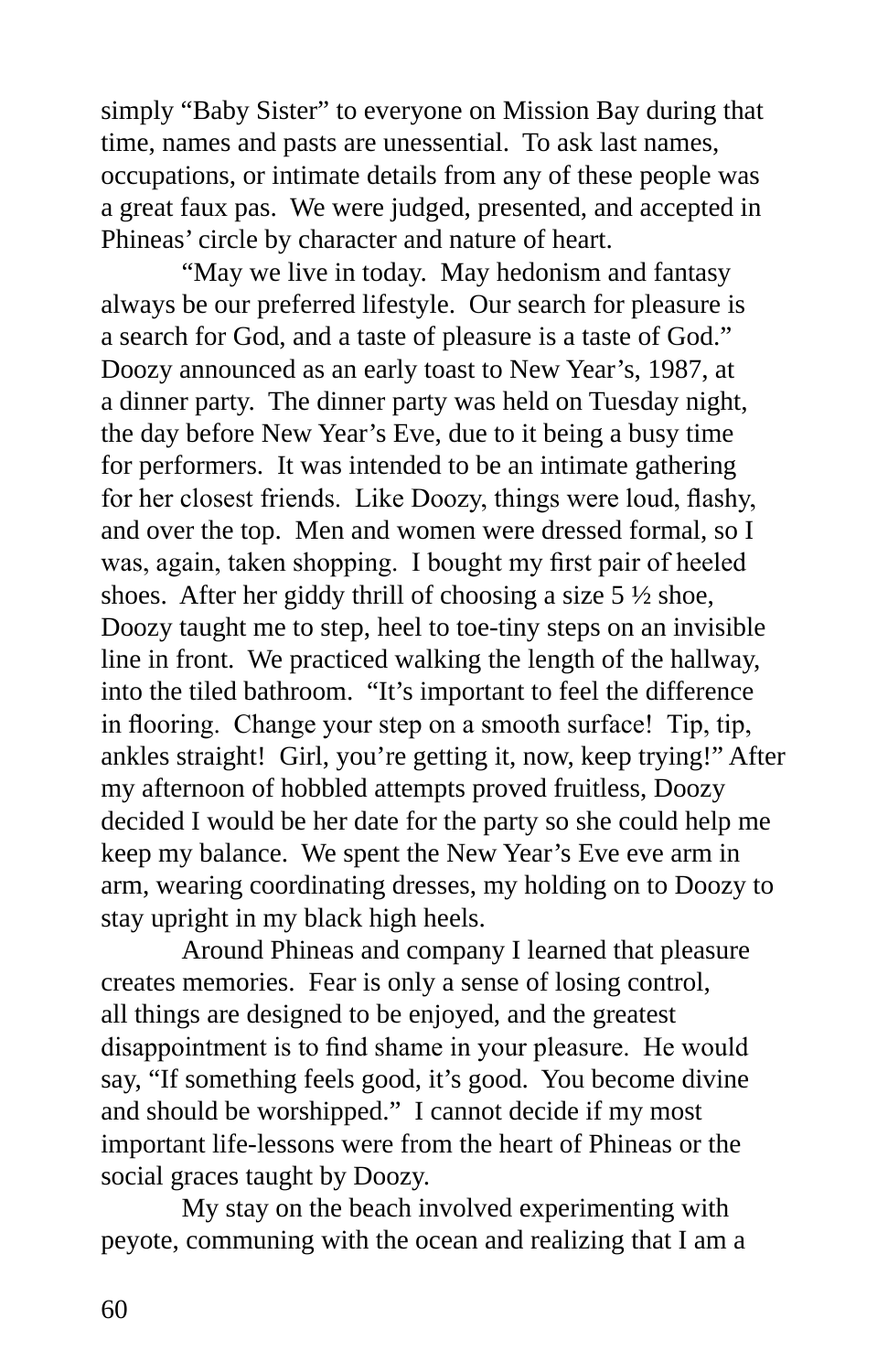small particle of the great organism called life. I sat in the tideline, and fully understood that my part in the universe was a mutual co-existence. Sitting with my legs buried beneath the sand, the ocean rolling in like a million cheering fans, parting to accommodate me, then whispering as they left—each drop of water in the ocean a separate entity, and accepting me as an equal—I heard the ocean whisper to me it's secret name, but I was yet too naïve to understand what it said. When my body absorbed the water I became a part of the ocean, the ocean became a part of me. In that time and place I knew my position and value in my life. I fit here. I was excited for the person I found here.

Gus is now in the kitchen knocking his food dish against the side of the stove. He does that either to verify to himself the bowl is empty, or to make such racket that I come solve the problem. I take my time to care for him, knowing he will certainly not starve in the meantime. No matter the situation, no matter the satisfaction and comfort there is always a need for more. There will always be that innate desire for the new right beside the old, the exciting along with the tried and true. Gus experiences that sensation through wanting fed multiple times a day, I find it whenever I wish to be in two places at once, with people from my different realities joining.

"Baby, I think you are ready to go home. You tell me how much your mom would love the marmalade toast, the mint tea, the smell of the flowers on the wind—you are finally missing your momma." Phineas wore a flowing, iceblue satin robe that the wind attempted to pull off him each time is blew off the Pacific. The winters in San Diego brought rain and temperatures in the 40's, but that year was recordbreaking cold for the area. By the time May came around we were anxious for the warmth to penetrate the gloomy clouds, but that day was overcast and chilled. The salty air whipped up the beach, threw sand in our faces, and knocked seagulls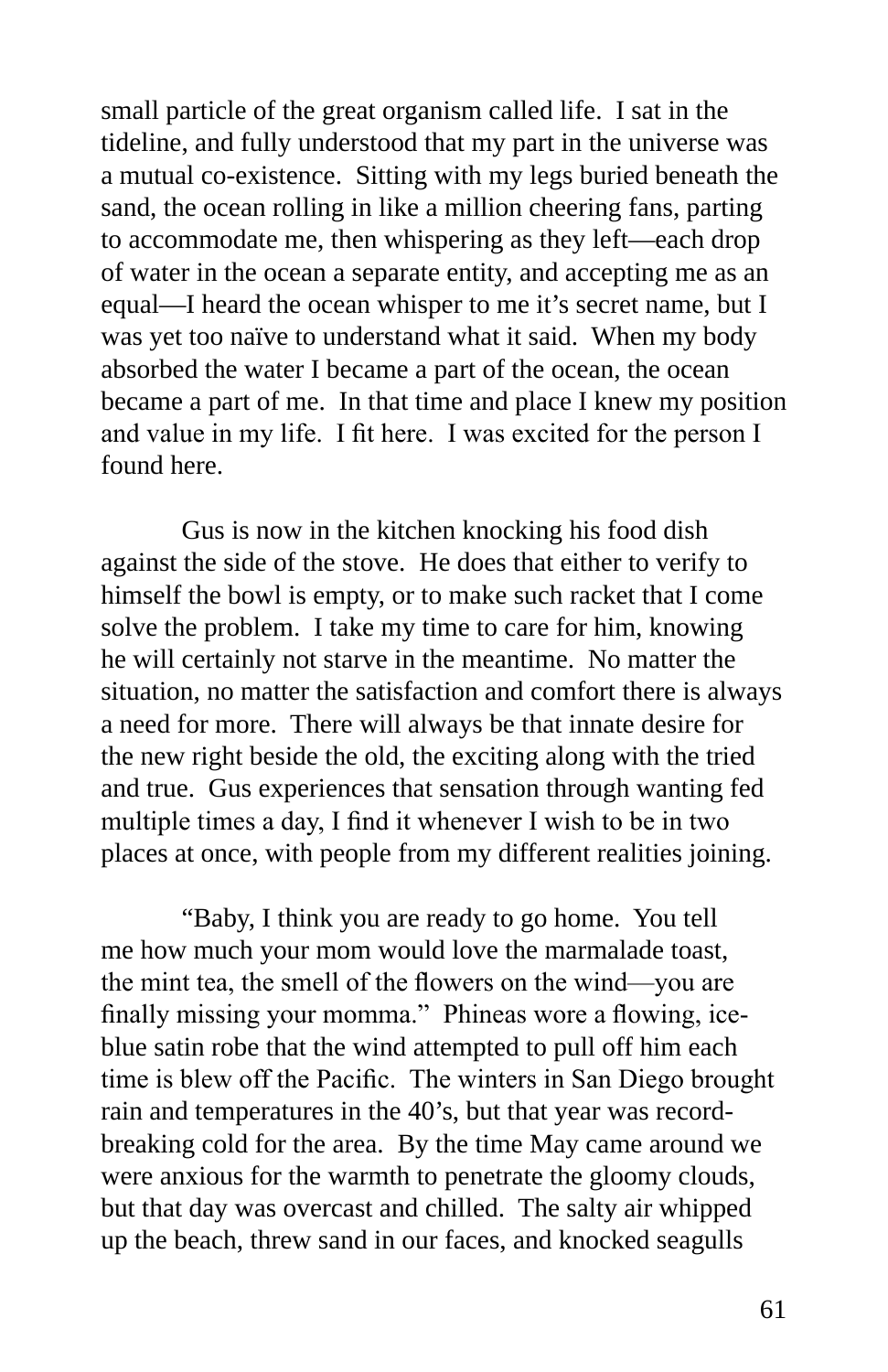off their flight paths. The two of us maintained our morning rituals, though, as if the day was bright and beautiful. Phineas reclined in a lounge chair, holding his robe closed with one hand and the other holding a cup of hot mint tea. On his eyes were yesterday's tea bags trailing the Lipton labels down his cheeks. Those fleshy dimpled cheeks were currently covered in an avocado, lanolin, and oatmeal mask which he blended fresh every morning. He kept used teabags in a container in the refrigerator so they stayed cold and refreshing. This was his daily morning beauty regimen. The teabags stood out against his face like mottled bandages over his eyes. He didn't even look at me.

I sat upright in a round-backed barrel chair, my feet tucked under my body as I leaned forward facing the ocean. I flung toast crusts from both our plates to the circling, screeching seagulls, having finally won the long debate whether feeding them causes them to become dependent. I think he just gave up the argument to please me. "I do miss my mom. I miss everyone, but I don't want to leave. I like who I am here. When I go back home I'll be gone again." I looked at him, hoping he would read my heart and remark on my new-improved outlook. I had grown accustomed and quite gluttonous of his praise and unconditional encouragement.

He still didn't look at me. He never took those teabags from his eyes. "You are the same person, no matter where you are, no matter who you are with you control the impact you have on people. You are yourself." He poured tea from the pot without looking, without adjusting his body at all. He poured fresh tea into his cup out of muscle memory, and sipped as he further said, "I bought you a plane ticket already. I bought it last Monday—the day you couldn't wait to get to the phone to call your twin and tell her what record album you just found. You leave tomorrow night." And he still didn't look at me. He sipped tea out of memory, and he dismissed me like it was something he did every day.

My body froze like he had just slapped me. Was he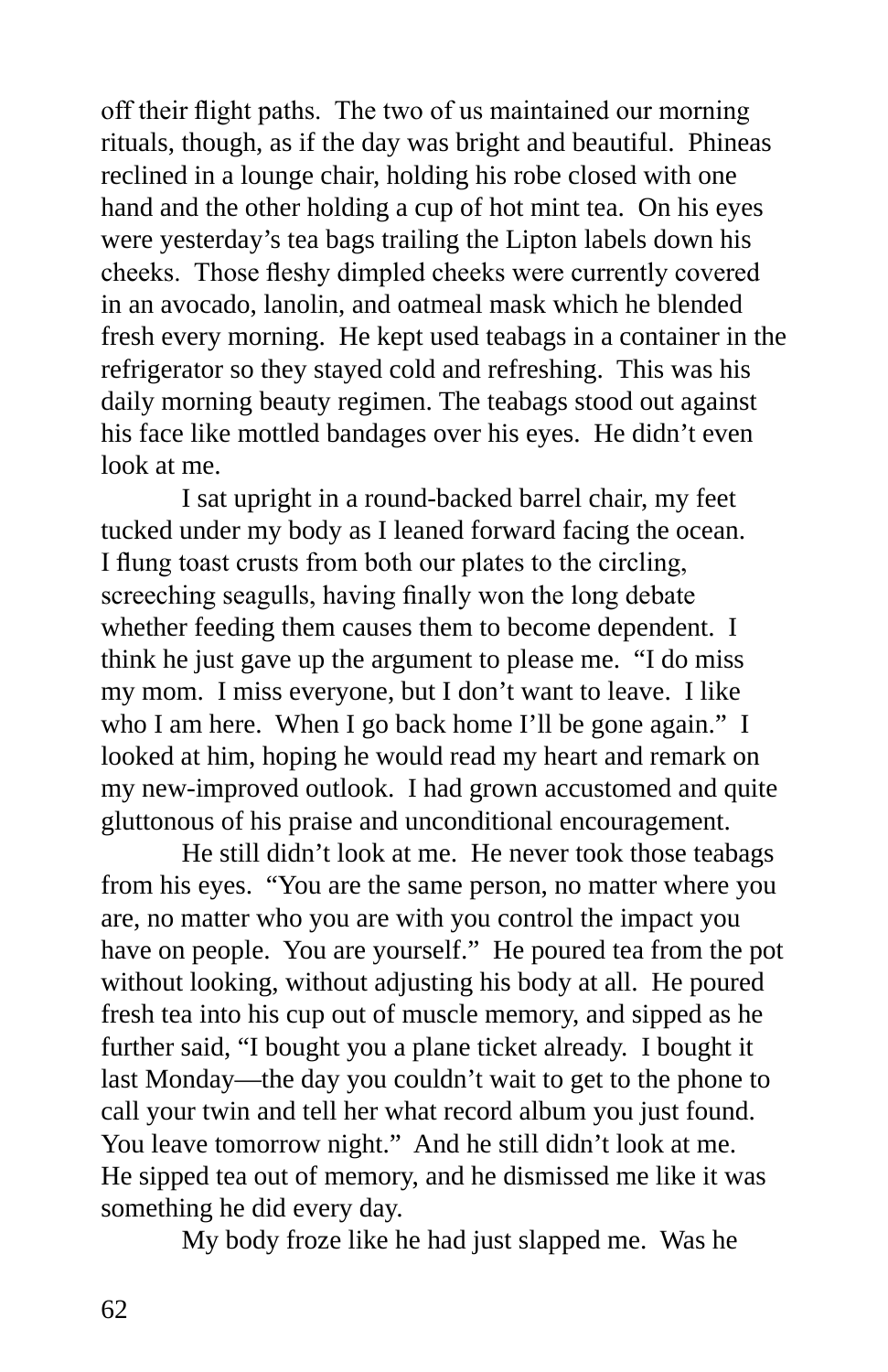tired of me? Did I do something? Say something? Was I not important? All my usual fears surfaced, the fears I thought I erased being with him. I looked deeply at him, and silently begged for him to make the intimate eye-to-eye connection again, the connection where we read each other's hearts.

He did look, then. He sat straight up in the lounge chair so quickly the ratcheting hinges protested and folded the upper end into him; as he moved the chair's attached pillow slapped against his shoulder. He swung his legs around to fully face me, and grabbed my left hand. In the same comforting way he always had, he lightly ran his thumb caressingly against my palm following what he called the "heart line" closest to my fingers. "You don't need to miss me, I'll be everywhere you find to remember me. All the things that you learned to love with me will be me. Same as every time I see the wonder and newness of something I will think of you. You will keep me from ever feeling old, or cynical. You'll always be with me." His deep brown eyes again erased those thought of inferiority.

And I flew home to Iowa the following night. I took all my new shoes and clothes, a jar full of sand from the beach outside my bedroom door, and three palm fronds from the tree in front of Phineas' house. I took my new-found identity, and all the social graces I learned these past eight months. I never heard from Phineas again, but I see him everywhere. I think of Phineas every time I make a major change in my life, and believe he would be proud of some of my choices, and very disappointed in others.

My cat, Gus, represents my freedom from married life, submission, and surrender. I have loved cats, had always owned cats, until I married twenty-two years ago. In giving away my last name, I gave away my identity. My needs were deferred in observation of my husband's. The more I gave of myself in order to create a partnership, the more I stopped being. I took on a role of passive wallflower, diminishing the ever inquisitive, adventurous curiosity from before. In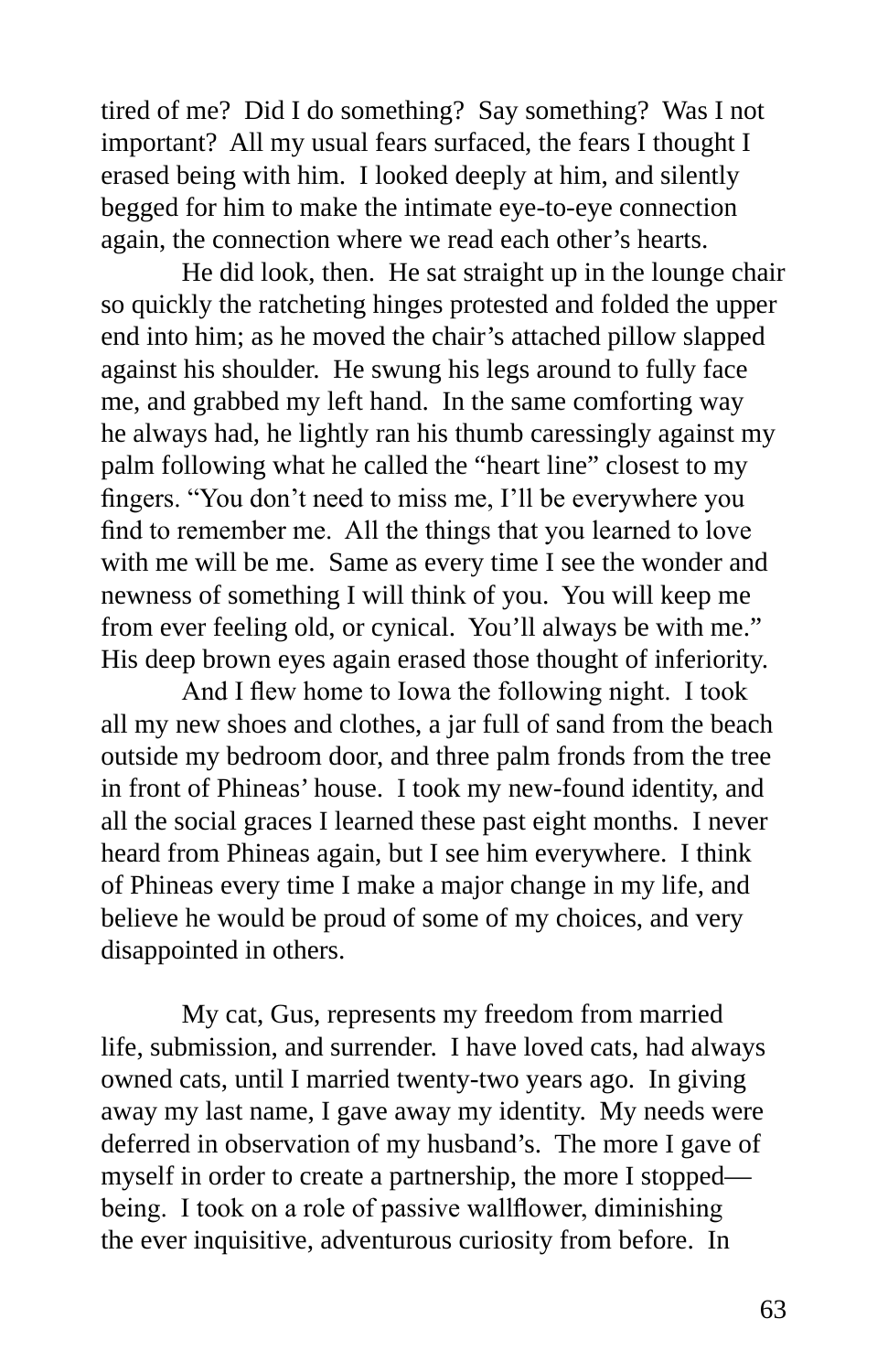taking back that projection of self, I now reclaim my identity. Gus reminds me daily that I am in charge. I control my own destiny, and make my decisions (both good and bad). If I want a cat, I'm getting a cat. I bought Gus a rhinestone studded collar to wear the flash and dazzle of Miss Doozy. I will never deny anyone an opportunity to display identity. I have been showered in a storm of "NO!" for so long I feel an almost joyful fear of making choices about how to spend money, what I am capable of doing, and who I am wanting to become as I rebuild myself. In recognizing my beloved Phineas in my cat, Gus, I do remember. I know who I want to be, again. I want to be the person Phineas saw in me back when I was eighteen years old. I want to be on that pedestal he placed me on, only find that confidence in myself. I wish to have the self-esteem and self-respect that Phineas tried to encourage in me all those years ago. I want to erase the coward who emotionally hid behind a gold band and called life "Good enough."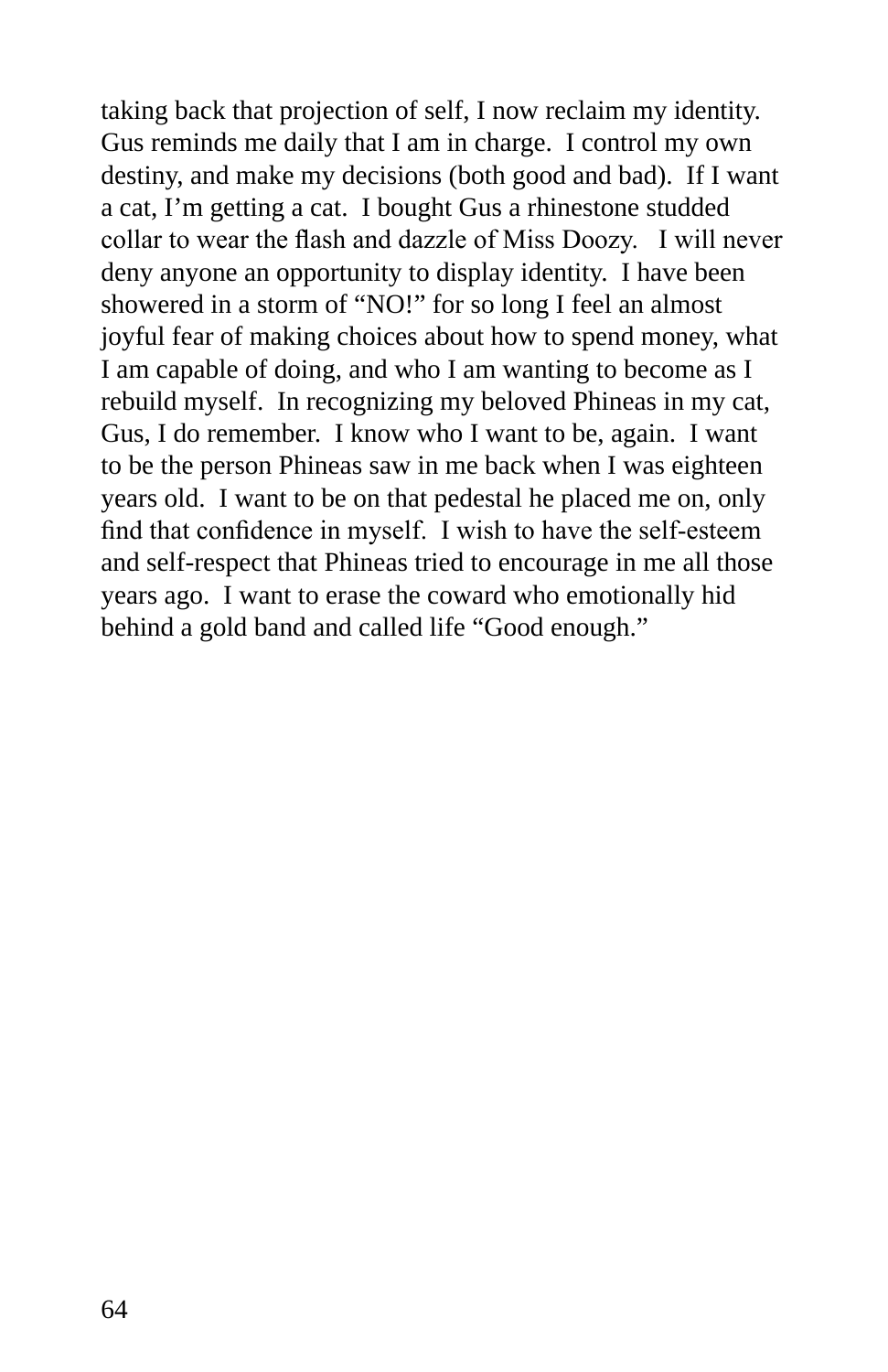## Shangri-La Willa

By Juliana Goodman

**B306** looked the same after my grandmother's death. The squishy leather sofa she'd found on the side of the road sat against the far wall, her jazz records collected dust in the old wooden aquarium and various framed photos of family members hung haphazardly on the wall undisturbed. It was not because no one had been there. The night of her death, uncles, aunts, grandchildren and friends had gathered in the tiny warm apartment, shocked at the sudden loss and curious as to how the family would move on without its leader.

Aunt Bridget let out a wail much too loud and exaggerated for someone who rarely visited her stepmother. My mother quickly ushered her into the kitchen.

"You need to calm down. You're upsetting Chee" she whispered to her, nodding towards the back room where my grandfather sat motionless, his two sons with their hands placed on his thin shoulders.

My sister Jill and I squeezed onto a bench near the front door, silent. I was 19 and she was 20. We weren't crying or upset, which confused us, as we had both bawled like babies when we'd found out our cat had died while we were away at college. But we were okay for the moment, temporarily distracted by the events that unraveled before anyone in the presence of a black family in mourning.

Some people say we all bleed the same, regardless of color, but there is a distinct difference between how white people mourn and how black people mourn. White funerals tend to be somewhat traditional with people crying, hugging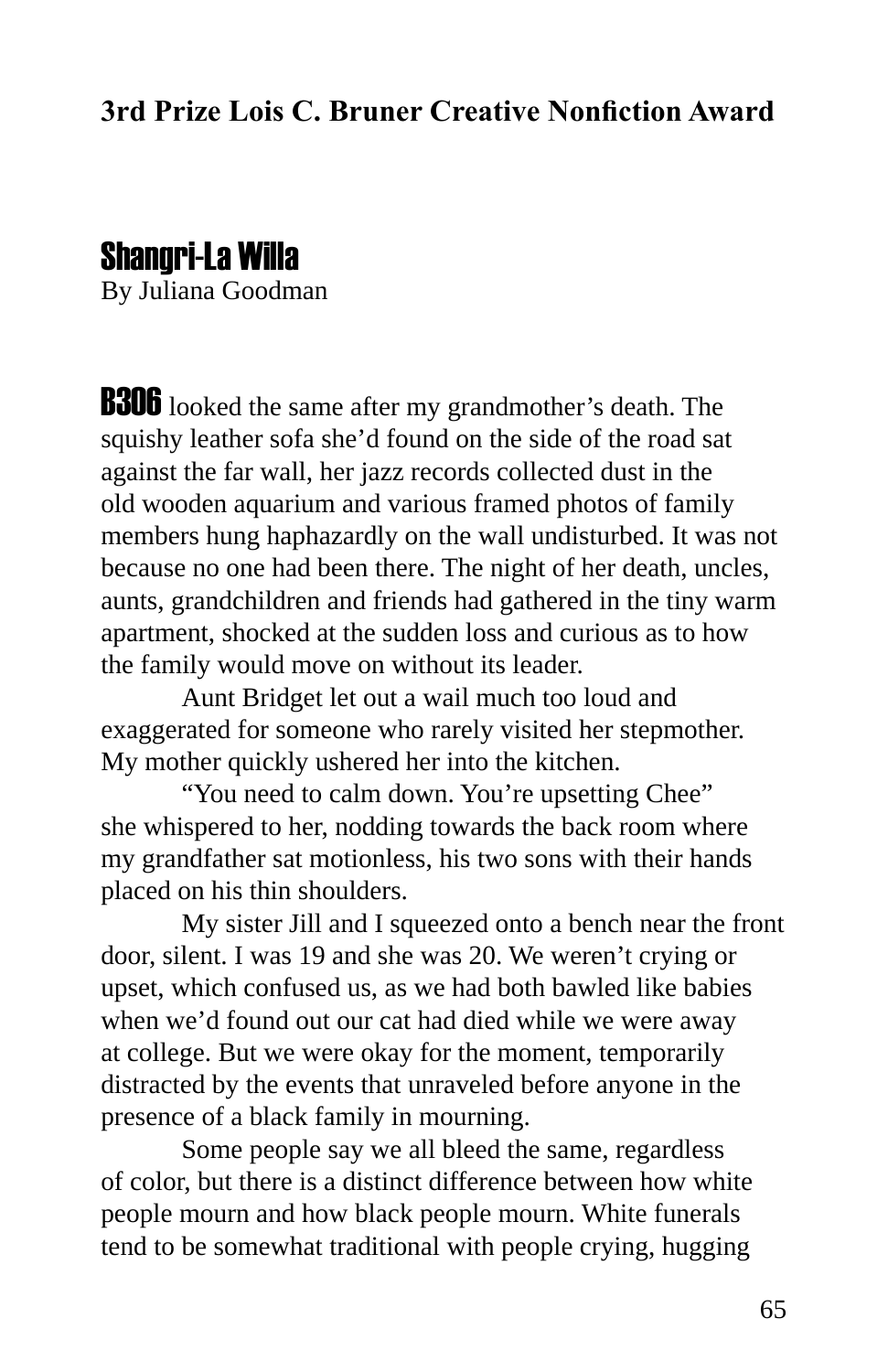and maybe a little hymn here and there. But at black funerals, you are almost guaranteed to become witness to some sort of spectacle. A distraught mother might pencil roll across the floor, a bitter ex girlfriend might sing an inappropriately sexual Mary J. Blige song and a random fist fight is nothing out of the ordinary. Despite three of my grandmother's four children having college degrees, our family was no exception to the spectacle rule.

When our cousin Burt was shot and killed, my older male cousins stood outside the dilapidated funeral home, throwing wild punches into the air and shouting "he ain't deserve that shit, man!" Back inside, his younger sister passed out from grief in the middle of the wake and had to be taken to the hospital. Nobody gawked as she was loaded onto a stretcher, her thin brown arms hanging limply from the sides. The preacher continued his sermon on why some things cannot be questioned and the people in the pews continued to fan themselves with the programs in the warm chapel room as though nothing had happened.

After Aunt Bridget had been sufficiently subdued, we watched as my mother and uncle had a long discussion about who would pick up the fried chicken because in black families, there is always fried chicken when someone dies. They had just decided that they would have another relative stop at Shark's Chicken and Fish when I felt my phone vibrate in my pocket. It was Jarrett, one of my closest cousins who was only a year younger than me.

"Juli! What happened?! Somebody said grandma dead. Is it true?" he asked frantically.

"Yeah, she's dead."

"Like, forreal dead? You saw the body?"

I had seen the body. Just an hour earlier, I had crowded into the small curtained room at Stroger's hospital with my mother, aunt and uncles. My grandmother lay flat on the bed, her body covered with a white sheet up to her neck. I tried to shake the image of her mouth curved upwards in a smile and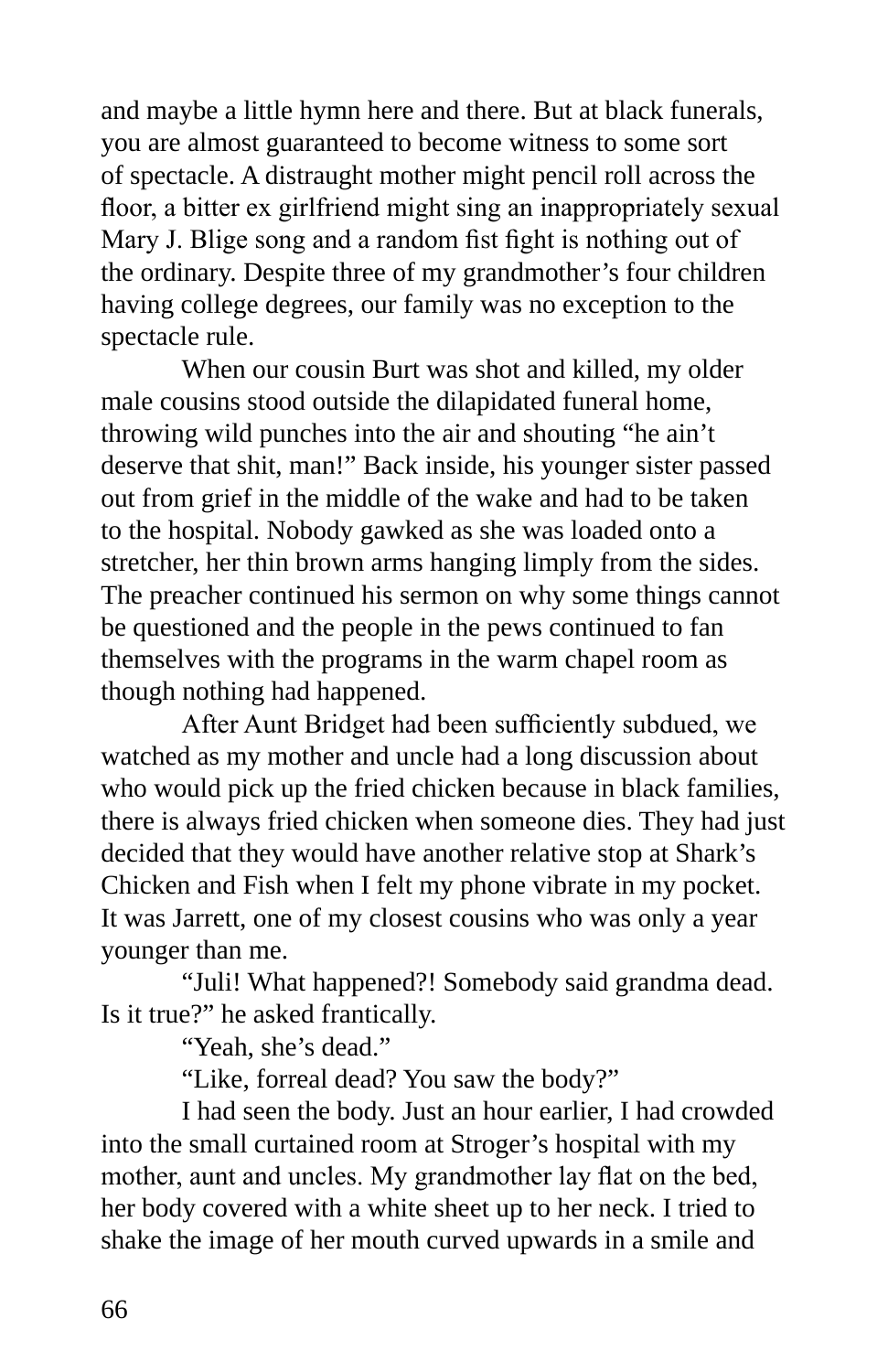her eyelids half closed; the feel of her soft curly hair that my mother encouraged me was okay to touch for the last time. It didn't seem real yet.

"Yeah, I saw her," I said.

"Grandma dead?! Are you serious, Juli? I don't--How did—But I saw her…I don't understand!"

"Well…what don't you understand?" I asked.

It sounded rude and I was surprised at my own frankness. Perhaps I was annoyed at having been the only kid there when the policeman broke the news in the waiting room. Or maybe I was just frustrated that someone expected me to make sense of something I didn't quite understand myself. I told Jarrett he should call his mom if he didn't believe me and hung up the phone.

Throughout the rest of the evening, some family members came bearing miscellaneous hot foods from grocery stores, but most came empty handed, including the step uncle whom my grandmother had just dropped off at home when she'd had the heart attack. He lingered in his father's bedroom, probably sensing the tension in the living room and not wanting to be the target of blame.

A brother from the Kingdom Hall my grandmother attended came over and offered a mangled hand to each of us. It was hanging at such an odd angle that I wasn't sure if I was supposed to shake it or not and there was an awkward pause as I tried to figure it out.

"I knew your grandmother. She was a wonderful woman," he said, a sentiment I had heard many times, even before her death. And I wondered how well these people really knew her.

When my grandmother was young, she worked at a bar called the Shangri-La and kept her tips in a purple velvet Crown Royal bag. Back then she was called Willa, by the cologne soaked black men with their open shirts and gold chains and also by her three children, Cynthia, Chip and my mother, Ginger.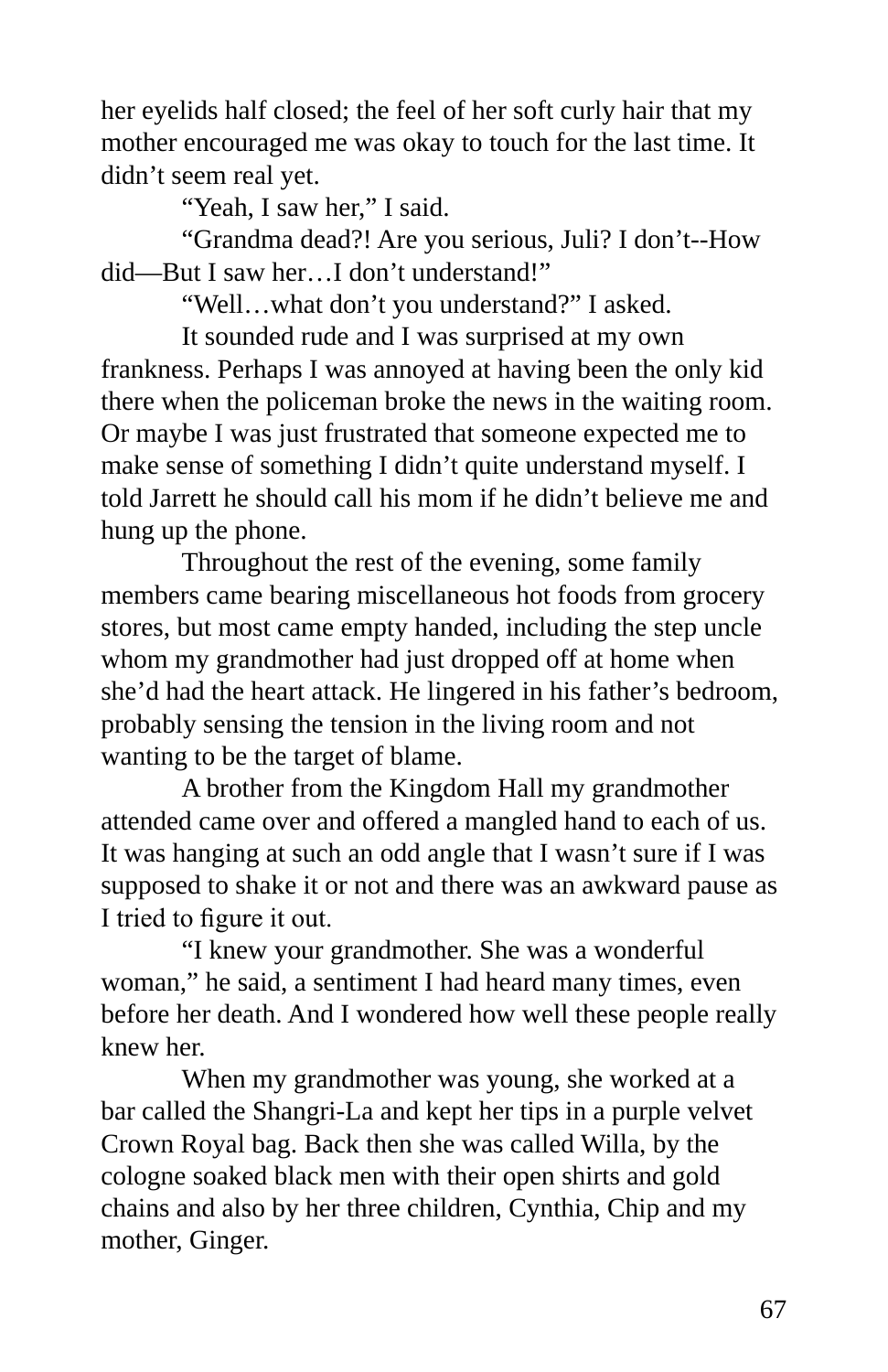In her thirties, my grandmother was an attractive although somewhat gaudy woman. With her light brown skin, full lips, chinky eyes and straight jet black hair parted down the center, she looked like a black Arabian princess. She wore no makeup but was rarely photographed without a pair of gold plated bamboo earrings and matching wrist bangles. My mother always said that my love of long hair and oversized earrings was hereditary.

Willa had married my grandfather, Jesse, in a desperate attempt to get out of her mother's house. Being a wife seemed better than being a daughter to her. But ten years and three children later, she had grown tired of the dull life of a homemaker. She had no education past middle school and did not aspire to begin a career. My grandmother was still young and acted like it. She would spend obscene amounts of her husband's money at the Evergreen plaza while my mother and her siblings were left to wait in the old white station wagon in the parking lot. Hours later, she'd return with beautiful bags, jewelry, wraps, gowns and anything she thought would make her look rich. She stayed out late most nights, claiming to be working at the bar, but her husband knew the truth. Perhaps it was his integrity or the deep love he had for his children, but my grandfather never cheated on my grandmother or confronted her. It seemed their marriage would struggle on until the day Willa met Charles Onayo.

In the streets, he was known as Chee. A half-Latino half-Black man with a muscular build, light skin and long wavy black hair slicked back on his head, he almost looked like El Debarge. No one saw it coming when Willa divorced her husband to be with him. No one understood it either. While Jesse was a calm, honest and hard-working provider, Chee was a rolling stone with a big ego and a short temper. He was already divorced from his first wife and had three kids, Linda, Bridget and Carter, each of whom would battle with serious addictions to crack and heroin in the future.

Over the next decade, Jesse died of a heart attack,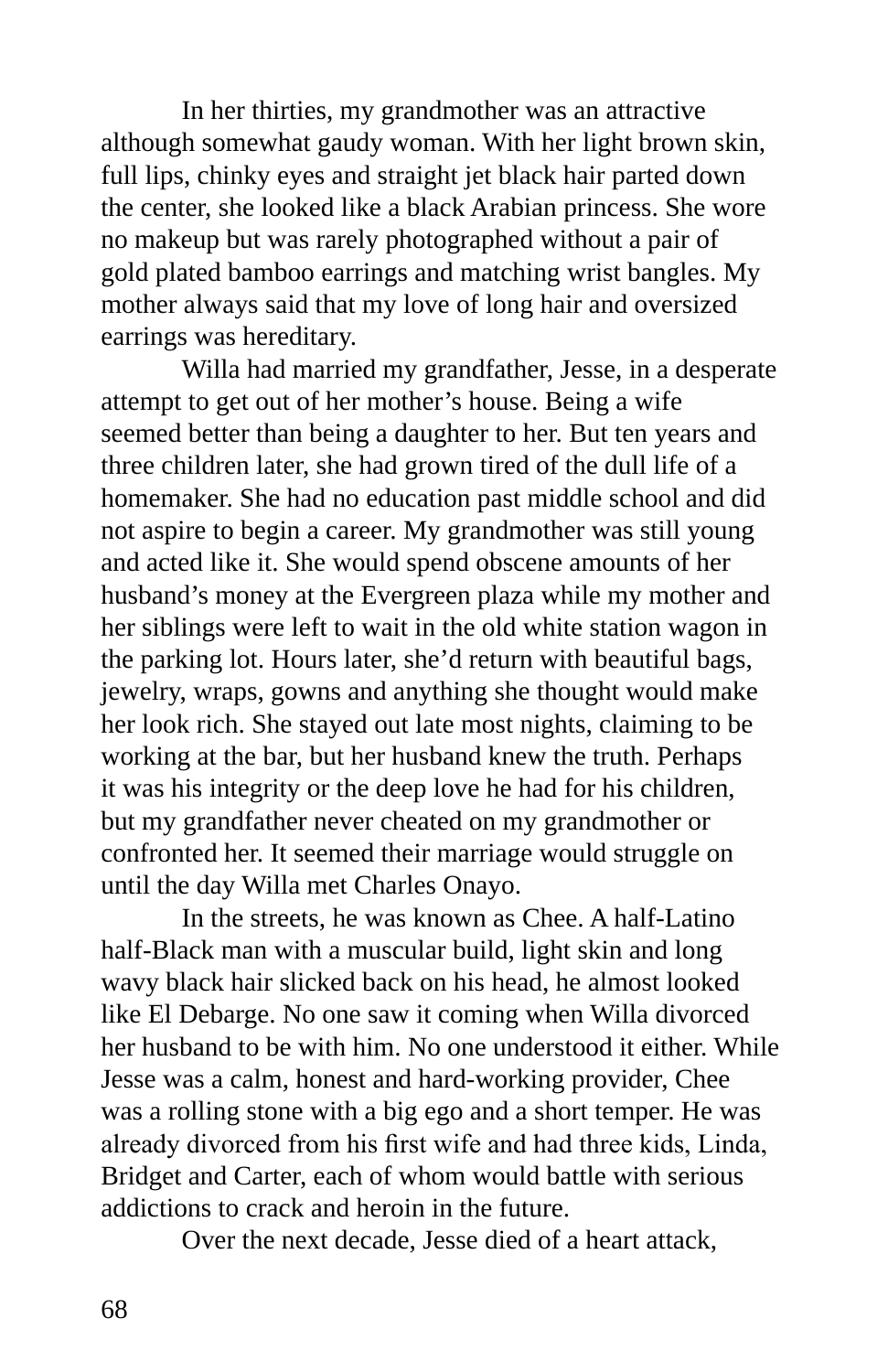Willa gave birth to her only child with her new husband, a fat round boy they named Ali, and my mother and her siblings were left to live in a family where their own mother favored her stepchildren over them. After their father's death, my mother said they received a meager check from the insurance company. They were not allowed to attend the service in their father's hometown of Chandler, Oklahoma. Instead, my grandmother bought them new winter jackets and used the rest of the money to buy new clothes for their step siblings. The way she describes it, my mother's childhood was like a rougher version of Cinderella, with three bratty step siblings, a mother who made them clean every Saturday and an evil stepfather who once grabbed my Aunt Cynthia around the neck and tried to choke her against the wall, glass portraits falling and smashing on the linoleum kitchen floor.

A few days after her death, we were back at my grandmother's apartment, this time to take the cat, Mimo, home with us.

"Chee, does the cat have a carrier?!," my mother yelled, searching through the junk in their small bedroom.

"What?!"

"A carrier! Like a little cage to put her in? Did Willa have one?"

I interjected here and explained to my mother that my grandmother had originally brought the thin calico cat home in a cardboard box and usually carried her to the vet in a blue mesh tote bag. If there was a cheaper way to do something, my grandmother knew what it was.

Once we had wrestled the feisty cat into her bag and grabbed her dishes and bag of meow mix, we said goodbye to my grandfather for the night. As soon as he saw us heading to the door, he spoke.

"Aaaaawwww Willa would have wanted you and Jill to have her. I'm glad yall are taking her, because I know I can't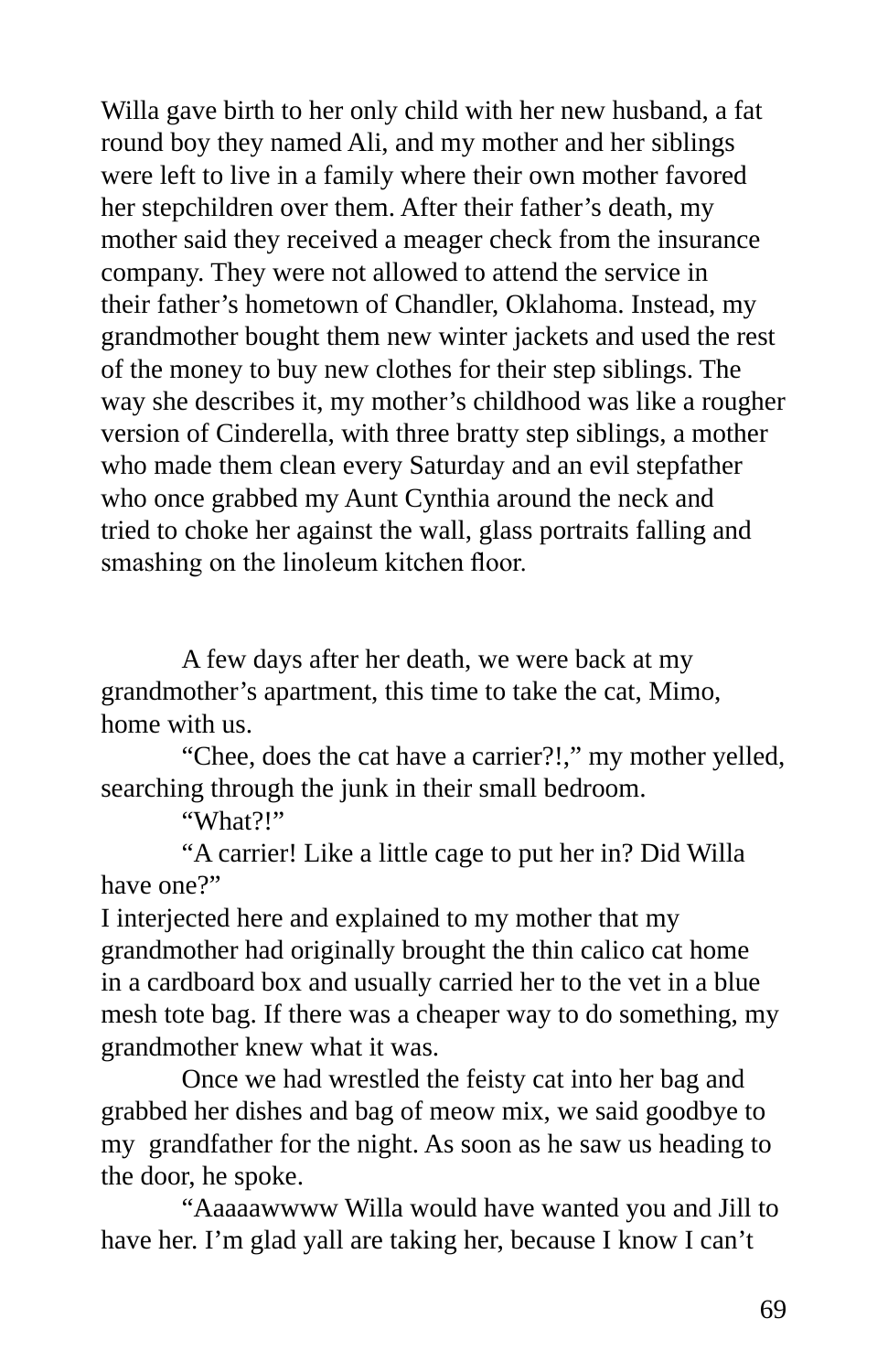take care of her," he said, tearing up.

"Do you think you'll miss her?" I asked, genuinely curious because he and my grandmother had treated the cat like a piece of awkwardly placed furniture, poking her with a walking stick whenever she happened to be in a place they didn't want her.

"Yeah, I'll miss her," he said.

We had just loaded Mimo into the back seat of our SUV when we spotted my uncle Ali's navy blue caravan pulling up. I waited in the car while my mother got out to speak with my uncle. He was apparently upset that we had taken the cat but not emptied her litter box, which, according to him, had been full and stinking for days.

"Ali, our hands were full! I'm already taking the stanky ass cat home with me, why can't somebody else empty the litter box?! Damn!"

My uncle Ali, fatter, rounder and balder than he was as a child shook his head. He and my mother were the two comedians of the family and it was weird seeing them both angry at each other. My mother always resented the fact that he was the favorite based on his bloodline, but she never treated him differently because of it. She knew it was not his fault, but she did hold him accountable for being spoiled. He did the least work but took advantage of his parents' old age.

"Ginger, that box has been sitting up there for days! All you had to do was throw it away!"

And that's when my mother went into angry black woman mode. I could always see it coming. She sucked her lips in, looked him up and down and started clapping her hands in my uncle's face, even though he was over a foot taller than her. Usually it was funny when she went off on people, because she made up hilarious words like 'knucklefuck', but this time was different.

"THAT IS NOT MY MOTHAFUCKIN' HOUSE! THAT AIN'T MY GOT DAMN CAT AND I AM NOT WILLA!"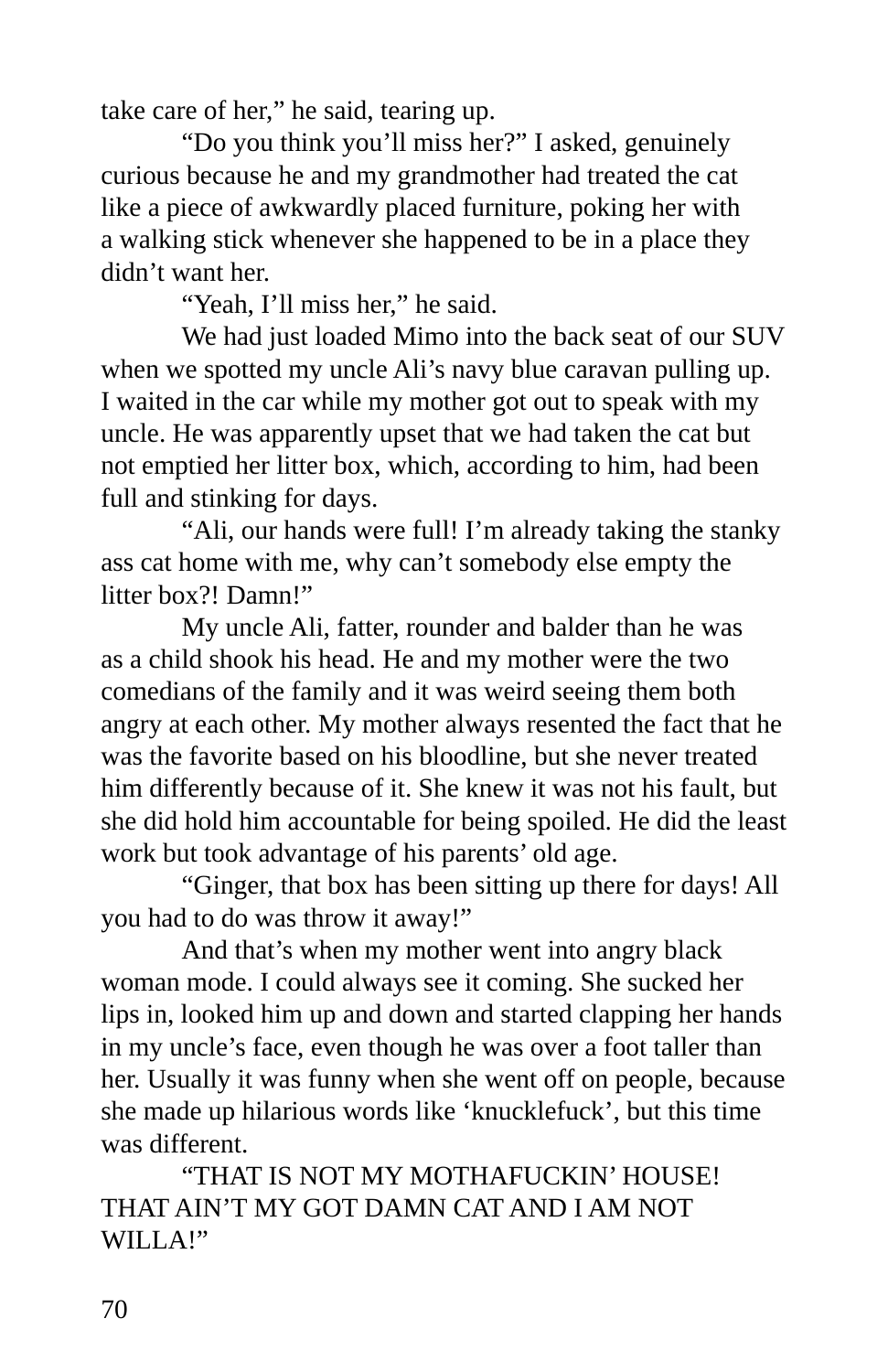My uncle was taken aback for a moment but jumped back at her.

"Our mother is DEAD! SHE GONE! AND SHE'S NOT COMING BACK!"

By this time, my grandmother's downstairs neighbor, Rosa, had come out onto her porch, being her usual nosy self. If some yelling could be heard outside, she would be the first one to see who it was.

"Noooo, don't do that! You know what Willa would say," she called down from her patio as my mother got back in the car and we sped off down the alley, leaving a shouting Uncle Ali behind us.

"I swear on Jehovah I will NEVER speak to him again," my mother vowed. I wondered what my grandmother would have said about that.

They eventually did speak again, but their relationship is on and off. When they're mad at each other, they won't talk for weeks, but eventually they get over it and things go back to normal.

When my mother spoke to me about her childhood, she always made my grandmother out to be a villain. There were no redeeming qualities about her except that she was pretty and knew how to cook. She never spoke to her mother about how angry she was about the divorce or how much she hated Chee. If she did, she chose not to mention it to me. Despite the tension between them when she was a child, my mother grew very close with my grandmother as an adult, especially after Jill and I moved away to college. With no one left in the house to take care of, she spent evenings in my grandmother's bedroom, watching television or just chatting about her day. My grandmother was a great listener. She might be doing 101 things at once, but she would always pay attention to what you had to say. Neither of them ever discussed the past, but they were close and loved each other just as much as any other mother and daughter.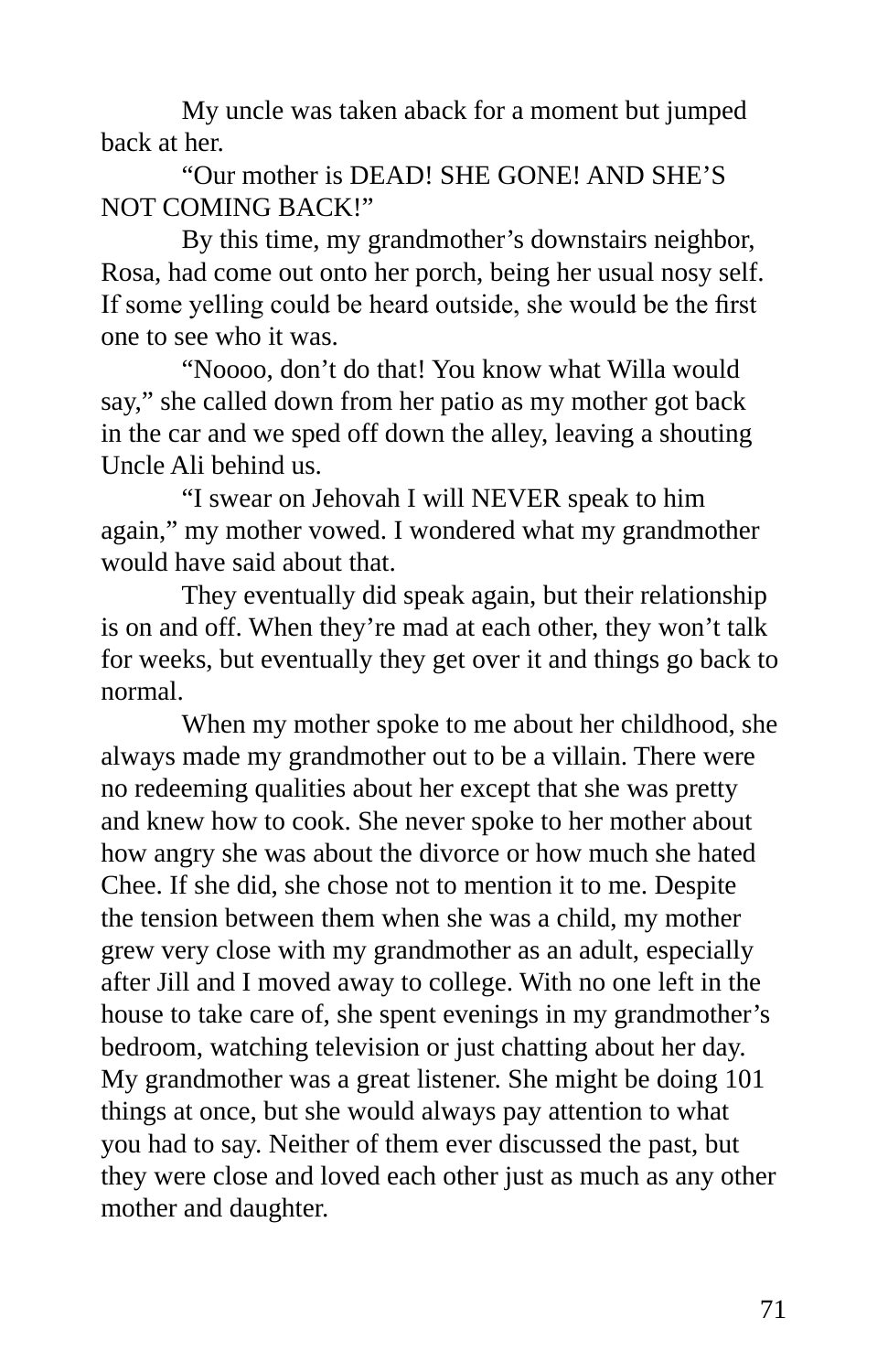By the time I knew my grandparents, they were old. They no longer lived in Chicago but had relocated to a medium sized apartment complex for senior citizens and people with section 8 in Blue Island, Il.

My grandmother's jet black hair had become short, gray and damaged from too many sewed in wefts. Her teeth had rotted without the routine care of a dentist and she had taken to wearing yellowed denchers, one of the faux teeth gold-plated. She grew black moles around her eyes, deep wrinkles beside her mouth and gained weight around her stomach and thighs, giving her a knock-kneed appearance. Without pictures, you would never have known how pretty she used to be.

My step grandfather's hair was still wavy, but it had turned gray and while he had more teeth left than my grandmother, they were crooked and black at the gum line. His stomach had grown big and tight like a pregnant woman's and he often ate Lay's potato chips off of it as he reclined in his lazy boy and watched Sanford and Son.

From kindergarten through high school, my sister and I used my grandparent's address and lived there in the mornings before school and into the late evening when my mother got off work and finished her night classes at Chicago State University. Looking back, we probably spent more time at my grandparent's apartment than we did in our own house. and we hated it.

"Ah Judy Booty, bring granny her knee jammer, I gots to get up and fry this chicken for Uncle Pete," my grandmother said.

Uncle Pete was not really our uncle. His name wasn't even Pete. It was John Watkins, best known for his very small role as Uncle Pete in Soul Food. He was also a jazz musician who played at the lounge my grandparents visited every weekend. They absolutely loved jazz, or bebop as they liked to call it. Mixed in with the hanging portraits of family members were signed photographs of John Watkins, Sonny Seale and some Asian saxophonist who looked like Yoko Ono.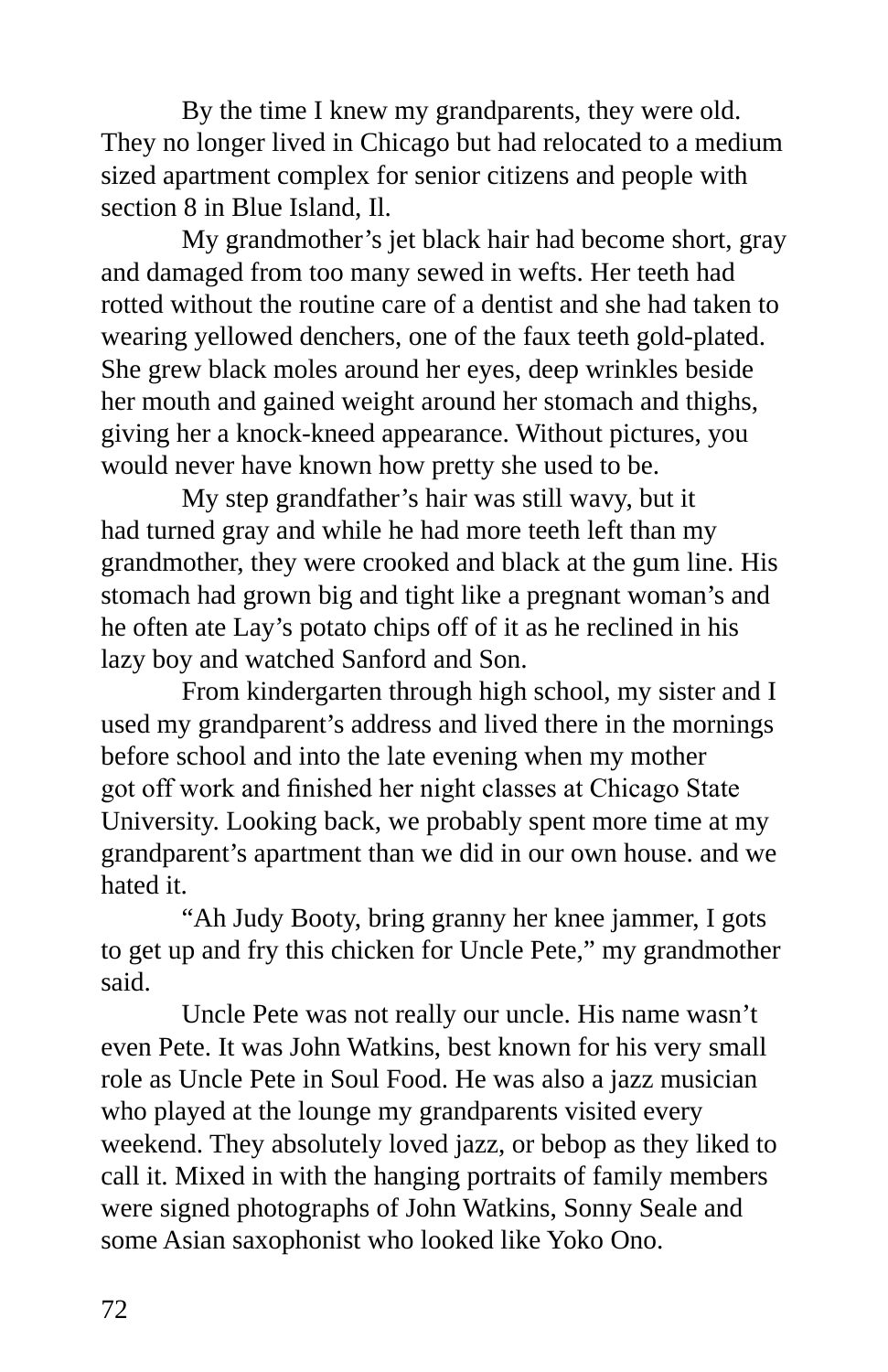I moved to hand the stretchy black Ace bandage to my grandmother, but she motioned for me to put it on for her. I tried not to grimace as I slipped the 'knee jammer' over her ashy feet and swollen joint then waited until she hobbled into the kitchen before I washed my hands.

While the small bathroom was tastefully designed by my grandmother with three floor length mirrors, a basket for tissue and magazines, and an abundance of towels, the bath tub was bone dry and filled with white bags of dirty clothes. They never showered. They never had toothpaste, mouthwash or floss. But there was always roll on deodorant, cologne and perfume. I imagined they just washed up in the sink, because they never smelled bad.

"You think she'll give us any chicken this time?" I whispered to Jill as we waited by the front window for our ride.

"I hope so. Ginger rushed me out of the house before I could finish my waffle," she said.

Despite not enjoying the life of a housewife, my grandmother was a great cook and she made everything from scratch. Sometimes I'd watch her pour flour and random seasonings into a Jewel paper bag, drop a few naked wings in, and shake it vigorously to make sure each piece was fully coated. She always seemed to know just how long to keep the chicken in the grease, because they always came out crispy, hot and delicious. I've tried to mimic her recipes, but the chicken always came out slightly pink on the inside. It is still one of many things I wish she had shown me.

When we heard the sizzling stop, we watched hungrily as she lined an aluminum pan with paper towels and placed each wing in a neat row. Right before she put on the lid, she told us to grab three wings each and we devoured them before our ride pulled up and it was time to go.

But my grandmother was not always fair. Just as she had favored her stepchildren over my mother and her siblings, she liked my Uncle Ali's children better than us. They were her only biological grandchildren that had light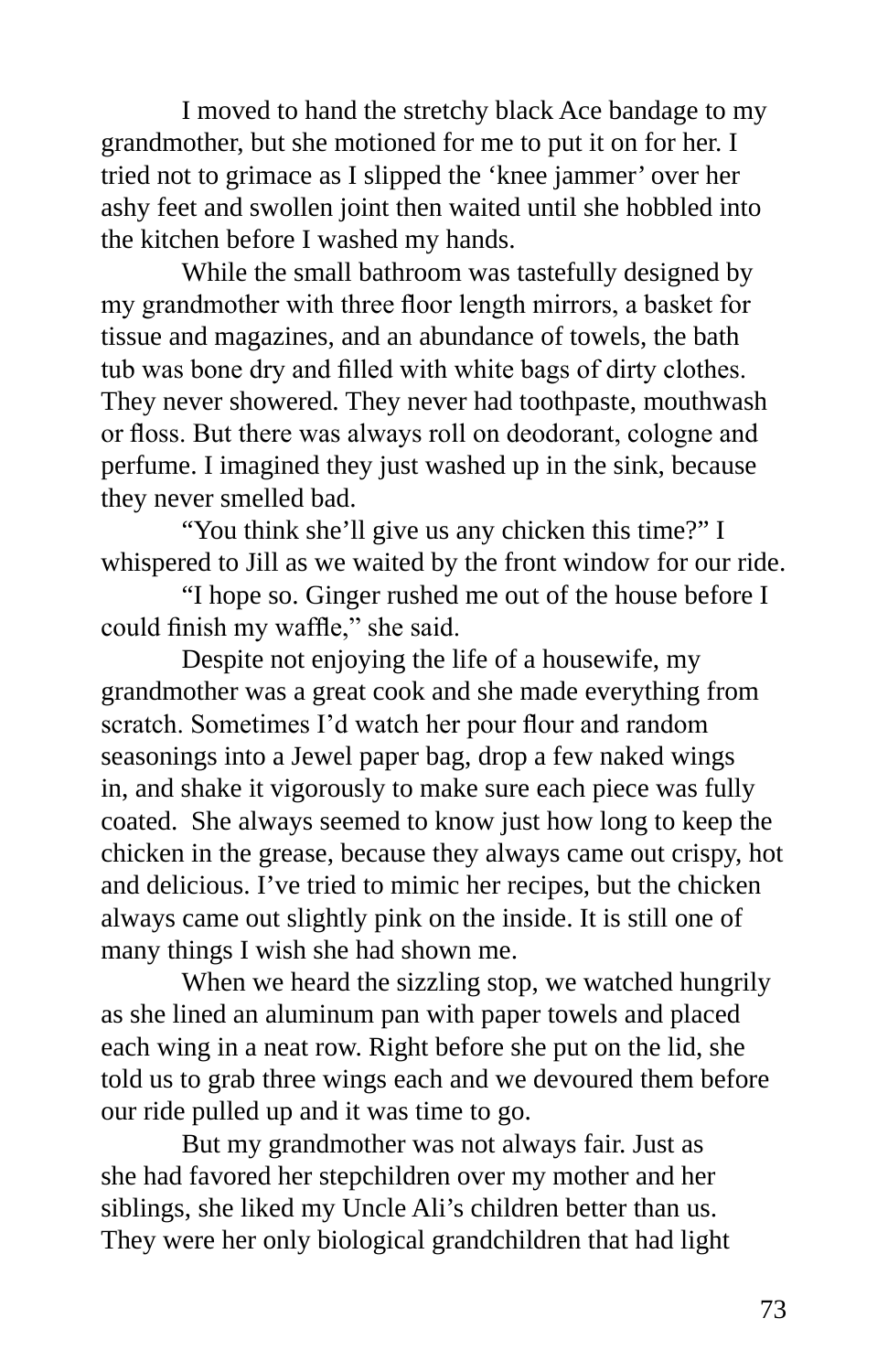skin and thick black eyebrows like her husband. They were also devout Jehovah's witnesses, whereas my own family was so dismissive of religion that my mother once commented "if someone brought a bible into this house, it would burst into flames". Despite this statement, my mother claims to be a Jehovah's witness at heart, but she hasn't actually practiced it since she was a child.

When my younger cousins Jesemin, Jakob and Jameson came over, I knew it was going to be a bad day. We were not allowed to watch television programs with magic, birthdays or any holidays as these things were strictly forbidden to Jehovah's witnesses. This of course, meant Jill and I were forced to entertain ourselves. Whenever I cracked open a Harry Potter book, a seven year old Jesemin would continuously point out that it was bad and that I wasn't supposed to be reading it. I ignored her.

The final straw came when my grandmother asked me to sit in front of her knee to knee so she could rest baby Jameson's head in my lap as she changed his diaper. I refused and was proud of myself for taking a stand. However, I did follow her orders and allow him to fall asleep on my chest, despite the fact that he was heavier than a ton of bricks and I could barely breathe. Still, my mother made sure I was always aware of the difference.

"You know, she watches them for free. When you all were first born and I was saving up money for our house, granny and grandpa made me pay them to keep you there," my mother said as we drove home one eventful night after my grandmother had annoyed her.

I knew she had only meant to insult them, but it hurt my feelings all the same. I was also annoyed at the fact that she had been paying for us to stay in a postage stamp sized apartment where we were basically their slaves. Anytime they needed something, they would make us fetch it for them. On occasion, we had even been dragged off to work with my grandmother.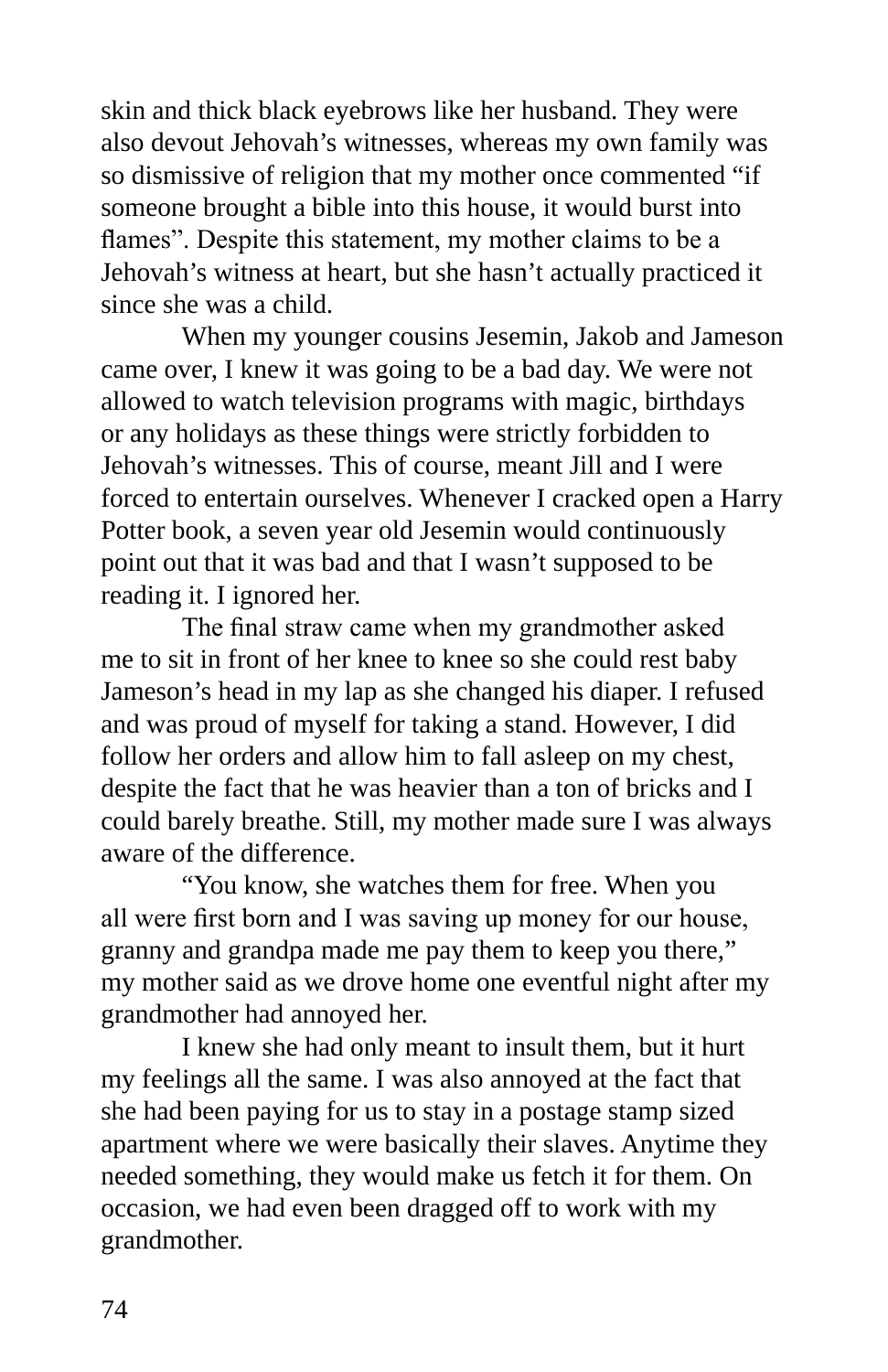After her stint at the Shangri-La, she became a maid for rich white people in Olympia Fields. Three days out of the week, she would load up her car with pine sol, white rags and cleaning buckets. We dreaded going with her because she never let us watch TV and we couldn't sleep all day like Grandpa did.

My grandmother worked for several families, but the one I remember most is the Rudy's. We always came while they were at work and school, but their magnificent house spoke volumes. They had what seemed like a million rooms, each filled with expensive gadgets and sculptures that my grandmother told us not to touch. While she got down on her knees and scrubbed their floors with ammonia, we were allowed to play with the cats. They had a fat ugly brown one named Magellan who sat in the dishwasher and wasn't very friendly; an all white blue eyed cat who sat on their black grand piano named Dina; an all black one with white around his left eye that they called Socks; and our favorite, a brown cat with black stripes named Axel. While we played and wandered around the house, my grandmother cleaned everything from top to bottom. Toilets, mirrors, dishes, she did it all. I felt bad for her, having to clean up after other people while her own home was a disheveled mess of antique furniture and thrift shop knick knacks. Although I felt like a slave at her house, it was clear that she was more like a slave than anyone I ever knew.

My fondest memory of her was during a midnight thunderstorm. My mother had gone out to a late night event her advertising agency was hosting so my grandmother had made up two thin cots on the small floor for me and my sister. Jill was sound asleep and snoring, but the loud cracks of thunder outside the window had woken me up. I heard my grandmother come out of her bedroom and watched as she stood at the window in her ripped Mickey Mouse nightshirt.

"Did the thunder wake you up, too?" she asked, somehow sensing I was awake even though I had shut my eyes.

"Yeah" I admitted.

"Well I don't like thunderstorms either. Let's lay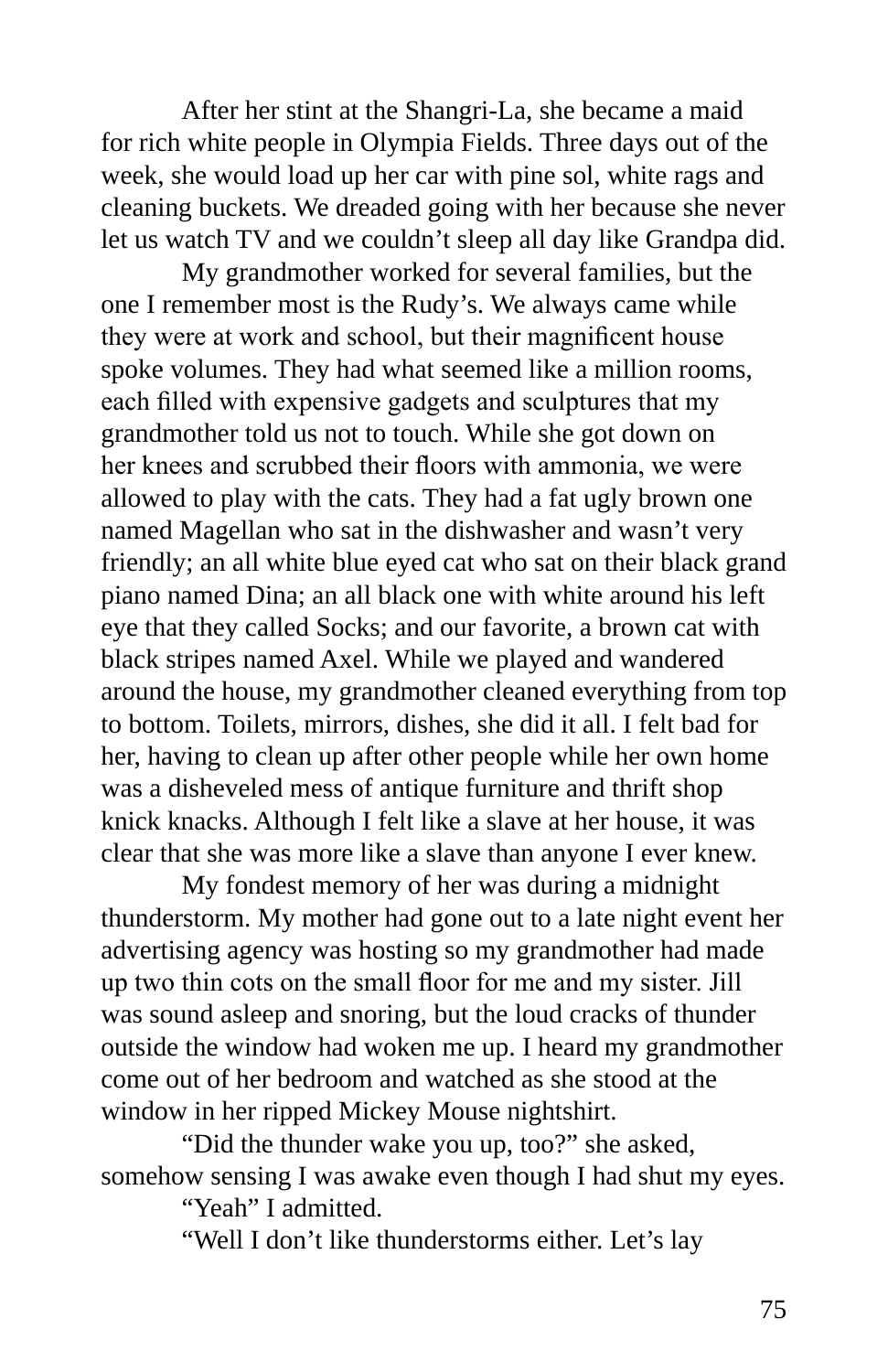together."

And for the first and only time, my grandmother laid beside me on the floor and held me around the waist. I was uncomfortable because I had never spooned with anyone before and my grandmother's breath smelled of corn chips and Old Milwaukee beer. But I laid as still as possible so as not to wake her because my mother never cared when a thunderstorm woke me up.

The first time I cried was at the memorial service. Our family entered the kingdom hall in rows of two. My mother had dressed my sister and me in matching green sweaters, and even though we were adults and past the age of being double mint twins, we obliged in honor of my grandmother. Our family lined up in order of lineage, my grandmother's children in the front and all of the grandchildren in the back. The room was so crowded with people that some were standing politely at the back. They grabbed our hands and touched our shoulders as we made our way to the pews in front.

Despite being poor, my grandmother was the person everyone called when they were in trouble. She would pick you up from the train station, cook a meal for your family, buy you some decent clothes from the thrift shop and she always had plastic baggies with chocolate chip cookies and homemade banana bread. It did not surprise me that I had never met the majority of the people in the room. My grandmother was friendly like that and probably wouldn't have been able to identify everyone herself. My mother sat in front of us, dabbing her nose with a tissue. She was upset, but my mother has always been one to hold things in while in public and then completely break down in private. She spent the next three years in intensive counseling.

The pastor took the podium and we looked at him expectedly, waiting for some words to make us feel better.

"Sister Willa was loved. She was a hard working woman and was kind to everyone she met. Your grandmother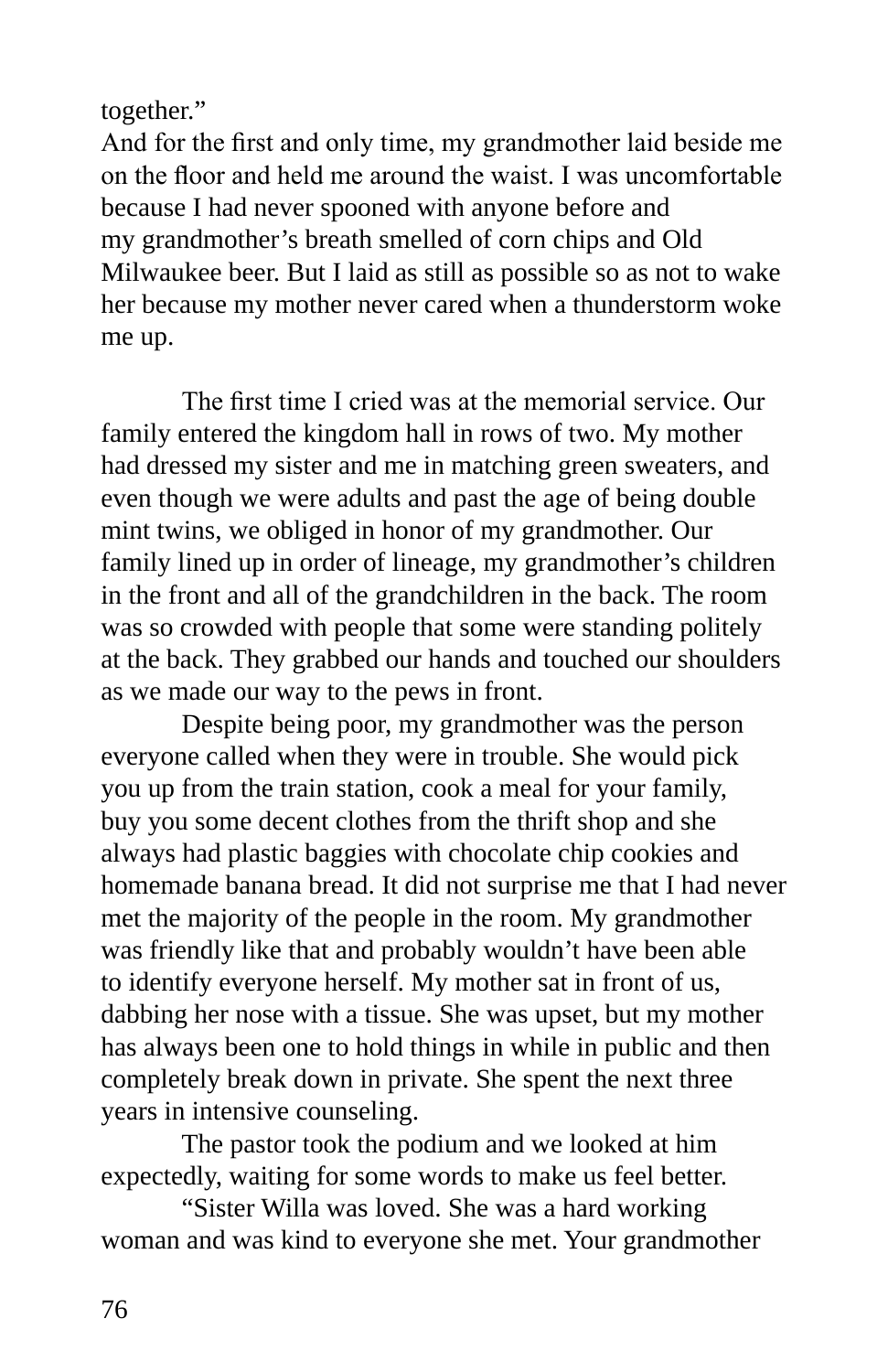was very special. Look behind you and see how many lives she has touched".

All of the grandchildren and great grandchildren turned around and looked into the faces of at least two hundred people, some squatting in the back, others waiting in the foyer because there simply was not enough room for everyone. In that moment, I was proud to call myself her granddaughter. Sure these people loved her and were close to her, but she wasn't their grandmother, she was mine.

After the sermon, everyone rose and sang a depressing song that said "he will call. The dead will answer." I cried then because I knew what it meant.

"Granny, what happens when you die?" I asked her one afternoon as we drove back from the Rudy's house.

She turned down the jazz on the radio and looked at me in the mirror. I could tell she was excited to talk about Jehovah.

"When you die, you're not really dead. You've just fallen asleep. And one day, Jehovah will wake all the good people up."

"But what if you're cremated or you died in a bad accident?"

"That doesn't matter, he can gather your pieces and make you whole again."

"Oh…and when is that going to happen?"

"Not for a long time. When everything on the Earth now is gone. But after that, it's going to be better, it's going to be paradise. Judy booty, do you believe in Jehovah?"

"I don't know. .." I said. I still don't know, although I want to believe it happened for her.

We drove in silence until it was too much and the fuzzy static of the radio lingered between us.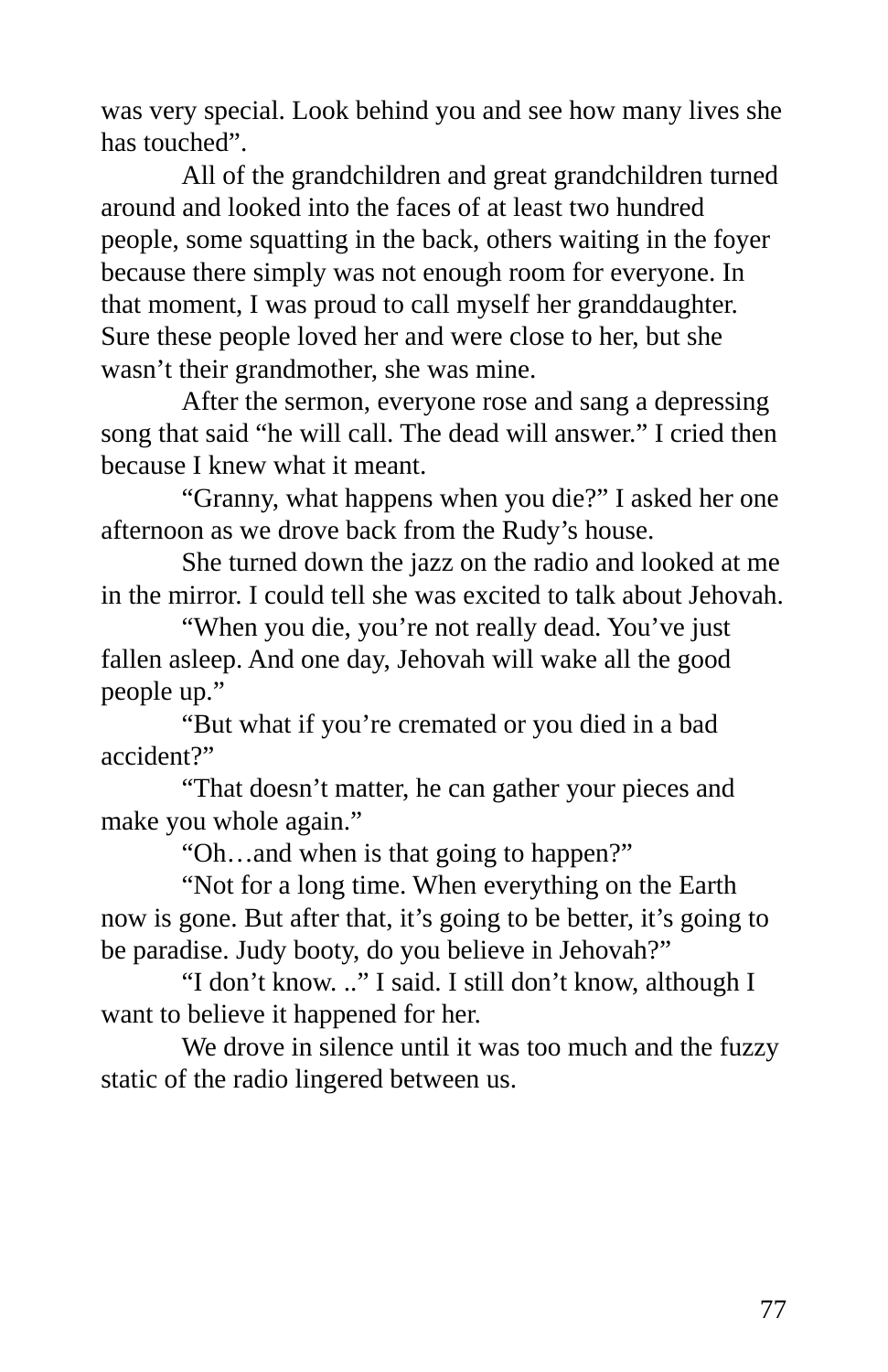### **Strider**

By Joseph Fegan

Dreams of Alice, Coffee with orange-cream. Some like it black. Weaving through the trees Riding on the lone dusk with leaves on a breeze and sunset rivers with bronze filigree.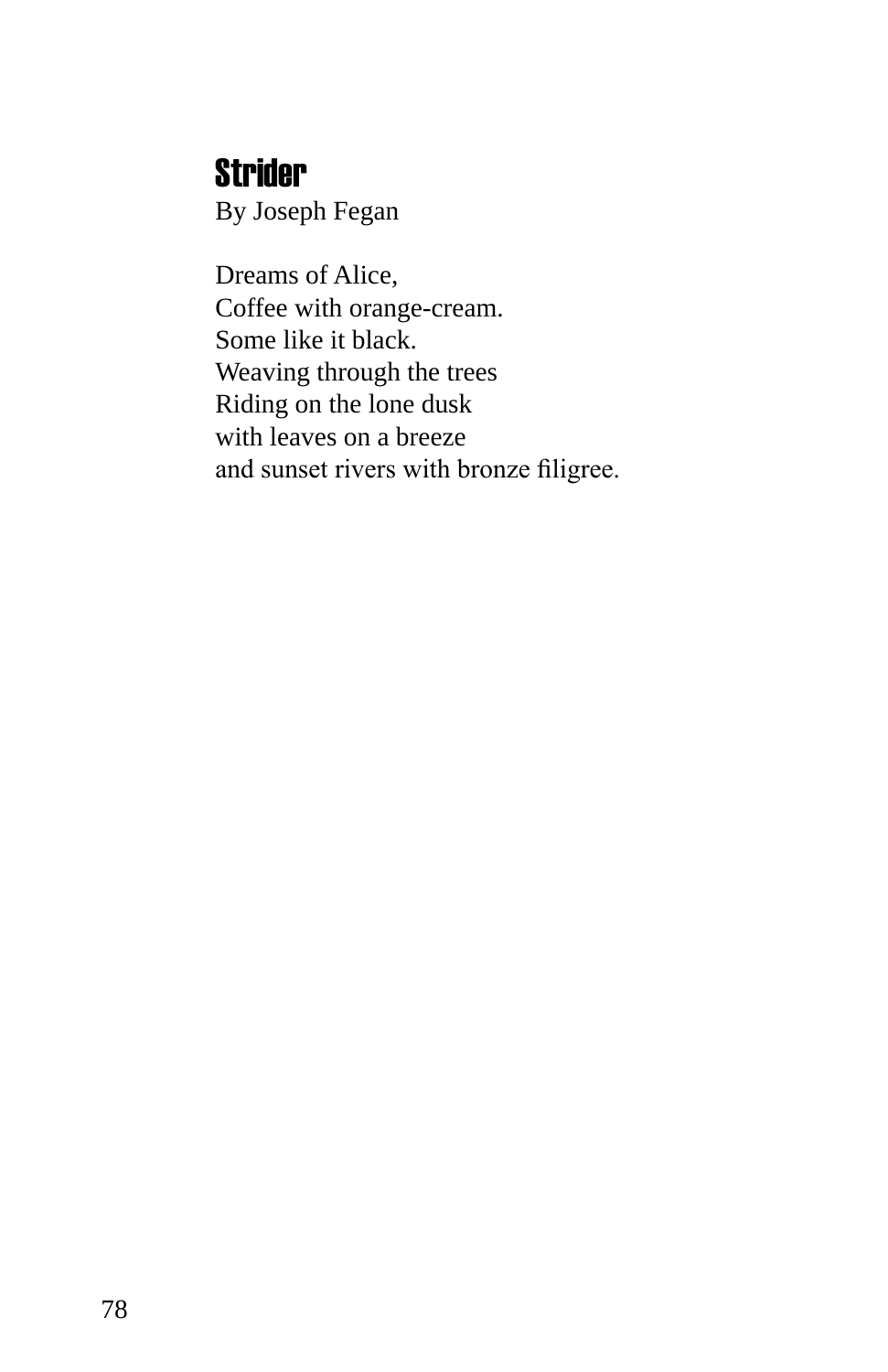#### High

By Alden Braddock

Years fall away like empty dope bags scattered in the wind. How bright they were, how beautiful atop the tin foil pyre. A grave fit for kings and queens. Seasons change, evaporating over glee and anguish alike. We're all alone now. May your kiss be soft and your taste be sweet. My goddess, my love, my fix.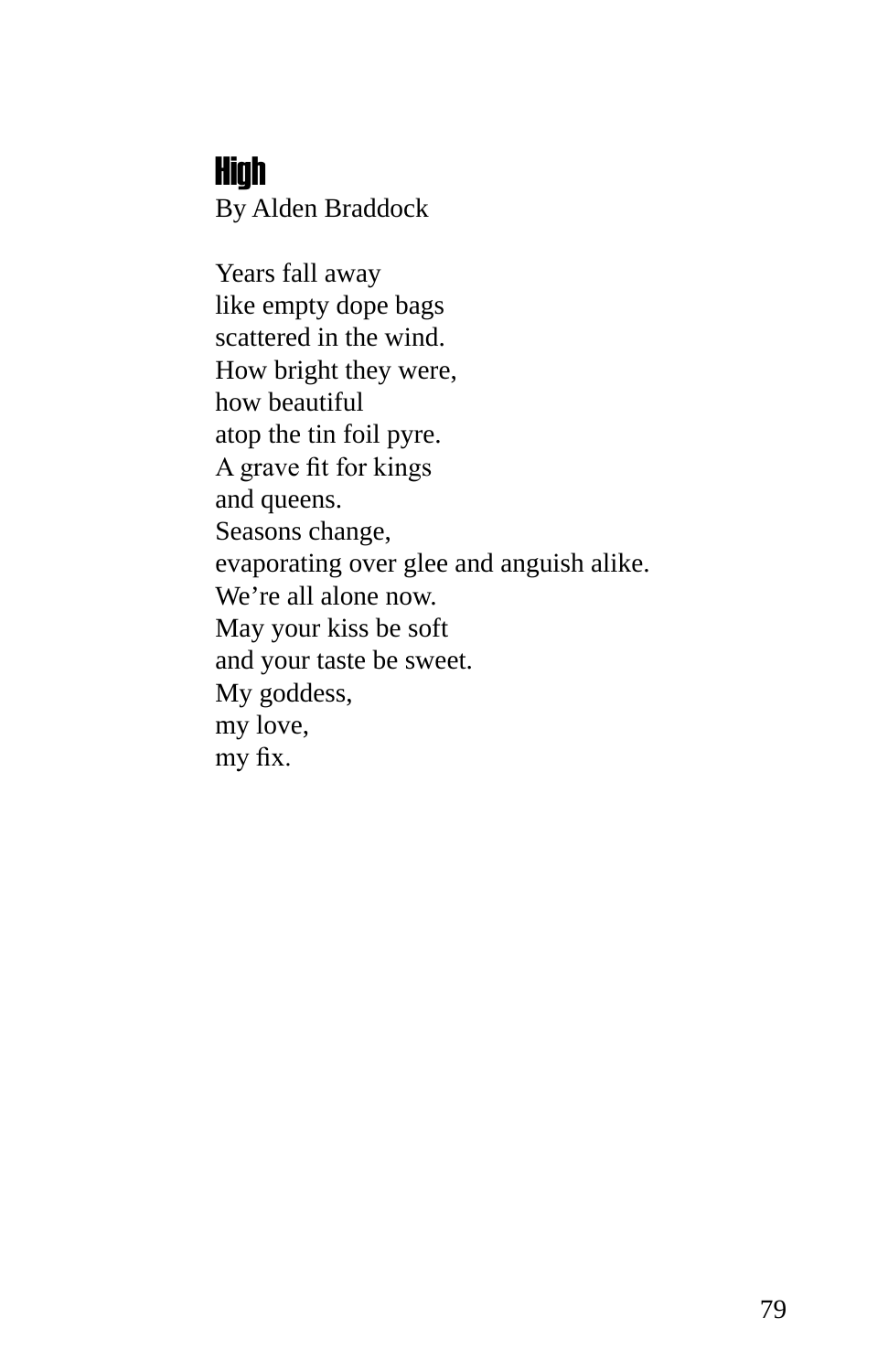### Come Spring

By Luke Taylor

I stood in my regular spot, at my regular grocery store, staring idly out of the window as wet sleet fell heavily, with more force than grace. I was weary of winter and longing for spring. It was nearly March, right on the heels of winter's end. It was the time of year when all of the leftover snow is practically ice and an unappetizing tint of black, as a result of the cars on the road. The winter was frigid. I found my private moment of reflection quickly shattered, as I surfaced from my pool of thoughts to the sound of my boss exclaiming, "Chris. Chris! You have a customer." I fell back into my surroundings and turned my focus to my customer, as well as my cash register. Working the checkstand at a grocery store involved constant rehashing of the exact same conversations with nearly every customer.

I'd say, "How's it going?" "Hi, how are you?"

I'd always smile a bit when they used that particular response. In my head I would say, "Really? You don't seem

high." It was a corny joke, but everything was a little funnier during an 8 hour checking shift in my own personal purgatory. The conversation would then cover the important bases of grocery store banter. I'd ask if they found everything alright, and the customer would always respond with a yes. Honestly, I had no idea what I'd do if they ever said no. From there the conversation would surely stray to some mundane topic like the weather which would usually lead me into another daydream through the window.

I finished with the customer, and my shift manager asked me to go face the shelves on aisle 9. I nodded eagerly,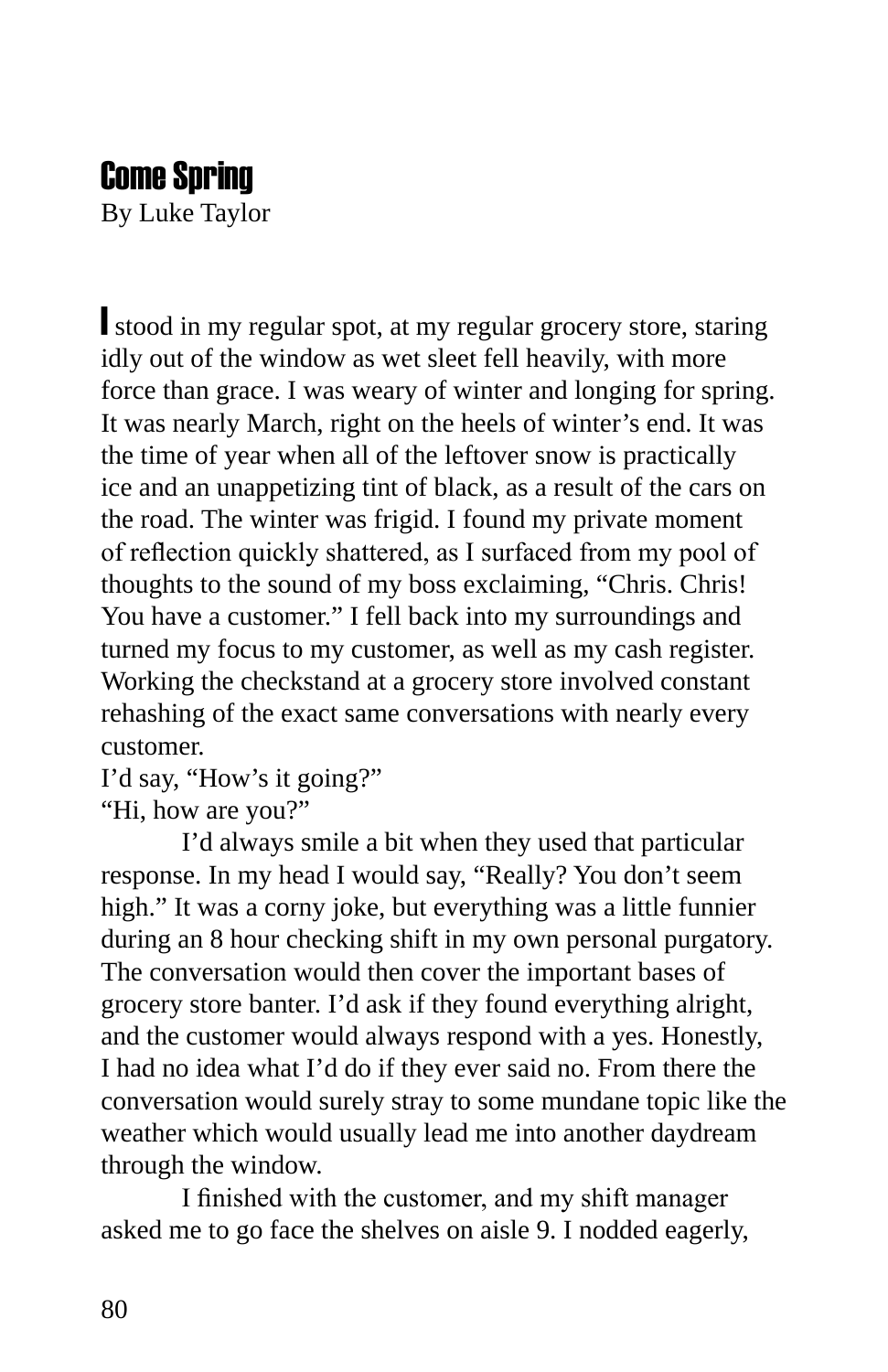turned off the light, and logged off of the computer at my checkstand, making my way toward the aisle. I was thankful today that were two other checkers to help shoulder the load so I could break away from the front end for a bit. I reached aisle 9 and watched the cookies and crackers pass me by as I marched onward toward the back of the store. I loved when my manager had me face aisle 9, though I rarely finished making the shelves look full and pretty (or even started for that matter). I never deviated much from my usual plan of leaving busy work, such as facing shelves, unfinished. As soon as I was out of sight from my boss, I would always up my pace, through the dairy cove doors to the dairy cooler and emerge in the back of the store. As I opened the door of the cooler I saw my best friend, Jay, loading up his cart with dairy products in need of being filled on the shelves. Jay was an incredibly hard worker and arguably the best employee in the store. His sister helped him get the job, but she wasn't the reason he was able to keep it. I always marveled at his split persona. On the weekend and nights he wasn't working, he was partying hard. When it came time to work, however, he was all business. It was like turning the cold water knob on a sink and turning off the warm one. "How's it going back here, man?" I asked as he looked up and smirked at me.

"How do you never get caught sneaking back here?"

"You know I'm too damn good to get caught." I replied with sarcastic overconfidence. I took a seat upon the empty space on the surface of his pull cart, and he leaned back on a crate towering with stacks of yogurt. Jay was a diligent worker, but he would always choose to take a break for conversation when I made my little visits to his neck of the store. Best friends made exceptions like that.

"Dude, Chris, have you seen the new employee? She's a checker, and more importantly she's a female."

"No, I haven't. What's her name?"

"I think her name's Riley. I was working last night when she was getting trained. To put it elegantly, she's gorgeous. To put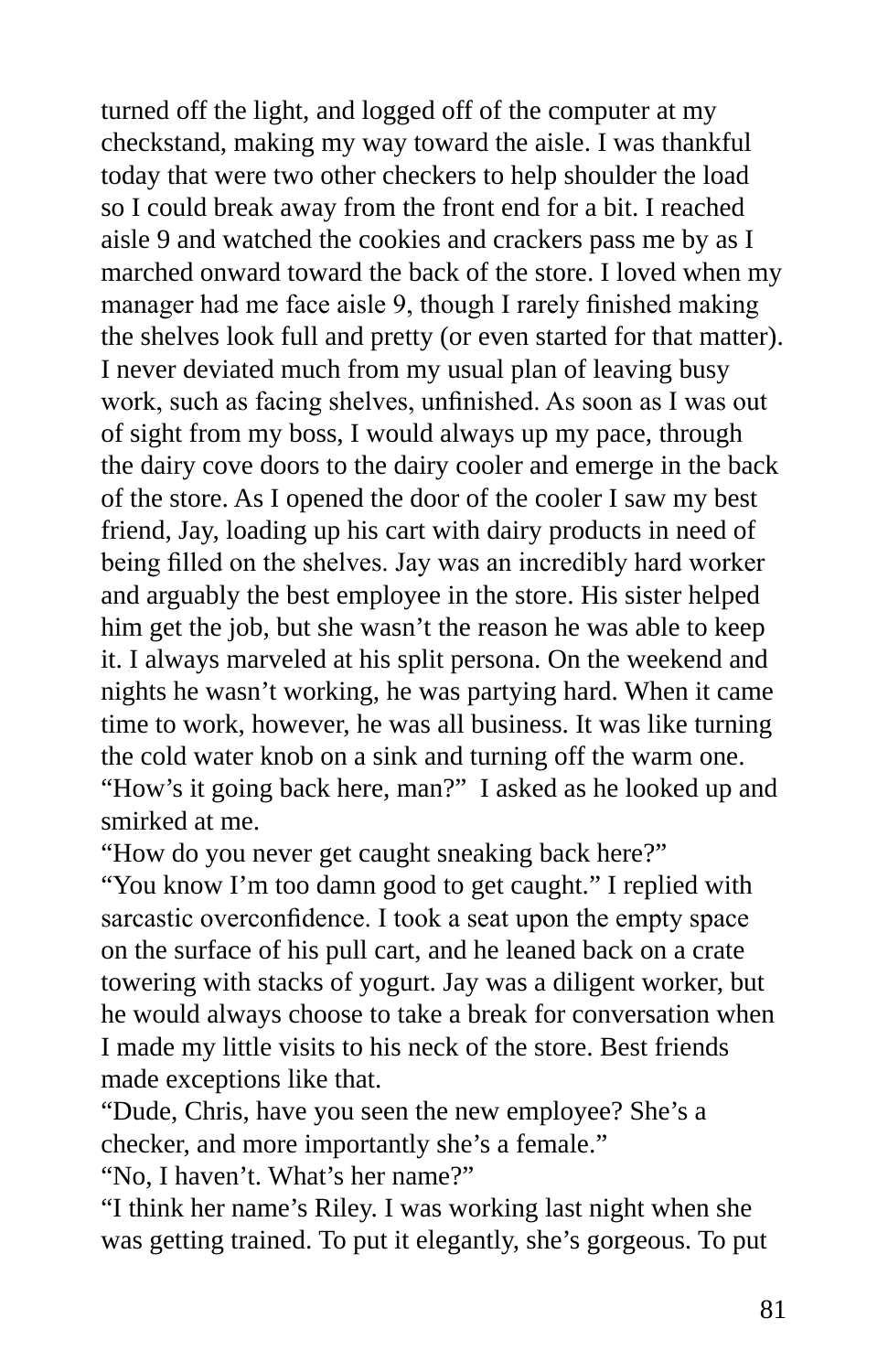it bluntly, she's such a babe." "Did you say anything to her?"

"No. I was, uh, too busy." He stammered but seamlessly regained poise, "I did see on the schedule that she works today though. You should introduce yourself. It's been, like, over a year since you've even looked at a girl."

He was exaggerating of course. I had certainly looked at women in the last year. I couldn't deny that he had a point though. I hadn't looked at any girl in any particular romantic light for quite some time. It was last January that my girlfriend of two years, Taylor, abruptly decided it would better if we saw different people. The winter could be so cold. I assumed it had something to do with her entering her second semester of college in a city located a few hours away, but I was still pretty upended by the whole thing. The first month after the breakup was dark, gloomy, and dimly lit by a hope that she would come to her senses. That delusion was promptly shattered the following month after I learned via social media that she was in a new relationship. That felt great. It was only about four months ago that I heard through the grapevine that she was getting married. She hadn't dated this guy half as long as we'd been together, and she was engaged. That felt even better.

After about five minutes or so Jay was ready to get some of his work done and so I headed back to aisle 9 to try and look busy for as long as I could. After about fifteen minutes of checking my phone for text messages and shuffling cookies and crackers around on the shelf, my name was called over the intercom. My boss' voice rang out, "Chris to register four, please! Chris to register four!" I winced like I'd just pulled a muscle and shuffled my feet as I made my way to the front of the store. There was a customer waiting as I approached, and I began ringing up her groceries at once. The clocked rolled past noon as I made the usual small talk with the woman at my register. I had just read the total to the customer and was awaiting payment when I saw employees walking toward the front end to begin their shifts for the day. There was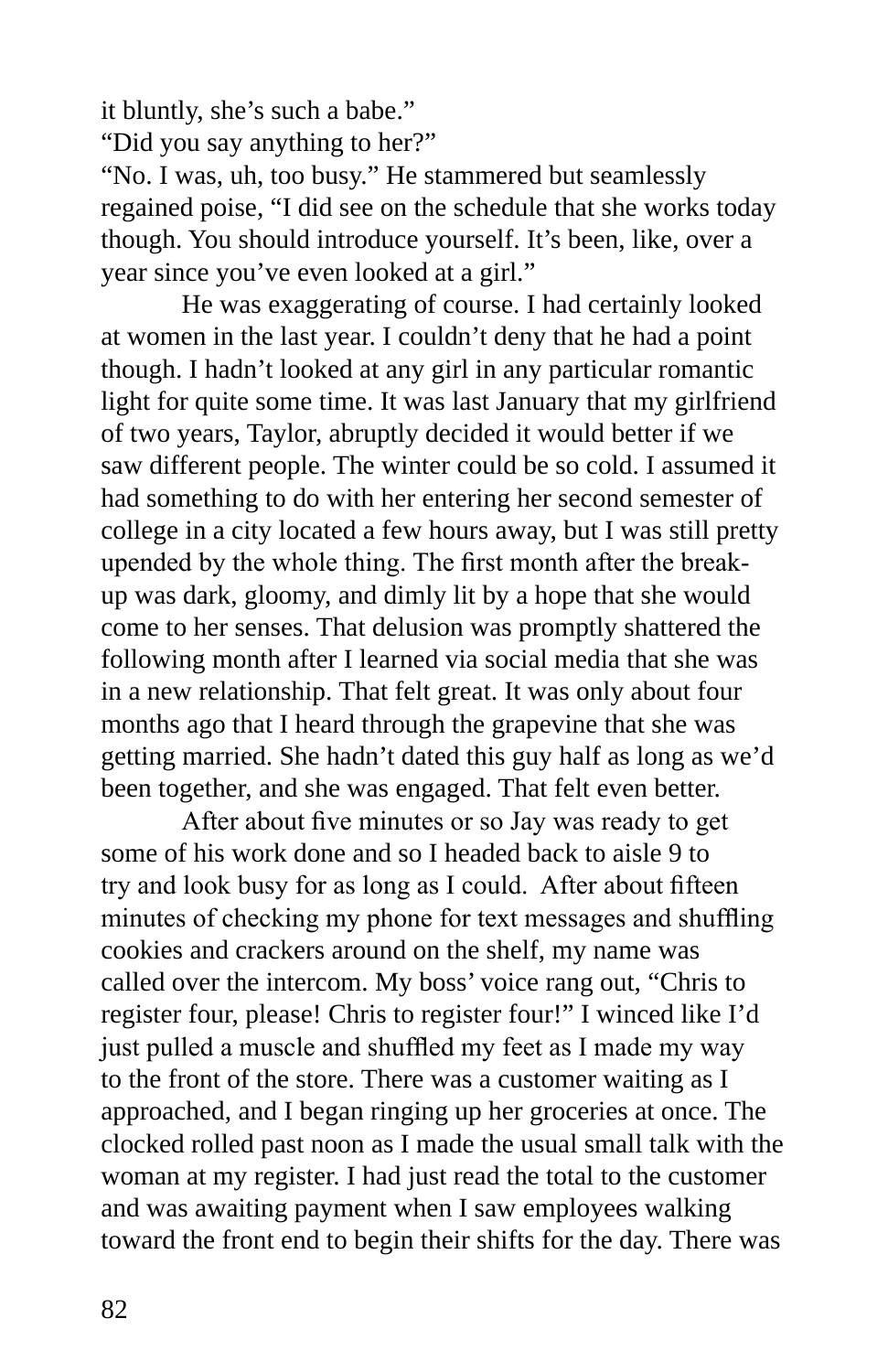one unfamiliar face among the cluster, and as she approached I saw her nametag. That was the first time I saw Riley, and Jay certainly had not been exaggerating. She was gorgeous. The newest employee took her place at the checkstand in front of my own and looked slightly apprehensive as she stood. My boss came to my register when I finished with my customer and told me that since Riley was a new employee and I was a veteran at the store, she would ask me any question she had while running the cash register. "Since you're so busy, right, bossman?" I thought humorously. I had intended on forming an intricate plan regarding how to approach talking to her for the first time, and now I was being thrown into interaction. My round face felt hot. I had no idea what I was going to say to the new girl.

She seemed to have a decent grasp of how to do her job. I had no choice but to stare in her direction as her register was directly in front of my own. There was a mesmerizing nature about the vibrant red hair that went halfway down her back and stood in vast contrast to the gloomy landscape I could see in my peripheral vision. I noticed she was a few inches shorter than me and had a lone freckle just above the right side of her lips. I thought it made her look unique. I sort of felt strange noticing all these small details about the new employee, but I couldn't help myself. Before long, she had a question on how to look up a certain produce product on her computer. She turned, as her eyes scanned my nametag.

"Hey. Chris? Where do I find red peppers in the system?" She asked in a friendly tone. As soon as she said my name I began to perspire. I walked around my register to hers and managed a friendly smile as I showed her what buttons to press. I was unable to detach from her gaze momentarily as her brilliant blue eyes seemed to freeze me in place.

"Thanks, Chris."

"No problem…Riley?" I pretended I didn't already know her name and made a phony glance toward her nametag to enhance that illusion. It was my attempt at playing it cool.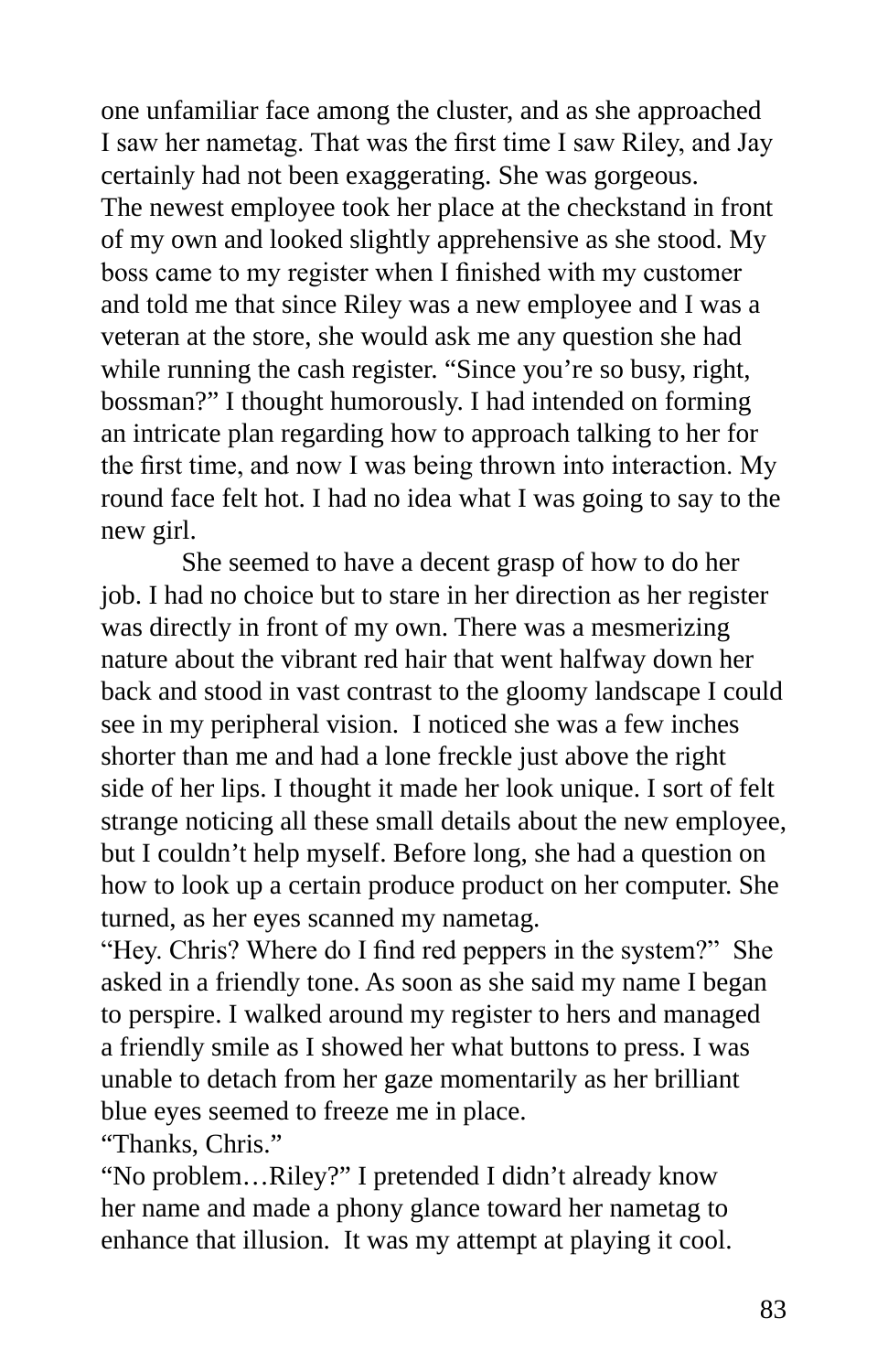The remaining few hours of my shift went just like that. I stood there acting natural and hoping Riley had a question I could help answer. I was smitten by this woman, there was no doubting it. For the first time in a long while I actually felt attracted to someone. Why was this girl any different? I had seen many, many attractive women in the year or so that I'd been single.

As I walked through the parking lot and took refuge from the tundra inside the grocery store the next afternoon, I actually felt excited. I'd checked the schedule before and noticed Riley would be working again as well. She was standing in the back by the time clock awaiting 3:00 P.M. Her refreshing blue eyes looked at up at the sight of me walking through the doors. She smiled, and I wondered self-consciously if she was laughing at me or if she was just being friendly. I smiled back but said nothing. I was too rusty with women, it was embarrassing.

"So how about the weather today," I blurted out before I could stop myself. She giggled a little, and I was sure it was because I sounded like an 80-year-old man. I immediately wondered how I could have reverted to such an utterly uninteresting topic of conversation as if I were standing in a daze and regurgitating sentence fragments to a common customer. Miraculously, she decided to respond instead of walking away shaking her head, wondering who the hell under the age of 65 brings up the weather.

"Well, it's pretty chilly outside. I'm ready for winter to be over."

"I know what you mean. I like winter and snow for about one day a year, and that's Christmas."

"I prefer the spring. I love the warm sunlight, the fresh flowers, the thunderstorms…" She trailed off momentarily, seemingly beginning to drift into a fantasy not unlike the daydreams that frequented my own daily thought process. She found her train of thought and began again. "Well, it won't be long until spring is here. I couldn't be more excited. It's Chris, right?"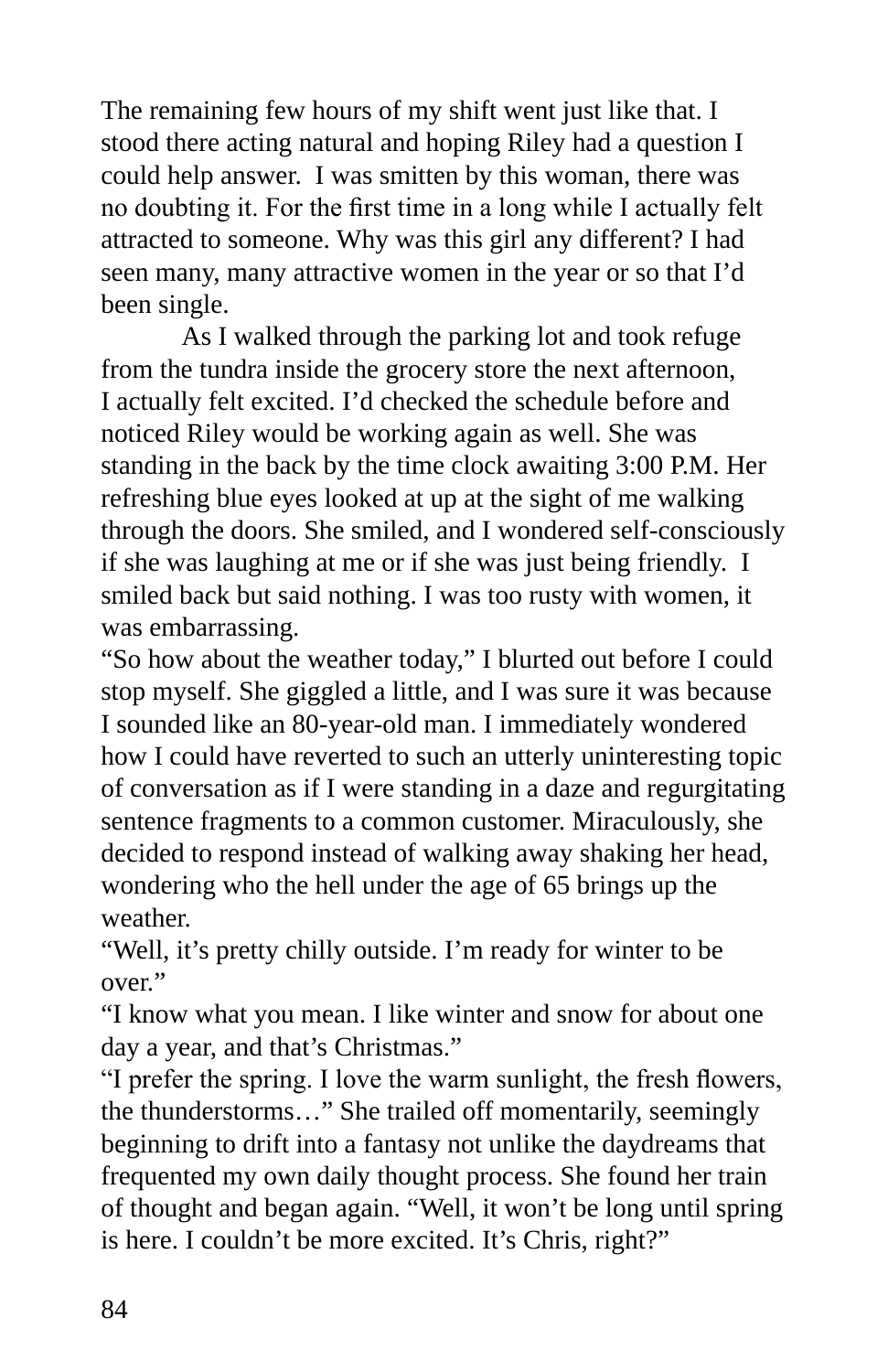"Yeah, it's Chris. Or Christopher if you prefer." I hated to be called Christopher. I had no idea why I would say that. Before long it was time to punch into the time clock, and we made our way toward our respective cash registers.

The days following our first official introductions began to fall into a neat pattern. It was nothing like the boring choreographed dance I went through regularly with nearly every customer. No, these conversations were spontaneous, unscripted, and genuine. Riley had a sense of humor I hadn't anticipated as I was engaged by the beauty of her. We liked to tease back and forth about different things throughout the work day, and I was fairly certain it was flirting. For the next week and a half I began to find Riley more intriguing by the minute, and people were beginning to take notice. During one of my frequent trips to visit Jay in the dairy cooler I was telling him a lot about my recent interactions with Riley.

"It sounds like she likes you, dude," Jay said. "No way. She's just being friendly."

"Look man, every time I go past the front registers for my break I see her talking to you. There are plenty other people she could be talking to. Think about it."

"There's something to that…" I trailed off in thought.

"Only one way to find out, amigo. It's obvious you like her. I haven't seen you get this way about a girl this way since Taylor."

 "Thanks, man. Well, what do I do about it? I haven't really done this sort of thing in a bit."

"Get her number. It's all smooth sailing if you can score that, hombre<sup>"</sup>

Every other day or so, Riley would work a shift that intersected with mine and waiting for her to get there started to make my anxious. My recurring worktime daydreams had begun to fade slowly from the dreary picture through the window, to visions of crackling red hair and cool blue eyes. I had developed confidence in our bond, and was beginning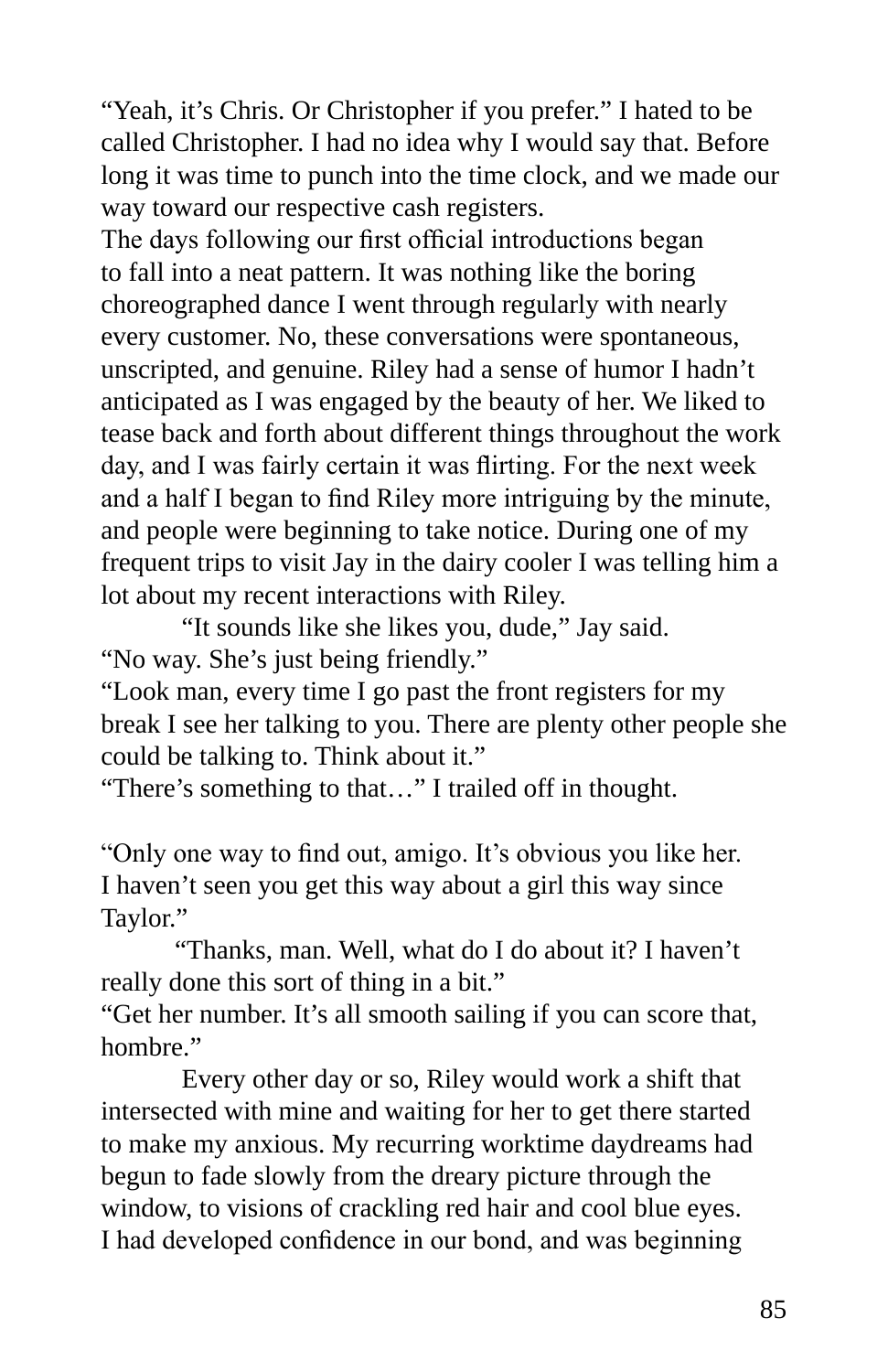to feel like Jay was correct when he said that Riley may be attracted to me. For once, I actually began to believe that was a possibility. I was beginning to learn a good deal about her life, and was always sure to remember the smallest details of what she told me as if I were preparing for a quiz. She was the middle child in her family, she had never been to Disney World, and she had a calico cat named Stephen. The little things she divulged, however unimportant they may have seemed, meant a great deal to me. I tried to reciprocate with stories of my own, but I was always afraid I'd bore her. Nevertheless she seemed entertained with what I had to offer during our conversations, so I assumed I was doing something right. I still wasn't sure how exactly to go about asking for her number, but I longed to converse with Riley outside the confines of work. Keeping with the spontaneous theme of our chats I decided the best way to do it was to simply dive in. A month ago, I would've never imagined myself thinking in such a manner, ready to take a leap of faith of all things. "Go for it" I thought to myself.

"I love when we work together, Riley. You're the only person on the front end that's even remotely interesting. I enjoy talking to you." I said, feeling triumphant at the sight of her actually blushing momentarily.

"Awww, Chris." She joked in a mocking tone before she continued, "No, but seriously. I definitely agree. It's nice talking to someone that's legitimately interested in what I have to say."

"You know, I'd really like to have one of these conversations outside of work sometime. Could I get your phone number, and maybe we could arrange something like that?" I was able to keep a smile on my face, but inside I was cringing. There was no way she'd say yes to that. "What the hell kind of way to ask was that?" I thought to myself, "Could you have sounded weirder?" As usual, she surprised me, and wrote her number down on a piece of receipt paper from her register. Success.

I waited a few days to call her after getting her number.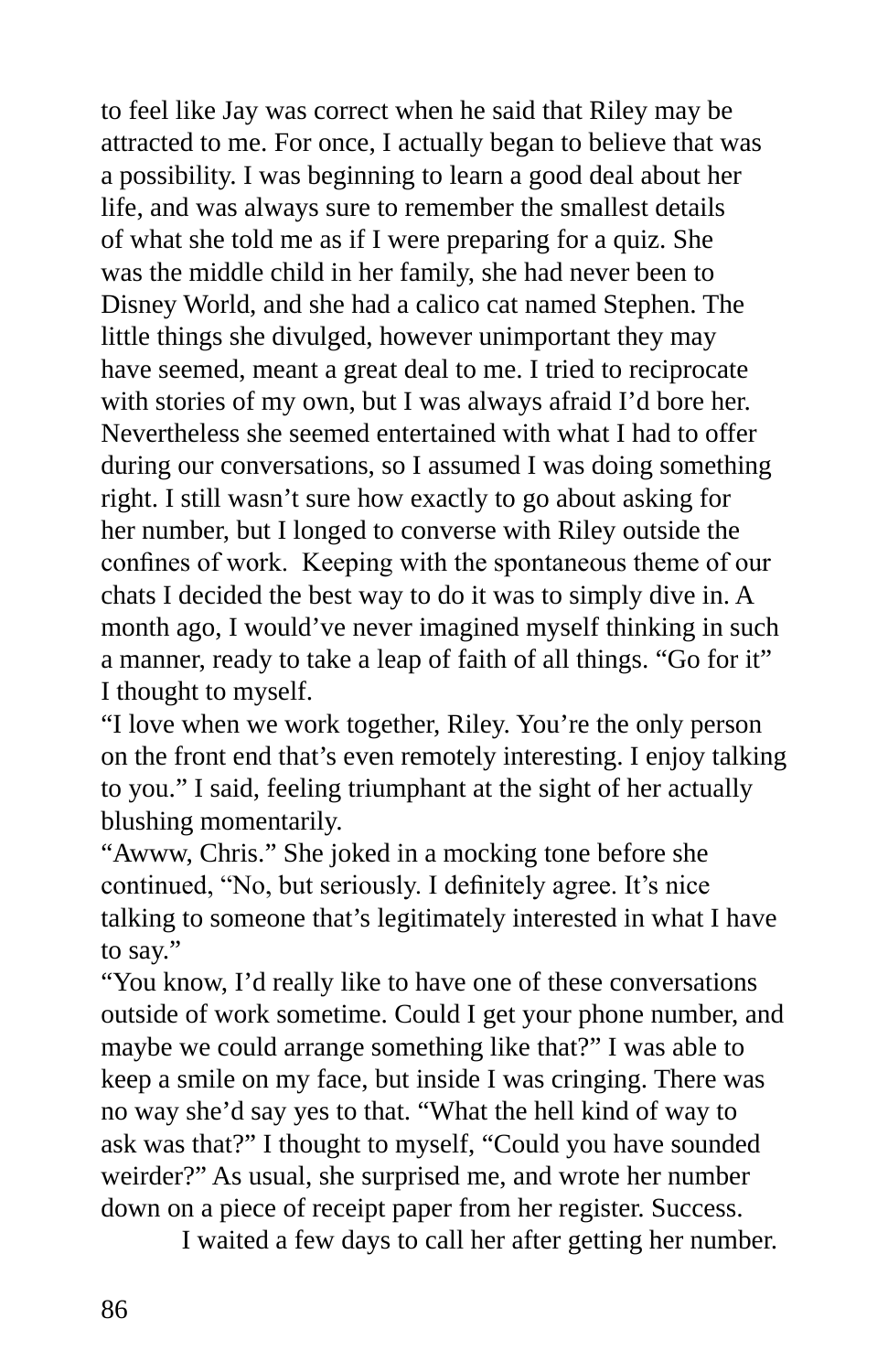I wasn't sure if it was because I was nervous, or because I was attempting to play things cool once more. Regardless, the phone calls had gone well and we even planned a first date of sorts. It wasn't much. Riley was going to meet me after work and we were planning to walk to the park across the street from our faithful grocery store. It was March 18th, and the sun shone brightly with few clouds in the sky. It was an oddity to have a day warm enough to take a walk comfortably, and I wanted to take advantage of that. With my mind focused elsewhere, work had come and gone quickly, and I walked toward the back to punch out for the day. My phone's screen indicated the time was 5:00 P.M. I ran up the stairs to the break room to check myself in the mirror a final time before leaving the building. I stared at the reflection of my average, 6 foot frame. After running a quick hand through my wavy, light brown hair, I ran back downstairs to punch out for the day. As I walked out of work I read a text message from Riley that said, "I'm waiting outside". I took off my long sleeve button down shirt and tie and stowed it in my car's backseat so that I was only in a t-shirt.

"Put on a jacket, Chris. It's still cold outside."

"Nah, I'm fine. I'm warm." I said speaking truthfully.

We reached the park and walked through the scenery of omnipresent trees, and dead grass shining bright in the sunlight. Her red hair shimmered in the fresh rays of warmth. I took a deep breath of the cool air and felt the hairs raise on my forearms as the changing of seasons began to romance my senses. There was nothing in particular that made the park special, but to me it felt like walking through another one of my daydreams. The brief time Riley and I had gotten to know each other felt like months to me. We strode through the dead, moist grass alongside the road through the center of the park. Our relationship at that point had consisted largely of conversation, but little was said as we made our way side by side. The silence was strangely welcome. My instincts urged me to embrace her, and I reached out with my right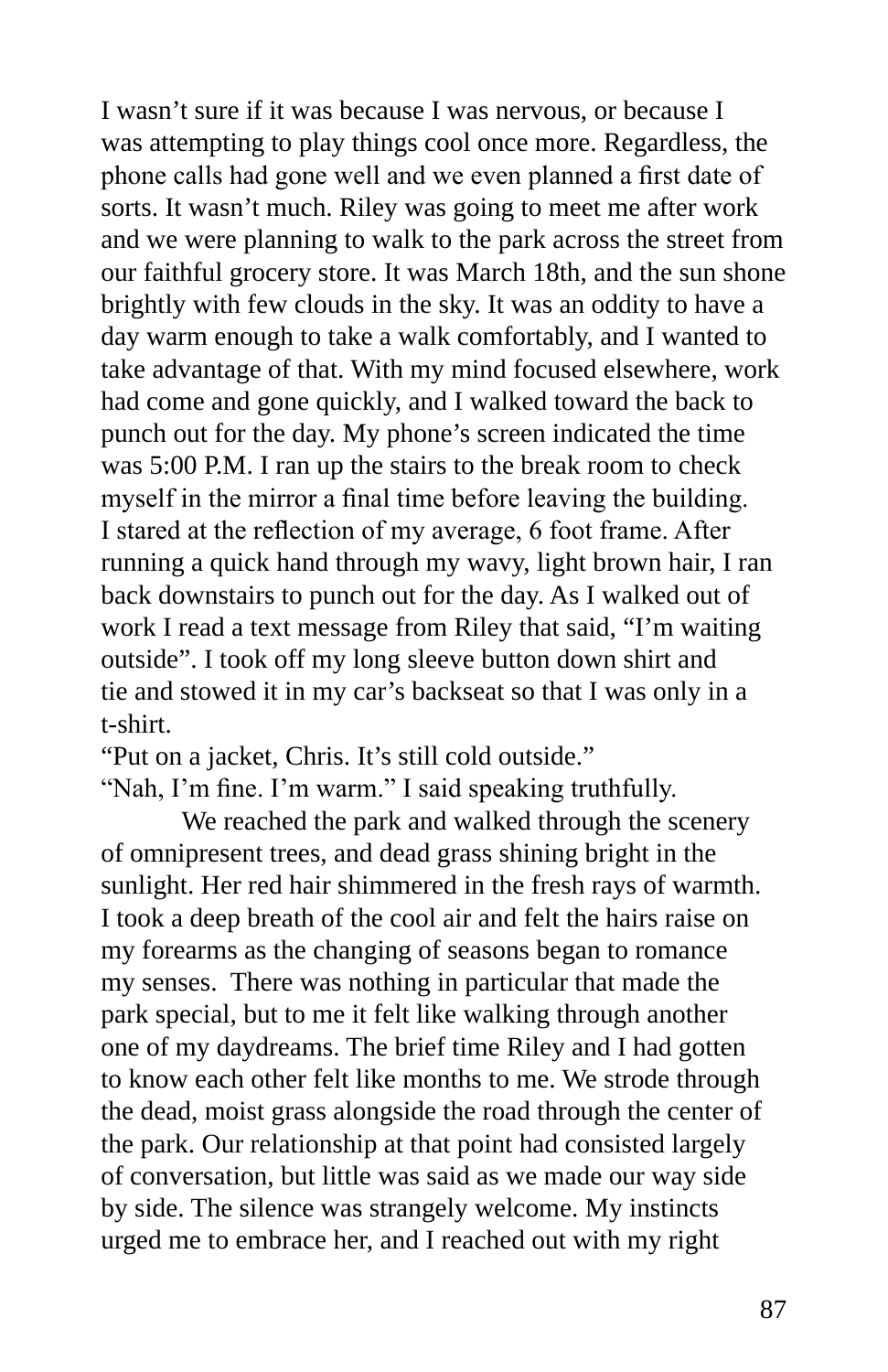hand in an attempt to take her left one. In that reach, I felt a moment of clarity. I had been chilled to the bone after my past relationship, but none of that mattered to me anymore. The future wasn't frightening; the past was.

I scaled her face, past her single freckle until my brown eyes met her cerulean irises. As our fingers interlocked, she smiled up at me, which I reciprocated with a smile of my own. I actually felt "smooth" for a change. I didn't know what would come from the new relationship starting to form between Riley and I, but that was the emphatic beauty of it. I felt nearly euphoric as we walked through the park hand in hand. As we strolled through the crisp air with our hands intertwined I felt winter turn to spring.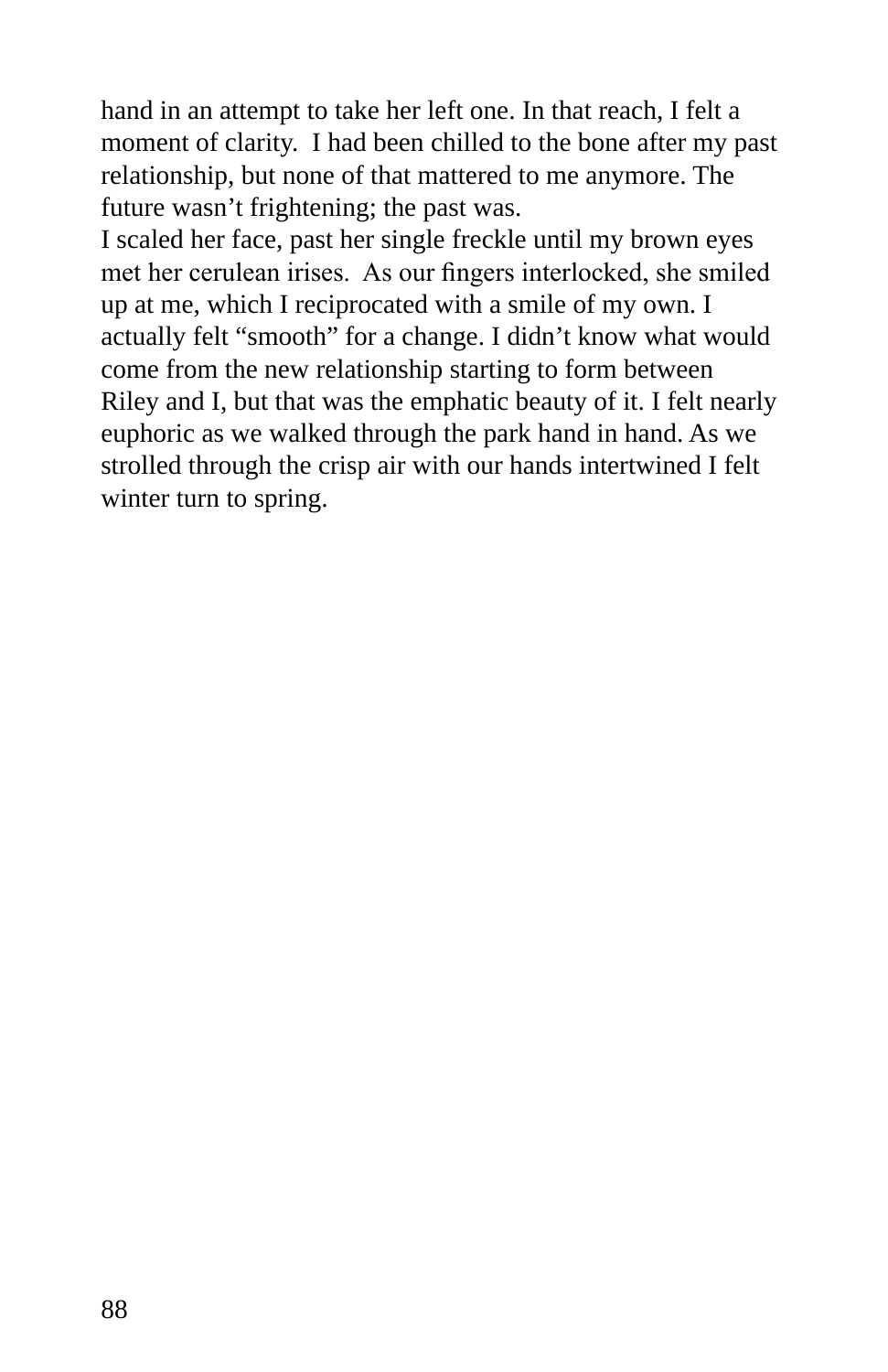#### Old Things

By Dana Breen

By now, the heat must feel old. It must feel like an old newspaper, ink set into the skin on the fingers. A cold storm must feel fresh, a pleasure only the next world over can enjoy. The dirt is soft and the grass is crisp, like standing atop a new grave. This heat will melt you into the ground, though. Freeze the earth and take away the mist of sunlight that created this clouded screen. Wait for the cold, like an icy blanket, it will drag through the grime.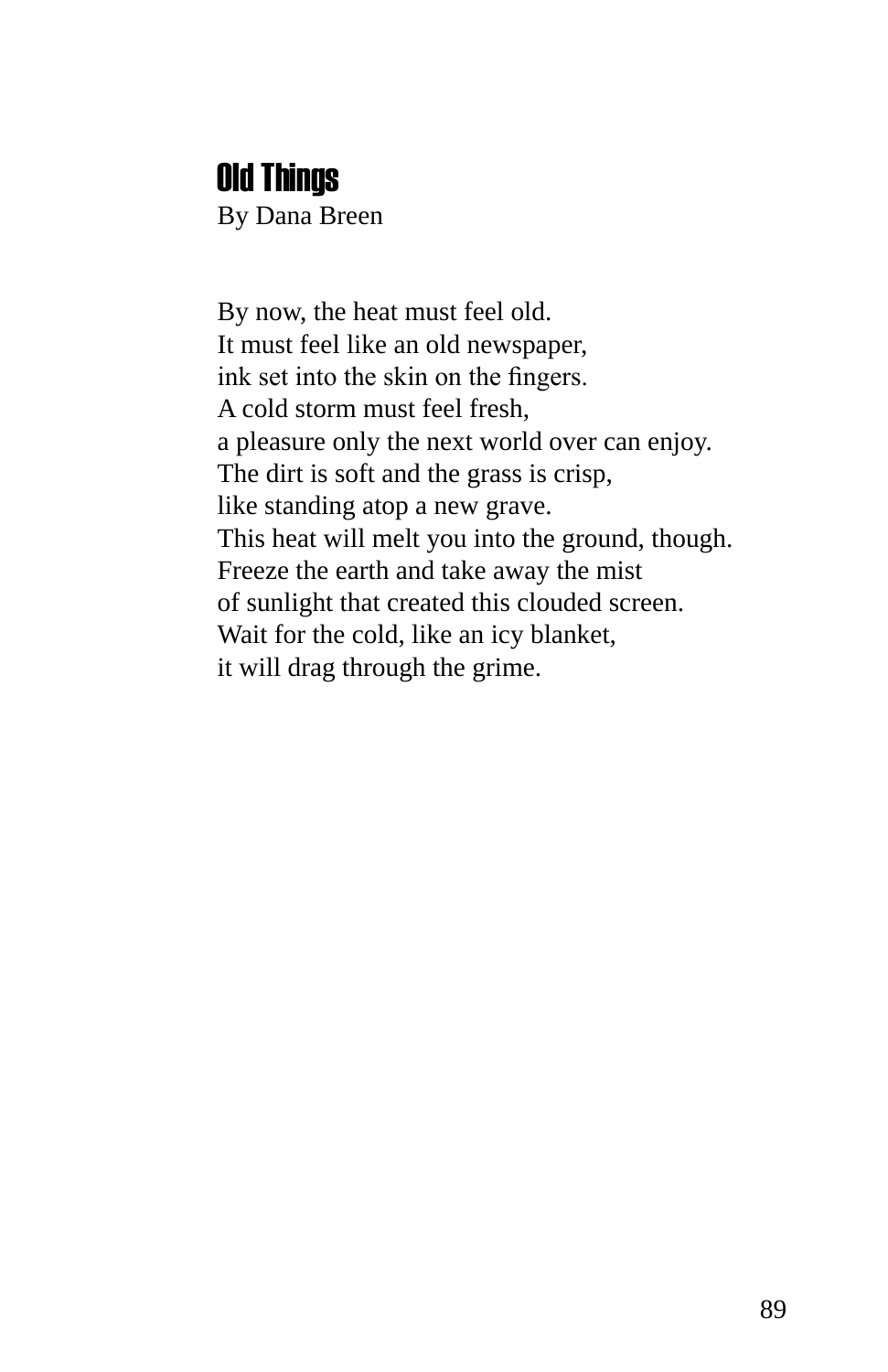### Something Behind Me

By Dana Breen

I stand in tall, uncut grass letting heavy rain hit my face. Everything is grey and dark. I want to turn around and see my house still in the same place as it was five minutes ago, but I fear it may be gone. I fear it will be nothing.

I try to imagine myself turning around. The details of the old farm house are gone; a simple silhouette of the wooden structure that once stood there.

All I can make out are a few steps.

This dark rain devours every detail behind them; a fuzzy television screen.

I imagine walking up to this black structure in hopes that things will reappear.

The blackness stays, it does not fade. I close my eyes tight. I feel comfortable not knowing if the house is still there or not, because I would be nowhere if it wasn't. I'd be a small, insignificant, soaking wet girl.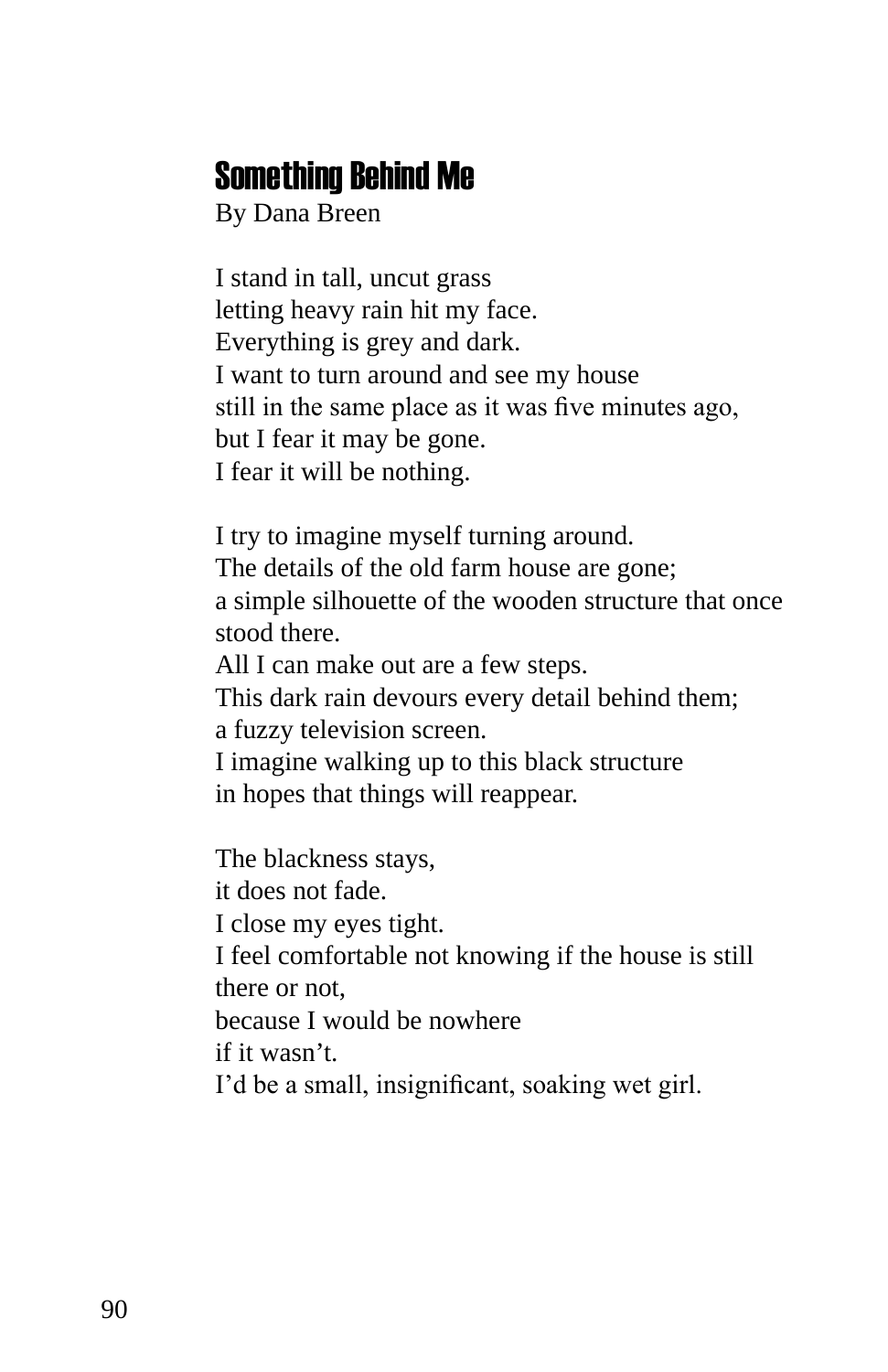I have to turn around. One foot up and I begin to spin my body around, my eyes still closed. When I am sure of what direction I am facing, I open my eyes in a quick fashion and see a white, strong wooden structure towering over me. The house that turned grey in my head is still there. I look up at the grey sky and am suddenly content with the rain falling on me.

I sit in the grass beginning to flood. The back of my dress immediately soaks up the rain in the grass. I look at my house where I had grown up and see a small child running along the porch with a plastic wand and ribbons in her hair. I smile at the child.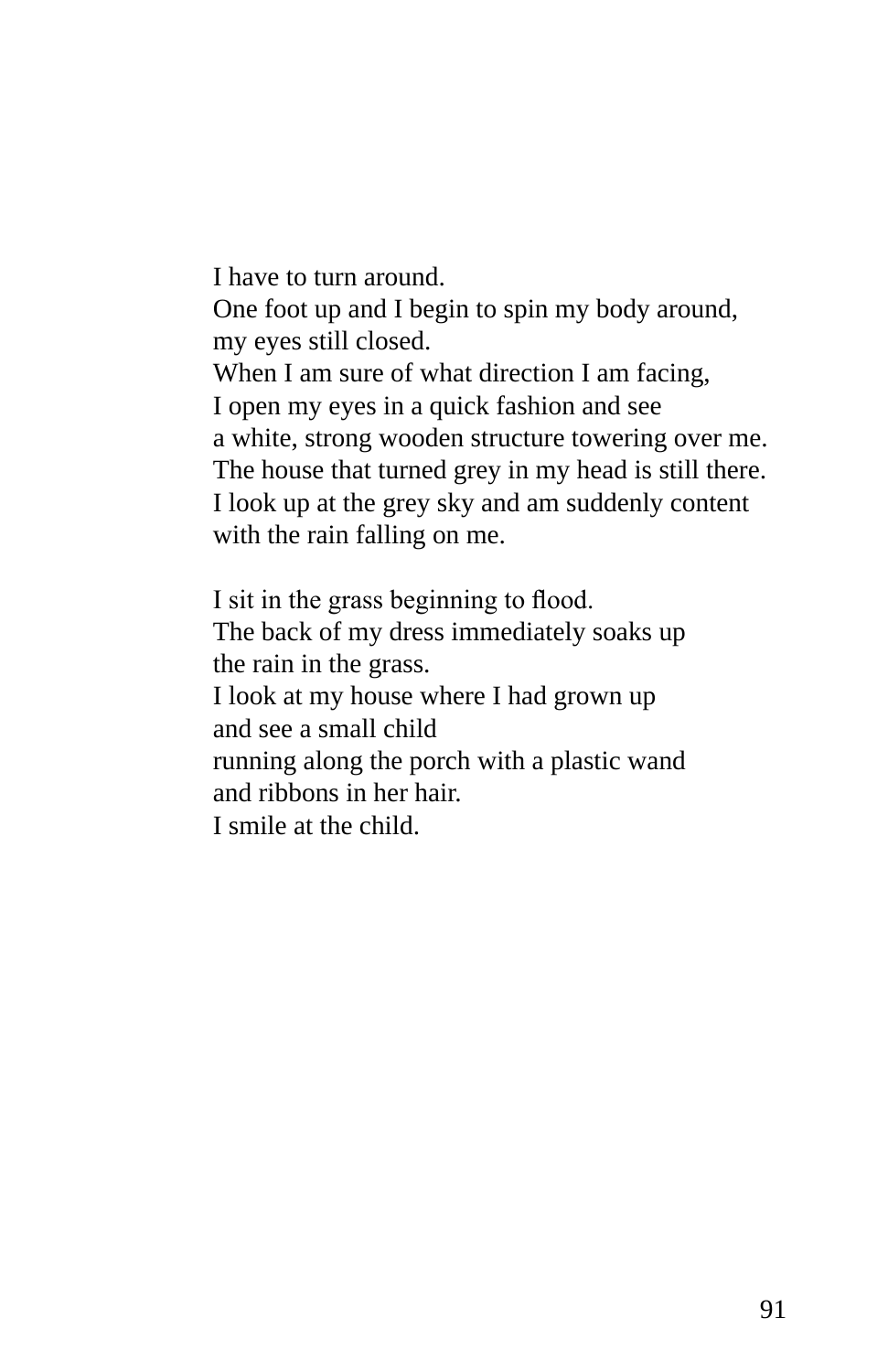#### When Memories Were Fresh

By Dana Breen

My mind is getting older, and I hold onto the young months in the badlands of winter. The skin on my fingers is raw and cracked. I hold them tight in my head, as if I have a bug trapped in my fist. I deprive him of cracks between my fingers.

I play in my mind with a young child: dark hair, crooked smile, and untried. I am her, only wiser, and an older edition. I watch her covered in a hot blaze, while I am here as cold as fresh clay.

I stand in snow piles wishing to be there with her, where I can feel the grass and the dirt under my fingernails from digging up worms and old coins.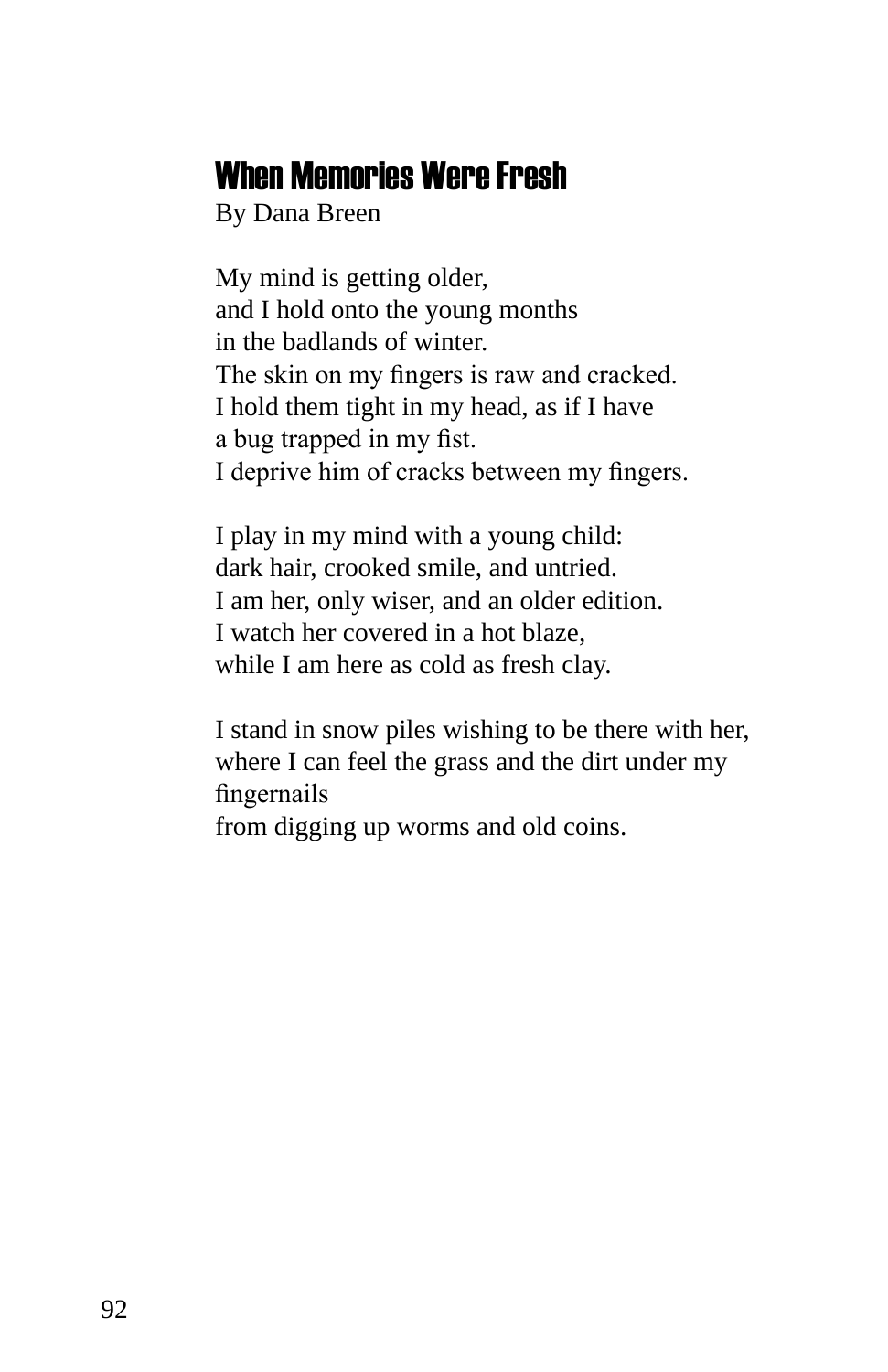### A Princess By Any Other Name

By Jason Herbst

**UNE** more week, she kept repeating to herself. One more week and another year of school begins.

Cindy Beverly Worella sat alone at the park, quietly removed from most of the world. She preferred it that way. It was how she lived at home and it was how she lived away from home. Cindy was a quiet 17-year-old high school senior and prone to shift between moods at the drop of a hat. She wasn't bi-polar by any means but: *When you go through stuff you just stop caring sometimes.* She was the only legitimate daughter in a family of five and the heiress to an extensive Fortune 500 company—but you would never guess that. Her mother had died several years ago and her father became a distant, worthless drunk. He spent thousands on expensive alcohol every week. He even remarried, finding false solace in a golddigging bitch of a woman that had two illiterate, degenerate daughters. Suddenly, Cindy wasn't important. Suddenly, she didn't exist in life. She was ignored, berated for nothing, and mistreated in the worst ways. If it weren't for the tight-knit group she was a part of she would have swallowed a bullet years ago.

Her little circle of friends included two other young ladies, one a senior like her and the other a sophomore. The girls were inseparable during school but summer was like being locked in a castle tower, forbidden from seeing others and restricted from doing little more than breathing *if* your captors gave you permission. They had no contact with each other during the summer days. It was like their parents (if they could be called as much) all had some secret agreement to prevent them from being friends.

Cindy sat at their favorite park table (also the only table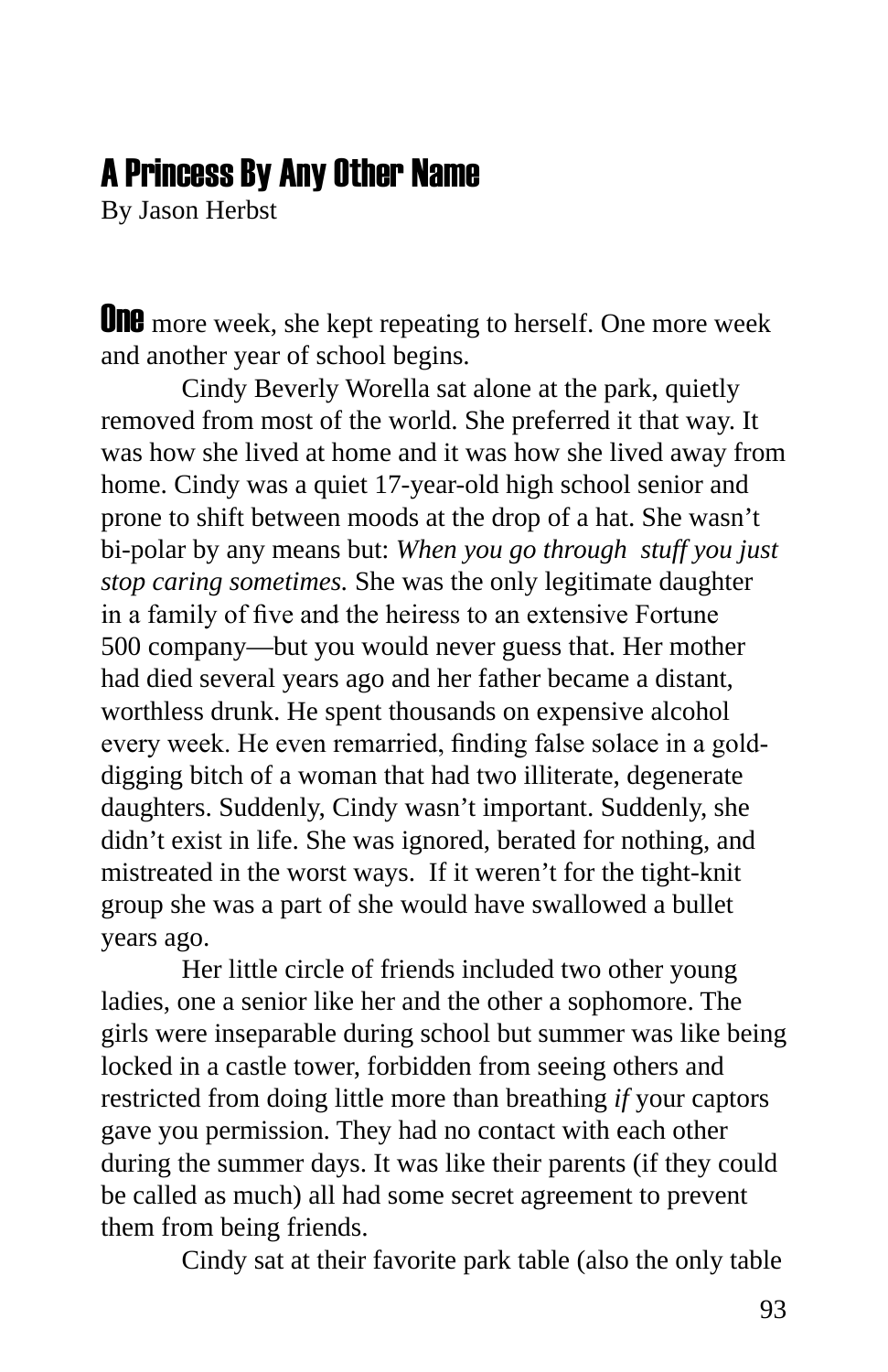at the little park). It was their table. It even had a crude carving of a heart with arrows and a dagger piercing it, their names etched within. The park was situated in a quiet patch of green grass near a tree-encrusted ditch that served as a waterway for the nearby lake. The community preferred to call it a "stream" or "river" but that was just a pathetic attempt at making beauty out of nothing. These girls knew exactly what it was. Close to their favorite spot was a street that disappeared into the small patch of forest that the "stream" flowed into. Beyond the trees was the boring town where the girls went to school. On the other side of the table, about 20 yards away, was a small playground surrounded by a high chain-link fence. There was a metal slide with flaking green paint, a swing set with rusting chains that creaked and screamed, a deserted sandbox that saw little use, even a fire pit if you wanted to cook S'mores with friends some night.

They always met at this table in this particular park. It was the best place to be outside of town as far as they were concerned. The sun was shining through a cloud-studded sky, a cool breeze whispering through the trees and caressing the grass. It was beautiful and serene and the exact reason why the girls always chose this spot to meet.

"Hey, tall, blonde and sexy!" a voice called out. Cindy looked toward the ditch and saw a young woman heading her way, smiling and waving. It was Snow and she was carrying a bottle in one hand.

 Snow was the eldest of the group at 18. She had a real name but no one ever used it. It was probably a safe bet she didn't even remember it. If you were to ask her why she was called "Snow" she would just roll her eyes and make a remark about her dad being a funny man. Since birth her hair was an unnatural jet black. She had it dyed several times but that deep, eerie black always seemed to fight back, consuming whatever color was attempted, like a black hole devouring light and matter. Her dad thought it would be funny to nickname her "Snow", a joke she never understood until later. At first she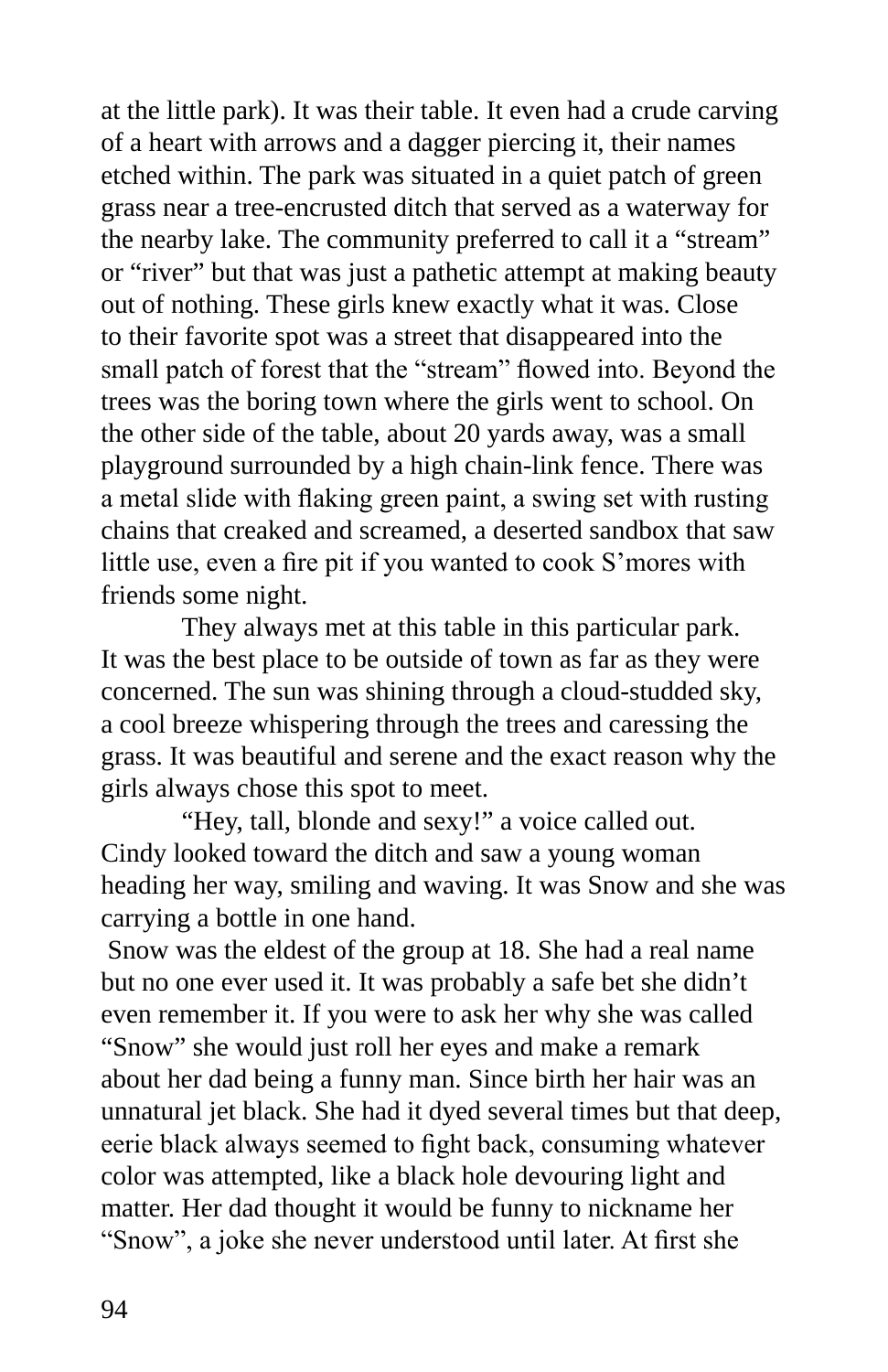thought it stupid but the name stuck and she eventually stopped complaining.

*She never comes from that direction*, Cindy thought as she waved back.

Snow took a long pull from the bottle and sat opposite Cindy. It was Jim Beam whiskey, most likely swiped from a cabinet at home. Today she wore her favorite leather jacket over a loose white Ramones t-shirt that was cut low enough to show just enough cleavage to make a rowdy high school freshman hard, and a pair of tight, dark blue Levi's to compliment her sex appeal. Her ebony hair was combed into the same short bob that she always sported, a red hairband settled just past her ears. She offered the bottle to Cindy but was met with a disinterested wave.

"Not today, Snow."

"Since when are you not interested in a drink?" Snow produced a pack of Pall Malls from her jacket pocket and lit one up then placed the pack on the table. It was at that moment, as she sucked in her first breath, she noticed the distant look in her friend's eyes.

"What's wrong, Ash?" she asked after taking a long drag on the cigarette.

Cindy sighed. "There's that name again. Do you really have to keep calling me that?"

Snow laughed and pretended to think really hard about her answer. "Yes."

Cindy rolled her eyes.

"I'm not the one who chugged a bottle of SoCo in ten minutes and passed out in the damn fireplace."

"It was one time! I hardly think that qualifies as justification for a nickname."Cindy stood up to fish something out of her pocket. It was an uncommon thing to see her in anything other than a dress but this day she opted for a very simple getup of dark capris and a cherry blossom-speckled tunic. Like Snow, she had one style for her shoulder length, blonde hair: loosely pulled into a fluffy tail and tied with a blue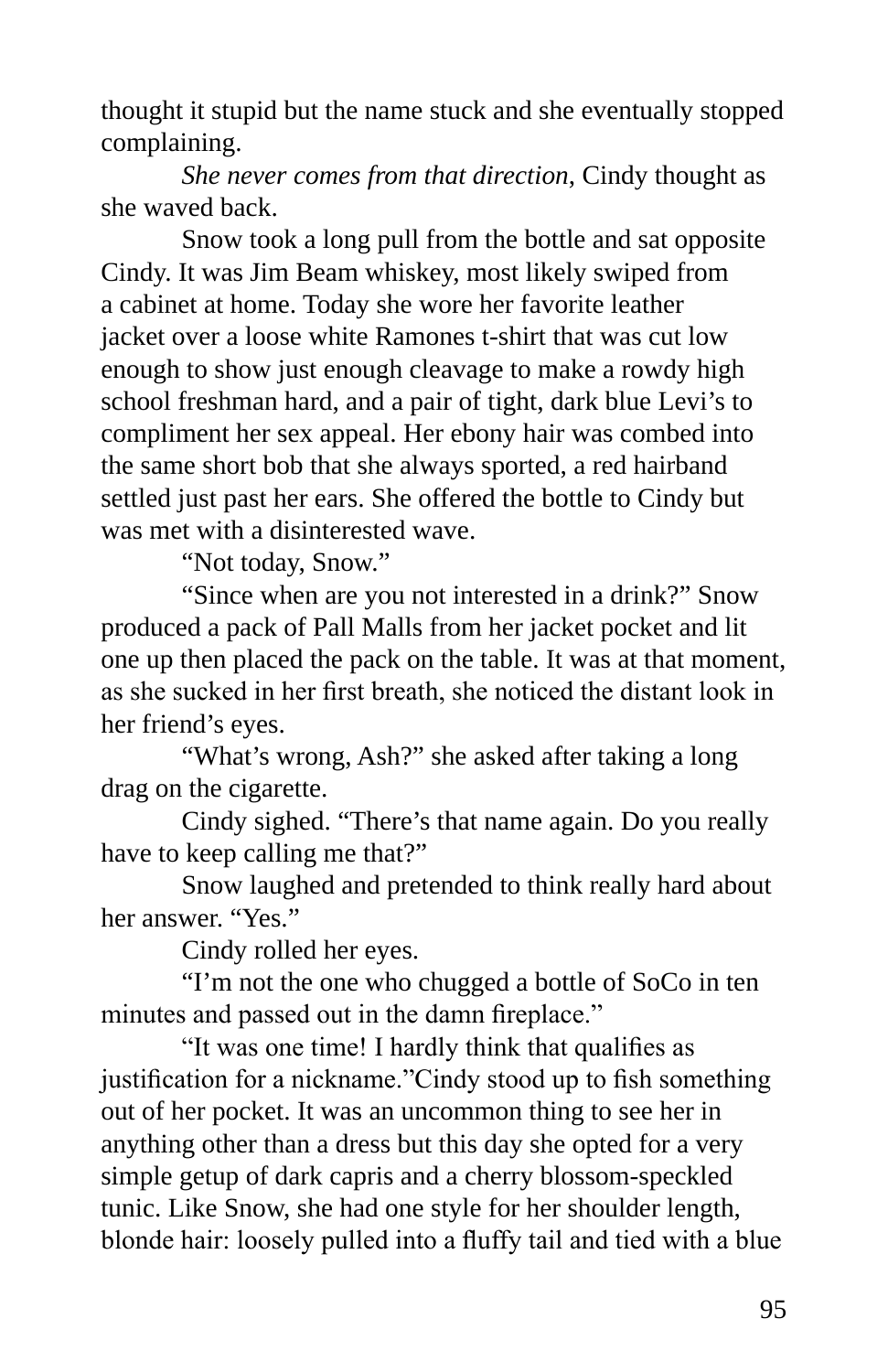bow. She tossed a five-dollar bill on the table.

"I owe this from last year."

"I told you your real name is dead to me," Snow said with a smile and pocketed the money.

Cindy shrugged her shoulders and sat down. "Whatever"

They sat in silence for a few moments, Cindy eyeing the whiskey and Snow watching her friend. It was not odd for Cindy to be withdrawn—she wouldn't be the same otherwise but today seemed especially different, and Snow could tell. She knew how to have a good laugh, was always genuinely concerned, and almost always off in another place. However, today, here at the park, Cindy was in a completely different place than was usual.

Snow was about to say something when Cindy suddenly reached for the bottle and unscrewed the cap. When Cindy extended her arm to snatch up the whiskey Snow felt her heart break. She saw several marks on the exposed flesh, just below the bend of the elbow. They were red, almost symmetrical cuts, and they were made recently. As Cindy took her first drink their eyes locked and she knew her secret was out. *She saw them. Oh, you stupid girl, why didn't you cover them up before coming here?*

Snow took a long breath, trying to find the words to say, but something else grabbed her attention and she looked over her shoulder. Two children had entered the park from the opposite side. Snow silently watched them laughing and tossing a red Frisbee back and forth in the soft grass, their golden retriever barking happily and trying to snatch the plastic disc out of the air. Watching the kids and thinking about Cindy, she allowed herself to reflect on her own "family". Her father abandoned her when she was twelve, leaving her to be raised by a witch of a stepmother (who was secretly and psychotically jealous of Snow's good looks); she had no siblings, no pets, and no contact with the outside world beyond her two friends. Like Cindy, she was horribly neglected and mistreated. It was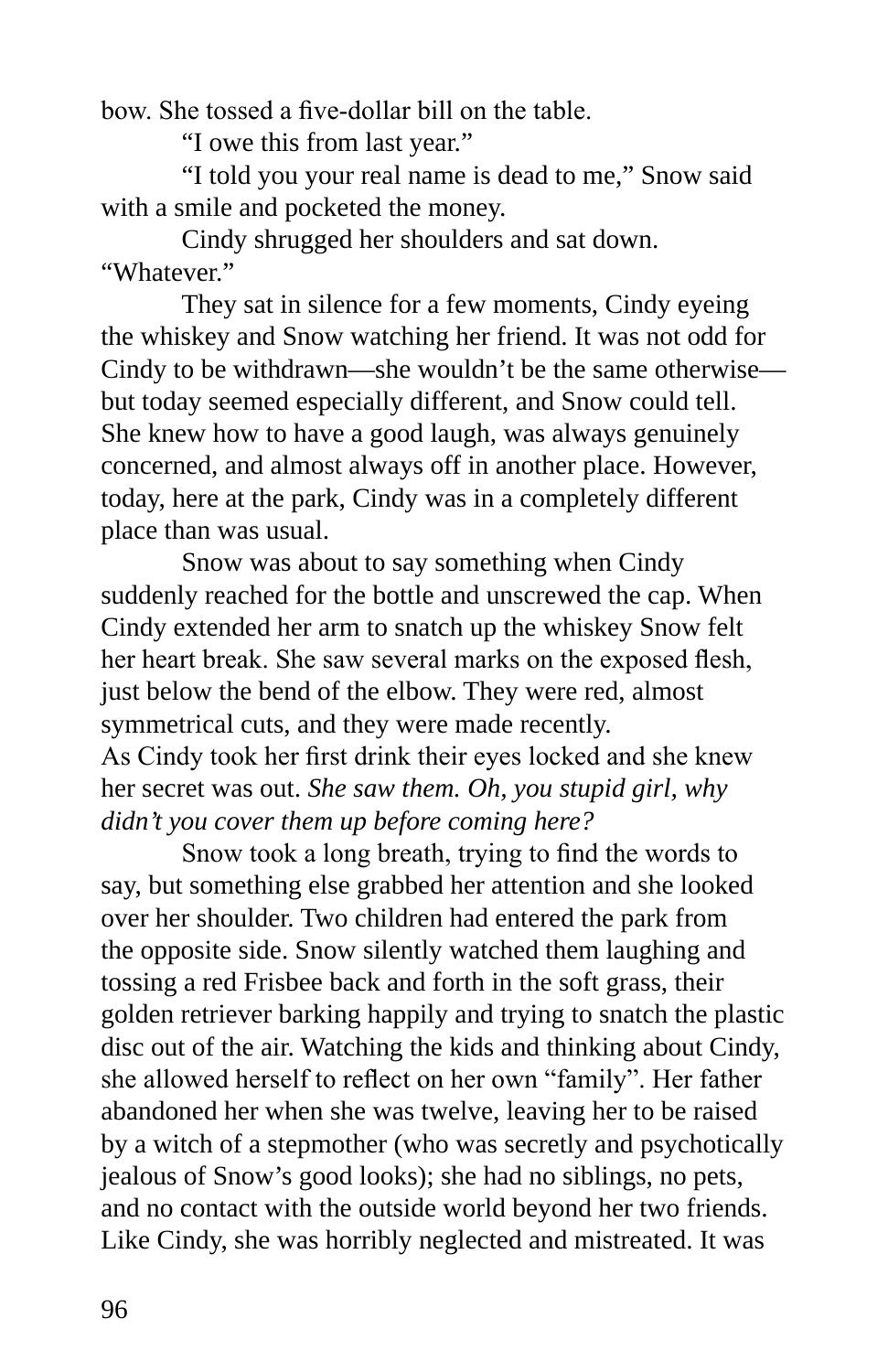no small wonder Cindy was using a knife on her arm. Snow wondered just how many more marks there were, hidden beneath the fabric of Cindy's clothes.

Momentarily forgetting her display of vulnerability Snow solemnly looked back at Cindy, who was avoiding eye contact while flicking on the Bic lighter for the Pall Mall she snatched when Snow was distracted. It was only when Snow felt her eyes beginning to water that she realized how far she had let her emotions go. She pretended to cough and wiped her eyes.

"What's up?" Cindy asked, tapping ash onto the ground and hoping to steer the attention away from her arm.

"Nothing." Snow forced another cough. "I think some of your ash got in my throat."

*She's lying to me.* Now it was Cindy's turn to be the analyst. She stared hard while Snow took a drink. The girl put on a tough show, like nothing in the world bothered her, but she couldn't fool her friends. They were too close for secrets. *Which is why I didn't cover up my cuts.* Cindy tried to casually look over Snow's shoulder, hoping to catch a glimpse of whatever made her try to lie. She saw two kids, a dog—

"Where the hell is that kid?!" Snow suddenly snapped, causing Cindy to flinch. "Doesn't she know what day it is?"

"It isn't like her to be late. Even I was able to sneak out today," Cindy added, ignoring the kids and resolving to investigate the matter later. She flicked more ash onto the ground. *Guess we've all had a bad summer.*

"If she misses today I'm gonna beat her ass."

The threat was enough to lighten the mood a little. Cindy chuckled and grabbed the Jim Beam. "You think you can beat her up? I'd pay to see that."

Snow made a sharp *psh!* sound as she eyed a checkered blue and yellow sedan that materialized from within the trees and rumbled along the street in their direction. "Well, speak of the devil."

Cindy looked over her shoulder in time to see a taxi pull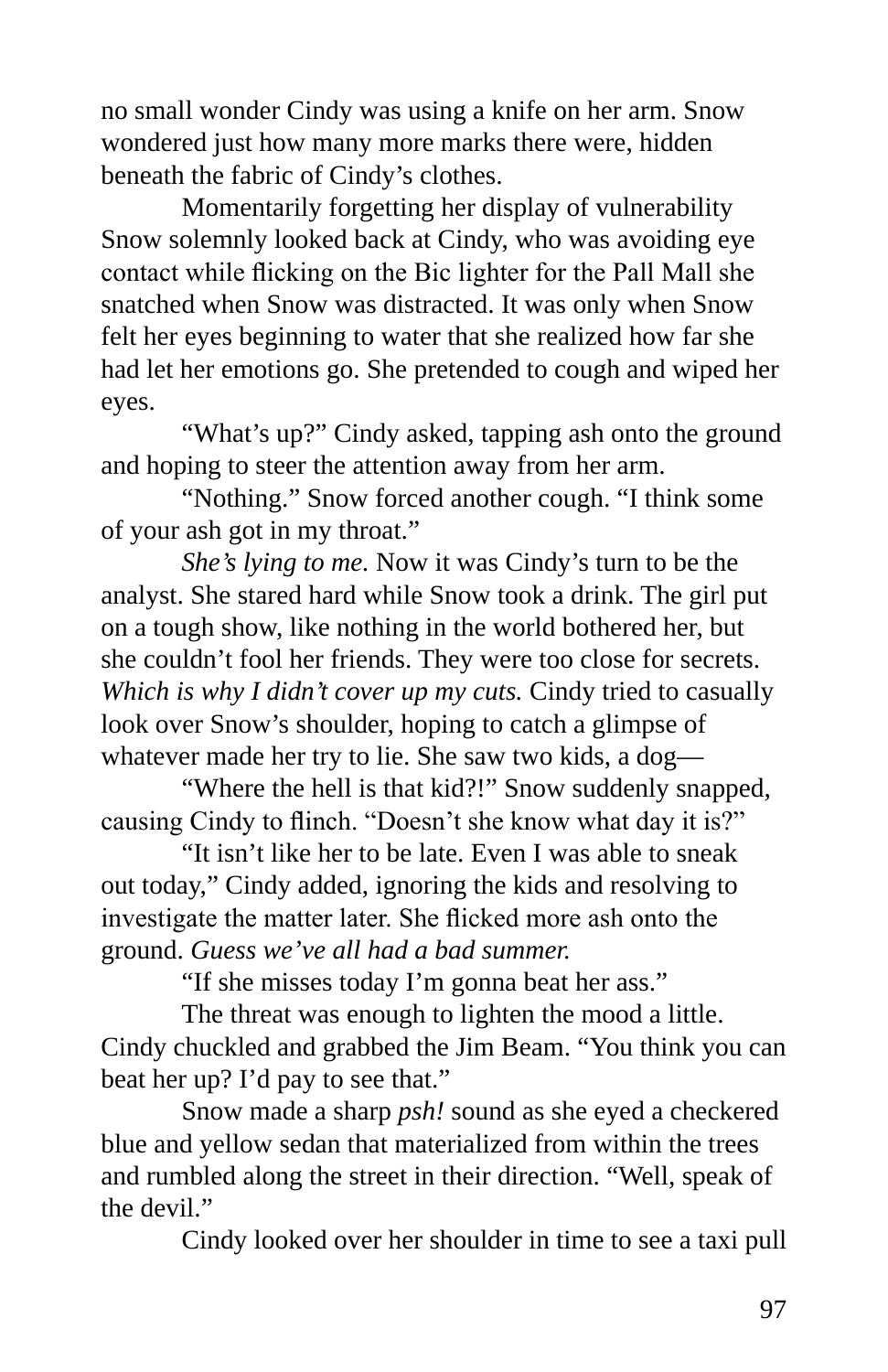up to the grass. The back door opened and a short, 15-year-old girl with shiny blond hair hopped out. She was wearing a green miniskirt and top combo with a short denim jacket, sleeves rolled up, her hair in a tight top bun and a black studded band on her left wrist. The left side of her mouth was pierced with a pearlescent hoop and she had a single silver stud in her right eyebrow, two small diamond earrings in each ear. She passed the taxi driver his fare and walked away without saying a word. Cindy scooted aside on the bench and said, "It's about time you got here, Tink."

Tink flashed Cindy a pointed look. "Don't even get me fucking started, Ash," she warned as she sat on the bench.

"Oh my God, you're calling me that, too? What is it with you two and that ridiculous name?"

"Bitch, I'm not the one who sleeps in fireplaces! You're 'Ash' for the rest of your life. Get used to it." Tink forced a smile.

Ash groaned. *I hate my life.*

Melinda "Tink" Belle may have been the youngest of the trio but she had a temper and attitude to match—and beat—either of them. She had been suspended from school multiple times for getting into fights (she won all of them, of course) and made it a point to prove that she was not a girl to be fucked with. Her parents disappeared when she was barely out of a diaper—she has no idea who they are—and has been bounced from one foster family to another for as long as she can remember.

"What kept you?" Snow wanted to know.

Tink reached for the Jim Beam and took several drinks. At fifteen she was surprisingly capable of holding her liquor. She managed to drink several people under the table, on multiple occasions. Although she didn't want to discuss why she was late she relented. It was tough to not tell the girls anything. She sighed.

"Peter broke up with me."

Snow was in the middle of lighting another cigarette.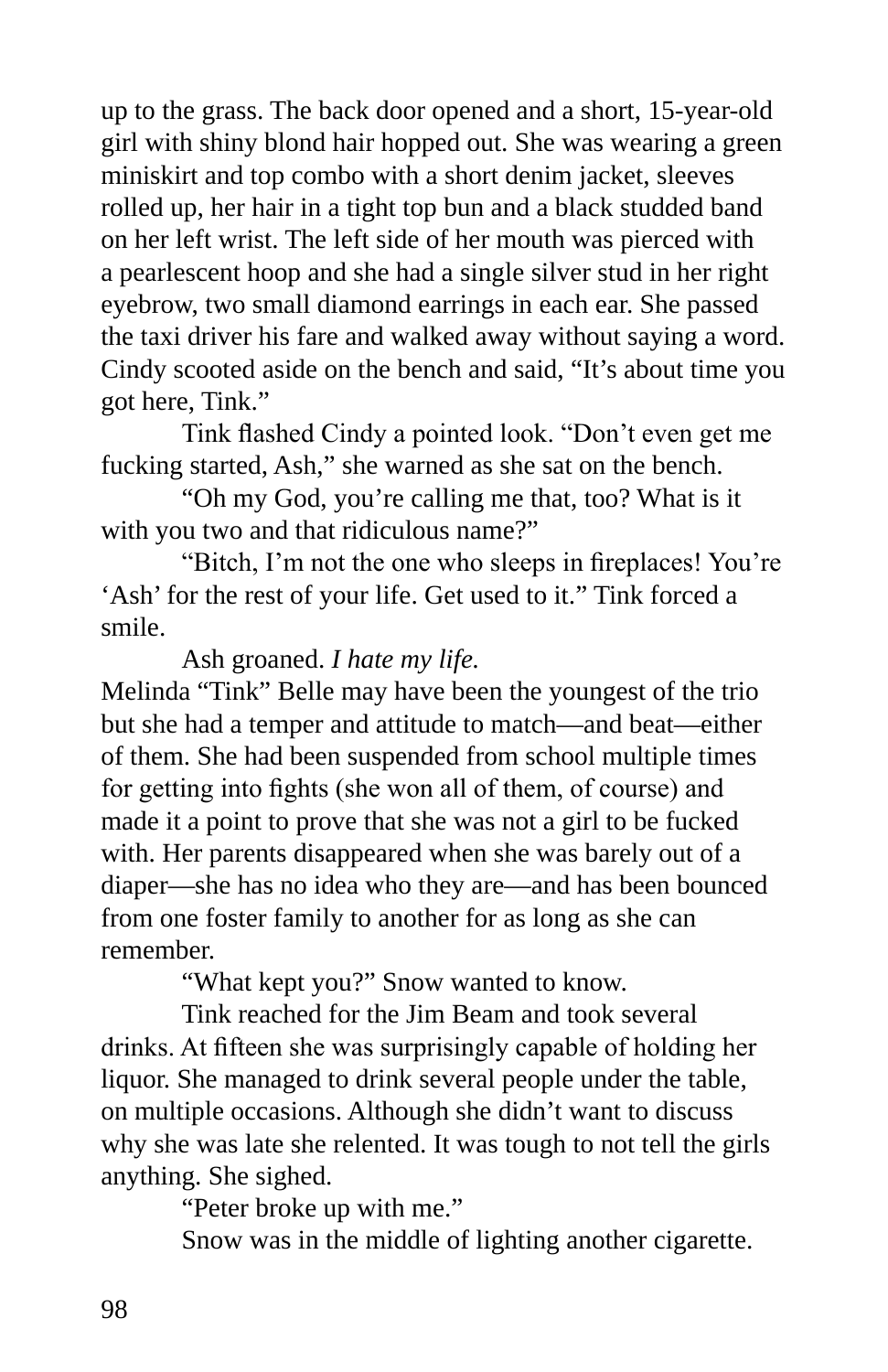"Really? Why?"

"Yeah, you two were so cute together," Ash added.

"He's been cheating on me with some bitch named Wendy." Tink took another pull on the bottle. "She sings and dances or some shit like that."

Ash's mouthed dropped. *Oh, God,I think Wendy's in choir with me!*"Is her last name Darling?"

Tink was reaching for Snow's cigarette but stopped short."Yeah. You know her?"

"I think she may be in choir."

Snow passed on her cigarette and said, "You better tell her to find a new life in a different country."

"Tell her if I ever see her I'm gonna cut her hand off and feed it to a crocodile while she watches."

Tink said the threat so casually it made Snow smile. It always amazed her how calm Tink could be when she spoke seriously about murdering someone. In the short time the girls had known each other, Tink had proven to be nothing more than a firecracker on most occasions but there were times when her emotions didn't erupt like a volcano and one had to wonder just how serious she was being.

"How are you holding up?" Ash asked.

Tink waved a dismissive hand. "I'm fine." She blew a fountain of smoke into the air. "He was kind of a loser anyway. Always whining about growing up. Just a fucking baby."

*She's trying hard to put on a good face,* Ash silently observed. *She really loved him. I bet she cries herself to sleep tonight.*

"I'll tell you what I will miss." Tink had a mischievous smile. "I used to sneak out and go to his house, where we'd play 'Pirates and Indians.' He'd put on an eye patch and I would wear a feather headband. He would tie me down on his bed, like I was a little Indian slave-girl he captured from a merchant ship, and start licking—"

> "Okay, Tink, that's enough!"Ash squealed in protest. "What, it was fucking hot. I'm getting wet just thinking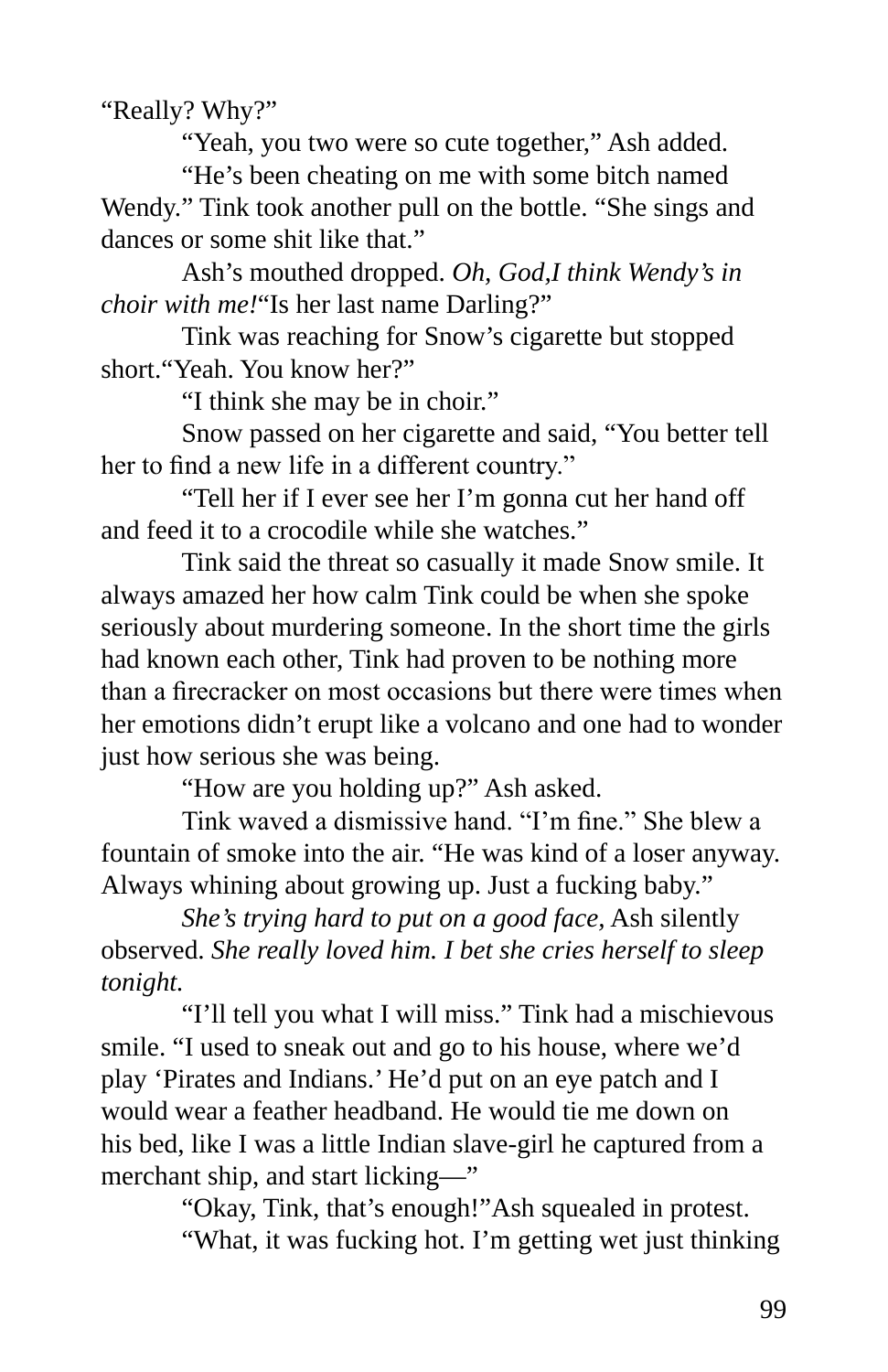about it."

Ash made a disgusted sound and screwed her eyes shut. *I'm not listening, I'm not listening, I'm not listening!*

Snow leaned forward with a teasing, lustful look in her eyes. "Maybe we should play some time, Tink," she said, licking her lips.

"I will make you my *bitch*," Tink replied with a grin.

Ash stood up and covered her ears with her hands. "Stop it! You two are disgusting!"

As Ash stepped away from the table Snow reached out and gently caressed Tink's hand. "Don't worry about her, she's just jealous."

"Yeah, Ash is just upset because she can't get a boyfriend."

Snow's immediate look of shock was all Tink needed to realize she just made a big mistake. As a feeling of horror washed over her she slowly looked in Ash's direction. Ash was just staring at her. It looked as if she was about to cry.

"Oh, fuck. Ash I'm . . . I'm sorry, I didn't mean—"

"No, you're right. I can't get a boyfriend."

"Tink didn't mean it like that, Ash. We were just kidding."

Ash was slowly shaking her head as she sat back down. Her eyes had already moistened. "I mean it, though. As long as I live with my stepmother I can never date anyone."

"Why not? What about David, I thought you two were starting to hit it off?"

*I really didn't want to talk about this.* Ash took a deep breath. "He invited me to a party last month. I think it was his birthday. Well, my stepsisters decided they wanted to go to the party and didn't want me around." She paused to wipe a tear away before it could race down her cheek. "To make sure I wouldn't interfere with her daughters, my stepmother locked me in my room for two days. My dad was drunk and oblivious, as usual, so he had no idea I was trapped upstairs."

"Oh, shit," Tink breathed.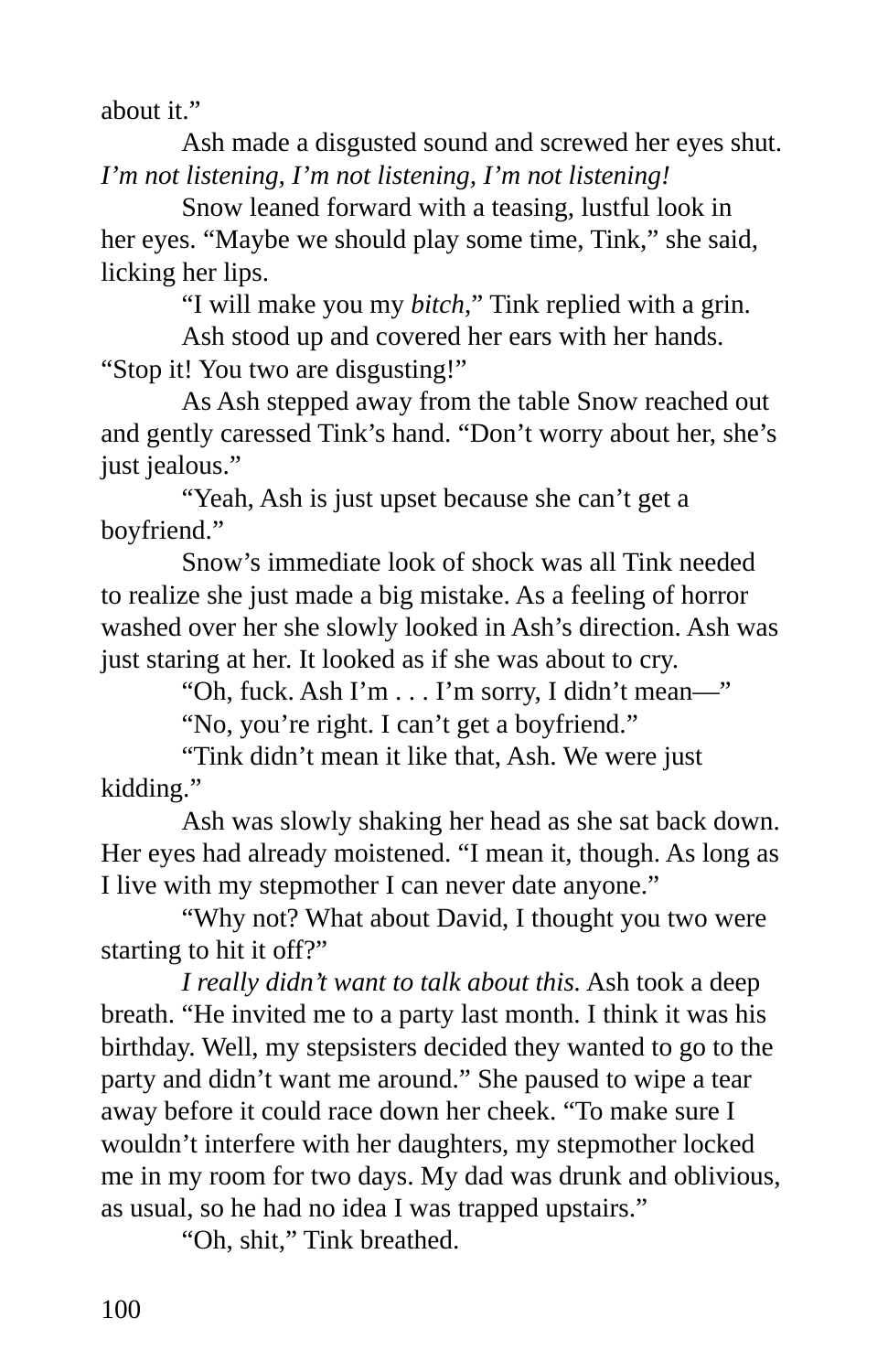Snow reached out to grasp Ash's hand. "I'm so sorry." She noticed Ash was absently feeling the cuts, and that was when her own tears began to form.

The sun had begun its slow free-fall through the sky. The clouds were still there but this time they were inked in fluffy reds and oranges and browns. The contrails of jets crisscrossed, leaving feathery trails in a grid like a tic tac toe game at 40,000 feet. The girls were laughing and talking about their expectations for the first week of school. There were two cigarettes left and Ash was about to finish off the last of the Jim Beam.

"Y'know, you still haven't told us about your summer, Snow," Tink said as she lit a Pall Mall.

Snow suddenly became serious. She seemed to get lost in thought, her eyes glossing over. She just stared silently, as if reliving some horrid memory that she had forgotten until now. Tink and Ash—who had stopped mid-drink, the bottle still pressed against her lips—lookedat each other.

"Snow?"

Snow blinked and cleared her throat. She shook her head and said, "Sorry, I was just thinking. My summer was..." She hesitated. She didn't want to say it, knowing especially how Tink would react, but the girls needed to know. They both told their secrets, so it was only fair. Snow inhaled deeply, held it for a second, and then released it slowly.

"My stepmother tried to kill me last week."

Tink dropped the cigarette and Ash spit out a mouthful of whiskey. "What?!" they cried simultaneously. Snow was nodding as she spoke and stared at their carving on the tabletop. "Yeah, the bitch tried to poison mewith an apple. Can you believe that? A goddamned apple!"

Tink was instantly furious. Her face began to color a dangerous shade of red. The last time she turned that color the other guy ended up in a hospital for a week. "I hope you bashed that fucking whore's face!" she seethed.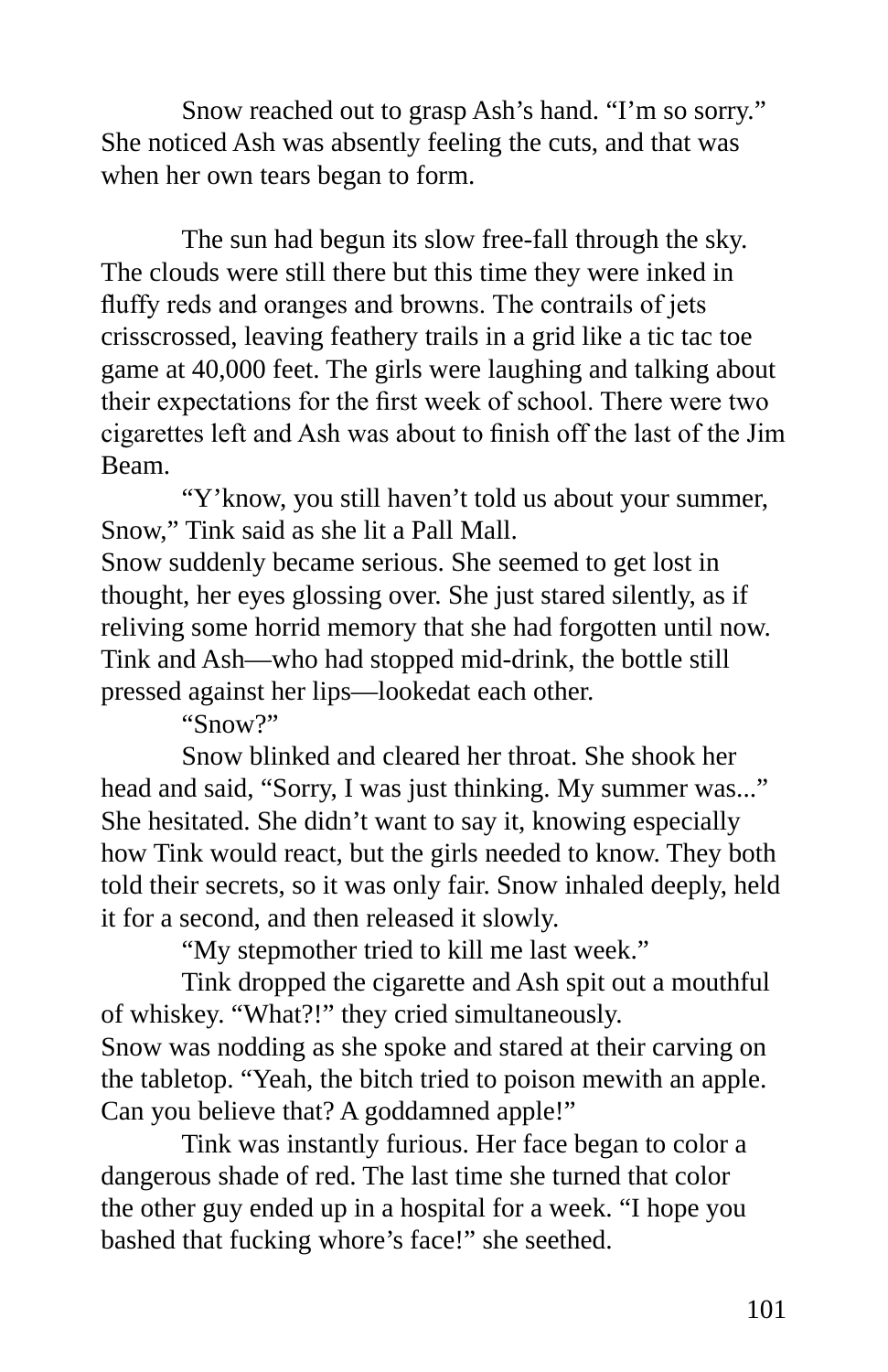"What did you do??" Ash desperately wanted to know. At this moment her summer problem was just a trivial thing. Being locked in her bedroom while everyone else went to a party was nothing compared to this. Her own stepmother hadn't tried to kill her. Yet.

"I left. I packed up some of my things and I got the hell out of there."

"Where did you go?" Ash pressed on. "Where have you been living? What have you been doing?"

Snow was instantly regretting the decision to tell them, despite it being necessary. Now she had to try and defuse the situation.

"It's ok, just calm down," Snow insisted. "No, Tink, I did not kill her you know me better than that," she said as calmly as possible.

Tink pounded a fist onto the table. "Well you shoulda! You shoulda buried your fist in her face! Tell me where she is, I'll fucking cut her heart out 'n eat it!"

Snow looked at Ash, her eyes issuing a silent plea for help before things got out of control. It took Ash a moment to register the look but she then got to her feet and tried to gently—and very carefully—ease Tink back onto the bench. "Ooookay, killer," she said smoothly, almost whispering, "let's just get you back to reality. C'mon, Tink, just sit down, take a deep breath, and have a dr—" She couldn't finish the sentence as she remembered spitting the last of the whiskey out.

Surprisingly, Tink sat down without physically resisting—much to Ash's relief. Snow calmly slid the last smoke her way. "No one's killing anyone. It's okay, Tink, it really is."

"Like hell it is! This's bullshit! Why am I the only one pissed about this?!"

*You're not the only one!* The words burned through Ash's mind but she didn't let it show. She was always the calm and composed one.

"Because—" Snow paused and thought for a moment.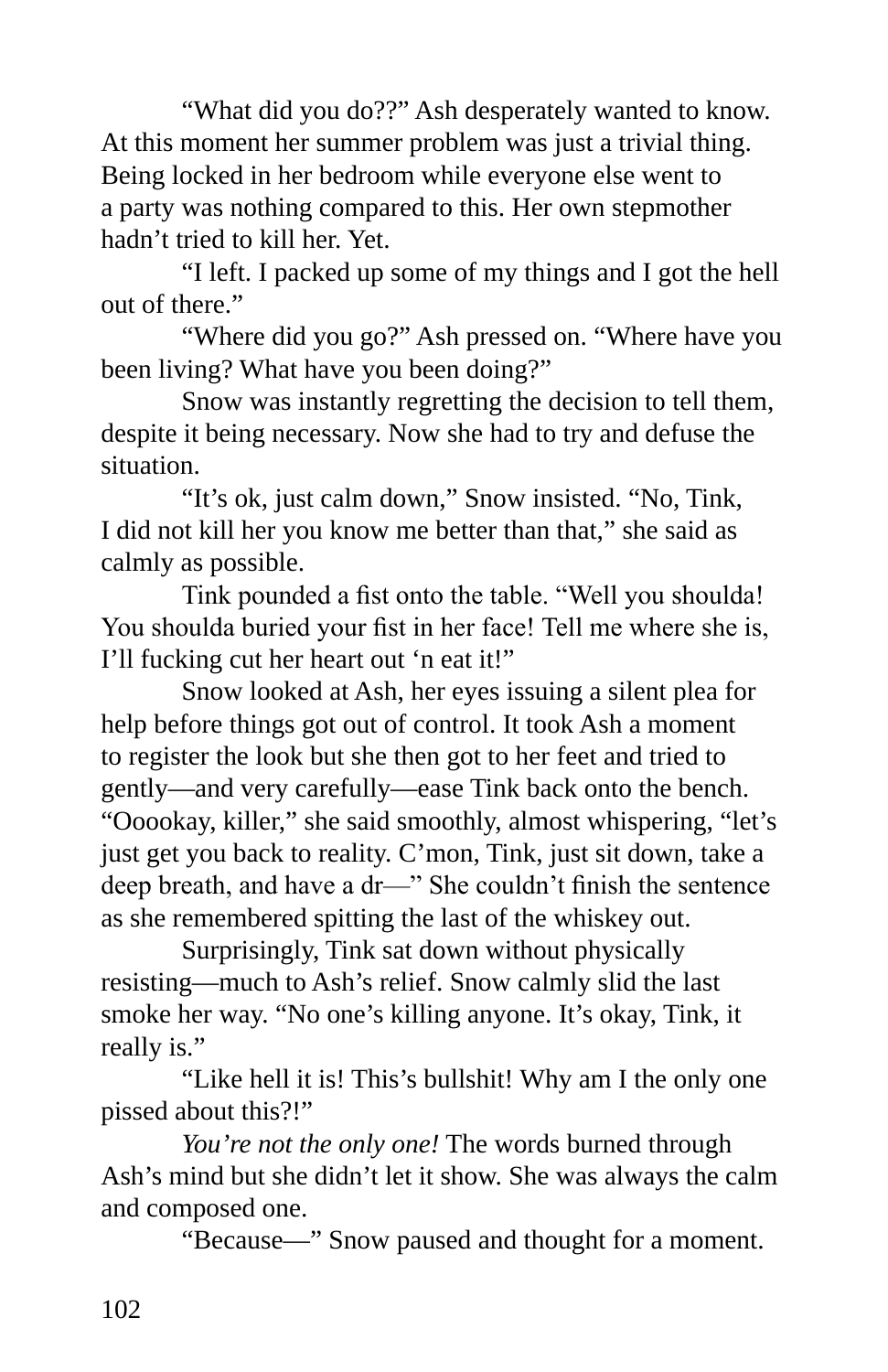A smile slowly found its way to her lips. "Because I'm okay. I'm free. Don't get me wrong, it sucks pretty bad, but I don't have to worry about her anymore."

Tink pushed the Pall Mall away so Ash picked it up and clicked on the lighter. She took a few puffs before asking, "So why did she try to poison you and where did you go?"

Snow shrugged her shoulders and looked off into the distance. "I don't know; the woman is a damn lunatic. Ever since Dad ran off she . . . she's had it out for me. I just don't know why."

"You still shoulda stabbed the bitch. I mean it, Snow, you just tell me where to go and I'll end her worthless fucking  $l$ ife $"$ 

Ash placed a hand on Tink's wrist and patted it forcefully a few times. "Tink, honey, you're not killing anyone, okay?"*Even if she deserves it!* She motioned toward Snow. "Snow's fine, see? She's alive and here with us and that's *all that matters*."

"I still wanna carve the face off that . . . *adult*"—she placed a lot of stress on the word—"or gouge her eyes out!"

Ash ignored Tink's gruesome desire as she asked again, "Where do you live now, Snow?"

Snow hesitated again as she thought about how to best inform her friends of the new living arrangements she found. Especially since Tink was currently the livid, raging nucleus of an exploding star. "Well . . . That's an interesting story. I found a place out in the country and  $\dots$  well,  $I \dots$ "

"Spit it out already!" Tink shouted. "Damn!"

"I live with seven other guys, okay!?" Snow blurted.

In an *extremely rare* instance the quiet and reserved, lady-like Ash broke character: "Oh, fuck."

The black velvet blanket of night had been pulled close. Twinkling gems studded the sky and a warm puff of wind stroked the park. The girls were about to part ways. The taxi Tink summoned for her and Ash was pulling up to the park.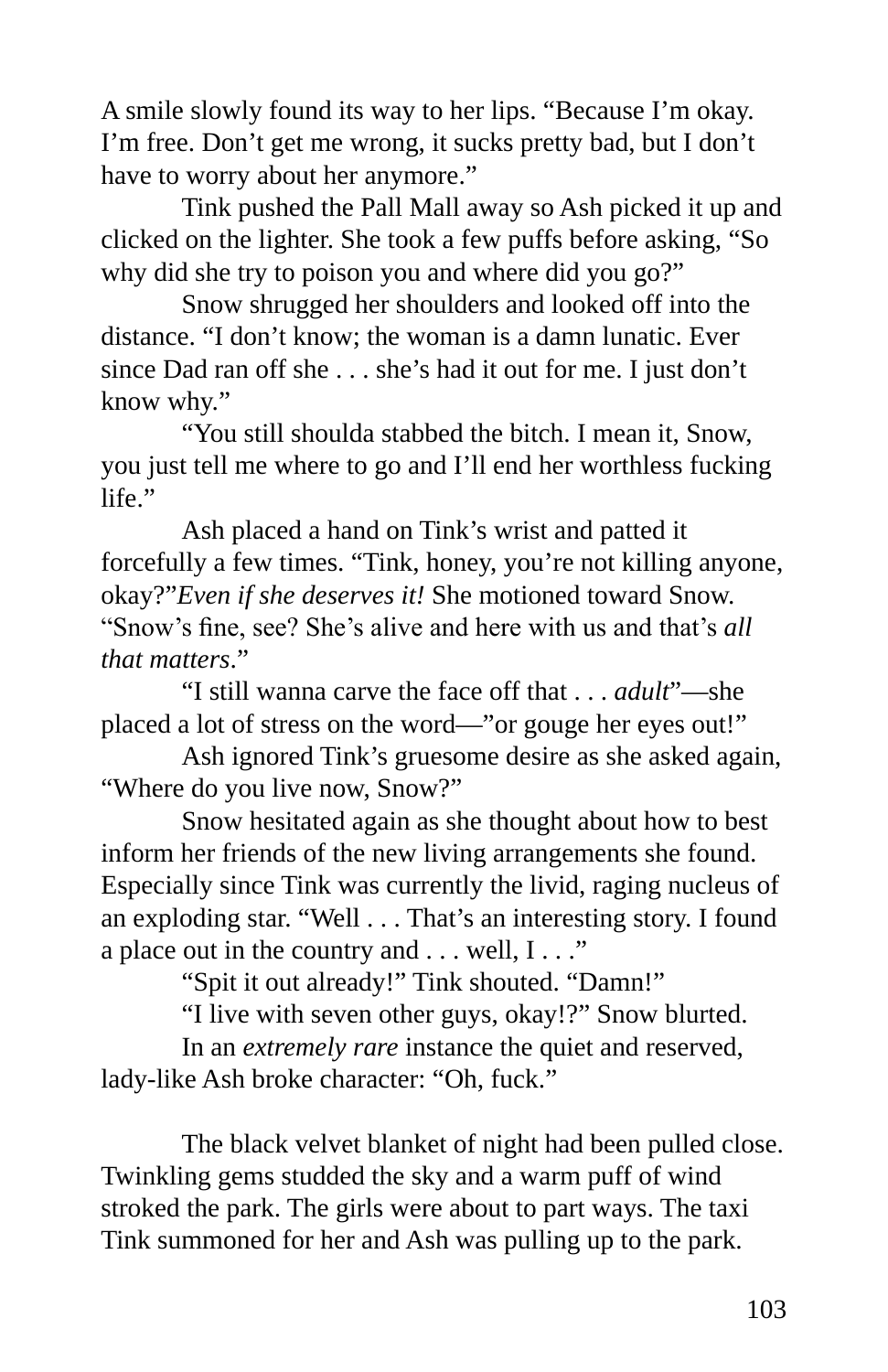Snow had already started off towards the ditch.

"I'll see you tomorrow, sexy bitch," Tink said with a wink and a smile.

"I'll get my headband ready for later," Snow teased back.

*I'm going to throw up.* "You two are really gross, you know that?"

In a flash Tink smacked Ash in the pants. "Don't worry, baby, I got something special in mind for you."

"You are the dirtiest fifteen –year-old I know."

Tink giggled as the taxi came to a stop at the edge of the road. She pulled the door open and hopped in, sliding across the backseat to provide room for Ash. Instead of entering the taxi right away Ash paused, one hand on the rusting yellow door, considering Snow as she walked away. For someone who was almost murdered a week ago the girl had a surprising amount of confidence in her step. Ash found a familiar knot of jealousy suddenly growing in her stomach. She never said as much to the girls but she envied Snow a great deal. Ash could never take the shit her world threw at her the way Snow was capable of doing. It was remarkable beyond words.

*How does she do it?*

"Hey, bitch, get in the car!"

Ash snapped out of her reverie and slipped into the taxi, apologizing to Tink.

"Some of us have a curfew, y'know. I'm only fifteen, I can't stay out late like you older girls."

Ash looked at Tink, almost taking her serious for a moment, then laughed softly and shook her head. She reached out to the pull the door closed, taking one last moment to glance back at Snow. A new smile formed on Ash's lips as Snow disappeared into the dark covering of the trees. Things were going to be okay. They were all going to be okay. Despite everything, they would always have each other and there was nothing the three of them could not handle in this fucked up world.Tink gave the taxi driver the first address and the car eased back onto the pavement.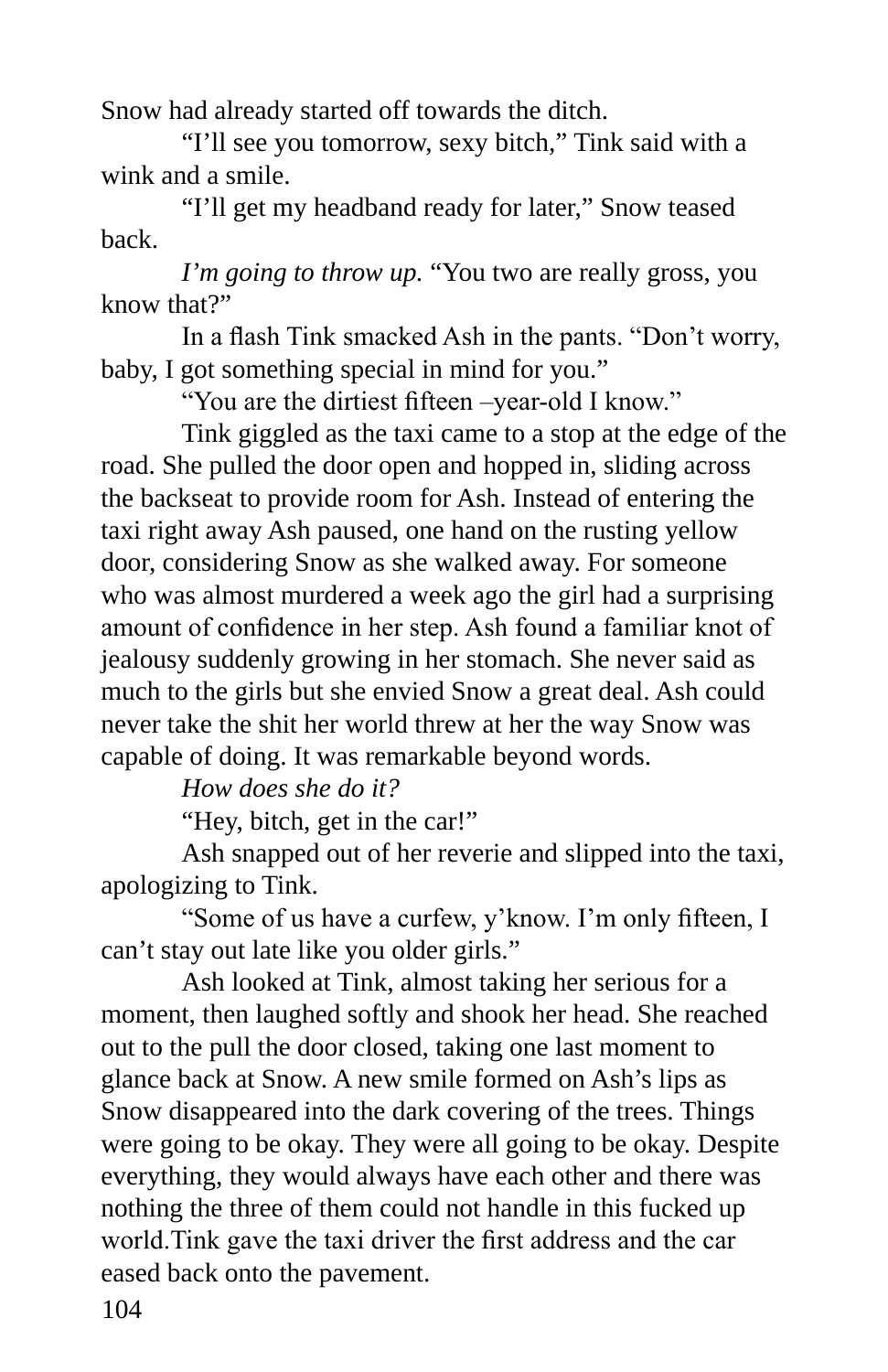## No One Noticed

By Sarah Lambach

There's a crack in that vase No one noticed When they filled it with fresh cut Flowers and placed that vase On the fine wood table. The flowers are dead, The table is ruined, And all they do is blame that vase No one noticed Was broken.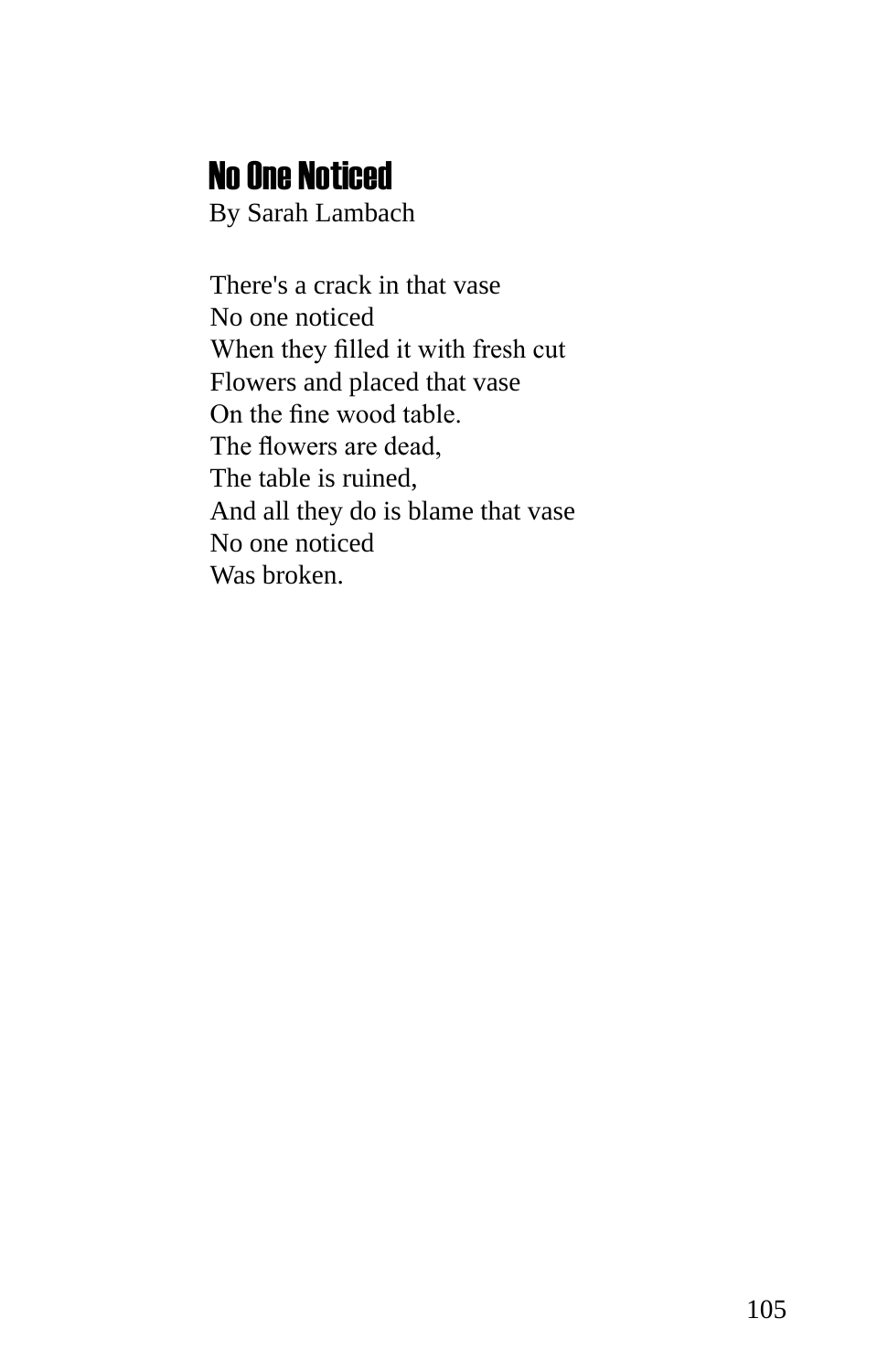# The Art of the Party

By Sarah Lambach

Blacken your eyes. Paint your lips. Tidy your hair in tight curls.

Cry those thick, black tears. Stamp your lipstick on strangers. Yank back your hair heavy with sweat.

The early birds shame you.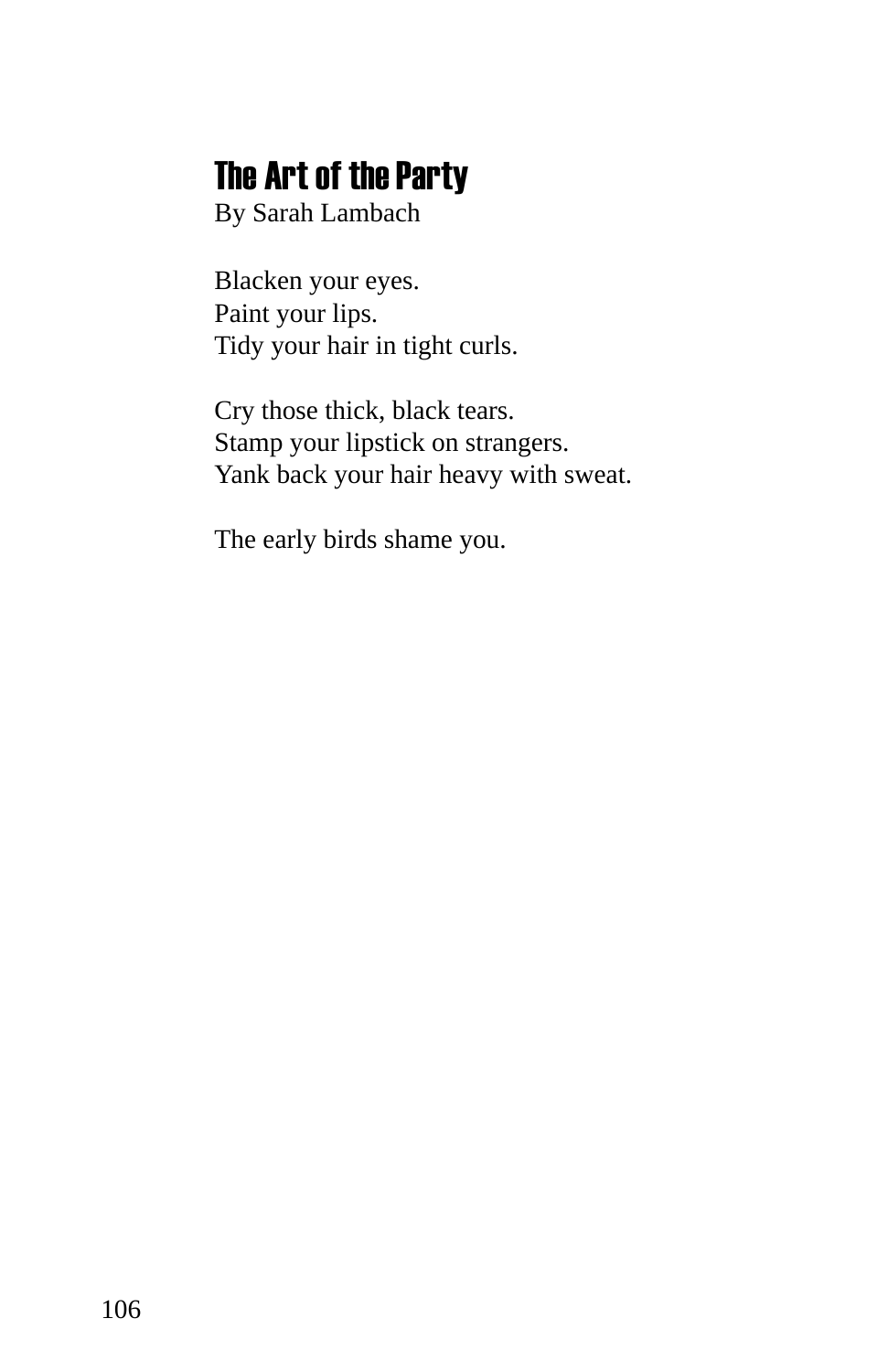#### Glass Hearts

By Sarah Lambach

You called last night.

The floorboards moaned beneath my feet.

I paced the kitchen that suddenly felt so uncomfortably foreign as my fingers fumbled to answer.

"Hello," I whispered as I tried to swallow the mothballs which multiplied within my mouth and throat as you echoed my greeting with your careless precision.

The sound of your voice turned my heart to glass which would shatter with any impact and cut me inside, making it impossible to breathe.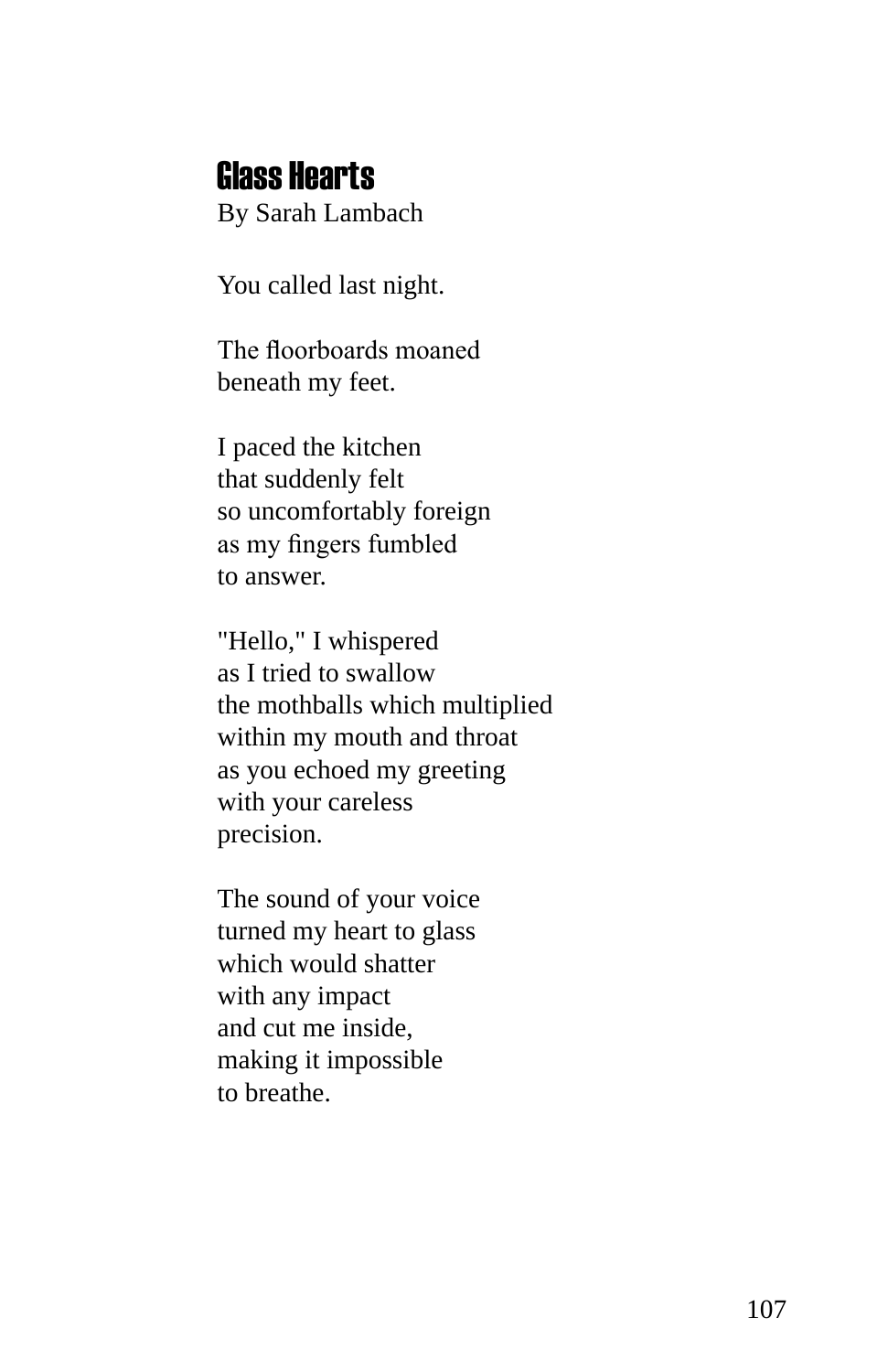#### **Monster**

by Shaun Robinson

It all started a couple months back. I was crafting a particular tale about a brave knight and his attempts to save a small village from a menacing dragon. I had spent weeks creating everything. The rolling hills filled with peppermint pansies. I shaped the golden Treasure Mountains and built the seaside ports manned by stout men with plump, little noses. From the huzzlepuffs and wifflebits that roamed the countryside to the bizzlebees and bufferfloats that fluttered through the meadows, I wielded my power of creation to cover the land.

The village of Willow's End was to be the setting of my tale. It was nestled in the shadow of a lonely mountain surrounded by flatland occupied by farms. The men of the village were squat, plump characters with the women being substantially taller and thinner. The men would tend the fields full of klumbobs, kitnups, and luluberries, while the women would take care of the various farm animals.

The small farming village was being terrorized by a dragon residing in the nearby mountain. The dragon wasn't purposely attacking the village. The real problem was that the dragon happened to be too fat and its wings too small to keep itself flying for long periods of time. As the dragon would leave its perch in the mountains in search of food, it would occasionally lose strength to keep flying and fall out of the sky. Most of the time, it would land in an open field and not cause much damage. Several times, however, it landed on a patch of crops, ruining them. The line was drawn when the dragon fell on one of the barns, killing a whole herd of kacklehogs.

The call went out for any available hero to come and slay the dragon, or convince it to move somewhere else, and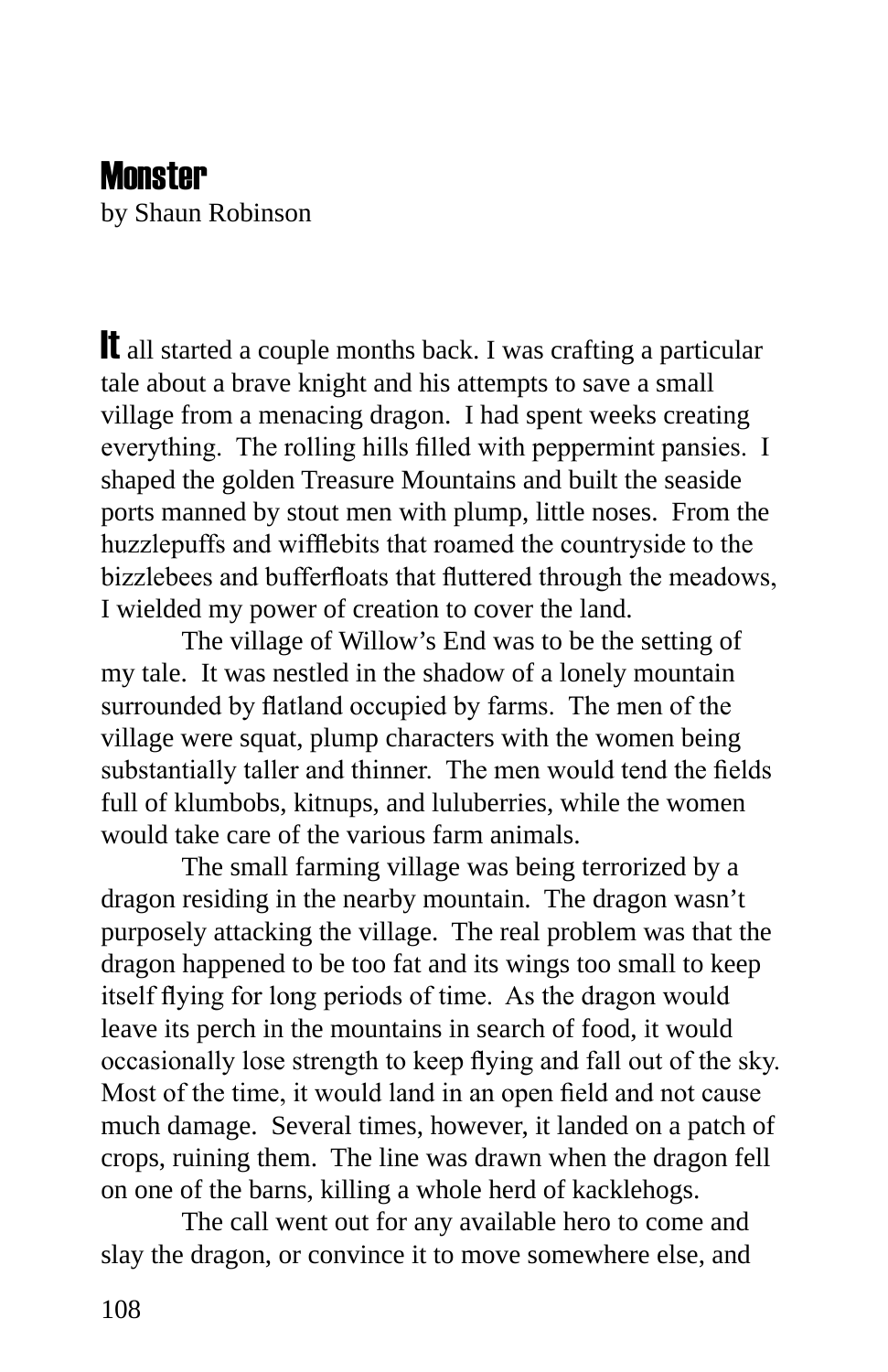save the town from any more destruction. A valiant knight answered the town's plea, arriving on the scene in gallant armor and riding a pizzlebuck steed.

"Worry not, fair citizens! For I, Sir Hezzelkep, shall rid the land of this most ferocious beast and save thee from anymore turmoil," the knight boasted as he unsheathed his sword and thrust it into the air. "Onward, steed! To battle!" he shouted and raced off towards the mountain.

I do not know what happened to Sir Hezzelkep. He never returned from his quest, but the dragon never bothered the village again. I was troubled with their disappearances. This wasn't how the story was supposed to go. I went to look for any sign of the knight or the dragon, but turned up with nothing. It was as if they had never existed. What I found in the dragon's nest stunned me. Inside was a hole of nothingness. A room that had once held an amazing amount of treasure and jewels (what dragon didn't have a love for treasure and jewels) was now a gaping hole in my imagination. Thinking I was tired from all the story creating I had done, I thought it best to take a rest for a while. Perhaps after a break, things would start to come back to normal.

When I returned to my tale a few days later, I found that the entire mountain was gone. In its place was that same hole of nothingness I had first seen in the dragon's nest. I studied the hole, trying to figure out what was happening. Hesitantly, I brushed my hand through it. It felt neither cold nor hot. I heard a low grumbling coming from within the hole. I pulled my hand away and took a few steps back, anticipating something jumping out from within. But nothing happened.

I stood at the base of the former mountain for hours, looking for any clue to tell me what had happened. I heard a tweedle singing overhead as it flew through the air and into the hole. A moment later, the singing was replaced by a sharp squawk, then silence. That's when I knew something was in there.

I looked down towards the ground. Oddly, it looked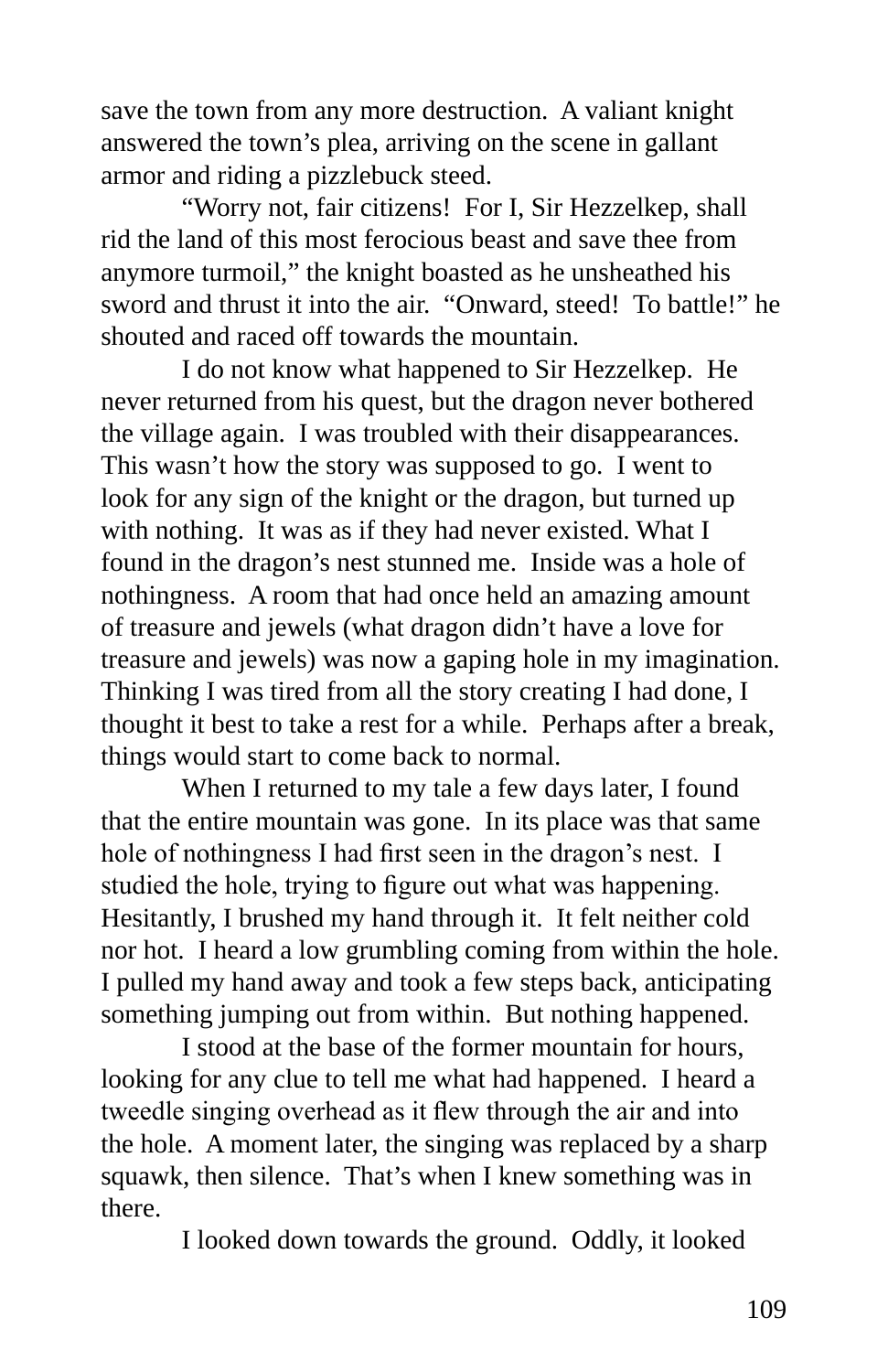as though the ground was being pulled into the nothingness. No, it wasn't being pulled. Actually, it looked as though it was being eaten. I moved back as the blackness crept closer to me. I strained to see what was inside this thing. I could barely make out the silhouette of a strange creature inside, moving about near the edges of the void.

I stood by helplessly, watching the monster gradually eat away at everything I had created. It devoured the land, the sea, the sky, and everything in-between. Nothing was safe from its hunger. Since then, I have been unable to think of anything new to create. Every thought I have is immediately consumed by the beast.

This monster needed to be defeated, but I was unsure how to do it. I could not create any weapons to fight it for they are eaten by it. I could not create anyone to stand up against it for they are also eaten. Everything I did just made the monster grow larger and larger.

In my despair, I confronted the monster and threw at it everything I could think of. Clouds, buses, elephants; the monster ate them right up. Fairies, tulips, crocodiles, apes, trees, apartment complexes; it sucked them right up, too. Furiously, I threw more. Asteroids, hippos, battleships, a tow truck, lamp shades, even a kitchen sink.

The monster began to shake and moan in pain, but continued to eat. That's when it hit me. The monster didn't choose to eat; it had no choice but to eat. To defeat this thing, I had to throw everything I have at it. Rubbing my hands together, I drew up whatever creative strength I had left and unleashed a series of creative attacks. Dancing milk crates, flying jellyfish with purple ribbons, a comedic duo of ham sandwiches, an axe wielding leprechaun with a foul mouth, applesauce disguised as the Queen of England.

The monster began to moan more loudly now. It was working, but I couldn't stop there. I continued my assault. Clouds made of marshmallows, a car made of used shoes, a purple porcupine leading a parade, a vacuum cleaner that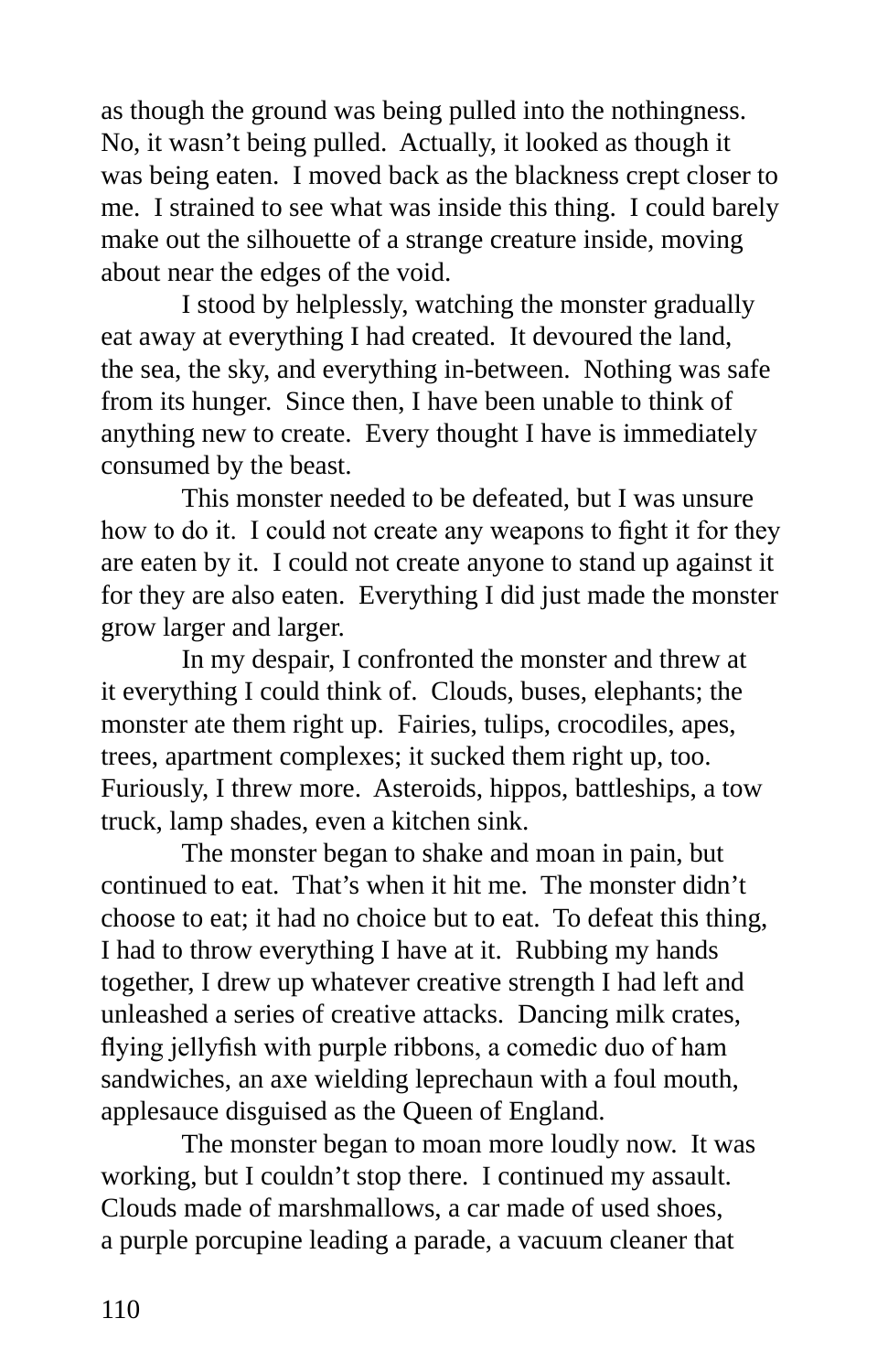recited Shakespeare, and to finish it off, a giant tornado of buttons.

The monster let out an ear piercing roar before suddenly exploding in a brilliance of colors and sounds. Everything that it had consumed began to rain down around me. Out came the knight and his steed. Down came the huzzlepuffs and wifflebits, followed by the other animals. The people came crashing down in the fields of peppermint pansies. And it rained buttons for days and days.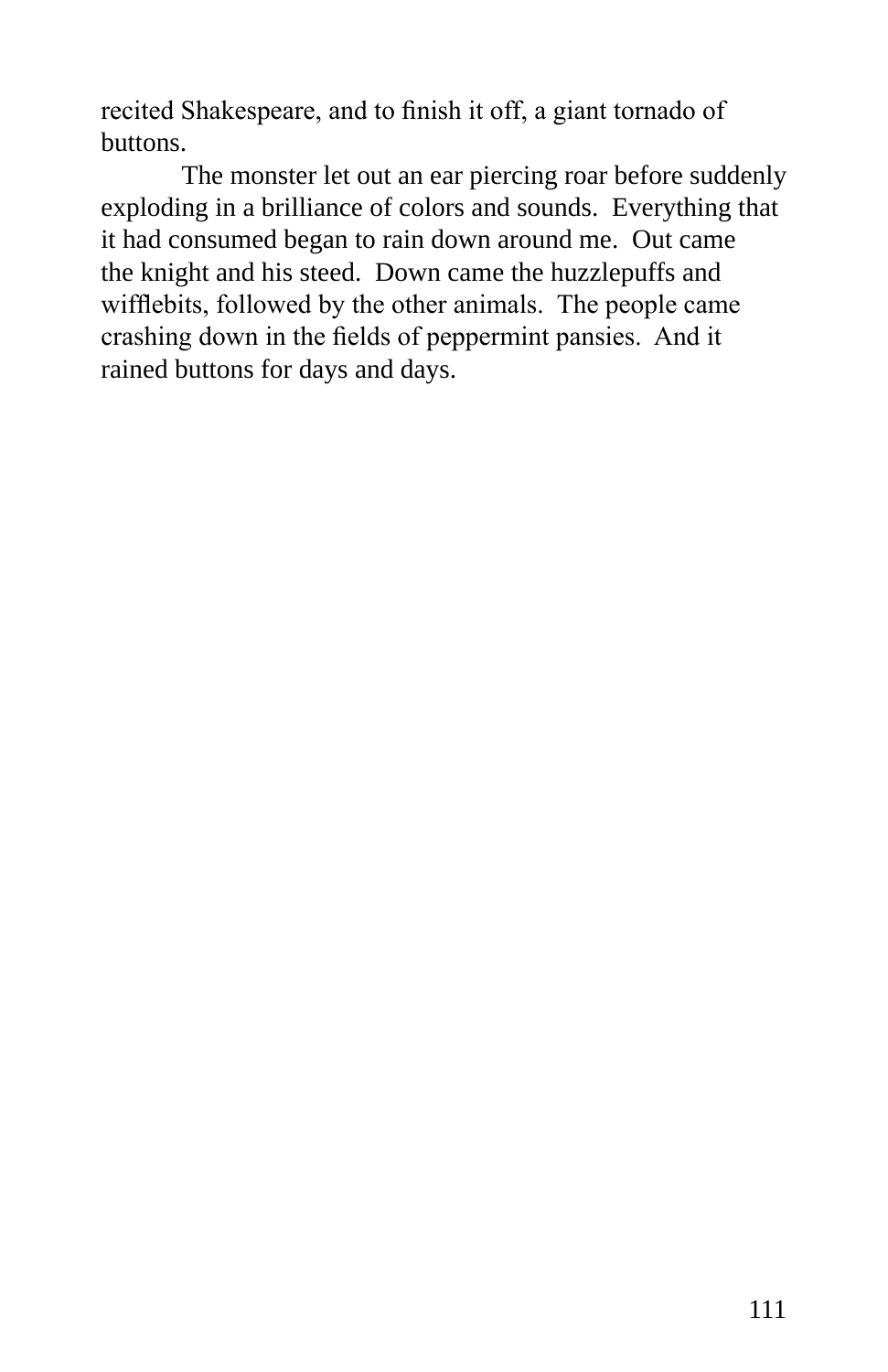### Noided

By Alden Braddock

**Nights** like these are the worst, the absolute fucking worst; nothing but infomercials on the television: steak knives, limited edition gold coins, OxiClean. It's mind numbing, but there isn't anything better to do. I haven't slept in two weeks. Sure, I nod off sometimes. I have these weird dreams where everything feels like a sitcom, some kind of twisted Kafkaesque audience babbling on the background with their ridiculous canned laughter while I eat my cereal, smoke a cigarette, fight with my piece of shit car, and head to work. But they all pass away as the day wears on.

I work as a medical records clerk in a small inner city hospital. It isn't much, but it gets the bills paid and keeps me at a safe distance from everyone else. The countertop between me and the rest of the world goes on for miles. The stacks of paper graze the sky like mountains. (Did you know that Mt. Everest is full of frozen bodies? The explorers who never made it back. There's no time to bury them and the cold keeps them perfectly preserved.) There are some interesting people that come in from time to time.

"I'm a recovering addict and want my records from the last time I OD'd. I think it would be good for my recovery to see it…I don't really remember much."

But that's beside the point. I can't sleep. I try and try and try. I've eaten as much as a month's worth of ambien in a single day. It wasn't a suicide attempt although I didn't really care if killed me just wanted to sleep…nothing. I got a pretty sweet buzz. Walls started breathing. Lights started flashing in my peripheral vision. My mind started playing tricks on me and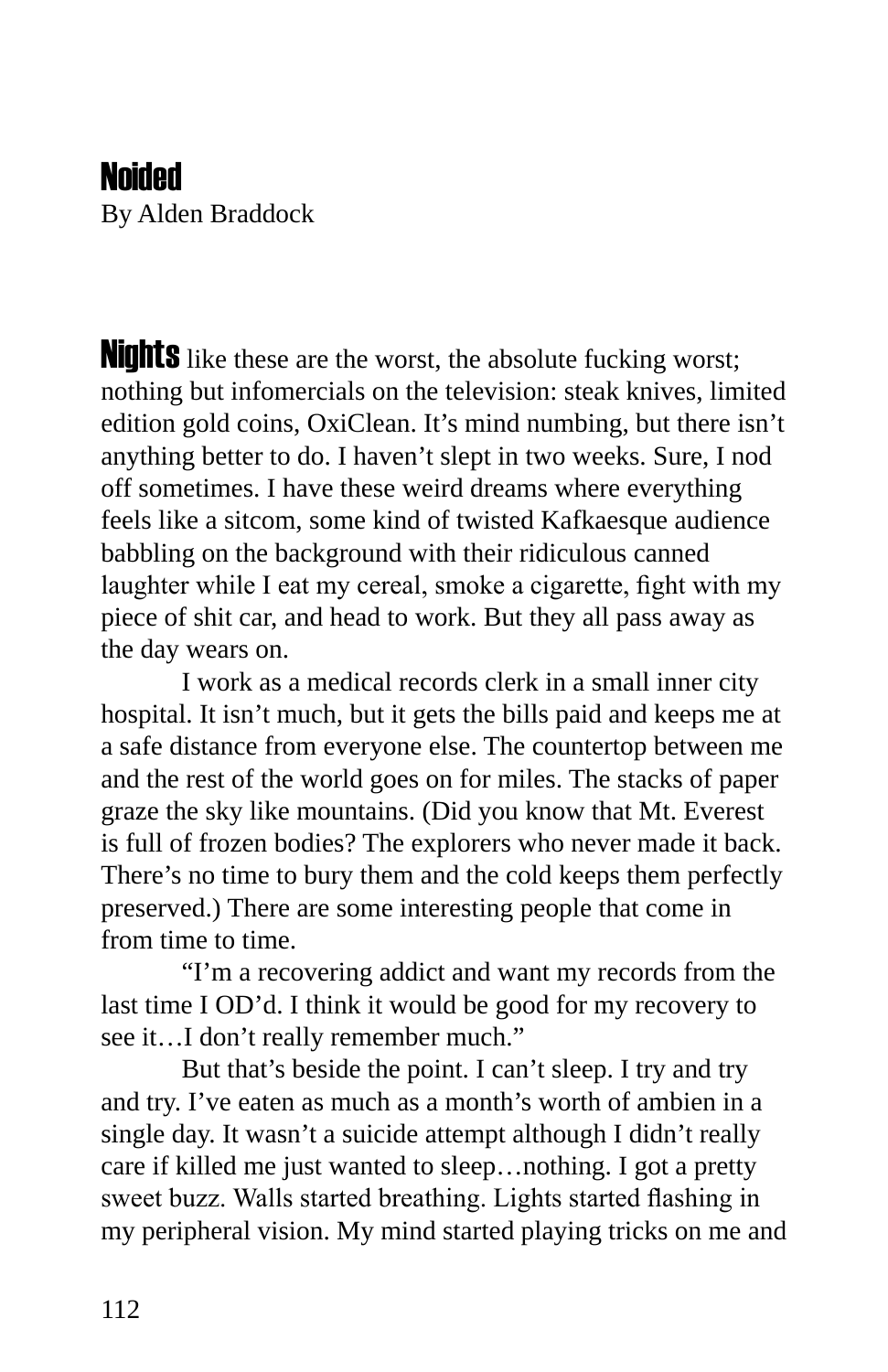the sitcom became a little funnier, but other than that…nothing.

I've tried transcendental meditation. It was about as effective as Ambien. I've nearly given up but I'm not quite there. The past few nights, I've been walking along the long dusty road just outside of my neighborhood. It's pretty at night right when the sun sets and gradually creeps below the horizon. There are a few barns scattered along the vast expanse of corn and beans and God knows what else (let's play find the meth lab). But that's to be expected in God's country, my small, dull town of 938.

Despite all of this pessimistic dribble, I've come to cherish those twilight hours but not nearly as much as some decent sleep. I think the pursuit of a good 8 hours has become my religion. I converted from a moderate Baptist who never really gave a shit to a sleep evangelist. If hell is real,I think I'm already there.

There was one night not too long ago (it's hard to tell nowadays). When I came across something interesting; a large black van was parked on my road, my favorite road where I would stumble along during all hours of the night. Where I would drink cheap beer and smoke pot if there was nothing else better to do (there rarely was). It was a curious occurrence I wasn't used to having guests. As soon as I walked up the van took off. Oh well.

A few more nights have passed since. I've seen a total of two more vans. They aren't anything special. They're different but exactly the same. They're all black with tinted windows, they're all of different makes and models and there have never been any more than two at a time. It's quite odd. I don't really care, but I am starting to wonder about the whole thing. Who could be responsible for this and why? Why here in this corncob of a town? The whole thing is starting to irk me. Maybe I'll take a walk somewhere else tonight.

I see one outside of my house…This is getting very strange. It's just sitting there. It may be a friend of my neighbor's, a chubby, greasy-haired neighbor who has loud,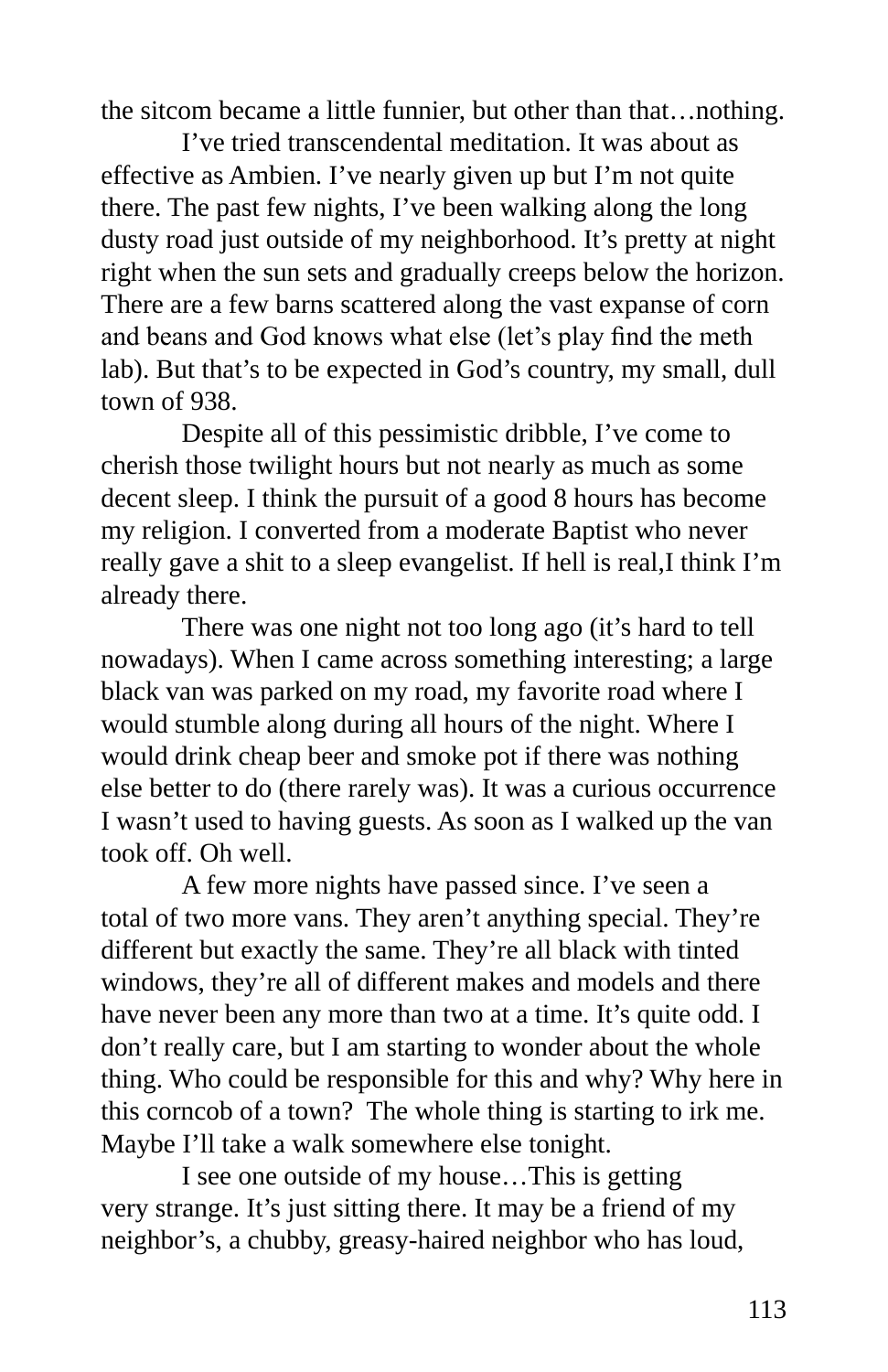sloppy sex with a string of uncharacteristically attractive women, while his 12 year old and her gangly group of rugrats smoke cigarettes behind my woodshed. I don't know. I can't tell. This is getting very strange.

"Mr. Anderson," I jumped as my cell phone rang.

My name isn't Mr. Anderson. I send out a bunch of fake names to those damn telemarketers. I've been Jose P. Smith, Todd Burroughs Sr., Jimmy (yes just Jimmy) and Mr. Robert H. Anderson. It's something to do; making up fake names, that is. I find a little bit of joy in it. I get the thrill of wearing another person's skin, of seeing the world through different eyes. It may not be the healthiest hobby, but it's something to do.

"Speaking," I replied.

"Mr. Anderson, this is Chloe Cole of Life Systems. Here to tell you about an important offer regarding your home security."

Chloe Cole…she sounded hot. I imagined all the sultry, vile things I would do to her as she spoke. I started getting hard.

"Mr. Anderson, according to a recent FBI study…"

The FBI? My dick went limp immediately after hearing those words. The fucking FBI? What do they have to do with this? Are they the ones that have been watching me? What would they possibly want with me?

"Wait. Did you say FBI?"

"Uh…yes that's right, according to a recent FBI study." I hung up and shut my phone off.

It's been a few days since my FBI scare. I'm still seeing the vans everywhere I go. It's gotten worse. I see them at work sometimes. They pull up across the street by the bar and grill joint on South Jackson and start inching away as soon as I spot them on my smoke breaks. They're crawling all over my favorite road during all hours of the night and day. Something is very, very wrong with all of this. I don't know if I've gotten any more calls or not. I…misplaced my phone a few days ago.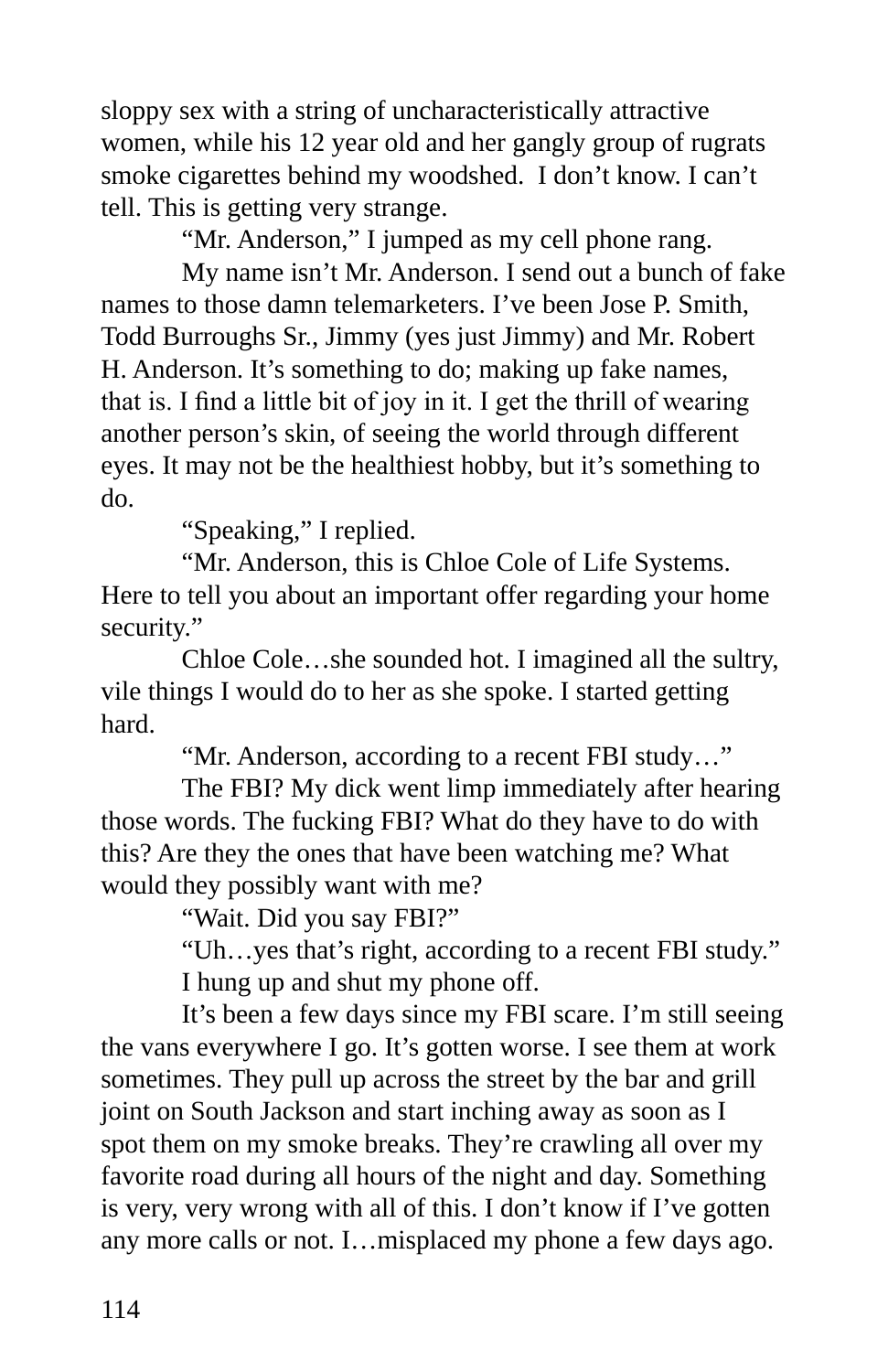I think I missed my sister's birthday. I don't know for sure though. It's all starting to run together.

I had another sitcom dream. I was waiting for the bus in the city (I don't drive in the city. I stick my car in the parking garage on West Ave. and do what I have to to get to work on time). A homeless man came up to me with some sob story about how his wife left him and how she was brainwashing his kid. I reached into my wallet to give him 5 bucks. I hand him the money and as he's walking away, a heroin needle falls out of his back pocket. They were roaring with laughter at that one.

I don't know where I am or what time it is. Everything except the black FBI vans is a mass of swirling grey confusion. I think I can smell the water treatment plant but I'm not sure. I want to go home…I just want to go home and sleep. I pulled a gun on the kids smoking behind my shed yesterday. I hope that little bitch doesn't tell her sex crazed father about it.

This is it the final act. I'm done. I've decided that the FBI is watching me. That they're going to break my door down and shoot me to death any day now. I've tried turning myself in, but as soon as I approach any one of that gaggle of vans, they vanish into thin air…I can't keep doing this. The sitcom in my head has overstayed its welcome and needs one hell of a good closer…I know what I have to do. The gun that I threatened the neighborhood kids with is cocked, loaded and ready to go. This may seem a tad melodramatic, but at least I'll finally be able to get some shut eye. Goodbye for now.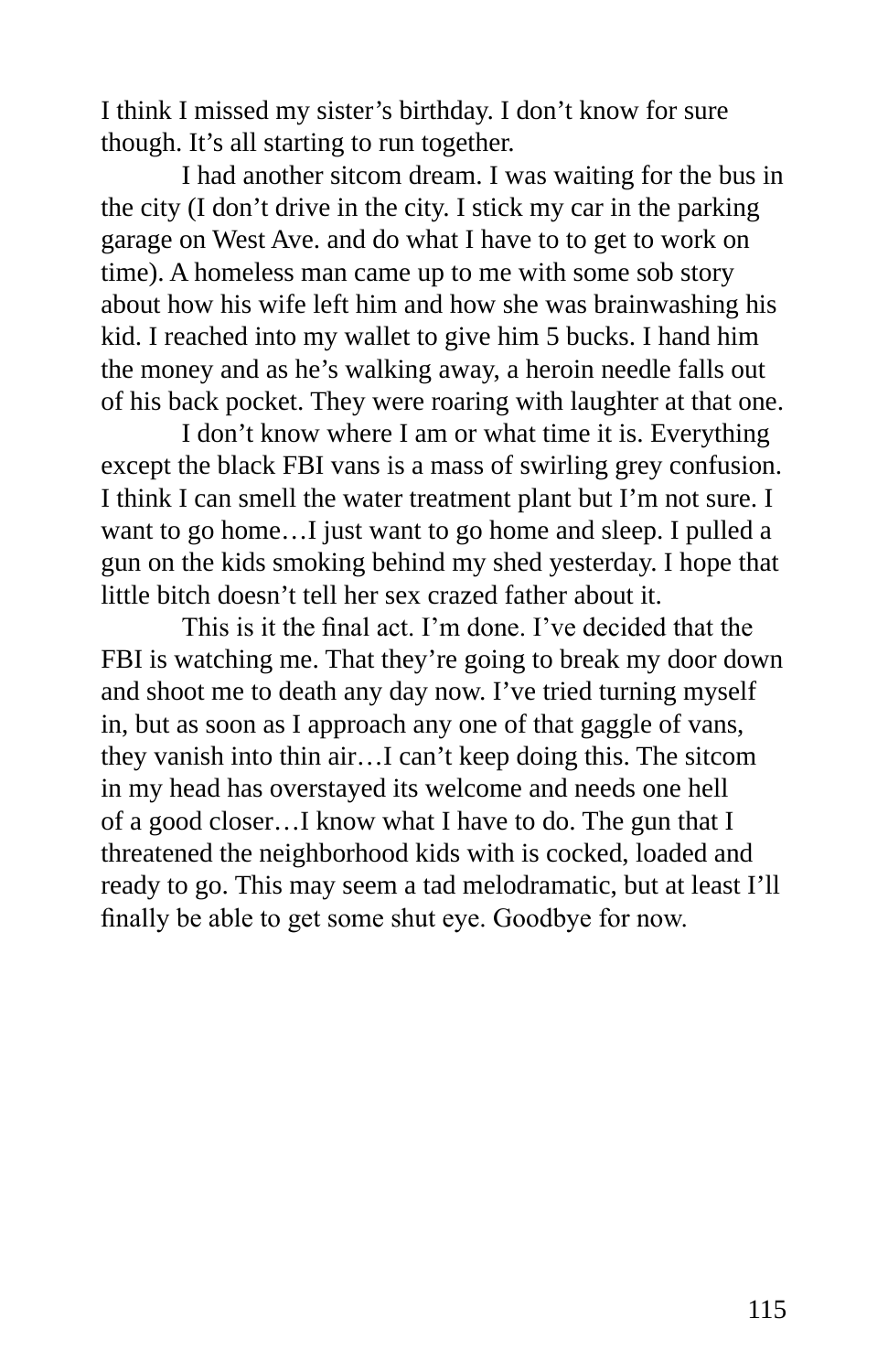## The Sack

By Jessica Mason McFadden

'See you later' drops like two sugar cubes, clumped together, into my steaming cup—the two never separate; even as they dissolve, the sounds bounce up in a boiling shower reversing themselves at my chin, promising a state of lately on her umbrella lips; if I can get to Heaven, or halfway

up its splintered, wooden hill, then she will be right and she will trickle or flop her belly into my cup. I trust her sugar lumps.

I trust her walloping bumps. Her sharp, dissolving glue, damp. I'll wait for her cubes to fall, lump by sandy lump, into the sack.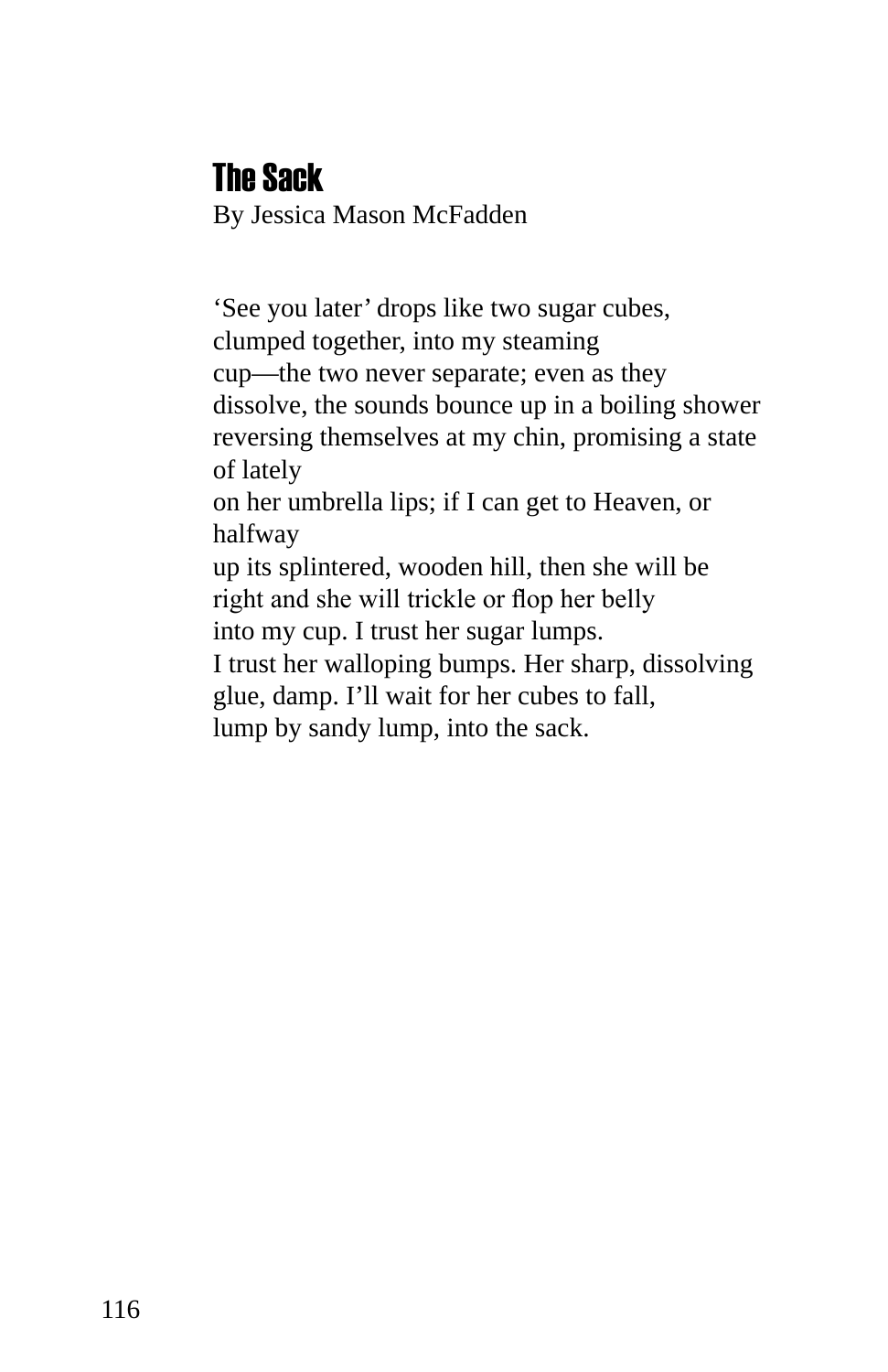### Martha Stewart Hades Me

By Jessica Mason McFadden

I saw your knives, they were rusting at me from afar. Those things are root

hackers; wherever they make a face, they also leave a fist of brainly pulp

and a jagged mark. Hades Lady of the 80's in your cupboard dark: better out

ergonomy, better pop some moles and poke a few more holes before you get too sharp.

You would carbide and ceramic me, would you hybrid handle me apart.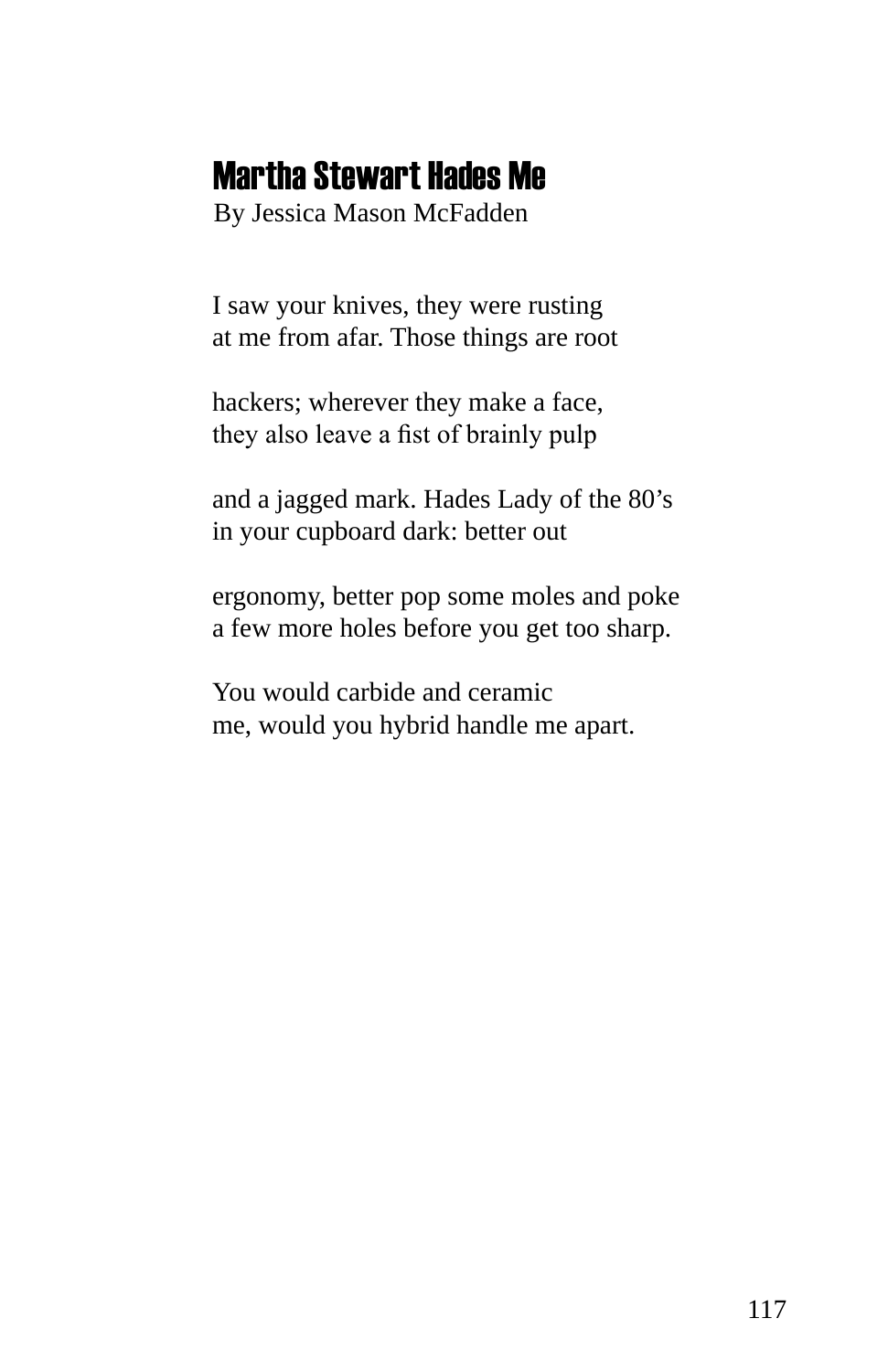#### Mercy for the Monarch

By Jessica Mason McFadden

You fumbled to let loose a butterfly from a netted wire tower, while I stood stoic, concrete on asphalt, maybe helpless, in my humor, possessed by the violet irony slicing through the whites of your blank mind. I watched you watch me watch you set her free, to have her holiday, her only day. You called her a he. You let her loose and lost your grammar. You found me.

You lost your grammar and found me. You moved me by your mercy, the kind that unlatches and is taken down in the broad spreading of freedom's wings, though you appeared to take it in yourself. I enjoyed the act, a climax of my life, a sigh hitting the abrupt and absolute face of autumn. I saw your treasure; I saw wisdom in your release. Butterfly finder, you set me loose; I'd rather you catch me this noon.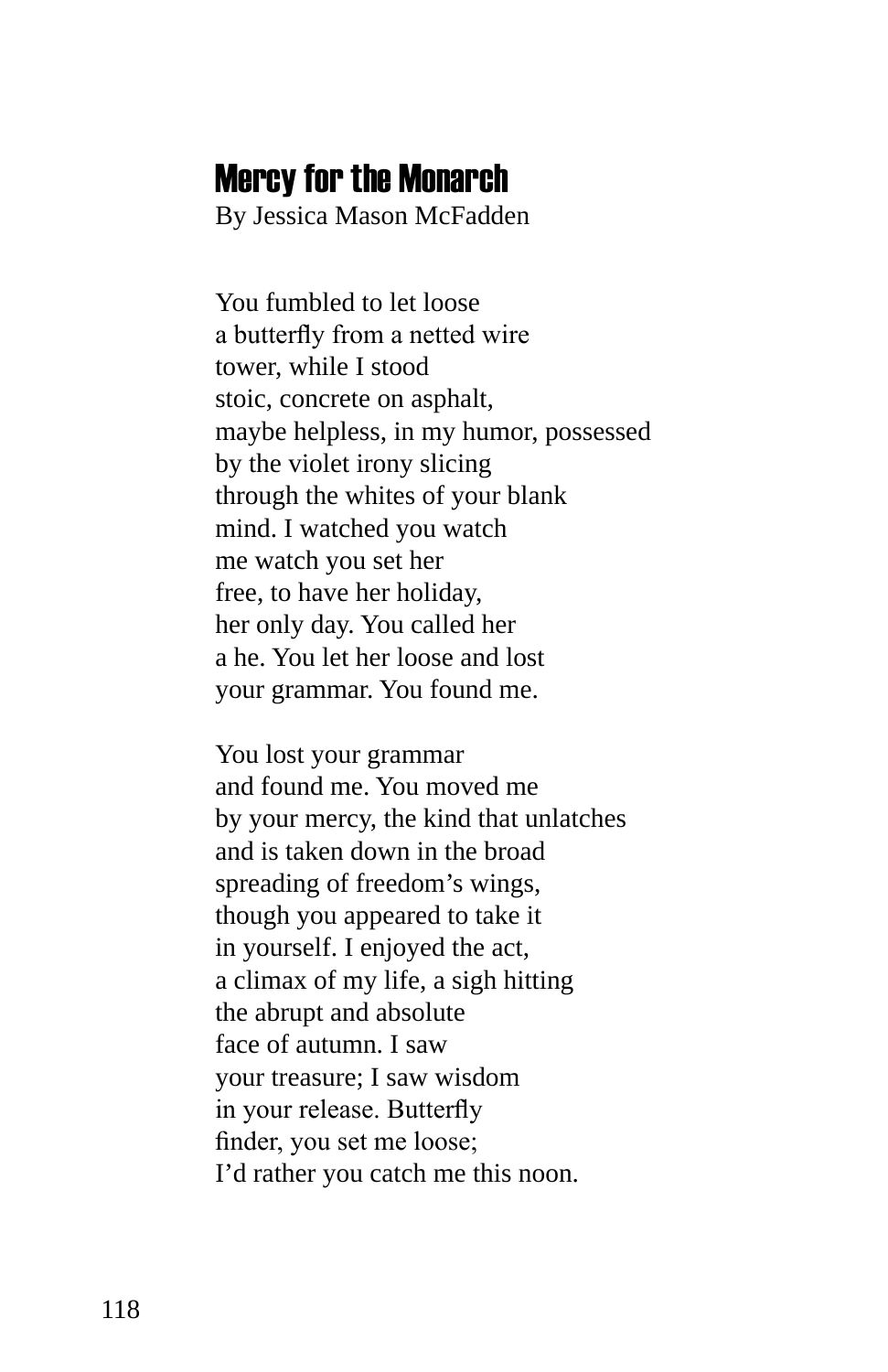# My Aunt, The Ox

By Jessica Mason McFadden

I was born in an ox's stall, too, where bales were poking and lambs squealing. I was born and spent my life a dry seed, buried under rock and stone clot, fixed as a clod, waiting for her to come and bring the water from the well of righteousness, to tip her watering can upon my shrunken being, to make a garden from my forsaken pebble, to saturate my bed.

When I was born in an ox's stall, where, my oxen aunt, were you?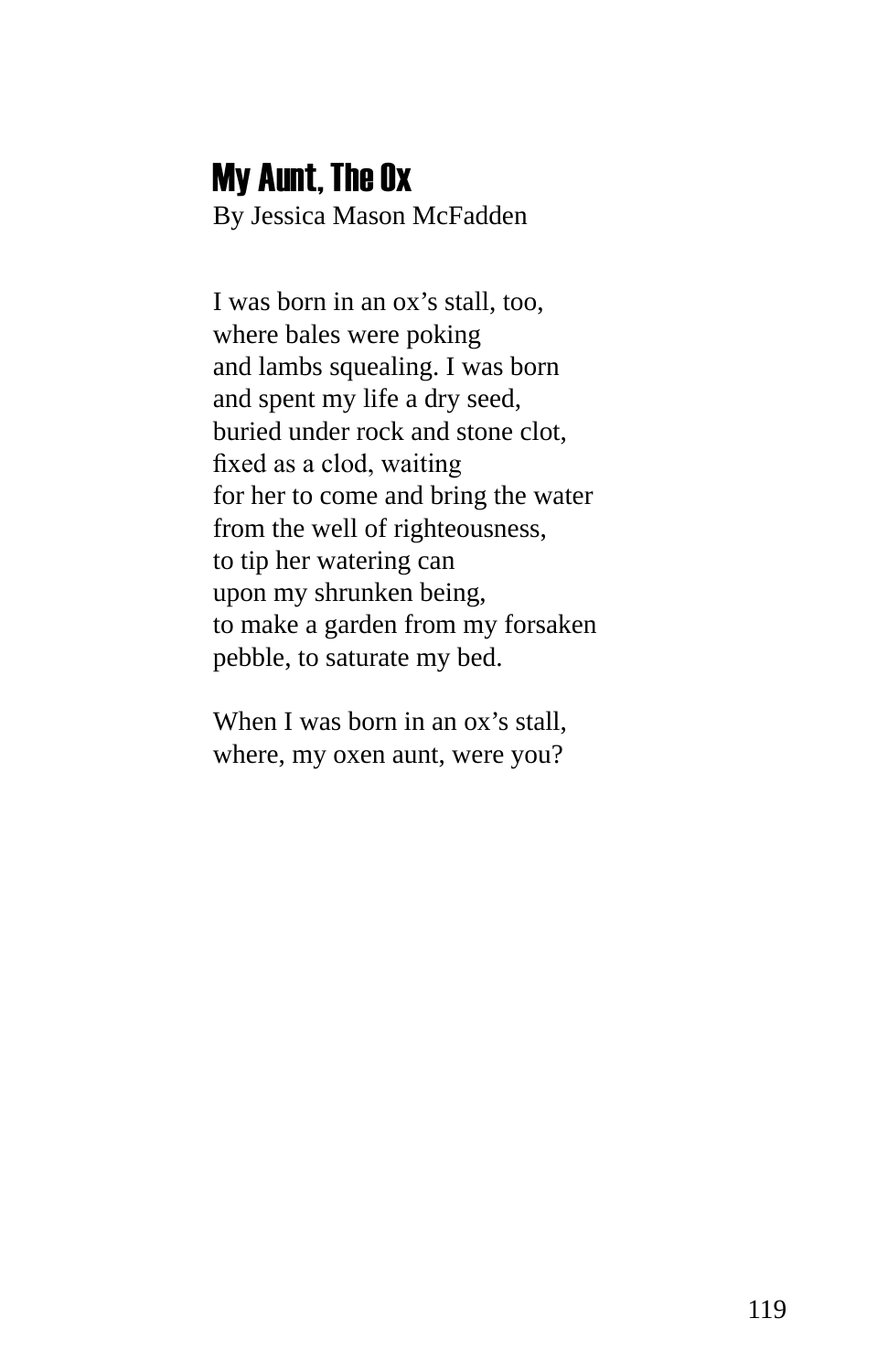# Pa's Skinny Baby with No Future

By Corin Bodenhamer

It's the same scene every time. The front door makes an exaggerated squeak as I enter my grandparents' home through the kitchen. The scent of Grandma's daily pie baking lingers in the air. It's sweet but slightly scorched—the Dutch apple always boils over. My grandpa sleeps in his worn recliner. He's still wearing his glasses and his shoes. A harsh snore escapes from his parted lips which violently twitch about every six seconds. His trimmed white beard holds on to crumbs of potato chips, as does the blanket stretched around his frail frame. Pa is always cold.

"Pa," I whisper to ease him out of his rest. Normally I'd never disrupt a sleeping person, but he takes at least three naps a day and gets upset if I don't wake him for my visits. "Hey, Pa. How's the chair today? Can I join?"

He peeks at me with one barely open eye as I seat myself on the arm of his recliner. His whiskers tickle my lips when I plant a kiss on his pale, wrinkled cheek. He can't hug me back as I squeeze his shoulders because he's too tightly wrapped up in his blanket to move. "Well hi, baby. Ain't seen you in a while."

"I know. I miss you, Pa."

"So pretty. You get skinnier and skinnier every time I see you. Coulda combed that hair of yours today, though," he says with a mischievous wink. I run my fingers through my wild mane of brunette curls to make them even poufier and shoot him a playful glare. He chuckles and says, "I bet the boys like it. Got yourself a lucky boyfriend yet?"

"Twelve actually," I answer. "You don't know any of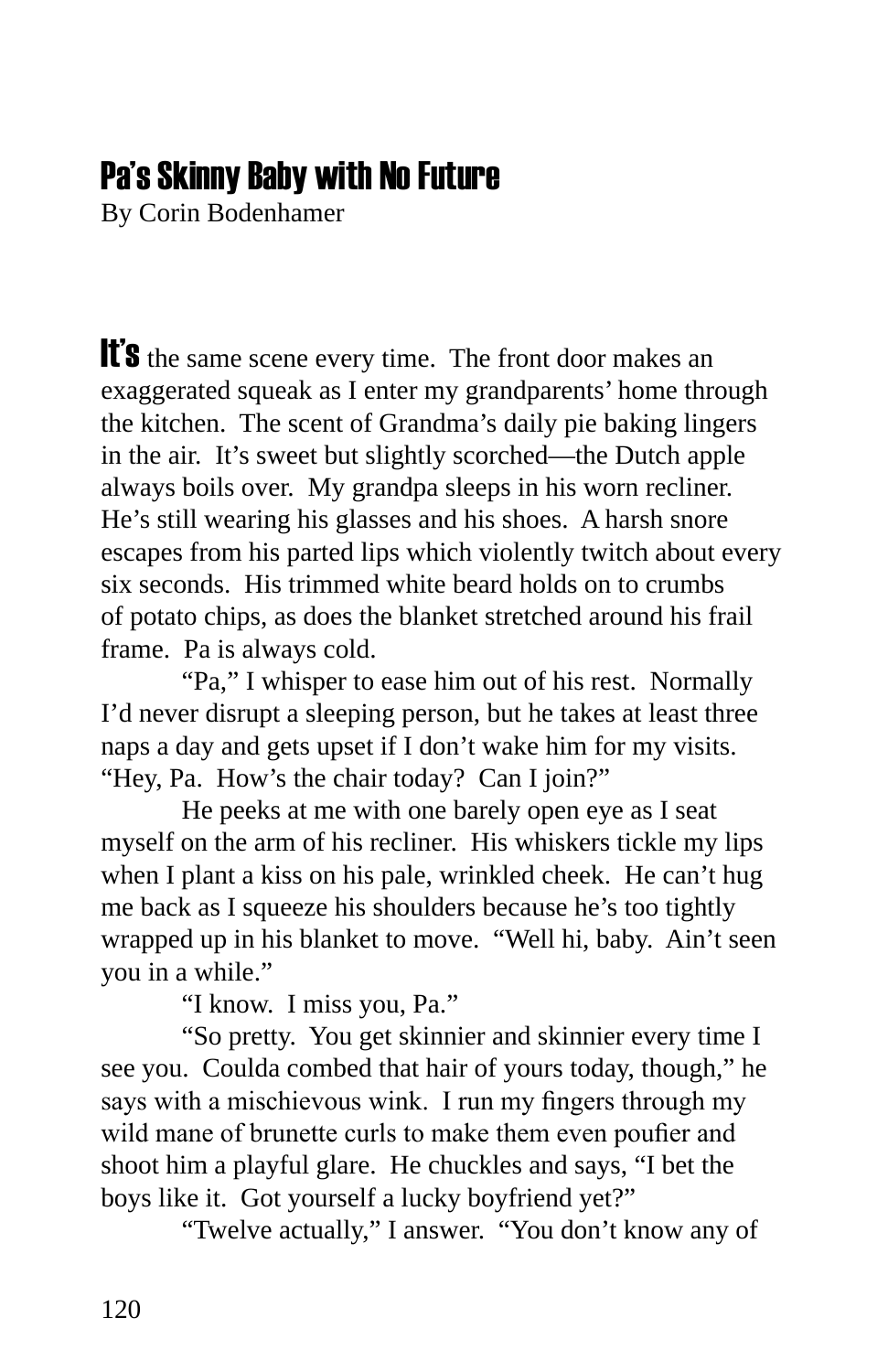them. It's not a big deal. What can I say? Everyone loves me." My sarcasm doesn't faze him.

"I bet they do. I love ya, baby. Pretty as ever. Got me the best bunch of granddaughters an old fart could ask for. Ain't seen you in a while." His watery, pale blue eyes look past me more than at me, but I know that no one is behind me. The repeating has started already.

"I know, Pa. I've been gone studying at school and working on weekends. I'll be around more when the next school break starts."

"My smart girl. Smarter than me. Studying's good for you. Gonna be my successful one. I'm so proud. Wish I could see my skinny girl more often. It's sure been a while."

This is the exact conversation I have with my grandpa every time I see him. It doesn't matter if there's two weeks between our visits or two days, it's always the same. Four years ago, he was diagnosed with Lewy body dementia—a sickness very similar to Alzheimer's disease. I've been watching his memory fade ever since that discovery. But still, without fail, his questions always center around the same topics I've been anxiously fixated on for years. He has no idea how much they consume my mind and suffocate my sanity.

The number 123 glowed red on the scale, weakly illuminating the dark bathroom because I couldn't sleep. When I laid down in my bed, I tossed and turned underneath the covers for about an hour replaying the conversation from class in my mind over and over before it became too much—I had to make sure I was right.

Earlier in sophomore rhetoric, my classmates and I were sent to the high school computer lab to work on our latest assignment. I sat next to Jordan. He pulled up a website displaying a large calculator in the middle of the screen.

"Hey Rin," he whispered harshly. His long, box-dyed, black hair was a little greasier than usual, and even though it hid his forehead, I could tell he was wiggling his eyebrows at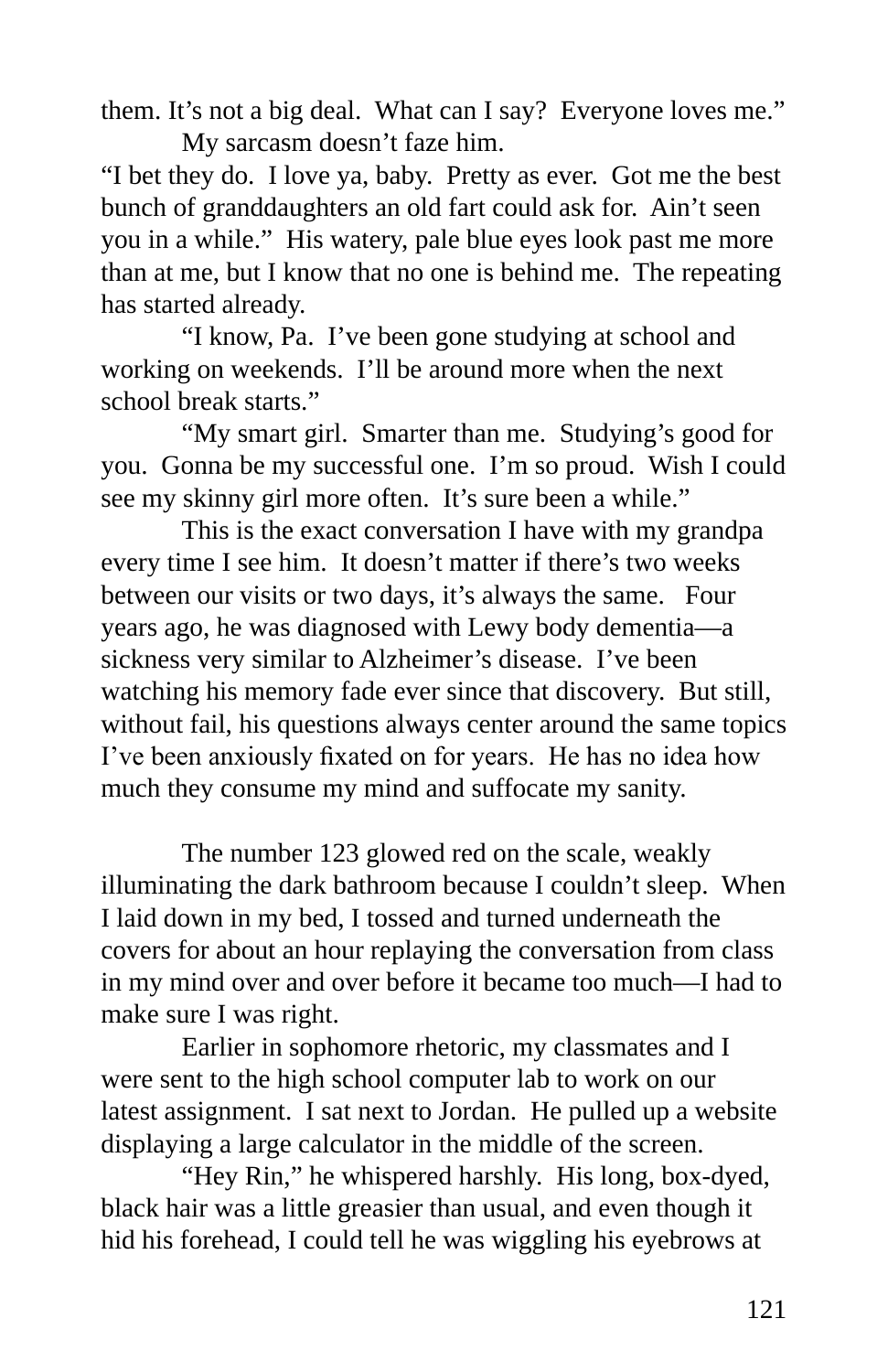me. "How much do you weigh?"

I narrowed my eyes at him, trying my best to look intimidating. "Didn't your dad ever warn you about what happens when you ask a girl that question?"

"You're not a girl. You're Corin. And this is for science! I need to know how tall you are too."

"I'm five foot eight. One hundred twenty pounds," I responded.

That was a lie. I actually weighed one hundred twentythree pounds. Every morning when I first woke up I stepped on the scale. I liked to know how much I weighed at my tiniest, so I chose to check in the mornings because by that time I likely hadn't eaten anything in about twelve hours. Then I would eat my breakfast and come running straight back to the scale, right before my shower, to measure how my oatmeal and toast affected my weight—it usually didn't. That was it, though. Two weigh-ins, both within my first half hour of being awake. I didn't meticulously count calories. I ate three meals a day without shame. My thin build was natural, I didn't have to work for it, but I cherished it by always keeping track of my weight to the pound. Possessing something that so many girls wished they had filled me with petty superiority, which is like a pool of wealth to a sixteen-year-old. Knowing my size provided a sense of comfort for me, but I thought Jordan might think it was strange that I knew my weight to the exact pound, so I rounded down.

"I knew it!" he laughed loudly with no regard for the students working around us. "You're sick. See?"

The menacing bold title above the calculator read "Calculate Your Body Mass Index." Jordan had entered my measurements and the website displayed a result reading 18.2 in bright red—red never seems to be a good sign. "What does that even mean?" I asked. "And fuck you. I'm not sick!"

"Fuck me? Fuck science. Fuck math. You're underweight. The numbers don't lie."

The Body Mass Index (BMI) scale measures body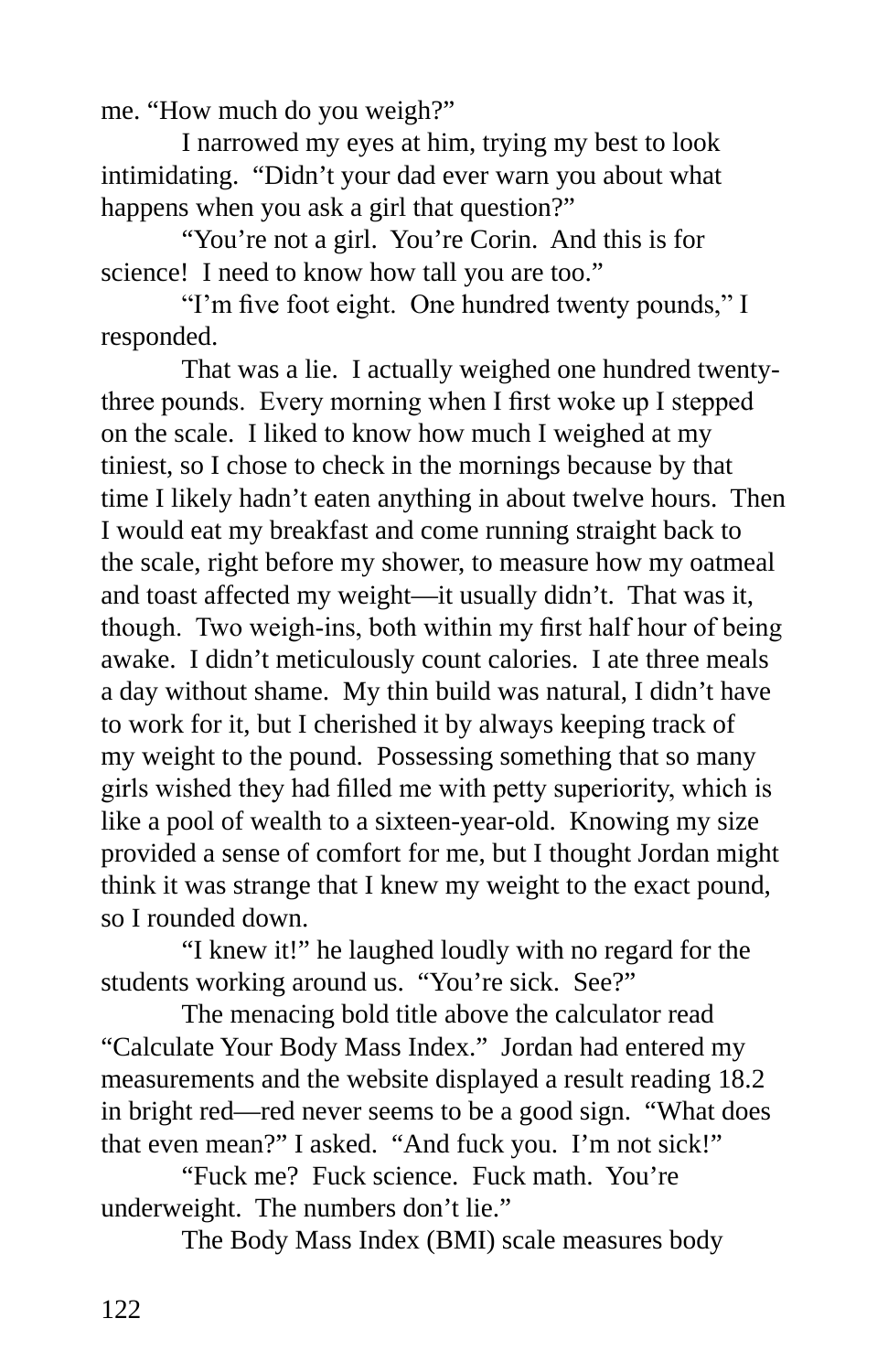fat with a calculation of a person's height and weight. If the equation results in a number ranging from 18.5 to 24.9, then one falls into the "normal weight" category. A result of 25 or higher and one is labeled as overweight. My score was an 18.2. I felt like Jordan had taken a fat, wet marker to my forehead and written "skinny bitch" across it for everyone to gawk and point at. I wanted to be thin, but the kind of thin that girls envied, not the kind that fed rumors of eating disorders.

"You're too skinny," Jordan started up again. "Need some food? Here's a piece of gum. It's only, like, two calories but it's all I've got. Actually, here." He handed me a small green package. "You're gonna need the whole pack, anorexia. Eat up."

I threw his pack of Orbit at his pimply face, and he just laughed as he blocked it before it struck his cheek. I made him keep adding a pound to the calculation until the result switched from a red, underweight number to a green 18.5. That happened at one hundred twenty-two pounds—one pound lighter than my actual weight. I knew I wasn't too skinny. I felt good; I felt strong.

My mind swirled with thoughts of that conversation when I tried to sleep later that night. Maybe if I just saw one hundred twenty-three on the scale again I would be able to rest. That way, according to actual medical calculation, I didn't have to let anyone get away with calling me too skinny again. I crept down the stairs quietly so I didn't wake my parents, entered the dark bathroom, and stepped on the scale without even bothering to flip on the light. The familiar number one hundred twenty-three looked back at me like an opponent in a staring contest. I felt better, but only for a couple seconds.

A realization popped into my head. One hundred twenty-three is an entire pound heavier than one hundred twenty-two—that makes me bigger than 18.5 on the BMI scale! How nice would it be to be able to say I'm exactly 18.5, the skinniest I could be without being medically too thin? Not underweight; just perfect. Perfect. I could do it. One pound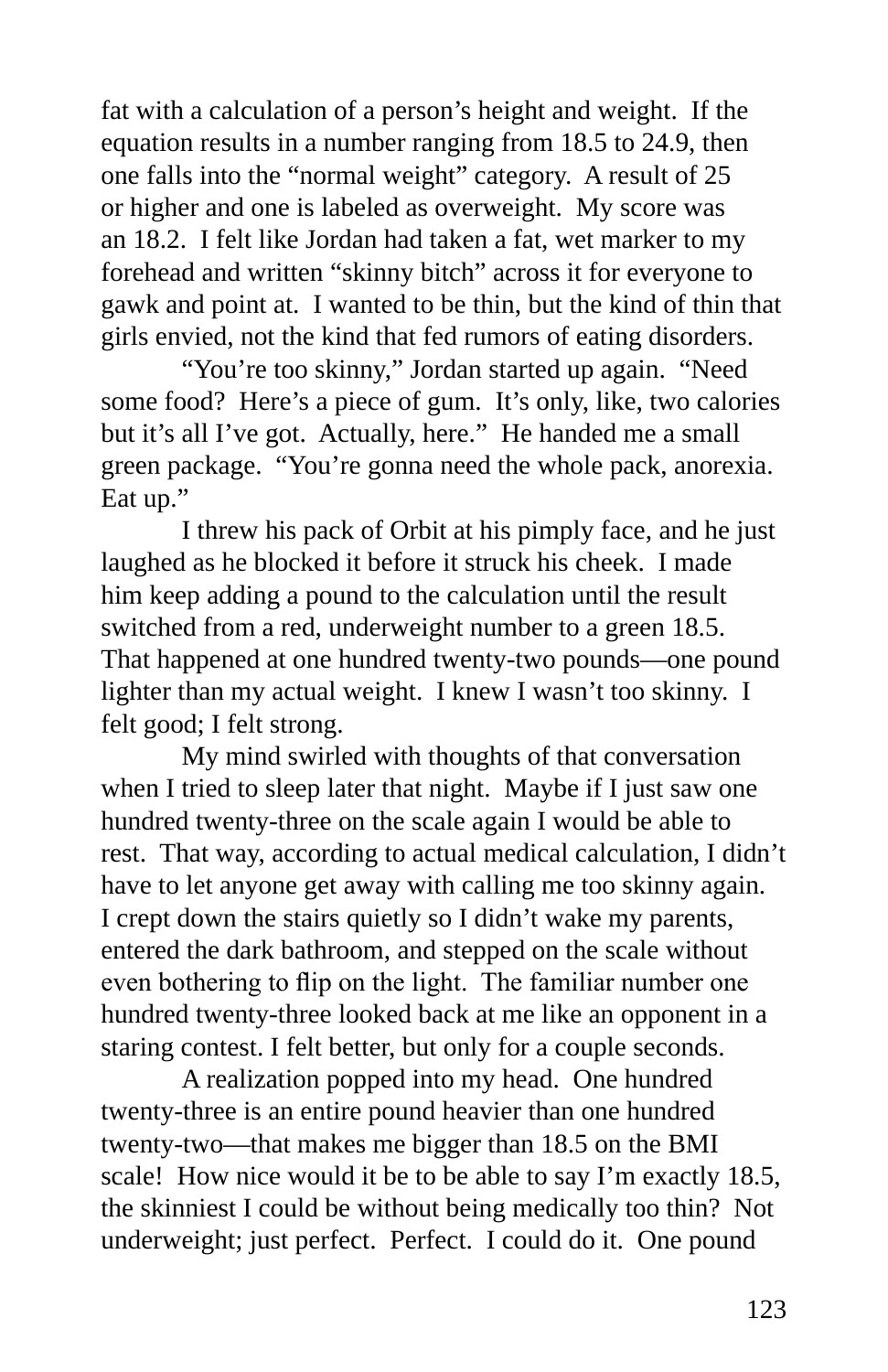isn't very much.

My hands trembled nervously as I flipped on the light switch and locked the bathroom door. How do the bulimic girls do it? I stared at the toilet, lost in thought, while keeping a safe three feet distance from its taunting presence. How loud will it be? I don't want to wake up Mom and Dad. Will it hurt? Will that pound be instantly gone? If so, will it still be gone in the morning? The gleam of the overhead light off the porcelain suddenly became too intense, and I could feel fiery tears pressing against the back of my eyes. I opened the door and turned out the light in one fluid motion. Back in my bed I sat up hugging my pillow with both my arms and legs as tightly as my muscles allowed. I rocked myself back and forth quickly then slower as I started to calm down. Finally, I rested in fetal position.

My freckle-peppered cheeks were red, but not just from the intense July sun. Maybe if I splashed around a little bit my grandma would think I didn't hear her tiring question. I dunked my arm under the cool pool water and obnoxiously threw some on my body, brown from sunbathing.

"Did ya hear me, hunny?" Grandma asked slightly louder than her last question. She leaned on the mat, her bottom half submerged in the sparkling water. The skirt of her swimming suit floated on the pool's surface, refusing to sink. Her glossy blue eyes were hidden behind dark prescription sunglasses, but I could tell that she was staring through me in an attempt for eye contact. "What are you gonna do when you're done? You ain't school teaching no more, so what are ya doing when you're done with college?"

I absolutely loathe this question. Why do adults always need an answer? I'm twenty years old; I don't even slightly have my life figured out. I'm still a child. I don't know anything about life outside of my tiny town, population nine hundred. There's too much gossip about Avon's residents filling every crevice of my brain to allow room for actually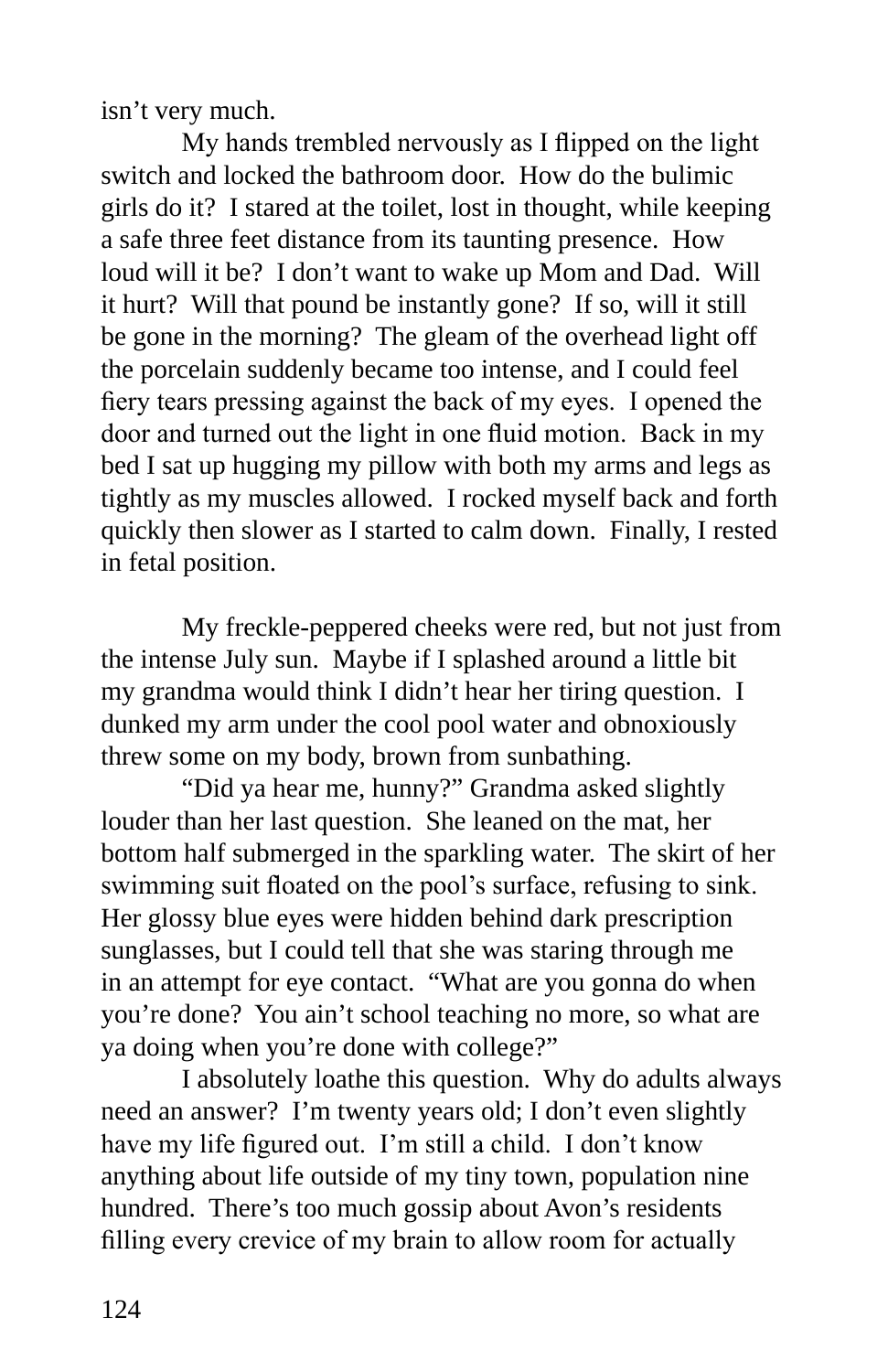usable information. I know intimate details about all seventythree students I went to high school with, but I know nothing about getting a real job, filing taxes, or planning a budget. What do people do in the real world? Could I survive in a big city full of people whose middle names and birthdays are all a big mystery to me? That's what I want to find out. My only plan is to explore. It may not be a road to success and riches, but it's a path to freedom from the suffocation of Avon's cornfield barriers. For now, that's all I want; it's all I crave.

But this is a desire I can't tell my grandmother. Her entire family lives in central Illinois; no one lives more than an hour away and those closest to her, myself included, can drive to her home within five minutes. Siblings, children, cousins, grandchildren—her family is her livelihood. If I go more than a week without visiting her she acts as if I've led her to the front of a large crowd and screamed "I hate you, woman! You mean nothing to me!" for them all to hear, while encouraging them to throw garbage in her direction. She turns cold and standoffish, only perking up if I promise to visit again tomorrow. How would she react if I told her that I want to move to Chicago causing a four hour long drive to separate us?

So I didn't mention it. I told her that I can do just about anything with a degree in English, but she wanted examples.

"Do you write for a newspaper or do you just write books?" she asked.

"I could do either of those if I wanted to, I guess," I replied. "But it's not limited to that. I could write grants. Editing is pretty cool, too." Honestly, I struggled to come up with careers that matched my degree. The pressure of crafting a satisfying answer started to attack my stomach. Could she sense my discomfort?

"Where the hell you gonna do something like that around here?" Grandma asked. I think she knew where this conversation was headed because she stopped looking at me and placed her attention on the pool. She used her thumb and middle finger to splash the water. Little rings spread across the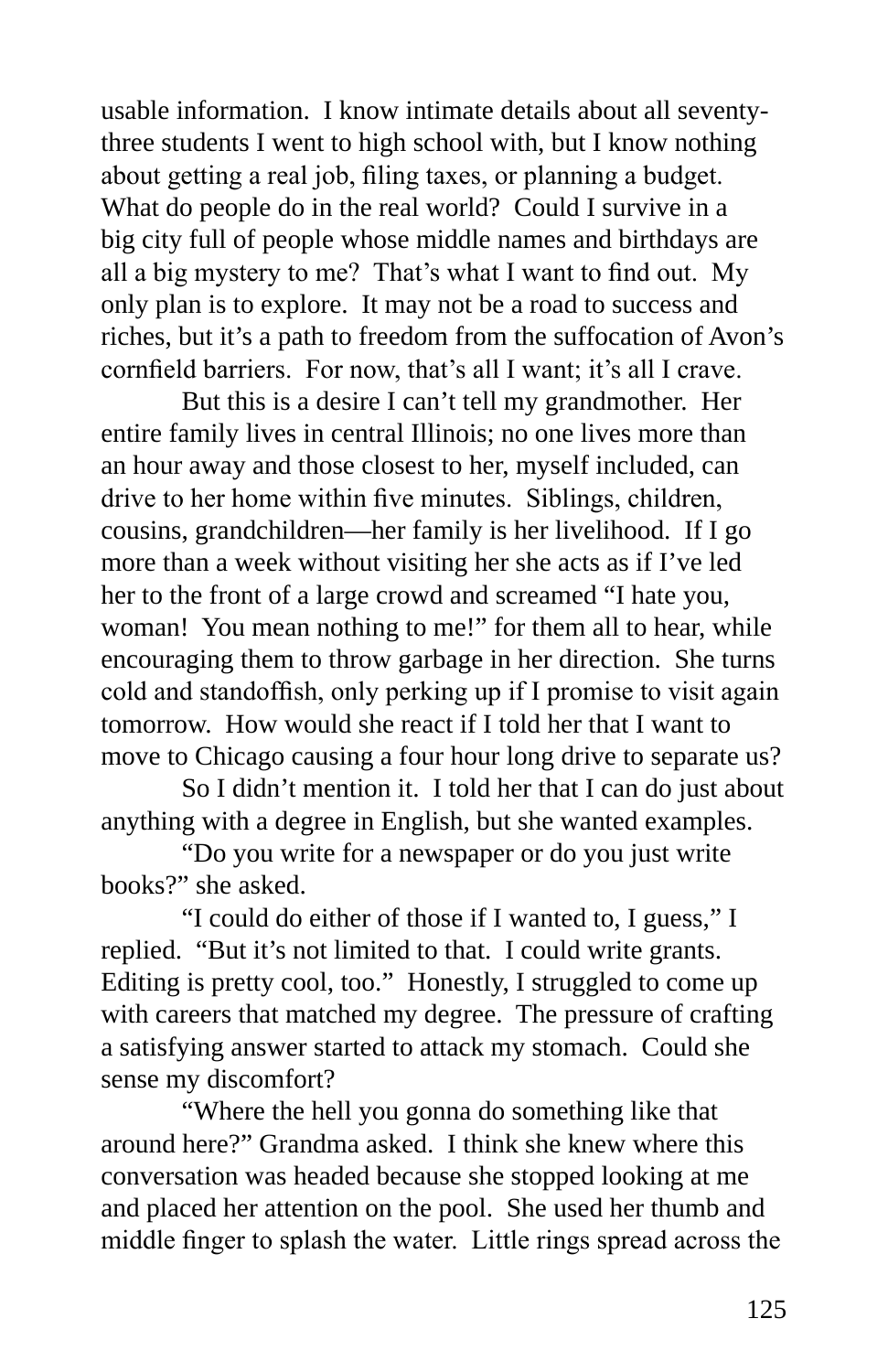pool's surface with every droplet that she flicked.

"Probably the city. I'd like to see what Chicago's like."

"What do you mean?" she asked. "You're leaving?"

"It's a pretty good possibility, Grandma."

"So I ain't never going to see you again." Her remark was definitely a statement, not a question.

Her wrinkled lips stopped moving and she fell silent. The only noise came from the red-breasted robins fighting in the neighbor's maple tree. While they squawked and flew in circles, my grandma turned her back towards me so that she didn't have to look at me anymore. I heard a few hushed sniffles. She only stayed in the pool for another three minutes before she had to completely remove herself from my presence.

I hate it when she acts like this. I know that I am a good granddaughter. When I'm not away at school I make a point to visit her and my grandpa at least twice a week. I help her conquer her ridiculous battles against technology, and I lend a hand washing her dishes. I never forget a birthday. I'm always there for my grandma and will perform whatever random task she asks of me, but I'm not the only one there. Her three children visit her every single day. Her other three grandchildren see her at least weekly. Why does she act as if my moving away means that I'll run away for forever?

Grandma didn't speak to me for the rest of the day, but she didn't completely ignore me either. She handed me a bag of Kitchen Cooked potato chips while I ate my peanut butter and jelly lunch. "Thanks," I replied. I received no response. She tried to hand me a fudgesicle for dessert, but I wasn't hungry so she threw it back into the freezer a little too aggressively. When I hugged her as I was leaving her house, she hugged me back tightly but didn't send me off with her usual "Love ya, hunny. Come back soon." Still, she was silent.

When I visited her and Pa a week later, she was back to her normal self. She showed her love for me by making sure I left her house filled up on Oreos and angel food cake. Even so,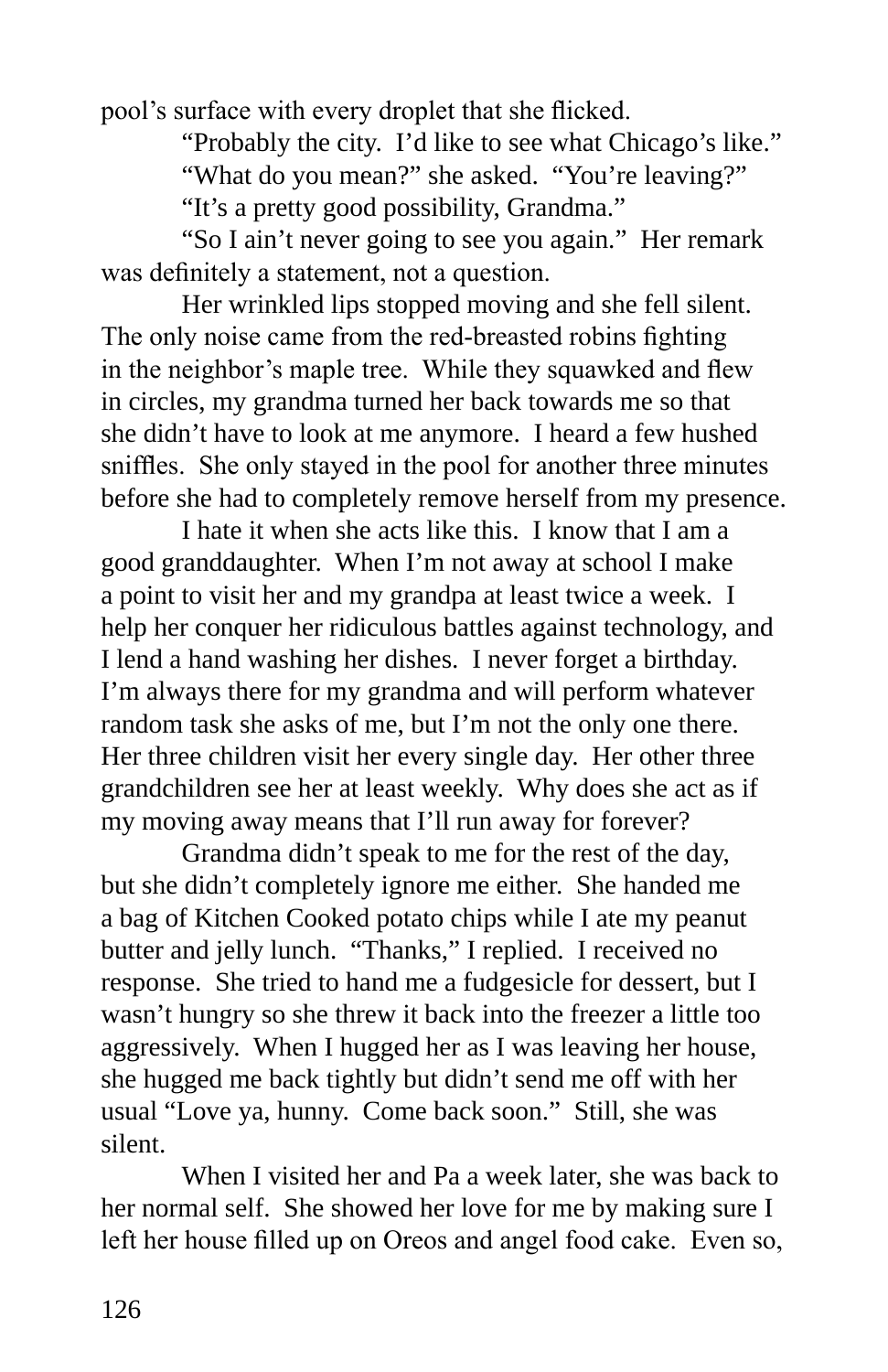I've been terrified of moving away ever since her cold shoulder froze me out for an entire afternoon.

I sat, wrapped in a dry towel, on my squishy, queensized bed holding my little green notebook whose pages are full with my dreams, thoughts, and struggles. Sometimes I find myself incapable of explaining my feelings to another breathing soul, so I bury those emotions into the pages of this notebook and carry it with me at all times.

Over the weekend, I went to a get-together at my grandparents' house. I had been swimming in the pool all afternoon and was letting the warm breeze air dry my crinkly hair and all black bikini swimming suit. I grabbed an ice cream bar from the frosty freezer before joining the party of people seated on the porch outside. I walked towards an empty seat on the metal glider beside the next door neighbor, but before I sat down she poked me in the gut directly beneath my bellybutton.

"Hey!" I cried dramatically as I took a seat. "What was that for?"

"Check out this beer gut," she said. Instead of poking my stomach again, she reached over, grabbed my pouch of fat between her thumb and forefinger and jiggled it up and down. "College seems to be doing some good for you, Rin. You always were too skinny."

I felt completely violated. All of the twenty people seated on the porch were looking at me. More precisely, they were looking at my stomach where a small pouch of fat hung over my bikini bottoms, bearing red fingermarks from her pinching. I tossed my ice cream bar onto the patio table; the chocolate melted in the warm August air, uneaten.

When I returned to my apartment, I stepped on a scale for the first time in two months and saw the biggest number it had ever calculated for me: 151. I wanted to quit eating.

I didn't have the will power.

Instead I chose to record in my notebook every time I ate something so that I had physical proof of my eating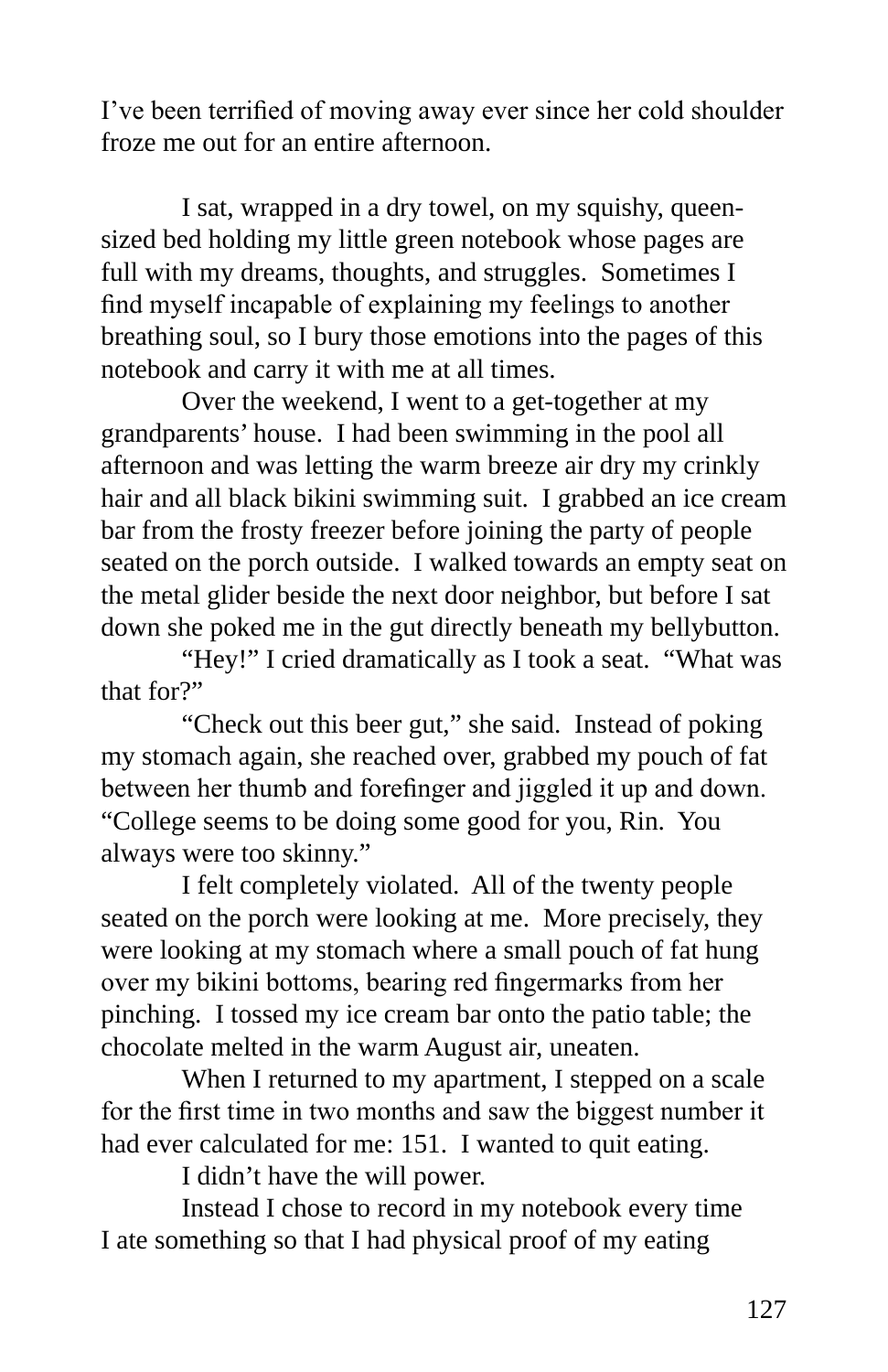habits, and I could figure out just what was causing these extra pounds. Maybe then I'd be able to regain control of weight. My list for the following day's consumption read as follows:

> *Two pieces of toast with peanut butter and honey A chocolate chip cookie A turkey sandwich with cheese Sour cream and onion Pringles A chocolate chip cookie Three slices of pepperoni pizza A chocolate chip cookie*

I felt disgusted. Where were the fruits? I should have eaten an apple instead of those Pringles for lunch. Why didn't I eat any vegetables? And why did I have to bake god-damned cookies the night before last?

I needed to regain control of my life.

I tossed my towel aside and laid on my back on my floor completely naked. I lifted my legs slightly off the ground and began doing crunches. I watched the skin over my stomach muscles contract and expand with every sit up. I tried to speed up, figuring that the more crunches I complete, the more cookie calories would disappear. It didn't feel as good as crunching slowly. The longer I held a sit up position, the stronger the sting of the workout felt. The burn felt like a reward.

I didn't last very long. My breaths felt shortened and my lungs ached. I gave up.

I entered the bathroom and stepped on the scale again. It read 152.

Leaning up against the wall, I looked at my naked body in the mirror. All I could see was the gut that stuck out against the rest of a relatively thin frame. My teeth clenched and I held my breath as I tried to tighten my abdomen muscles. They didn't look as strong as they felt. I massaged my stomach with trembling fingers in a feeble attempt to coax the fat into evenly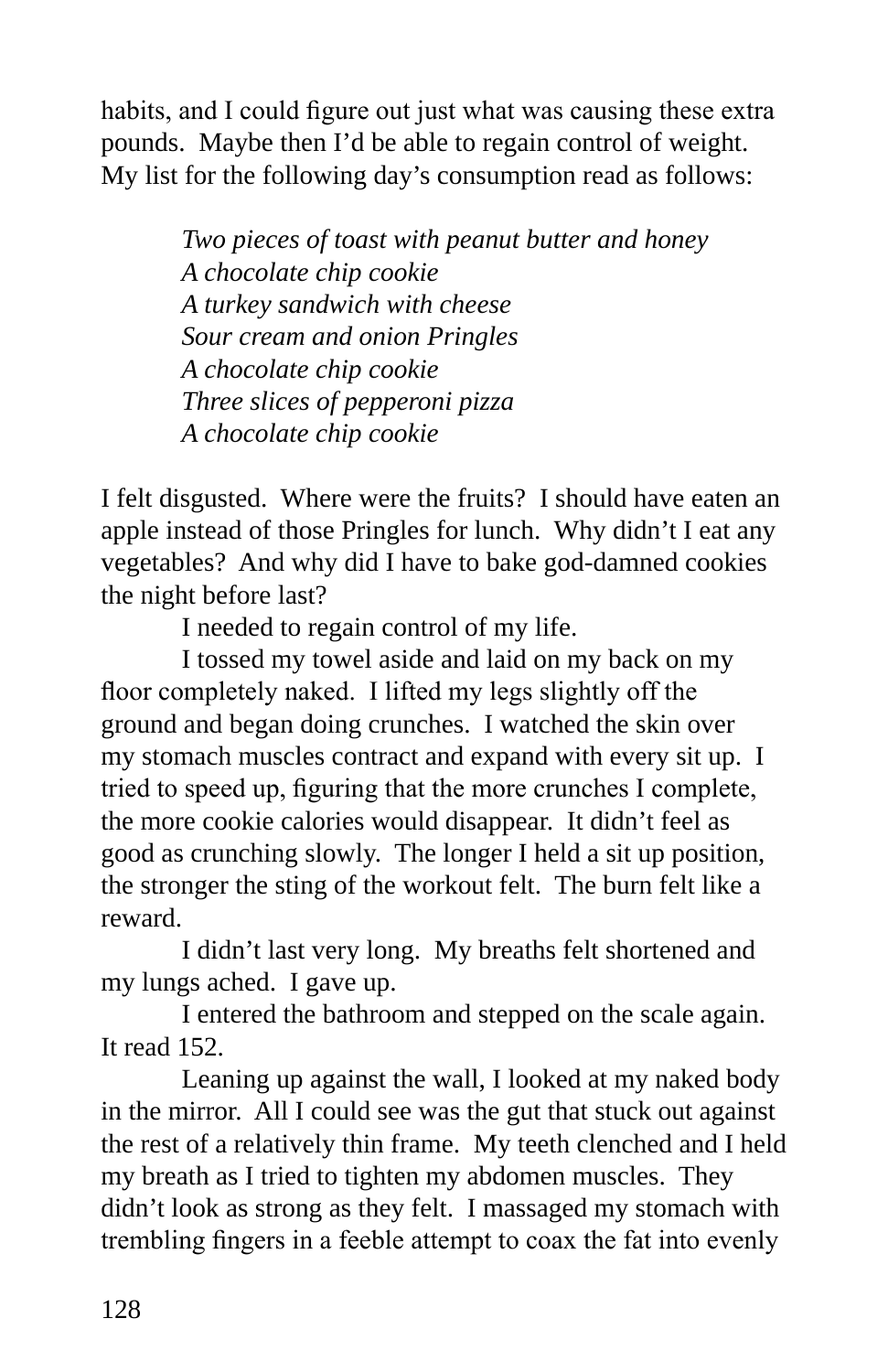dispersing itself throughout the rest of my body.

I felt sick. I felt dirty. Using only the red knob, I turned the water on in my stand up shower and let a cloud of steam take over the bathroom before getting in. I sat down on the floor of the shower allowing the water to first wet my long hair before turning my face upwards towards the stream, and letting the droplets blend with the wetness already present from my eyes, making the clean water indistinguishable from my pathetic tears.

I wiped away the small droplets of sweat that slid down my hairline as I swiped my timecard to clock out of work. It was a hot early June evening, and I had been working at the nursery all day. Two weeks into summer break from college, and I had been spending nine hours a day, six days a week, busying myself with odd jobs like watering annuals in the greenhouses, fertilizing roses, pulling dandelions out of flowerbeds, and loading mulch for customers. Finally, I was rewarded with a paycheck. Without humility, I ripped the sticky seal of the envelope to review my profits and was surprised with more than I expected. The figure 9.00 had been highlighted in neon pink marker, and an overly excited note reading "Thanks for your hard work!!!! We couldn't survive here without you!!!!" had been inked onto the paystub. My boss, Pam, had given me a twenty-five cent pay raise. I now made nine dollars each hour.

I wanted to thank her before I left the property. The nursery stretches across ten acres of land, and I wasn't sure where to start searching for her. There were no cars parked in the usually packed driveway. Instead, it was littered with animals. A skinny mama cat stretched in the sunlight licking the top of one of her five kitten's heads. Another pregnant black and white spotted cat waddled slowly towards the dry grass, her swollen belly sagging dangerously close to the ground. Two of the nursery dogs, the German shepherd and the fluffy, blonde mutt, laid in the loose gravel under the shade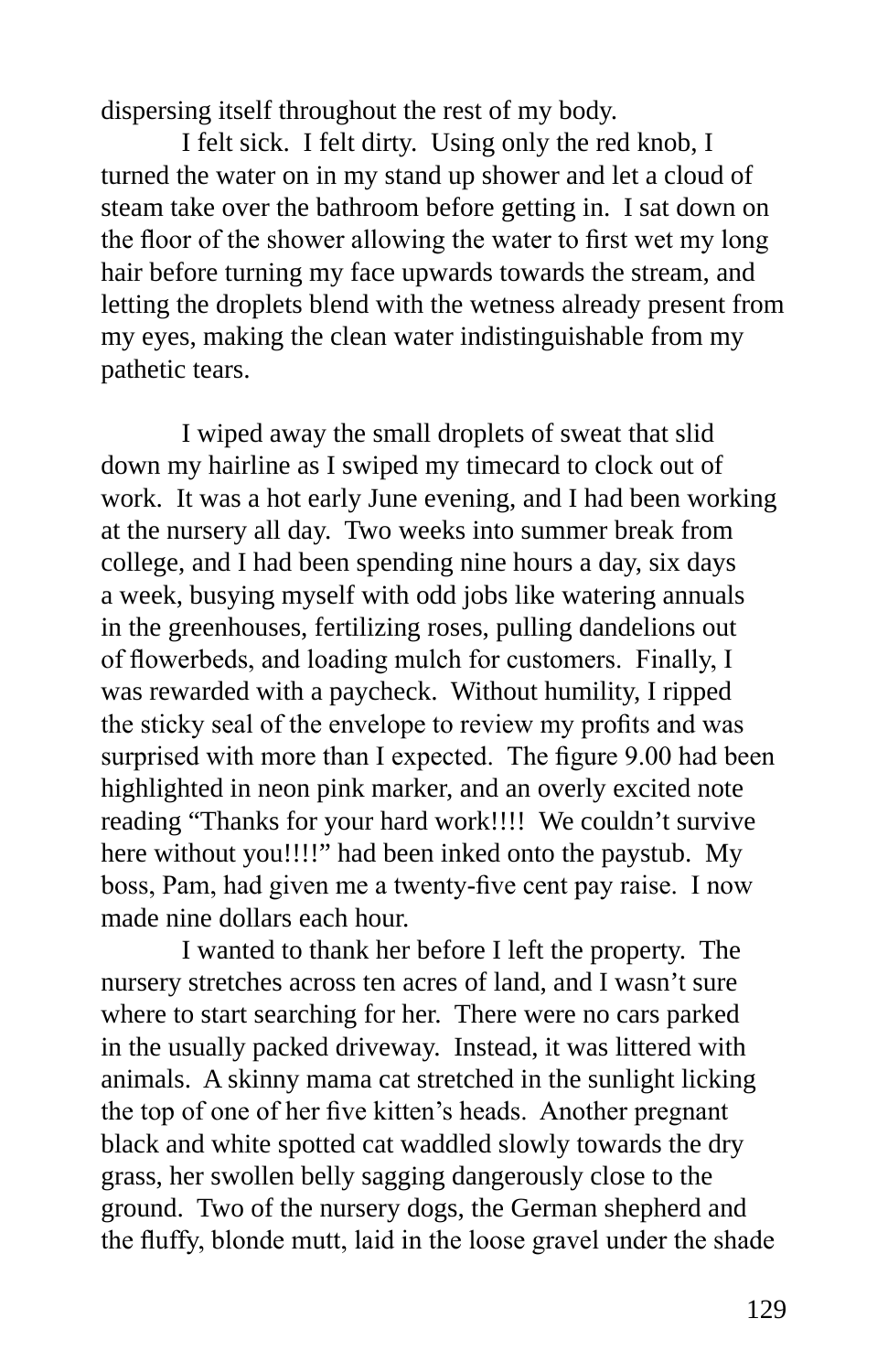of the hedge. Brees, the hyperactive golden retriever puppy, charged toward me from the front yard. His orange, soursmelling fur was wet and caked with mud. He greeted me with a whack of his tail, causing a trail of dingy water to race down my leg.

"Been cooling off in the pond, buddy?" I said to him, scratching under his chin while he drooled all over my hand.

I spotted Pam's bicycle parked forty yards away at the edge of a block of young fruit trees. As I approached, I passed thousands of plants. To my right, an unstable shelter made of lath was built around the base of a sycamore tree, and it housed pots of hostas under its shade. On the left were rows of tables overflowing with perennials. Everything seemed the same boring shade of green. The beginning of June was too early for most of the perennials to be blooming, but the bell-shaped daylilies parted their buds exposing their banana cream colored souls. The wiry, golden coreopsis creeped its tentacles into the pots of the neighboring plants. A thick garden hose stretched along the length of the rose bed. They'd soon flower into their undeniable beauty, but then they were only thorn covered stems. When I reached the parked bike, I called out Pam's name.

"Coming!" She howled back at me enthusiastically. Her booming voice carried through the tree rows and startled Brees. He licked my fingers before running at Pam who was excitedly marching towards me in the ankle deep grass. She shooed him away. Pam looked at me from underneath her oversized sun visor and tinted, sports-styled sunglasses. I've never seen her without a grin on her sun-spotted face.

"I just wanted to say thank you for the raise," I said. "I'm not sure exactly what I did to deserve it, but I really appreciate it. You're too nice to me, Pam."

"You deserve it for being a fantastic employee!" She always speaks with overwhelming excitement. "You've really stepped up since Heather left, and I appreciate your hard work! You know, if you decide to take over her role, there will be a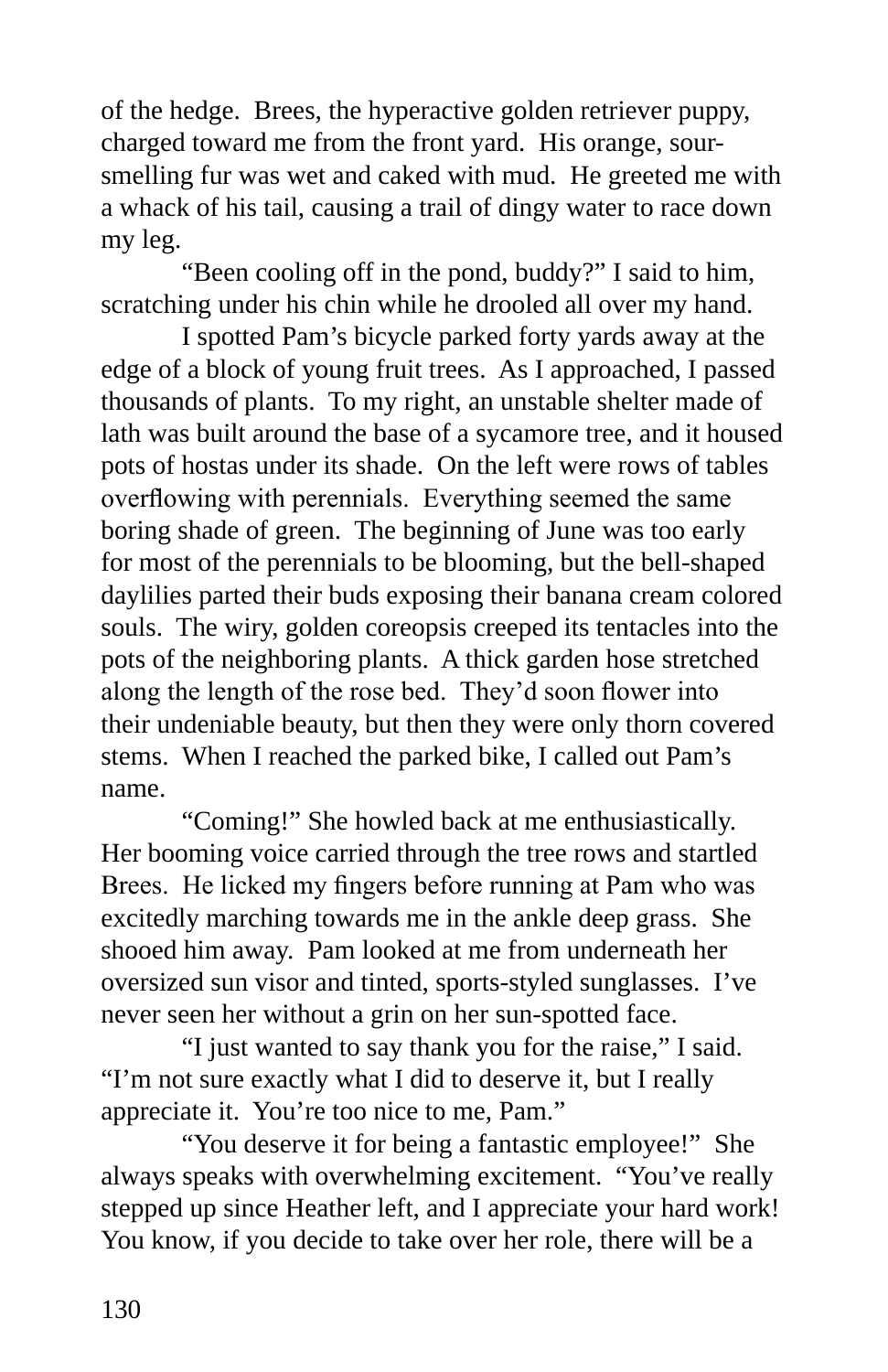lot more where that quarter came from! Think about it!"

The idea of staying at this job after college graduation made a shiver creep up my spine. There's no future here. I've seen the effects it has on people. Heather was the nursery's store manager who quit a month earlier. When she left she was thirty-four years old and had been working here since she was sixteen. She earned only twelve dollars per hour, was not awarded any benefits, and struggled to make ends meet. Heather was unhappy and that discontent was apparent to everyone around her. She turned irritable, yelling at employees for insignificant things like walking too slowly and putting the pruners in the first drawer instead of the second. She worked all day in the hot sun, was therefore too tired to do anything with her personal life at night, and attributed that to her lack of a boyfriend. Heather wanted a family so badly. One time I witnessed her have an emotional break down because an employee's mother announced her latest pregnancy. Heather cried claiming that it wasn't fair that that woman got to have so many children while she could not. Her tears were unreasonable and embarrassing, but still, she couldn't control them. Heather needed a break so she quit.

There was no way that I was going to let myself turn into a mess like her. I knew that I wouldn't discover my true potential staying at the same low paying job I've had since I was a senior in high school. Pam kept trying to convince me, though. For Christmas, every one of her workers gets a twenty-five dollar gas card as a bonus. The Christmas after Heather quit, I was the lone receiver of the gas card with an extra fifty bucks. One morning it began storming as soon as I arrived at the nursery, so Pam apologized for making me drive on a gloomy day, handed me twenty-five dollars, and gave me the rest of the day off. My co-worker told me that he got the same special treatment after he graduated high school. Our boss gave him impromptu bonuses to show his importance to the nursery, but once he decided to quit college and stay at the nursery full time, the random acts of riches stopped.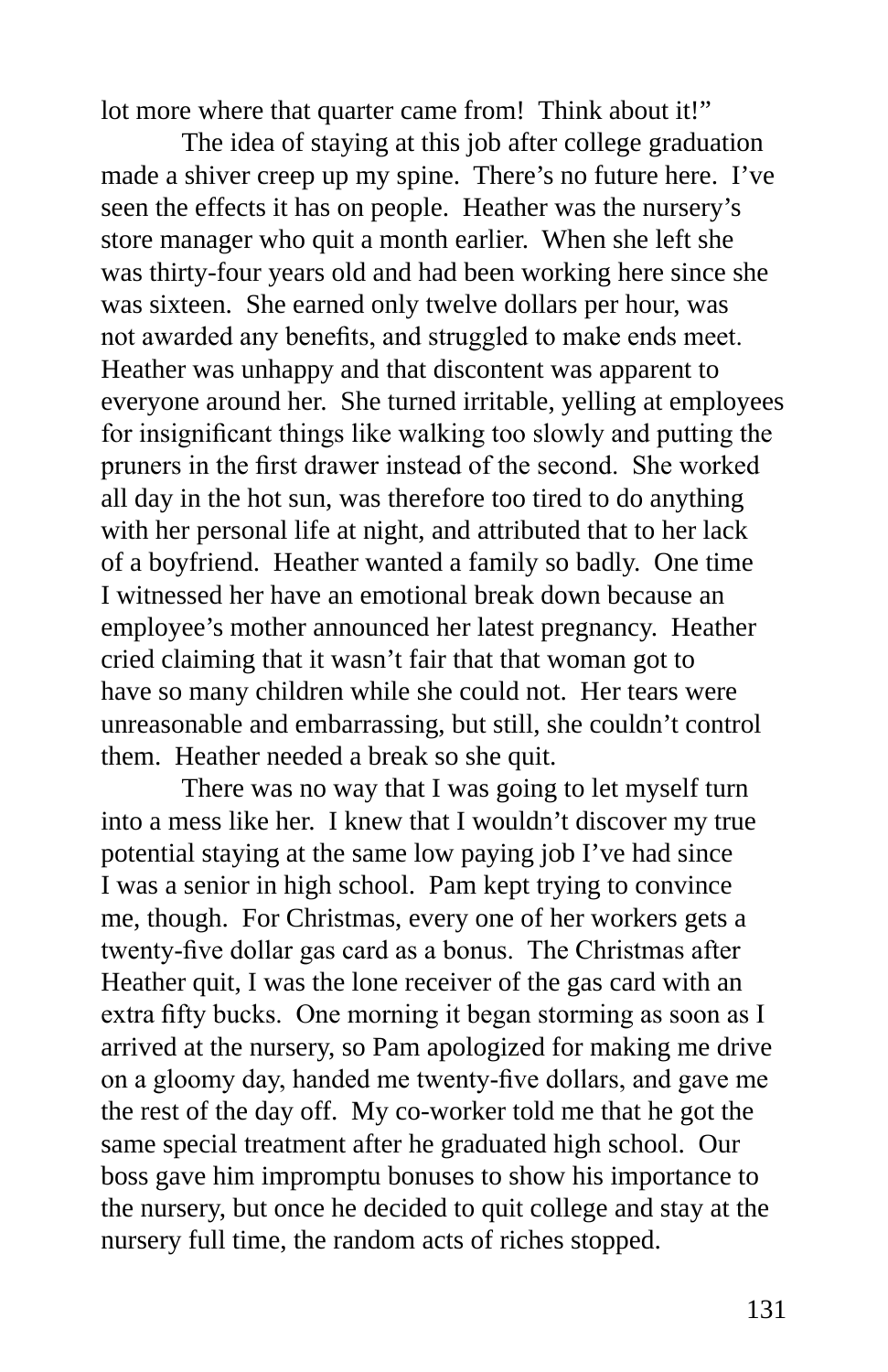I don't want to be bribed into choosing to make store manager my career. I deserve better than that. I need adventure in a new place. I see myself with a wide smile plastered on my tanned face, skipping down the streets of a city whose tall buildings kiss the blue sky. I want to fall hopelessly in love with a stranger when we realize we both chose the same afternoon to reread Catcher in the Rye for the sixth time in the same coffee shop. That can't happen here in my tiny town whose secrets have already been discovered and archived. I just hope that once graduation comes around I'll be able to work up the courage to start that new adventure. And hopefully Pa will stand by my side whispering "I'm so proud of you" as I close my full trunk and drive off to my new beginning.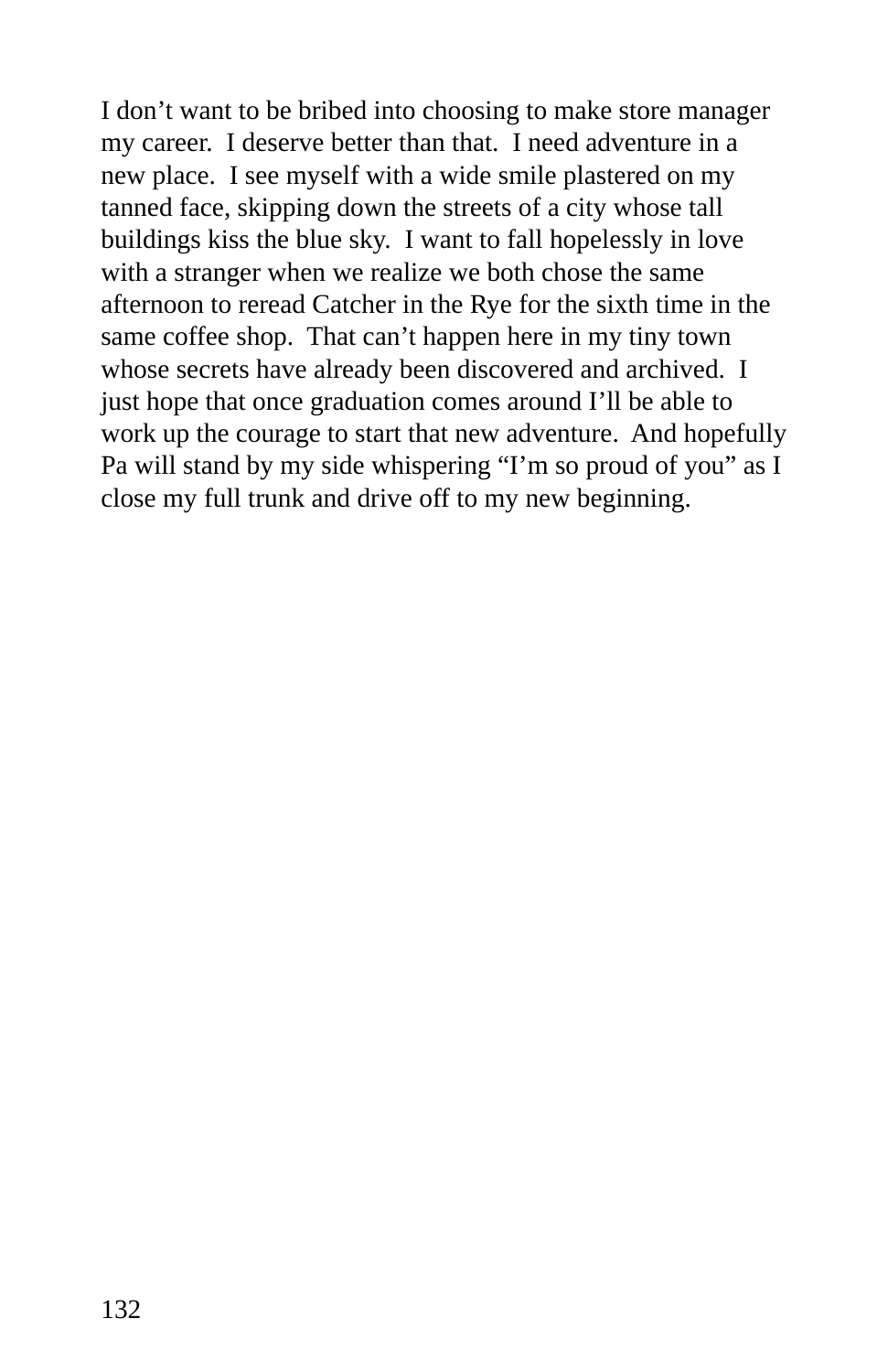#### The Sky Tore By Thomas Waterford

*Many-Worlds Interpretation: An interpretation of quantum mechanics based on the idea that every possible event exists in its own world and at the exact same time.*

At 11:30 AM Eastern Standard Time, at a cruising altitude of roughly 42,000 feet above the Atlantic Ocean, one of the engines to the Boeing 777 traveling from London Heathrow Airport to John F. Kennedy Airport gives out. Weeks later, the crash investigation team will decide that the plane simply failed due to pilot error.

The Boeing 777 is your standard commercial airliner. It has three seating sections to it: first class, business class and economy. The folks in first class sip orange juice and milk (some drink whiskey to numb the fear of flight) as the people behind them stuff their faces with complimentary peanuts and cookies. The plane has that distinct recycled air smell. It's not the same air that they're accustomed to breathing on land. It doesn't fill their lungs as well as the air you're breathing now does. The air in the cabin is comparable to drinking a flat cola. Although it tastes familiar, there's something missing.

The morning sun sits behind the plane so each window seat passenger has a clear, unobstructed view of the blue sky above them, and the grey mass of clouds below that flash bright lights with each lightning strike into the ocean. Some passengers in first class recline their seats all the way back, reminiscent of a bed where they will sleep until the 777 plummets to its demise.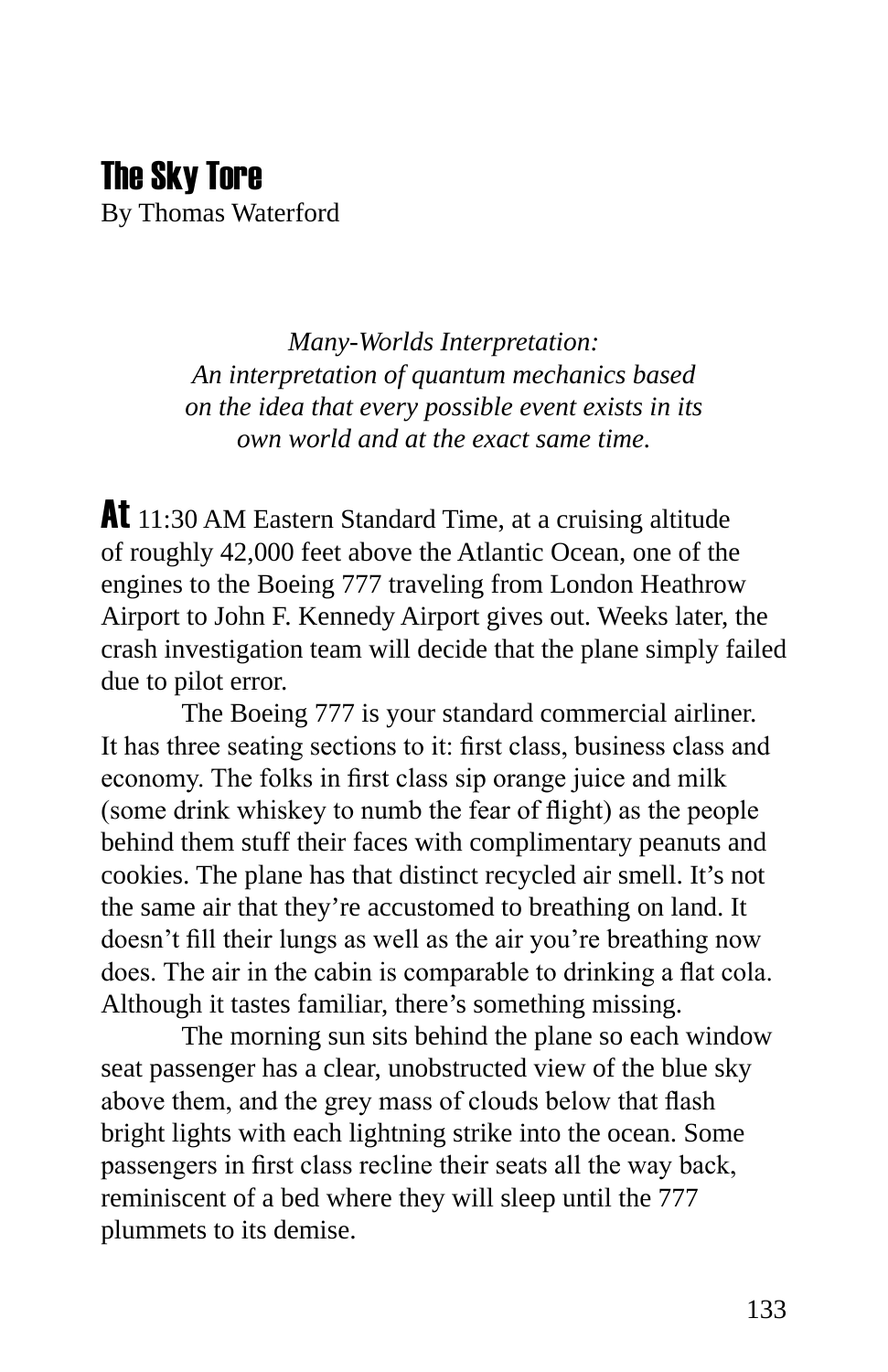At 11:00 AM, the captain, Ken Clementine, a veteran pilot who carries himself with a certain swagger that you'd expect from a former Air Force pilot, decides to perform a risky maneuver (that which he's done before in the Air Force) to outrun an oncoming storm, thus sealing his and the 240 passengers on board collective fates.

Ken is an older man; late 60's. He's been flying planes ever since he can remember. He used to fly his family's Cessna over the high plains of Wyoming where he grew up. Before enlisting, Ken grew up on a cattle ranch in southeastern Wyoming. Albin, Wyoming to be exact. It's about an hour outside Cheyenne. Albin is a very small town of 120 people; a small town even by Wyoming's standards. Albin is the complete antithesis to the sprawling metropolis of New York that he and the remaining passengers and crew unfortunately won't make it to.

If he was to land the plane safely in New York, Ken would have retired, happily married to his wife, Donna. He would have moved back to his family's cattle ranch and been a cowboy. He always wanted to be a cowboy. He thought of himself as a cowboy of the skies when he was flying. He was free and seemingly alone, just like out on the ranch, completely happy.

"Set cruising altitude to 43,000 feet," Ken says to his recently married co-pilot Jim. "I love it up here, Jimmy. We're above everything. Down there, it's all chaos, but up here it's nothing but blue skies."

"Agreed, captain, it really is beautiful." Jim admires the late morning sky and thinks of Reese. He thinks about her long, crimson hair and the way it falls over her face perfectly. He thinks of their future. Jim smiles to himself and a comfort settles over him, like slipping into clean sheets. The comfort rushes through his veins and spreads throughout his entire body.

Jim and Reese would have gone on to have a set of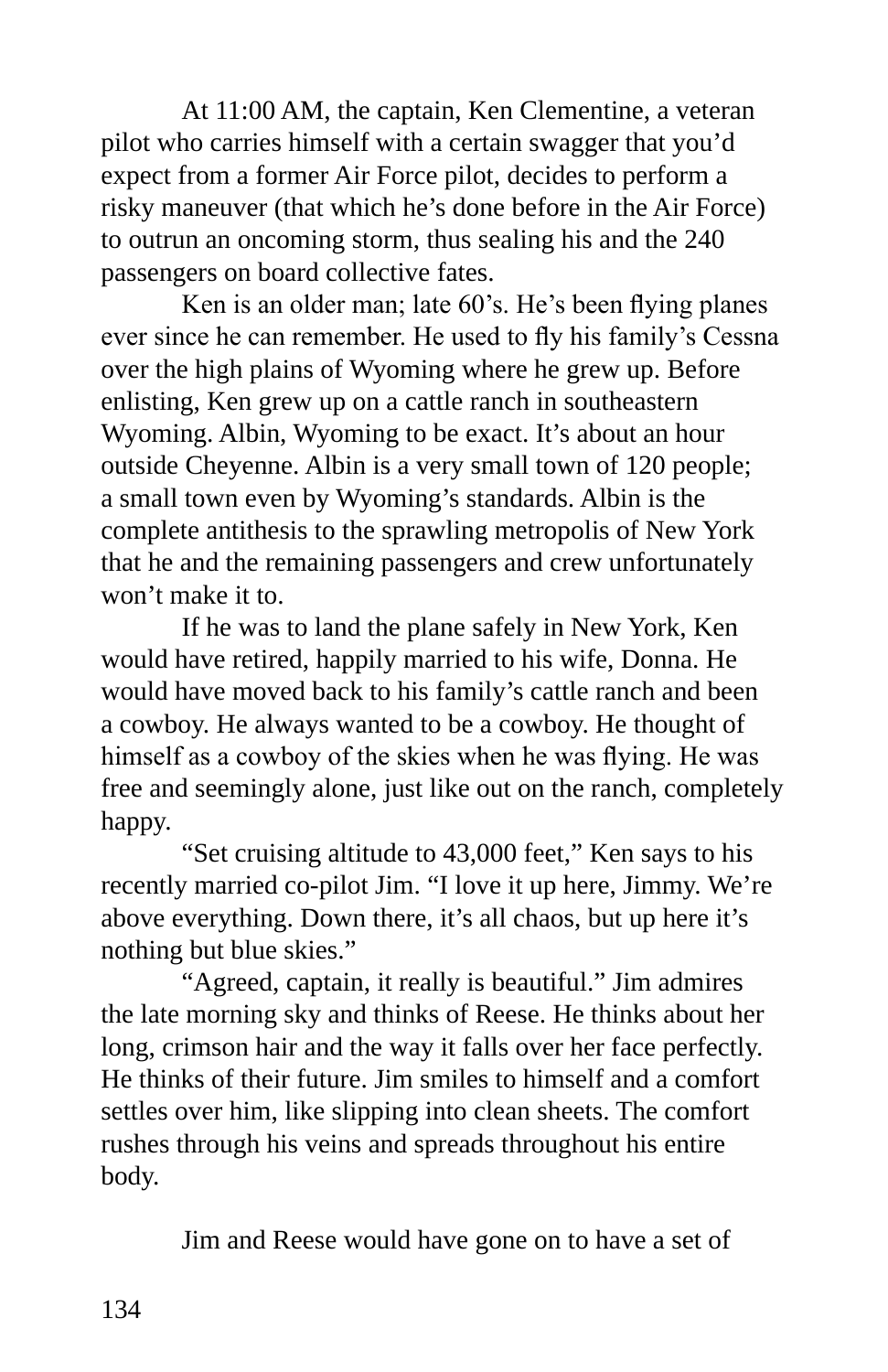beautiful twin boys, Derrick and Kyle. They would have raised their family in Long Island, living in a comfortable space. The twins would have idolized their father. Derrick, being the more adventurous one, would have gone on to become a pilot, just like his father. Kyle, being the better student would have gone to St. John's University in New York City to study Economics. The twins would both marry. Derrick would have married a stewardess of whom he traveled with frequently. Kyle would have found himself falling for and being married to a ballet dancer.

The twins would both have two children of their own, giving Jim and Reese four grandchildren that they would spoil and love like any good grandparents would do. The couple would pick a small town along the Hudson to retire in. The family would reconvene on weekends and holidays at Jim and Reese's home.

Although their love for each other would change, Jim and Reese's love wouldn't dull. When their bodies deteriorated, they would learn to love each other's minds. If it wasn't for the plane crash, Reese would have died first from breast cancer. She would fight hard and so would Jim. Jim would have died shortly thereafter from natural causes.

After Jim's untimely death, Reese will eventually remarry a traveling salesman. She will refuse to marry a man similar to Jim because she can't be reminded of losing her one, irrefutable love, she will never get back. Reese will never have children. Not because she doesn't want kids of her own, but because there isn't anyone but Jim with whom she would reproduce with. Whenever her second husband travels, Reese wears a sweatshirt that Jim gave her when they were in school. Although it's been washed many times, she can still make out the faint lettering of "Vaughn College Aviation: New York City" and breathe in his presence whenever she wears it. She will pretend his arms are wrapped around her as she drifts off to sleep, dreaming of what could have been.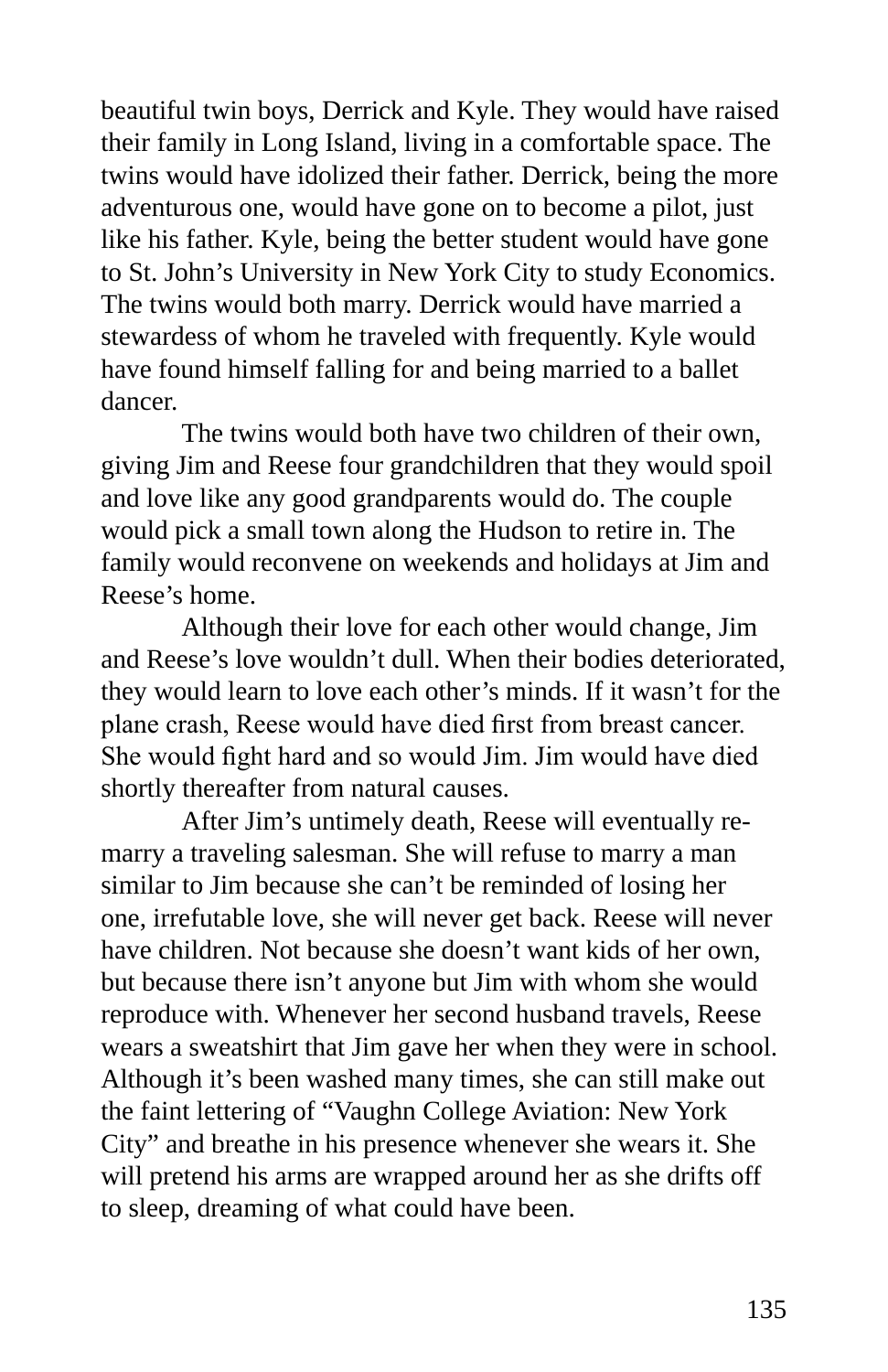"Do you have an estimate of an arrival time, Captain?" Jim asks Ken.

"Shit, let's see, I'm already on New York time, and it's about half passed eleven, so I'd say we'll touch down at about 3:00 in the afternoon. You got somewhere to be, rook?"

Jim smiles and shakes his head, "No sir, just ready to be home"

"I hear you, bud."

An alarm goes off in the cockpit. Ken's eyes immediately focus on the on-board computer, "Shit," he says to himself, "Shit, shit, shit, shit!"

Sitting in row 5A, the business class section of the plane, is Hannah Montgomery. She's looking out the window over the expansive blue sky above and the grey below. She looks down at her watch. *Quarter after* she thinks to herself. She then looks across the aisle to the other side of the 777. The cramped quarters of this section of the plane give Hannah a feeling of uneasiness. She can feel the heat radiating off of the large man beside her; she can smell him. He smells like stale beer and cheese. Hannah always hated being close to people, both mentally and physically. She refused to let anyone close to her drag her down; she's determined to make something of herself. *Why did I leave? I should have stayed. It's only been three months, but there's something there. I know it,* she thinks to herself. She feels the pressure of her decision to leave and it pulls her back in her seat, as if a gigantic rubber band wrapped around Big Ben is pulling her back. Hannah opens her purse and looks at the note that was left on her door before she left:

*I love you. I should have said it yesterday. I feel guilty for being selfish and asking you to stay. I would go anywhere for you.*

> *Love, Marcus*

Hannah fights back tears. The pressure behind her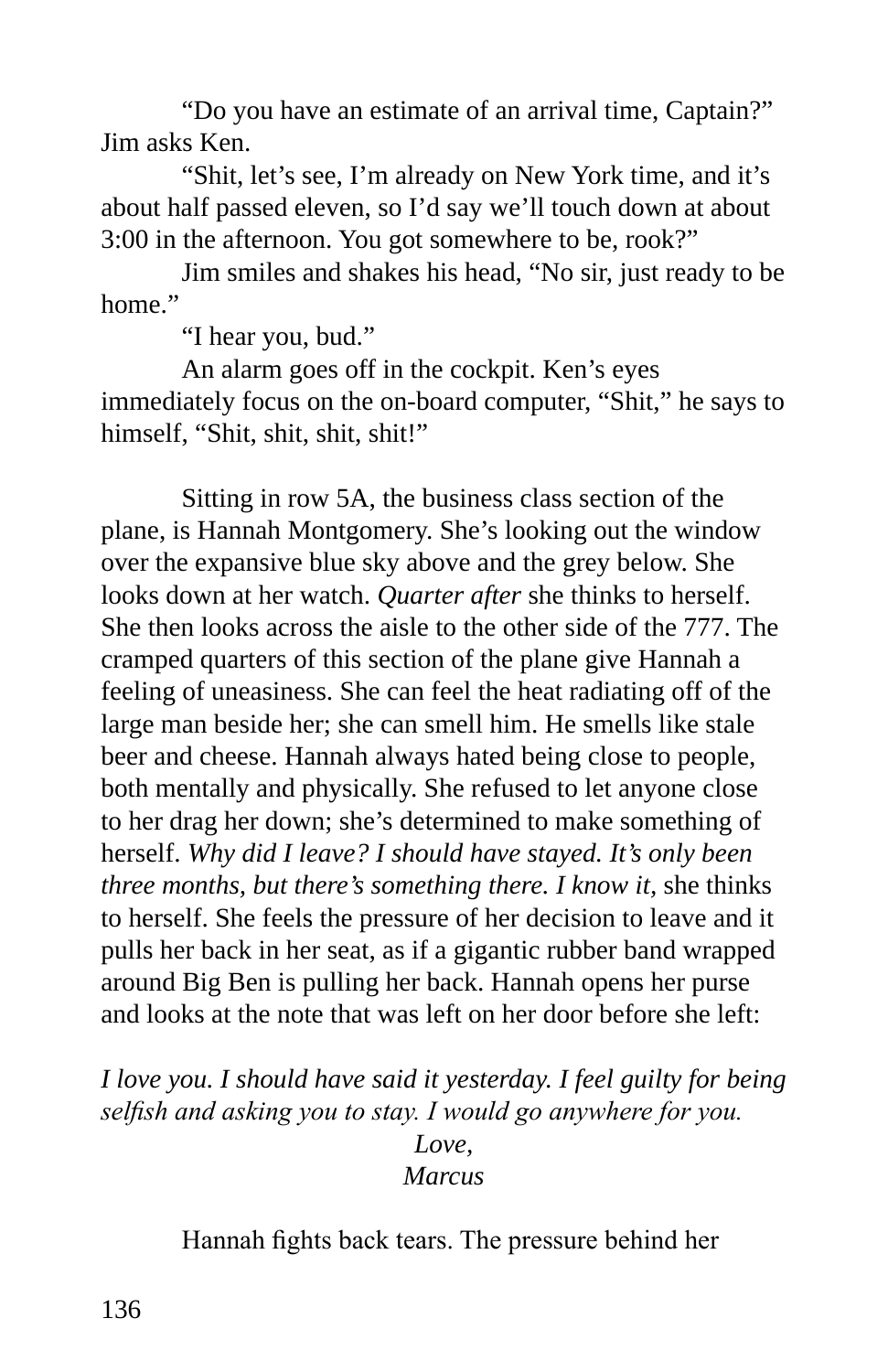eyeballs is nothing compared to the growing ball in her throat that gets larger and larger with each thought of Marcus. She feels like her throat is about to explode. Her emotions are hardly unnoticeable; the large man to her right gives her an awkward eye. Hannah tries to muster up a smile but her bottom lip quivers. The man smiles back then continues to eat his cheese and drink his beer. Hannah takes a deep breath and gathers herself.

She rests her hands over her stomach. Underneath her palms, buried beneath her skin and muscle tissue, through her intestines, and inside her uterus sits a tiny zygote growing within her. Hannah is unaware of the cells that divide inside her.

If she stayed in London, Marcus would have run away at the discovery of the child. He would have panicked. Hannah would have kept the baby and named her Julia. Hannah would have raised Julia to become a strong, intellectual woman. Through Julia, Hannah herself would become strong and independent. They would learn from each other. Eventually, Hannah would have opened a daycare for single mothers. She would have become a community leader in the Wembly neighborhood of London.

Hannah closes her eyes and tries to relax. Not thinking about what could have been, rather what will be. One day at a time, she tells herself moments before the 777 takes its inevitable plunge to the ocean floor.

Chad Feldman drinks from his whiskey and coke. He sits cross legged in seat 1J, the first class section of the 777. It's an open space where one can have privacy, but still be able to see what is going on around them. Chad enjoys this voyeuristic aspect of first class. He looks back through the open curtains between first and business class. *That blond next to the fat ass ain't bad*, he thinks to himself. He looks out the window and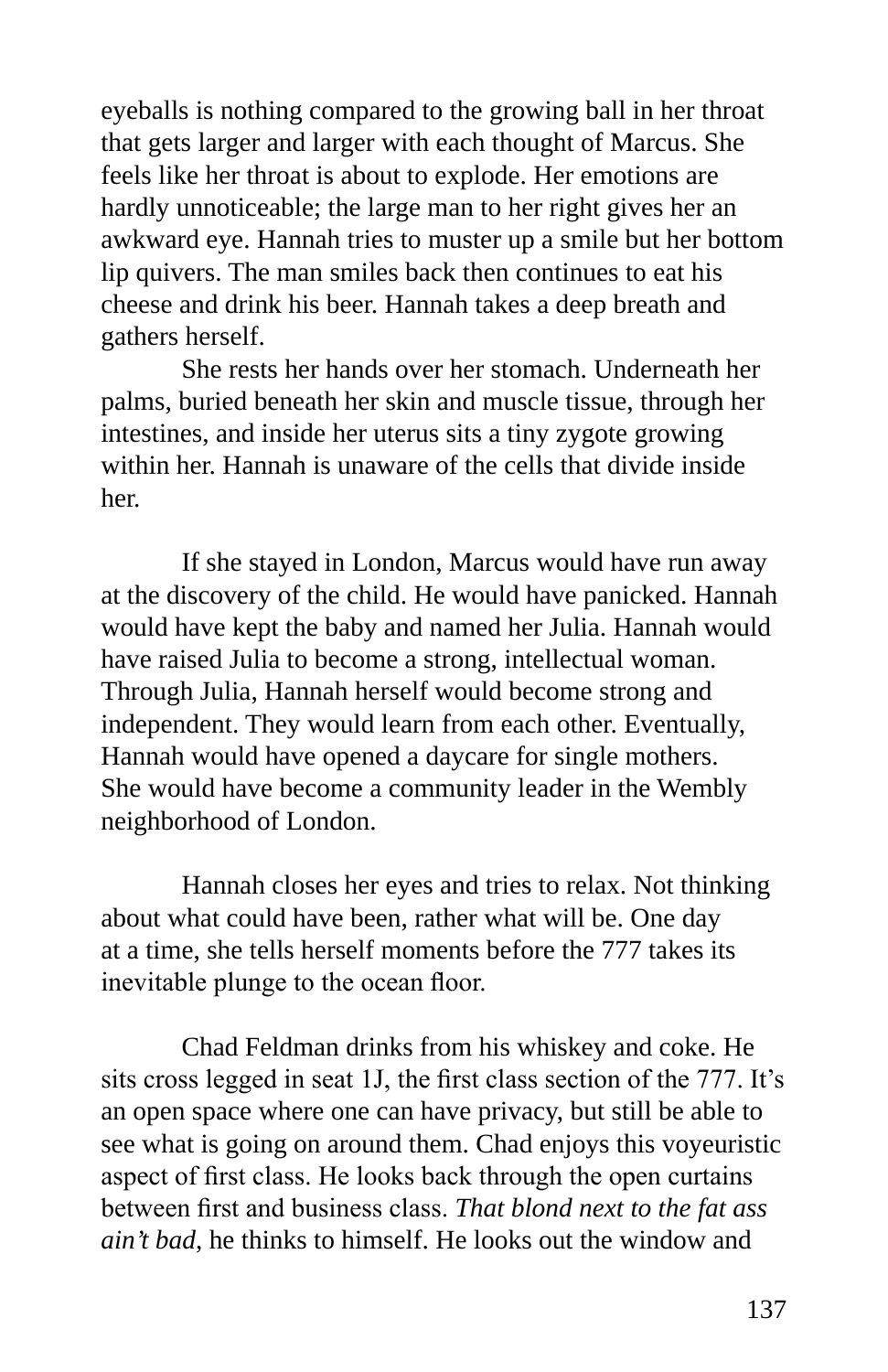continues to think: *This fuckin' storm better not be all the way in New York. How am I not getting a signal up here? I have WiFi. We better touch down by 2:30. I have too much shit to do. London is such a piece of shit town. Thank God we're outta there*. "Excuse me," he motions towards the steward, raises his empty glass and shakes it. The ice rattles around the interior of the glass, further emphasizing the point that Chad wants another.

"Yes sir, right away," the steward responds.

"Fuckin' male flight attendants?" Chad mumbles to himself, "Jesus Christ." His mumbling is overheard by the elderly woman next to him. He plays it off with a charming smile and a nod, pretending he didn't say what he said.

Chad works for a large, international consulting firm based out of New York. He gets paid by selling the idea of hope to a struggling company. He's a self-proclaimed "fixer." He promises his clients that he will fix their problems. His promises are always as empty as the relationships that he's built in his life, yet his clients still give him money. When Chad walks into a room, people notice him. His tailored suits, business jargon and confident demeanor command the room's attention. He lies to people regularly and sells them false hope for a large amount of money. Chad is engaged, yet he is not faithful. Chad once told his best friend and associate consultant, Brian, that the reason for his engagement was, "She's hot, her dad's got some serious cash, and her mom's smokin'. That's the trifecta!"

If Chad were to land safely, he would have been named partner at his consulting firm, making him the youngest partner in the history of the company. He would have had two boys, naming one after himself, and the other after his father, Paul. The two of them would both be great athletes. Chad Jr. would play football in college and Paul would play lacrosse. They both would be spitting images of Chad. Tall, athletic, with a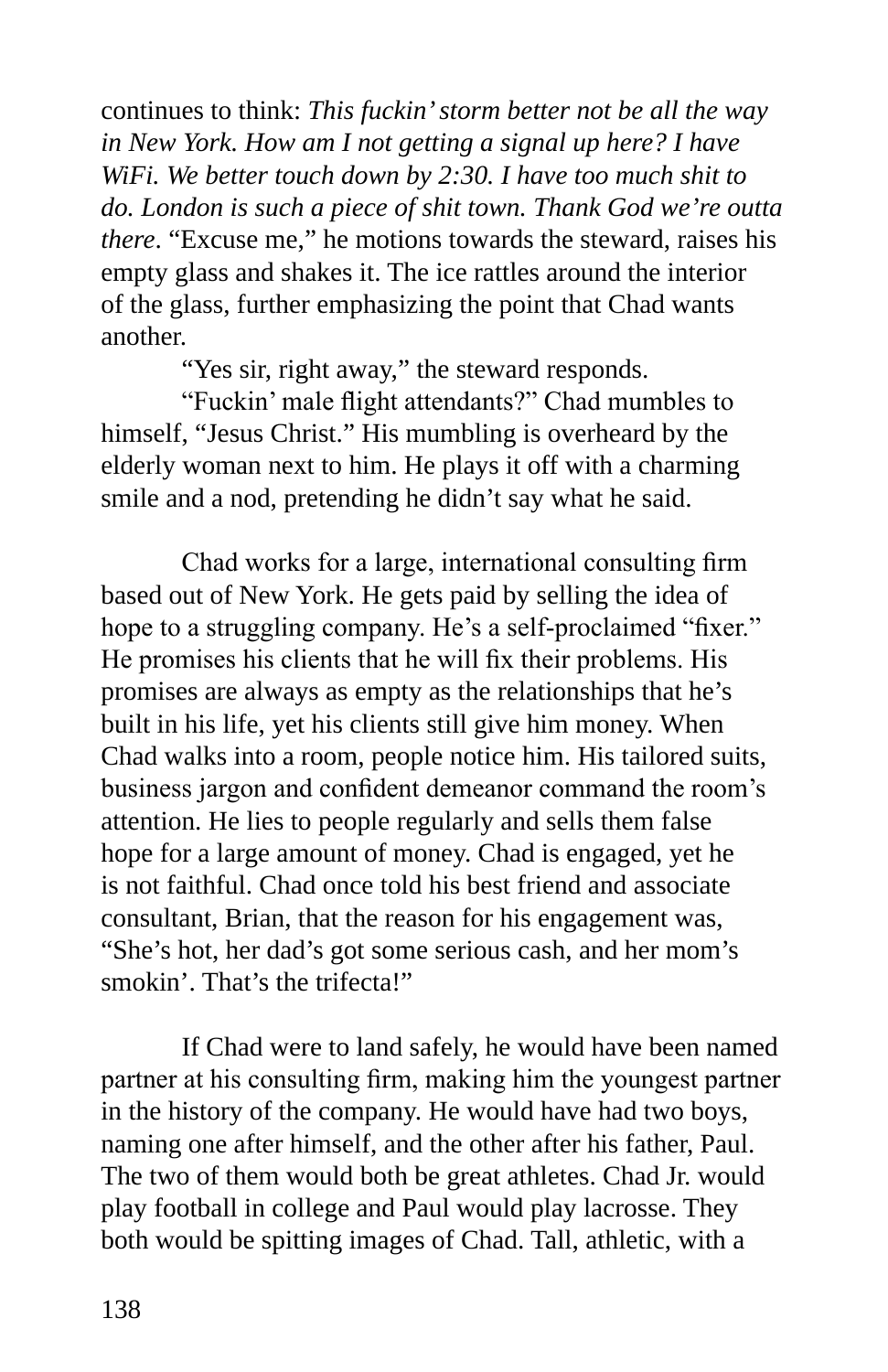jawline cut out of stone. Emotionally, they would be the same as Chad too; selfish and ruthless. After college, the two boys would go on to work for the company that Chad would have went on to own.

Chad would eventually, truly see himself through his children. Chad will see his own selfishness in the way that he raised his boys. By the time of Chad's realization, it will be too late to change his son's ways. After Chad's divorce, he would have been truly alone. He would never realize the true beauty in life until he rested on his deathbed after a series of heart attacks.

Madison Stevens, a recently widowed grandmother of ten sits across the aisle from Chad. She and her husband, Jack, originally planned to honeymoon in London when they married, but as things tend to go, life got in the way. Jack was stationed in Korea after they traded nuptials, in what seems like to her, a lifetime ago. With no window to look out, Madison leans back in her seat and lauds over her fallen lover. He would have loved this. London was beautiful.

Madison was right, Jack would have loved London. If they traveled together for their honeymoon, they wouldn't have left. They would have raised a family there. Jack was a writer, and Madison would have stayed at home with the children. Madison loved to paint and she would spend her days in her in-home studio while the kids were at school. Jack would have written for The Guardian. He would have been an acclaimed journalist with a consistent following.

Instead, after the war, Jack took a job at a local paper in upstate New York. Madison would continue to paint. She would paint the landscapes of the Appalachian Mountains that were visible while looking out the window of her studio. Madison would only show her work to her husband. She felt as though her art was too personal to share with anyone else. Although she painted the landscapes of Appalachia, she was really painting herself.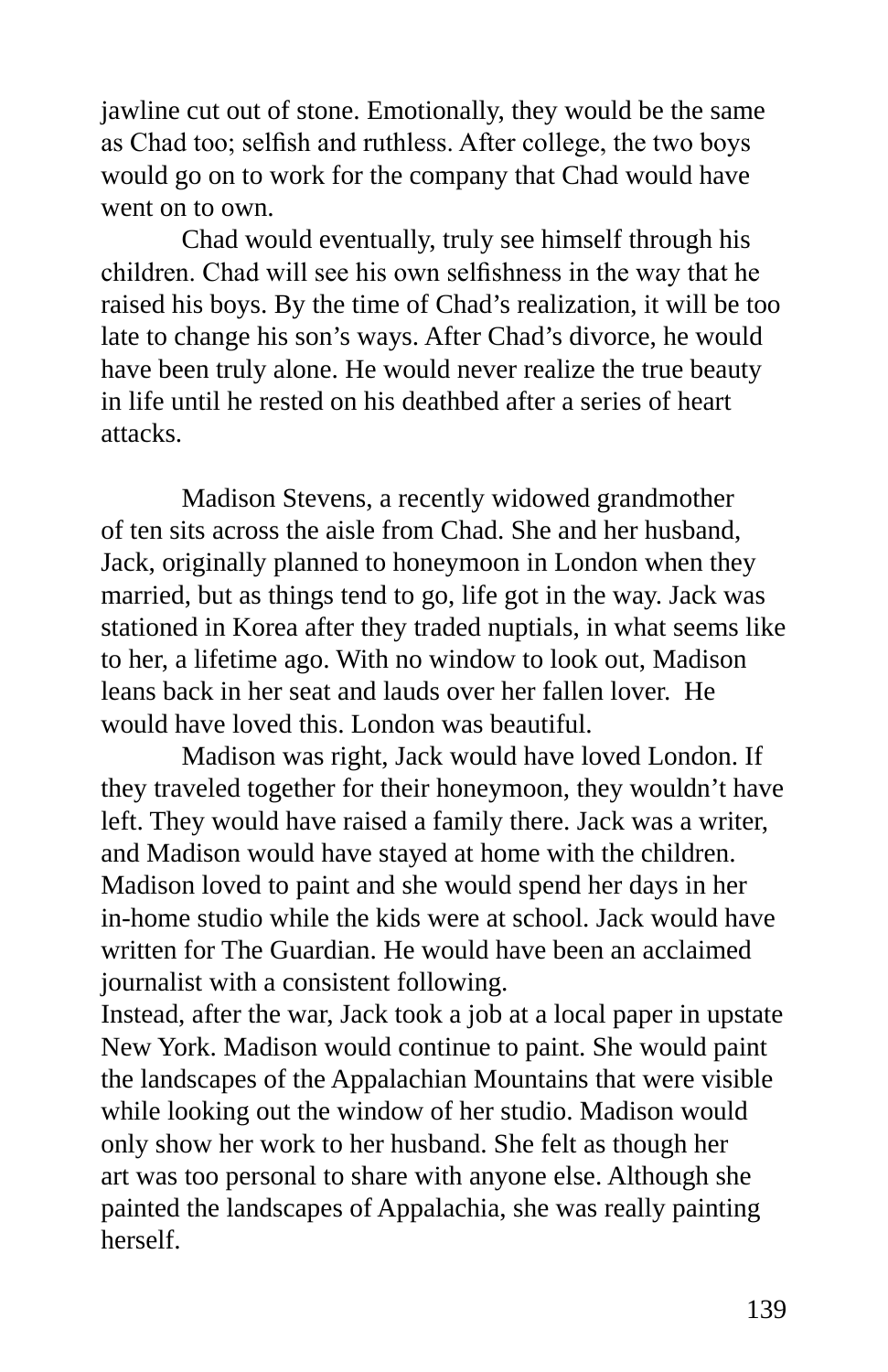Madison thinks back to their wedding day. She remembers how in love her and Jack were with each other. She remembers her dress. She remembers her mother telling her how beautiful she was on that day. Madison can feel the fabric of her dress rubbing on her skin as she walked down the aisle. The white feathered pattern on top of the white lace will forever be tattooed in her mind. She remembers the satin gloves. She loved the gloves. Madison glanced down at her wedding ring and smiled. She rubbed the now cracked skin of her forearm that her white satin gloves once covered. She pictured the floral pattern of the gloves that opened to expose her hands where Jack placed the ring that he couldn't afford. She once again smiled to herself. *He never did tell me how he got around to buying that ring*, she thought to herself as she caressed her ring for the last time.

At 11:33 Eastern Standard Time, there is no hope. The 600,000 pound airplane has been reduced to a metal coffin for its passengers. The plane tears through the sky, spiraling downward. The collective stomachs of the 240 passengers drop as they tend to do when falling from such great heights. The sound of the plane ripping through the air is almost deafening, yet strangely enough the cries on board are louder. People are screaming, children are crying. The sad souls on board collectively know that this is the end, the bitter inevitable end.

Ken gets on the microphone to address the passengers; "I'm sorry, I'm sorry!" is all he can say. Ken thinks about his cattle ranch in Wyoming. He thinks about riding horses along the eastern front of the Rocky Mountains. As the 777 jet rips through the Atlantic atmosphere all he can picture is the blue of Wyoming sky.

Jim is aware that the black box in the cockpit is recording everything he's saying. "I love you, Reese. I love you so much. I'll always be with you, baby. Be happy." His voice is cracking. He thinks of her face. He knows she's waiting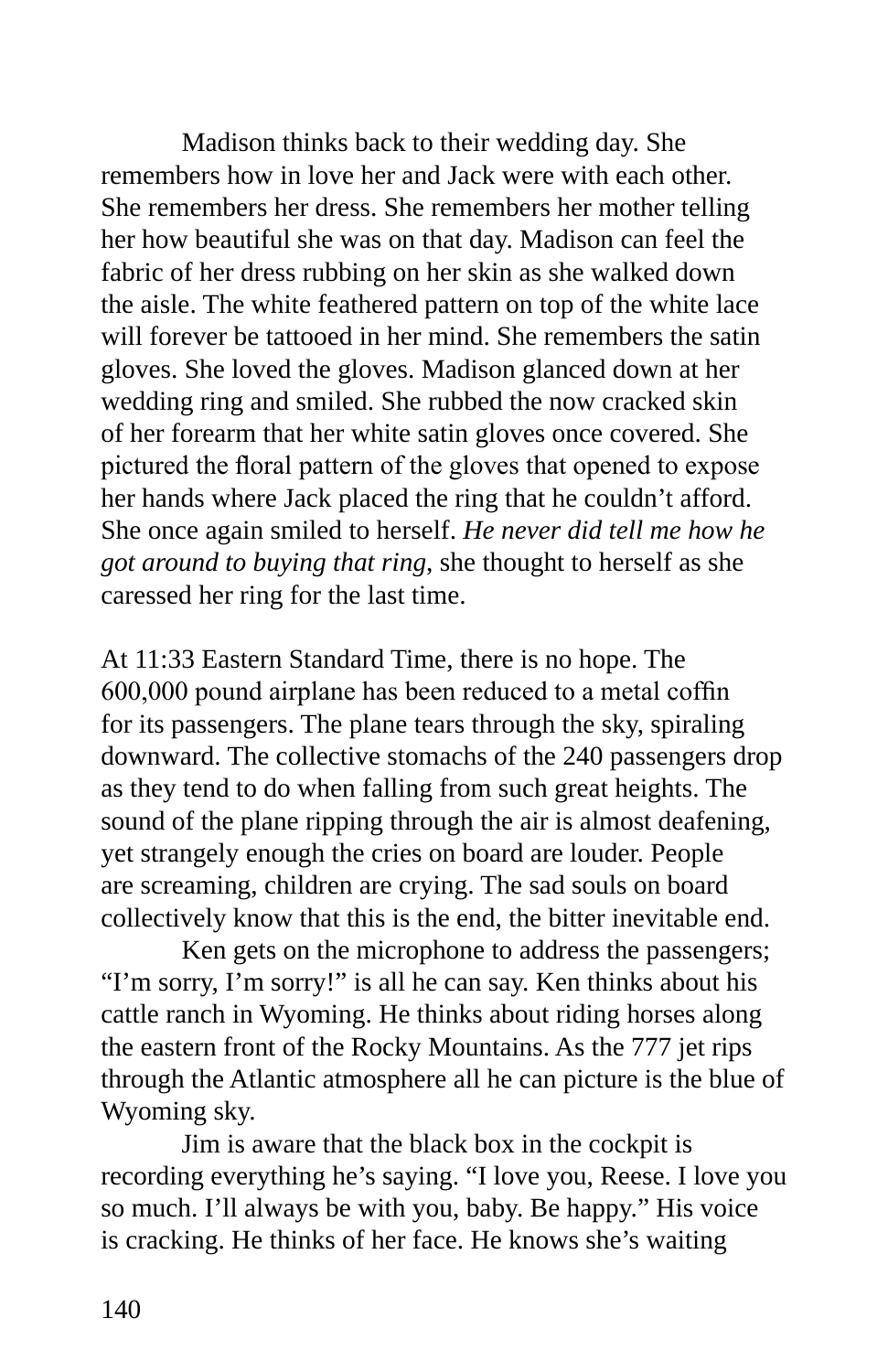for him right now, completely unaware of the 600,000 pound weight that she will carry in the back of her head for the rest of her life. His fear turns to guilt. He thinks of all the things he could have done to stay with her. His guilt turns to anger when he realizes that is was Reese who encouraged him to become an international pilot. He then accepts his fate, "I'm always with you, baby," he says one last time.

Hannah is silent. She thinks of what her future would have been like. She thinks about Marcus. She wonders what he's doing right now. Is he staring westward into the sky from which she's falling from? She realizes that she's fallen this hard before. She realizes that she's fallen for him. She can't let her last thoughts be thoughts of regret. She rests her hands over her stomach protecting the potential of what could have been. She realizes that love is worth dying for. *Love is dying*, she thinks to herself. She's never allowed herself to be as vulnerable as she is now. She closes her eyes and rests her head back into the headrest, accepting her fate.

"I don't wanna die!" Chad cries. His tears are dropping to his lap. His screams are the loudest on the plane. Louder than the child in row 3J. Louder than Ken's cries over the microphone. Louder than the failed engines trying to recalibrate as they fall downward at an unthinkable rate. Chad tries to pray. Chad has never prayed before. Chad cannot pray. He thinks of all the people that he's lied to. He thinks of all the people that he's hurt. He regrets it all. He has never been more aware of his life than he is right now. Chad looks across the aisle and sees Madison.

Madison has her eyes closed. She thinks back to when Jack returned from the war. She remembers the pure jubilation on Jack's face. His smile as wide as his jawline. His big white teeth glistening to her, welcoming her in his arms. She remembers when he lifted her up when they first saw each other for the first time in months and kissed her passionately. It was the same night her first son was conceived. Madison's thoughts are interrupted by Chad's cries.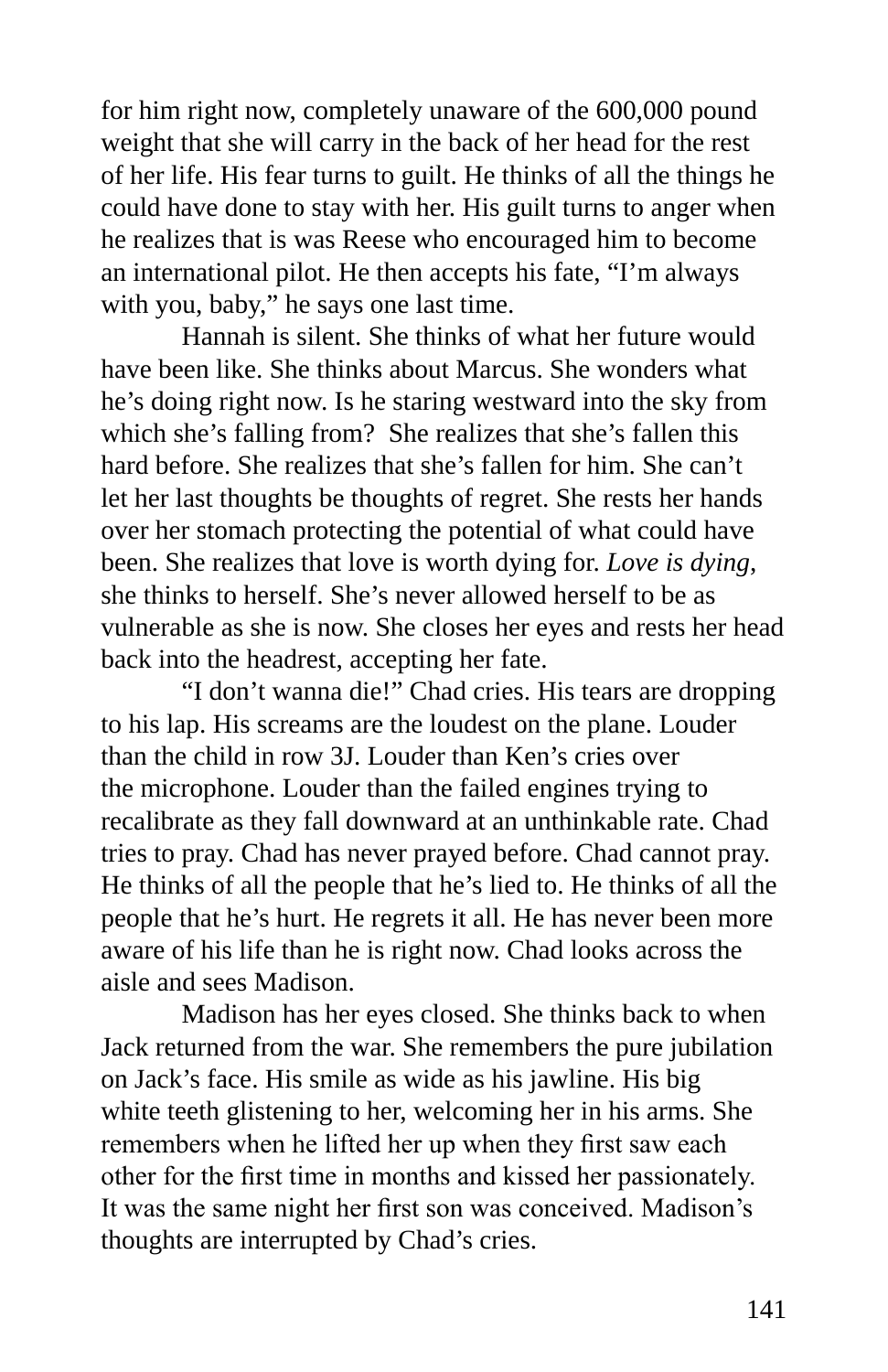"I don't want to die! I'm too young! I'm too young!" Chad is defeated. Madison grabs Chad's hand and smiles to him.

"You are no longer a young man," she says to him calmly, yet loud enough that only Chad can fully make out what she's saying. "You are as old as me now. We are going somewhere. I don't know where to, nor do I need to know just yet. All I know is that we are certainly going."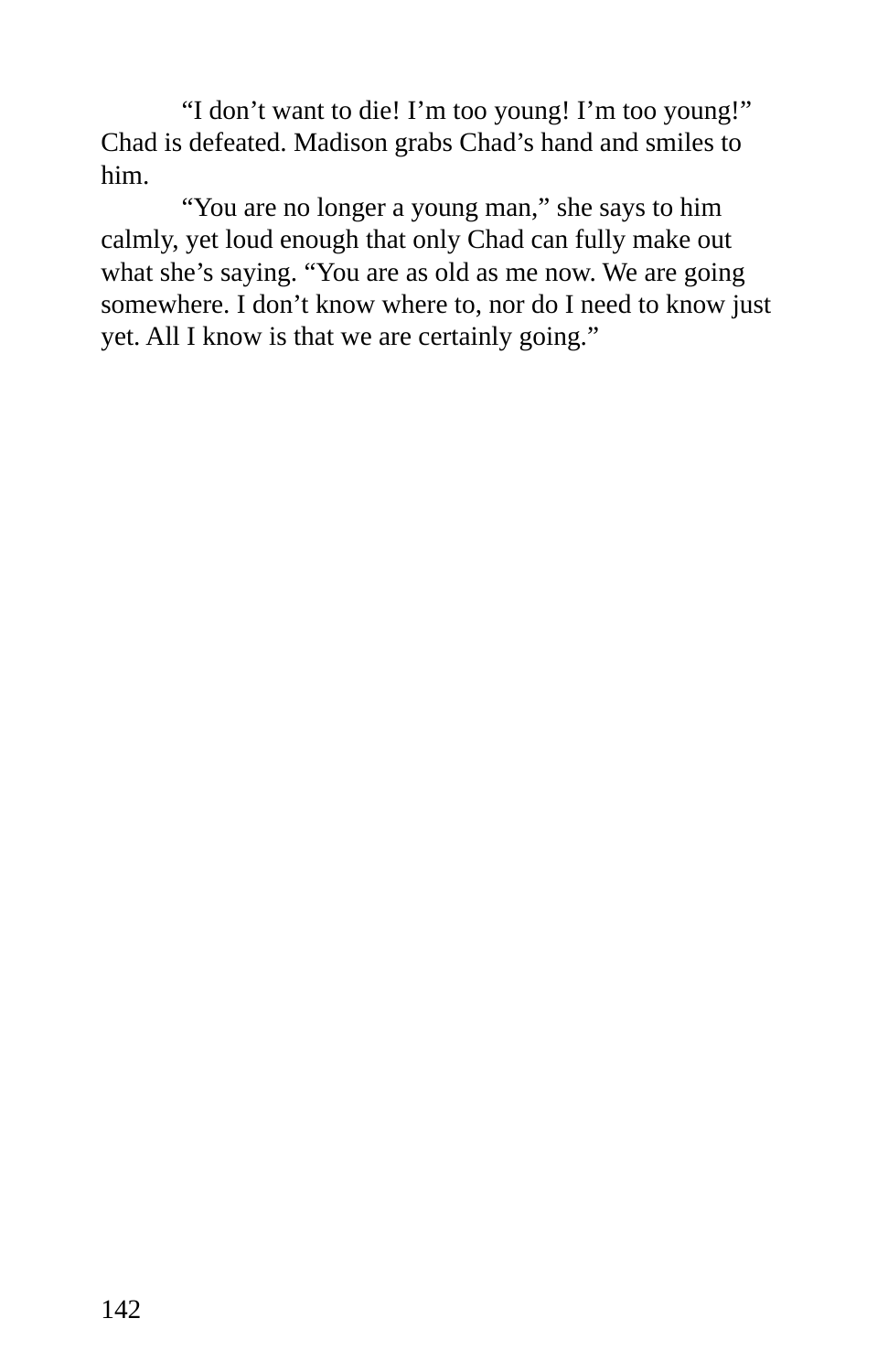#### Open Doors

By DiAnn Vulich

**Prisoner** 681111 of the Mississippi Women's Correctional Facility was a special security risk, and kept from the general population as a protective measure of her own safety and wellbeing. She slept in a single cell, ate alone, and spent one hour a day alone in the yard exercising under the watchful eye of three armed guards. It was no secret to the prison's other inmates that Regina Rae Harmon was a Baby Killer

The gray cinder block walls were moving in on her as she sat on a colorless gray-beige metal bench before an identically indefinable table; leg shackles cuffed to a single round link grounded into the concrete floor. The musty mildew stench of the room gave evidence of a water leak somewhere within the surrounding cement slabs. The earthy air around her felt grave-like and near death. Regina Rae had no slack from the shackles to cross her legs comfortably so she settled on nervously bouncing her knee in jack-hammer rhythm as she awaited the visit of a new lawyer. She looked long and deep at the only color in this medieval dungeon-- a bright green and blue poster of a cloud-free sky hovered over a field of grass, reading:

*When one door of happiness closes, another opens; but often we look so long at the closed door that we do not see the one which has been opened for us.* ― Helen Keller

Her eyes glazed and she started to shake at the thought of that one inspirational quote. She was here, in this red, death-row jumpsuit, nervously bouncing while her spastic mind went into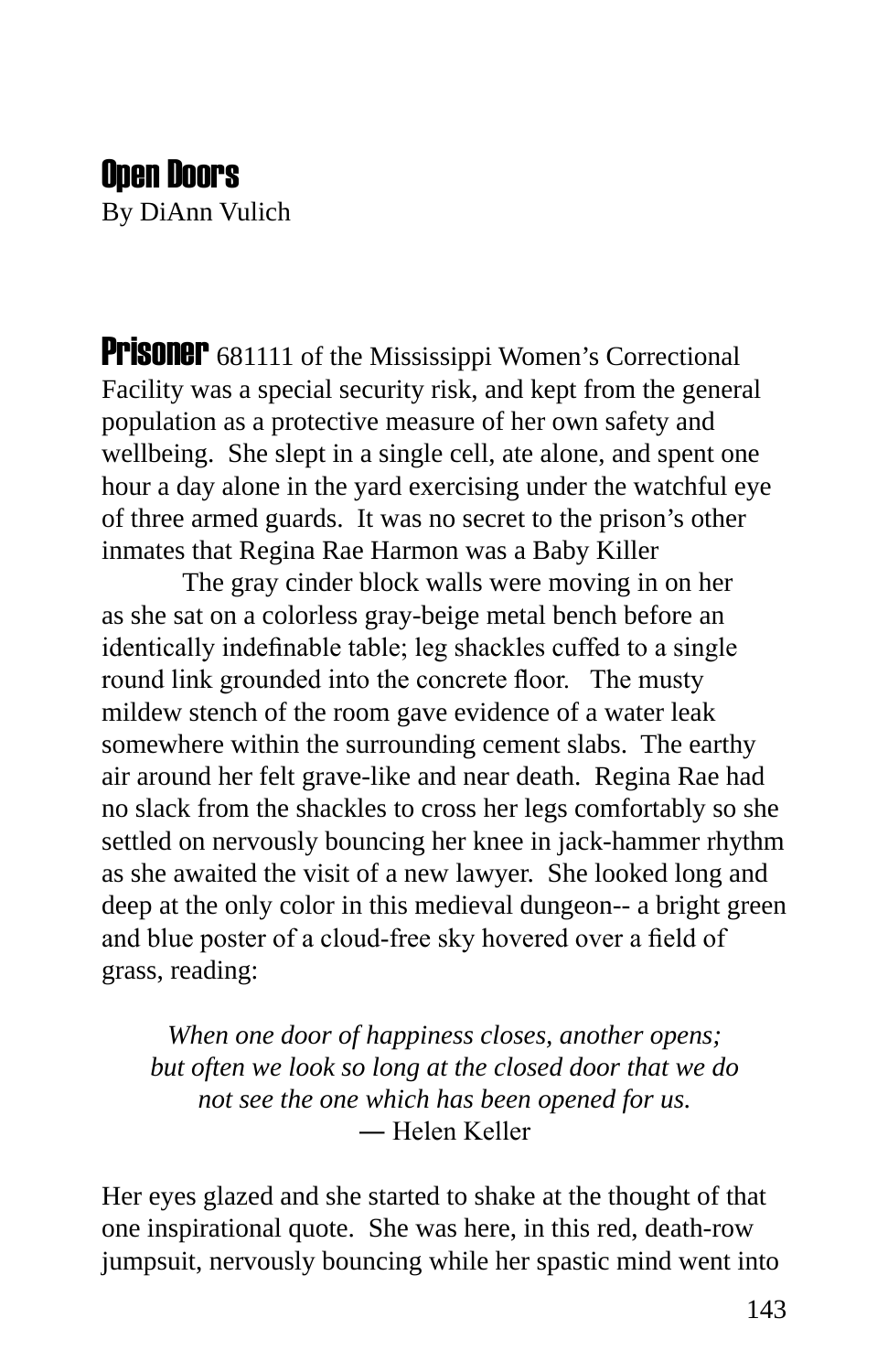overload—all because of opening doors.

Her retrial lawyer promised to go with a different plea. He assured her that the death sentence would be lifted once the jury heard of her past abuse, abuse she kept to herself for reasons the lawyer would never understand. He was convinced she acted out of a mentally unstable compulsion of suicidal intent. His claim and evidence being the numerous self-inflicted wounds, now all raised keloid scars looking like shiny, pink zippers across her skin, visible on almost every accessible part of her body. He will argue on her behalf that what happened last summer was an insecurity of leaving her child alone once she killed herself. Her defense is "not guilty by reason of insanity." He said her Eighth Amendment rights were violated at her previous trial when her mental health was never considered upon the death sentencing. His claim was her intent for murder/suicide was interrupted before she could complete the act.

She told him nothing of the doors.

The doors were her secret, always a secret. A secret she kept as a prize. She felt somewhere deep inside that if she told anyone, or even hinted about the magic of the doors, she would forever be denied their access. She needed them as she needed air to breathe. They lead her into different worlds where she could escape life. She learned about the doors, traveling to different times and dimensions, the night her stepfather first lay beside her in bed. She quietly retched at the cigarette and beery breath against her neck as his hands played up and down her body under the flowered flannel nightgown and fumbled into the leg opening of pink cotton panties. She laid in the dark and pretended to sleep as he forced his hands deep into her innermost secret areas. She cried out in fear and pain when he violently flipped her onto her back and pried her knees apart, pulling the panties down and left dangling off one foot over the side of the twin canopied bed.

Each time he plunged into her he sent another blinding firework to burst behind her tightly clenched eyelids. The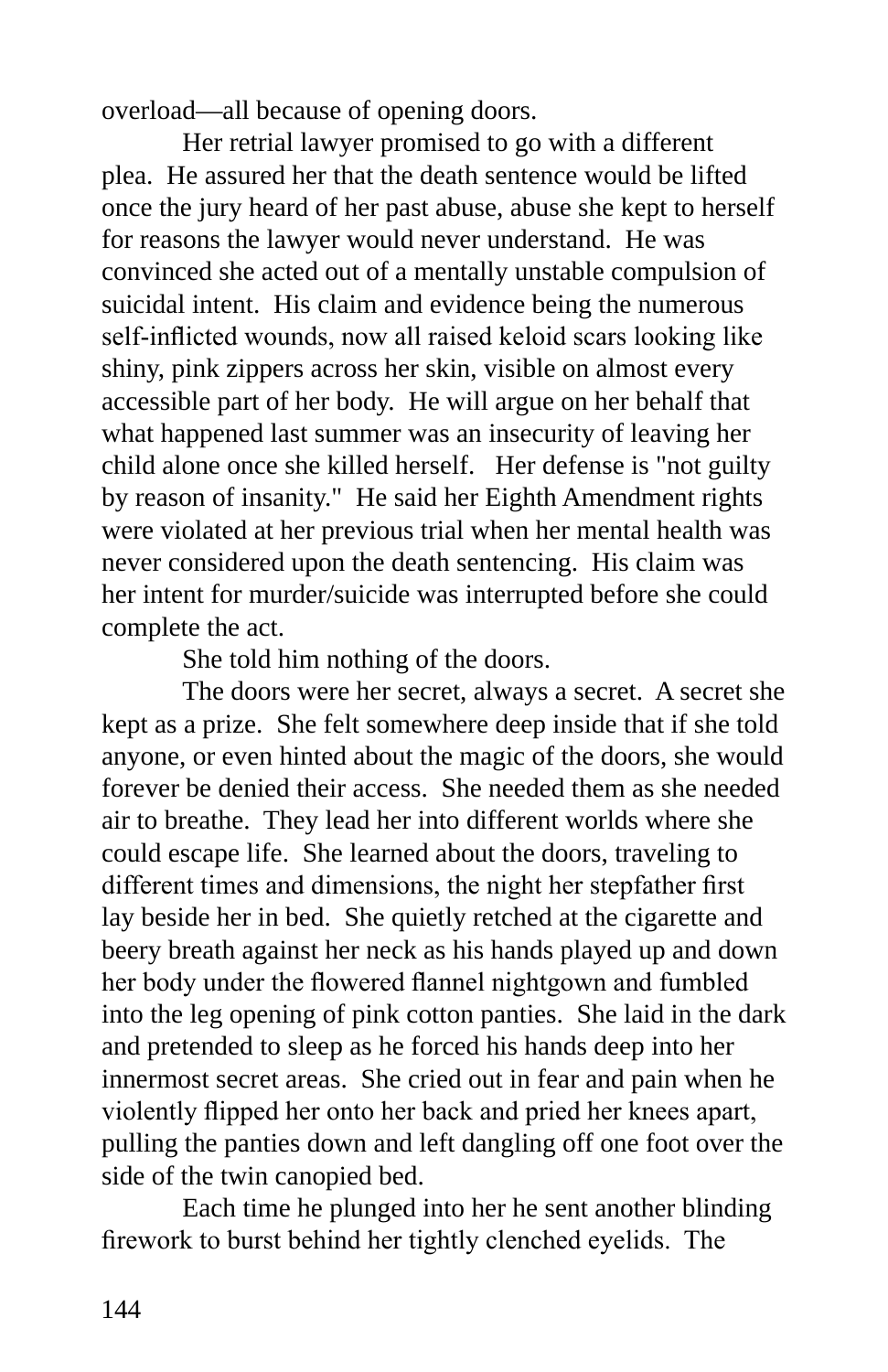across the sharp edge of a protruding screw on the headboard- to the rhythms and motion of his forceful thrusts. The physical pain of skin sawed open allowed her to separate from the oppressive weight on top of her, the fermented, rancid breath exhaled on her face. The wound on her arm, from wrist to mid-forearm, opened wide. As she stared into it while trying to completely shut out her stepfather, she climbed completely in, through the door, and pulled herself out on the other side. entire time she concentrated on working her arm back and forth

The door lead into a glade, bright and open with a fresh flower and summer rain smell which made her instantly think of happier times. She stood in a wide open space where lush green grass carpeting the expansive plain, grass so soft and warm on her bare feet she took off running just to feel the blades caress and cushion each step. When she came to a pillowy hilltop, she rolled down as if she were moving through cotton candy. She danced in the open air making her nightgown spread into a bell as she twirled. The sun gave a warmth and light she recognized as her dearest early childhood friend. She could be free without fear or guilty shame. She could stand and be proud in this realm, leaving behind the life she lived on the other side of her pain. For many years she used the doors to escape. For many years she escaped into worlds where she found peace and safety. She kept the doors secret to preserve their power and kept the weekly nighttime visits secret to preserve her self-respect. It all came crashing down around her anyway.

Her stepfather was given only three years of prison time for the continued rape of Regina Rae due to her age. If she had been younger, he may have served a longer sentence. If she would have subjected herself to the embarrassment of the witness stand, he may have been justly punished. If circumstances were as they should have been, she would have been given the proper counseling and support a young victim requires to live a decent and happy life. As it turned out, Regina Rae grew to confuse his abuse for love. By the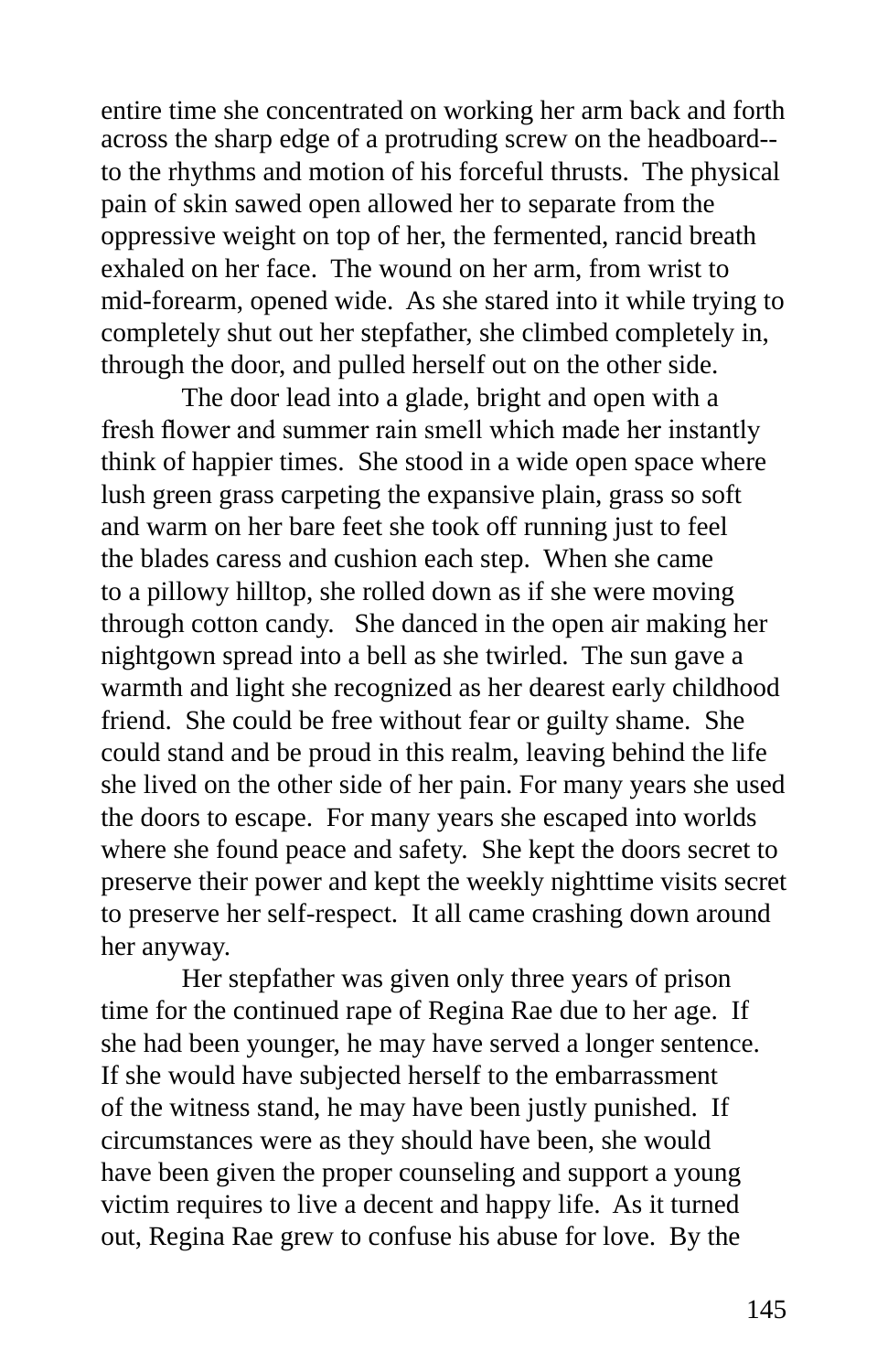time she was sixteen years old, she believed the attention he gave her was courting, and the secrecy from her mother was to avoid jealousy. Her stepfather became a regular visitor to her bedroom. She was convinced the relationship was of equal grounds and she had complete control and consent over her destiny.

Baby TOOFAT once had a proper name. He was named Dwight Upton Harmon on his birth certificate. Regina Rae carefully, meticulously printed each letter on the hospital form when she named him after her dead, favorite brother. She had great plans for this baby. He was going to receive that special, deep love she felt down inside her soul but could never identify--that longing she desperately felt but couldn't claim. He was the magic that was going to make life better. She had high convictions that this baby would be her salvation, conceived in secret but revealed in joy. She soon found after six months of presenting this adored gift of human life, showing off her Baby Dwight, she was greeted with, "Girl, tha' baby TOOFAT!" That is exactly how she heard it. Every time. Always in all capital letters along with a look of disgust and disapproval. Where she wanted to find acceptance and love she was only given contempt. Where she was looking for regulation and support she was given disdain. She learned from the people in her life that her baby was a thing to hate. Her newfound enrapture of Baby Dwight was quickly stolen by the accusations of blame, shame, and guilt she felt to have birthed Baby TOOFAT. She soon forgot his name completely.

 Baby TOOFAT didn't follow the standards of other babies. Regina Rae carried that universal image all girls (who played with baby dolls) create in their minds of what babies should be, and Baby TOOFAT broke every ideal she held. She imagined babies with mops of curling blond hair standing on end, cute drooling coos, and smelling of sweetbread and cinnamon buns. What she became conditioned to see was a bald ball of fat, spitting up and screaming with a constant smell of sour stink. (Curdled infant formula had collected in the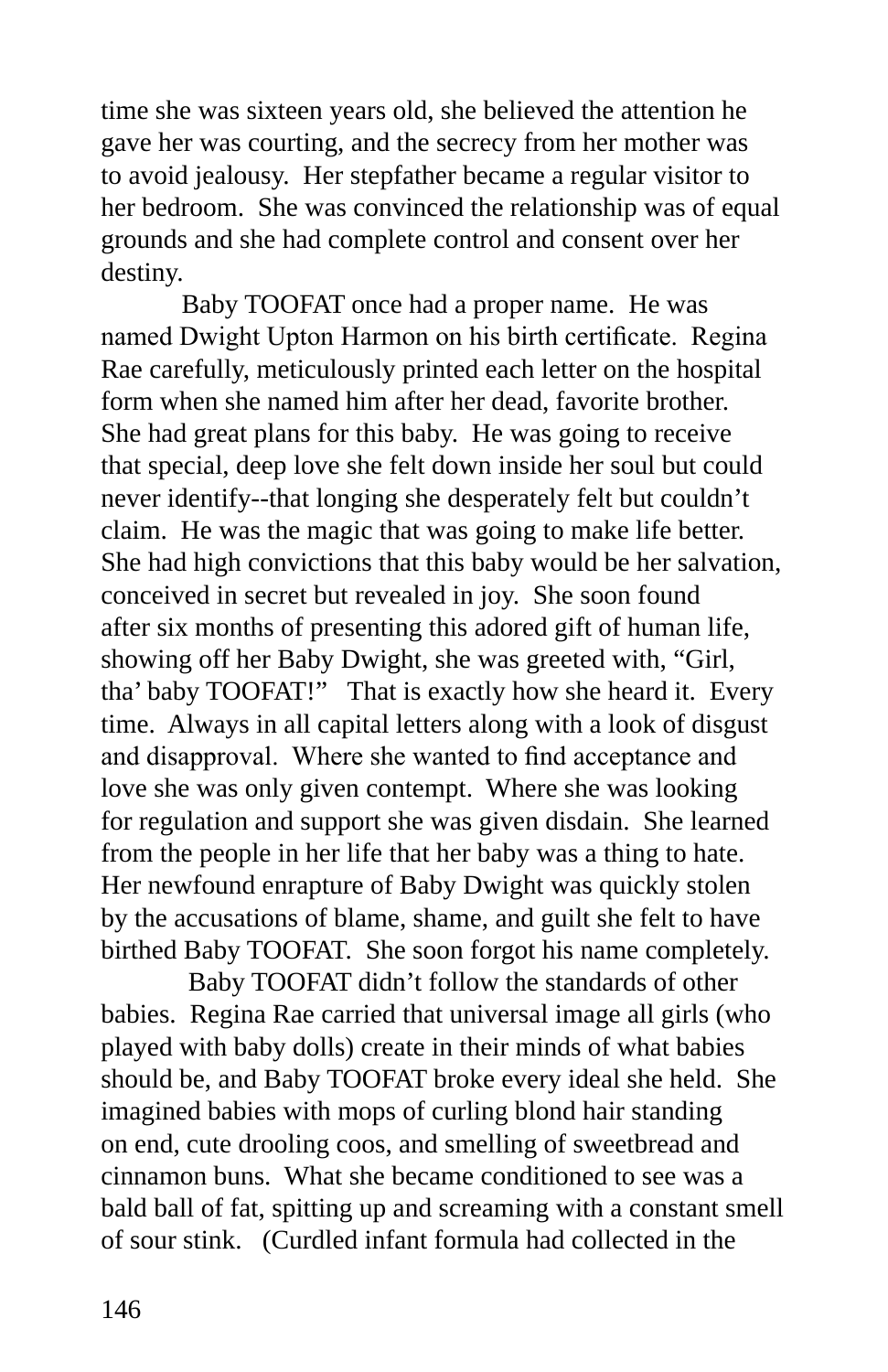fleshy folds of his dimpled baby chins and was slowly eating into his tender skin.) The prideful joy of motherhood was lost in Regina Rae when she regarded herself a fool for caring so strongly for something no one could love. Baby TOOFAT was her cross to bear.

Her sense of emotional loss was overwhelming. She not so much as lived with a dark cloud constantly covering her but instead felt she was adrift in a dark, blinding fog where she could not see or feel direction or guidance anywhere around her. She stumbled alone in the fog, tripping and sometimes falling, dragging along Baby TOOFAT as an anchor that she loathed, feared and pitied at the same time. Her own mother disowned her after the truth came out and her husband sat on trial. Regina Rae was blamed for the relationship she hid, and the crimes committed against her. Her brothers disappeared long ago, one by overdose, and the other with a backpack, bass guitar under his arm, and a bus ticket fast to somewhere unknown. She was without friends or family and made her daily trek across town pushing a second hand stroller with a broken wheel to get to the high school daycare where Baby TOOFAT was deposited, much like the books she hid in her locker. She was not a good student, but was in fact, unmemorable. She sat on the edge of class and quietly waited for time to pass until the day was over and she could go home. She spent the days waiting until eventually enough credits had racked up to mean graduation. As long as she attended and graduated school she was eligible for public assistance.

She lived on the edge of town and quietly waited the passing of time for something magical and good to happen to her. She sensed life when she thought of that magic. She felt a hint of anticipation just around the bend, as long as she held on to hope she knew things would change. She was learning how to not actually live, but exist. She routinely went through the motions but refused to feel anything. She never felt of this world.

September brought heavy humid heat waves, one after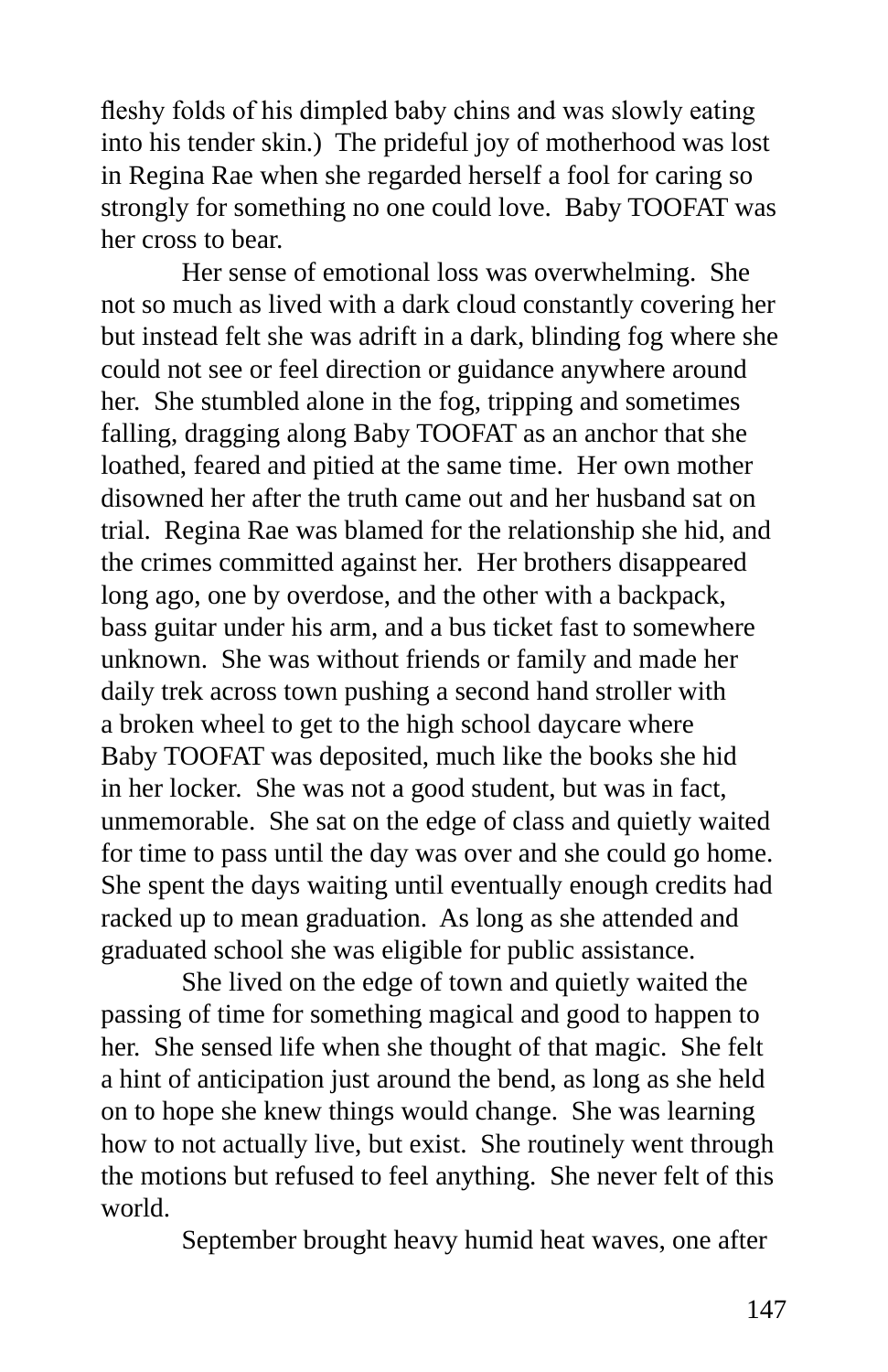another until she couldn't remember a time she wasn't dripping and wiping sweat out of burning, bloodshot eyes. Her tiny efficiency apartment had room for a bed as the only furniture. She and Baby TOOFAT spent every moment in the stifling walk-up, together but alone. He was trying to begin a life and she was trying to find one.

 As nightfall closed around her she sat beside Baby TOOFAT stretched out on the bed. In this instant as she watched him sleep she remembered tiny threads of that maternal pride she once felt before the baby was ruined for her. She traced a finger lightly over the groove between his pouty lip peaks causing his lips to suckle a ghost. He gave a gentle, contented sigh and Regina Rae felt a yearning so foreign to her she didn't recognize the emotion of loving her baby. She stroked aside pellets of sweat from his forehead and stretched her body across him to rearrange the fan in the screen-less open window to better circulate the stale heat around him. She caressed her palm over the bulging white mound of his belly and started to sing gently to him as he found comfort in his own dreams.

She stopped singing. The only time her body opened a door on its own was when she split from inside, and through the blood and pain that time entered Baby TOOFAT. She began to contemplate the door he opened on his side of the magic which he too opened to her. As she sat there gently comforting her infant son, she also dreamed of the magical world from where he must have emerged. She presumed it a world of the peace and contentment he wore on his face as he slept. He bridged the huge gaping span of the world she experienced and the peaceful, satisfying, fantastical world she found through the doors where she escaped. She reasoned that a doorway through him would lead into the very realms of pure pleasure and happiness she kept striving to reach.

She lovingly fondled his round pink belly, rising and falling with every breath he took, tracing her finger longwise over the tender, vulnerable flesh. She ran the nail of her finger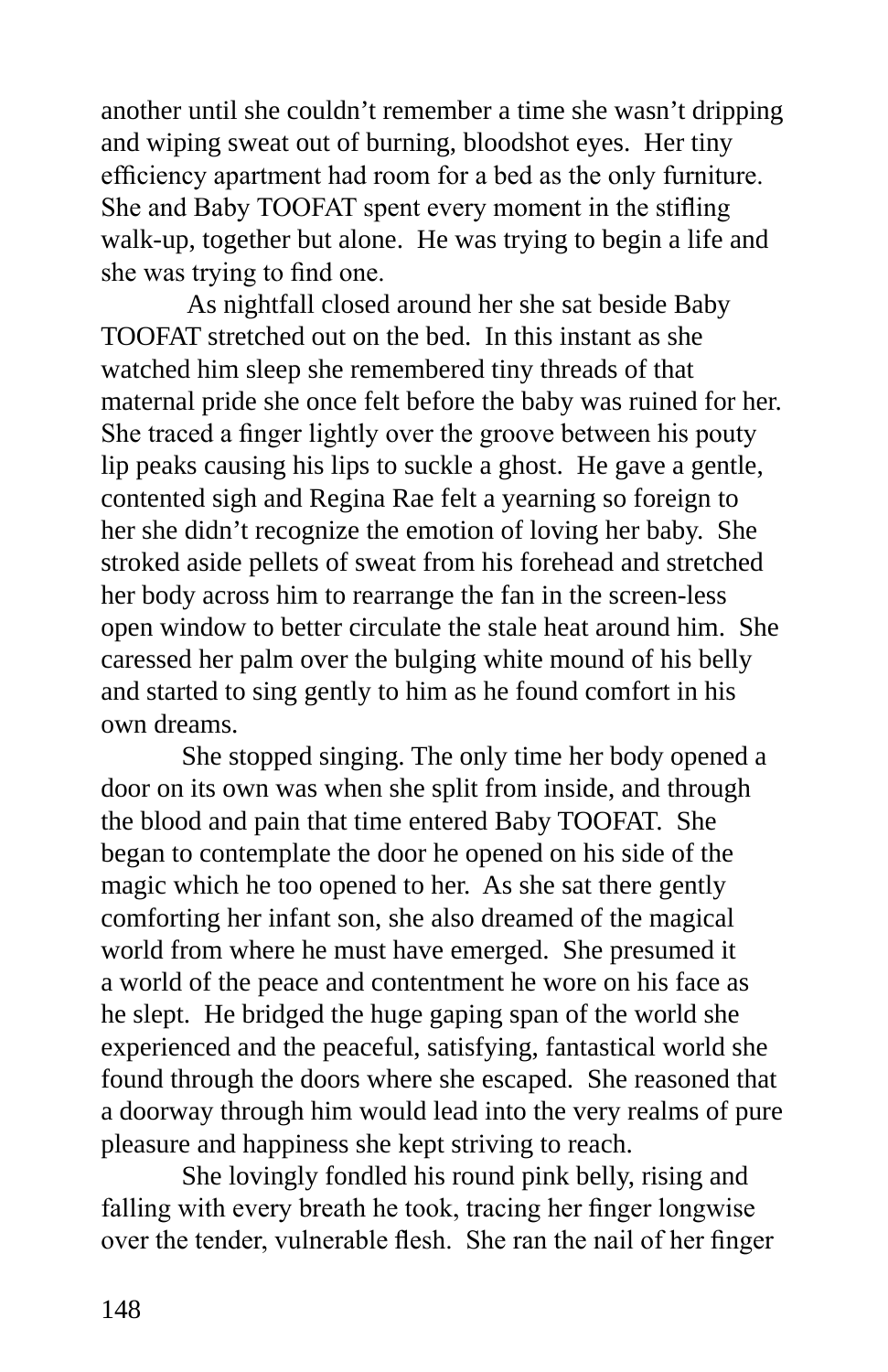along the same line her fingertip followed as if trying to feel for the invisible latch where he opened. She started to use the sharp edge of her fingernail, but ended up with a kitchen knife. The neighbors responded to the screams before she had a chance to enter the door and pull herself through into his happiness.

She sits still, waiting to hear the tell-tale clang of the barred door slide open and rapidly close. This new lawyer will soon arrive and together they will plan her defense. She will probably have to talk about the doors once she meets with the psychologist. She thinks it's just as well: she hasn't been able to open herself since she arrived. As she waits, she sits, daring the barred door to open up for her full confession.